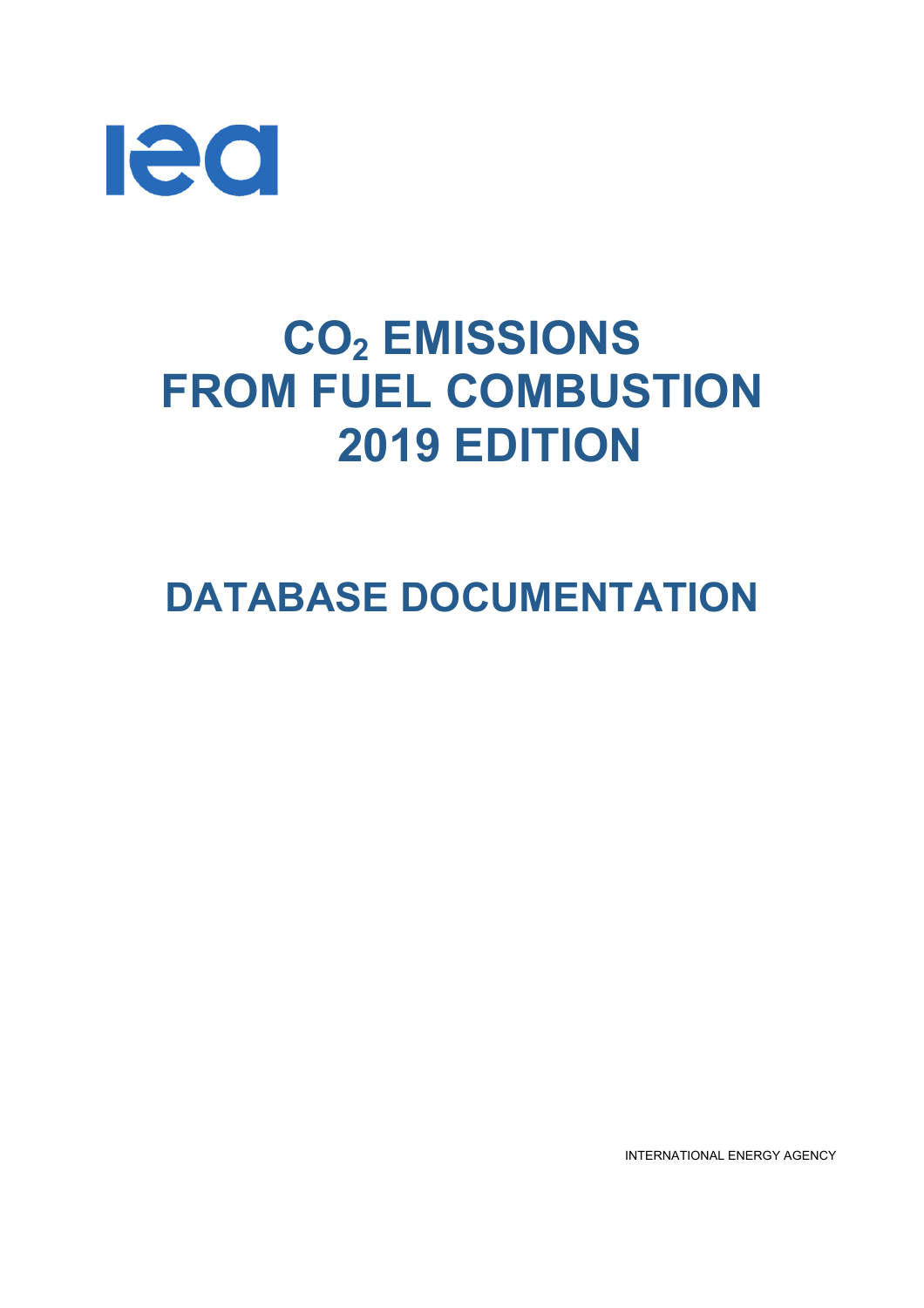This document provides information regarding the 2019 edition of the IEA *CO<sub>2</sub> emissions from fuel combustion* database. This document can be found online at: http://wds.iea.org/wds/pdf/WorldCo2\_Documentation.pdf.

Please address your inquiries to **emissions@iea.org**.

*Please note that all IEA data are subject to the following Terms and Conditions found on the IEA's website: http://www.iea.org/t&c/termsandconditions/.*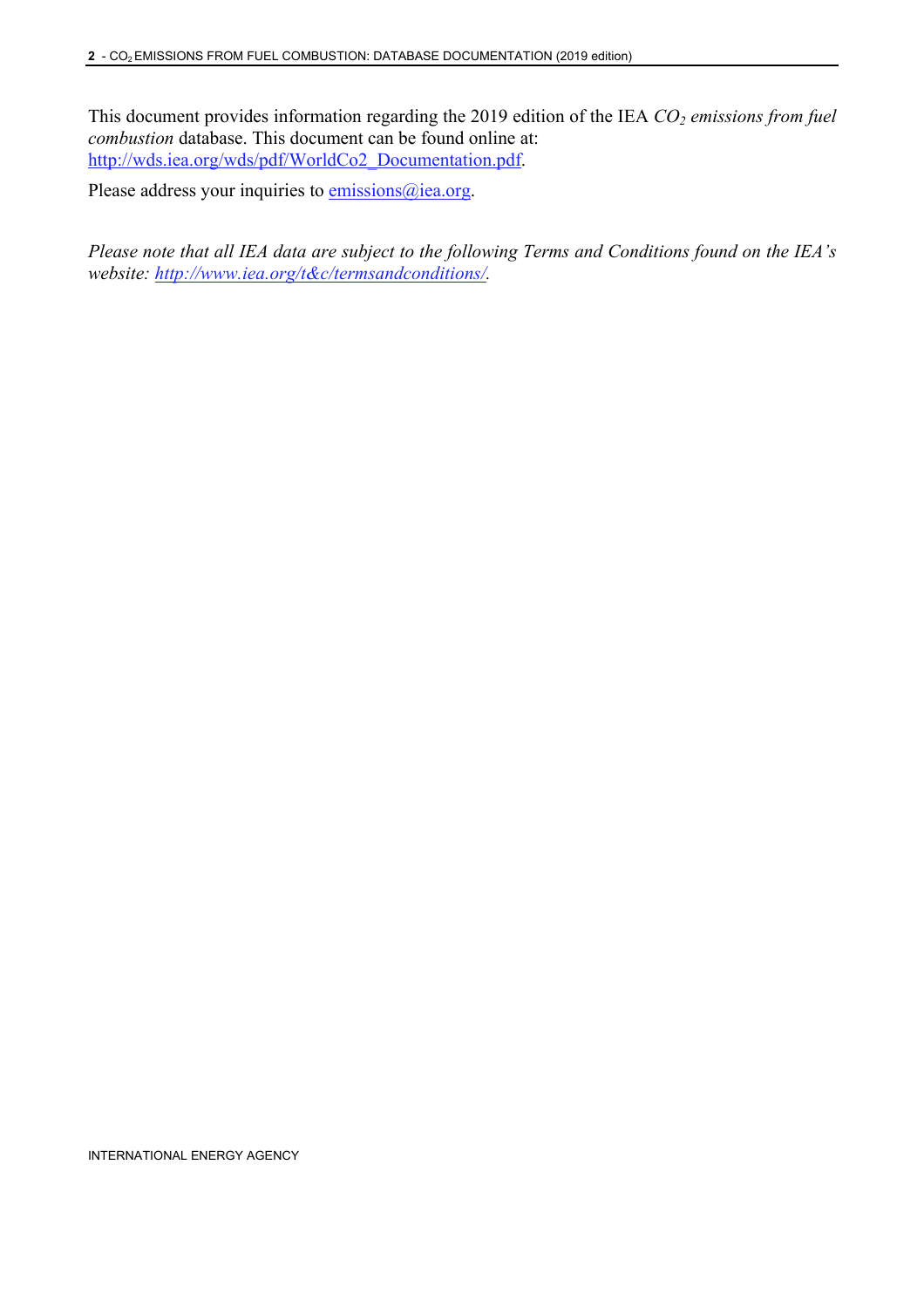## **TABLE OF CONTENTS**

| 5. UNDERSTANDING THE IEA CO2 EMISSIONS ESTIMATES  55        |  |
|-------------------------------------------------------------|--|
| 6. IEA ESTIMATES: CHANGES UNDER THE 2006 IPCC GUIDELINES 60 |  |
|                                                             |  |
|                                                             |  |
|                                                             |  |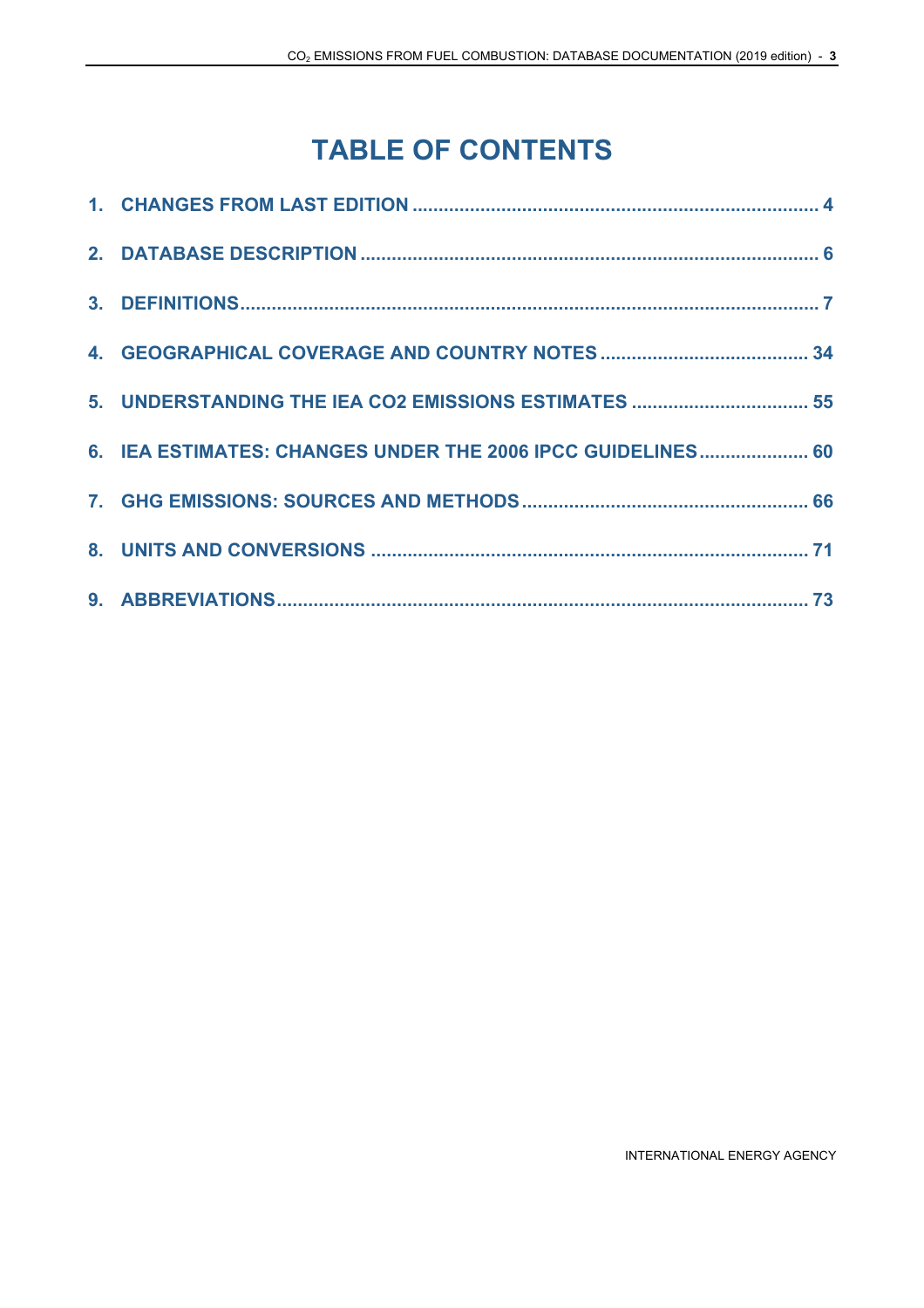## **1. CHANGES FROM LAST EDITION**

## **Total emissions for the most recent year**

With the objective to provide more timely statistical information, the IEA has included provisional 2018 estimates for emissions from fuel combustion for all OECD countries, both in the summary and in the expanded data files of this database. Please check the section on *Definitions* for more information on the methodology (under the description of the flow CO2FCOMB).

#### **Emissions from electricity and heat for the most recent year**

With the objective to provide more timely statistical information, the IEA has included 2018 provisional estimates of emissions from electricity and heat production for over fifty countries, both in the summary and in the expanded data files of this database. Please check the section on *Definitions* on for more information on the methodology (under the description of the flow ELECHEAT).

#### **Geographical coverage**

Lithuania became an OECD Member in July 2018. Accordingly, Lithuania appears in the list of OECD Members and is not included in the non-OECD aggregates for data from 1990, starting with the 2019 edition.

South Africa became an IEA Association country in November 2018. Accordingly, South Africa is now included in the IEA and Accession/Association countries aggregate.

The IEA continues to expand the coverage of its statistics reports and encourages more countries to collaborate on data exchange. This year detailed data have become available for Equatorial Guinea from 1981, for Lao's People Democratic Republic from 2000 and for the Palestinian Authority from 2001.

A new regional aggregate is added to the database: ASEAN. For the list of countries included in the aggregate, please refer to the section on *Geographical coverage*.

From 2011 data onwards, France now includes Monaco, and the following overseas departments (Guadeloupe; French Guiana; Martinique; Mayotte; and Réunion); and excludes the overseas collectivities (New Caledonia; French Polynesia; Saint Barthélemy; Saint Martin; Saint Pierre and Miquelon; and Wallis and Futuna). Prior to 2011, France includes Monaco and excludes the following overseas departments and territories: Guadeloupe; French Guiana; Martinique; Mayotte and Réunion; New Caledonia; French Polynesia; Saint Barthélemy; Saint Martin; Saint Pierre and Miquelon; and Wallis and Futuna.

According to UN nomenclature, the previous longname of "Former Yugoslav Republic of North Macedonia" was changed into "the Republic of North Macedonia". The shortname has been adapted accordingly.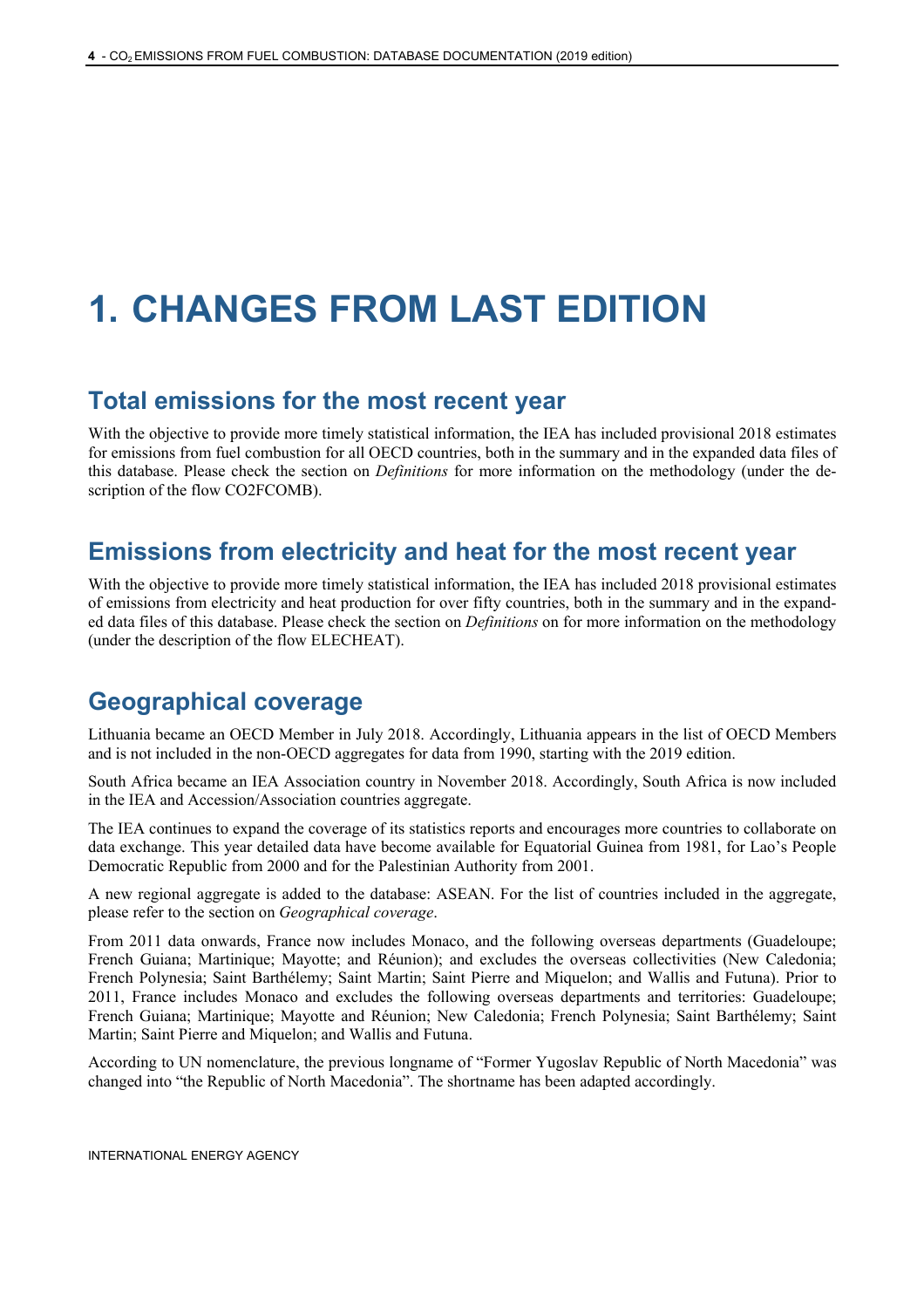| <b>Old longname</b>                            | <b>New longname</b>                       | <b>Shortname</b>  | <b>Old shortname</b><br>(if changed) |
|------------------------------------------------|-------------------------------------------|-------------------|--------------------------------------|
|                                                | Memo: Equatorial Guinea                   | <b>MEQGUINEA</b>  |                                      |
|                                                | Memo: Lao People's Democratic<br>Republic | MLAO              |                                      |
|                                                | Memo: Palestinian Authority               | <b>MPALESTINE</b> |                                      |
| Former Yugoslav Republic<br>of North Macedonia | the Republic of North Macedonia           | <b>NORTHMACED</b> | <b>FYROM</b>                         |
|                                                | Memo: ASEAN                               | <b>MASEAN</b>     |                                      |

#### **Flows**

A new industry sector aggregate ("Manufacturing") has been added. To accommodate this change, the industry sub-sectors have been reordered.

The aggregated flow "Other" was removed from the database. The sub-sectors previously aggregated to form it, namely "Residential", "Commercial and public services", "Agriculture/forestry", "Fishing", "Non-specified (other)", are still shown separately in the database. The flow "Non-specified (other)" is renamed as "Final consumption not elsewhere specified"

| Old<br>longname              | <b>New longname</b>                       | <b>Shortname</b> | Old shortname<br>(if changed) |
|------------------------------|-------------------------------------------|------------------|-------------------------------|
|                              | Manufacturing                             | <b>MANUFACT</b>  |                               |
| Other                        |                                           |                  | <b>TOTOTHER</b>               |
| Non-<br>specified<br>(other) | Final consumption not elsewhere specified | <b>ONONSPEC</b>  | <b>ONONSPEC</b>               |

## **Units**

In this year's release, the mass of  $CO<sub>2</sub>$  is provided in ktCO<sub>2</sub> instead of MtCO<sub>2</sub>. This allows to better provide information for less significant amounts.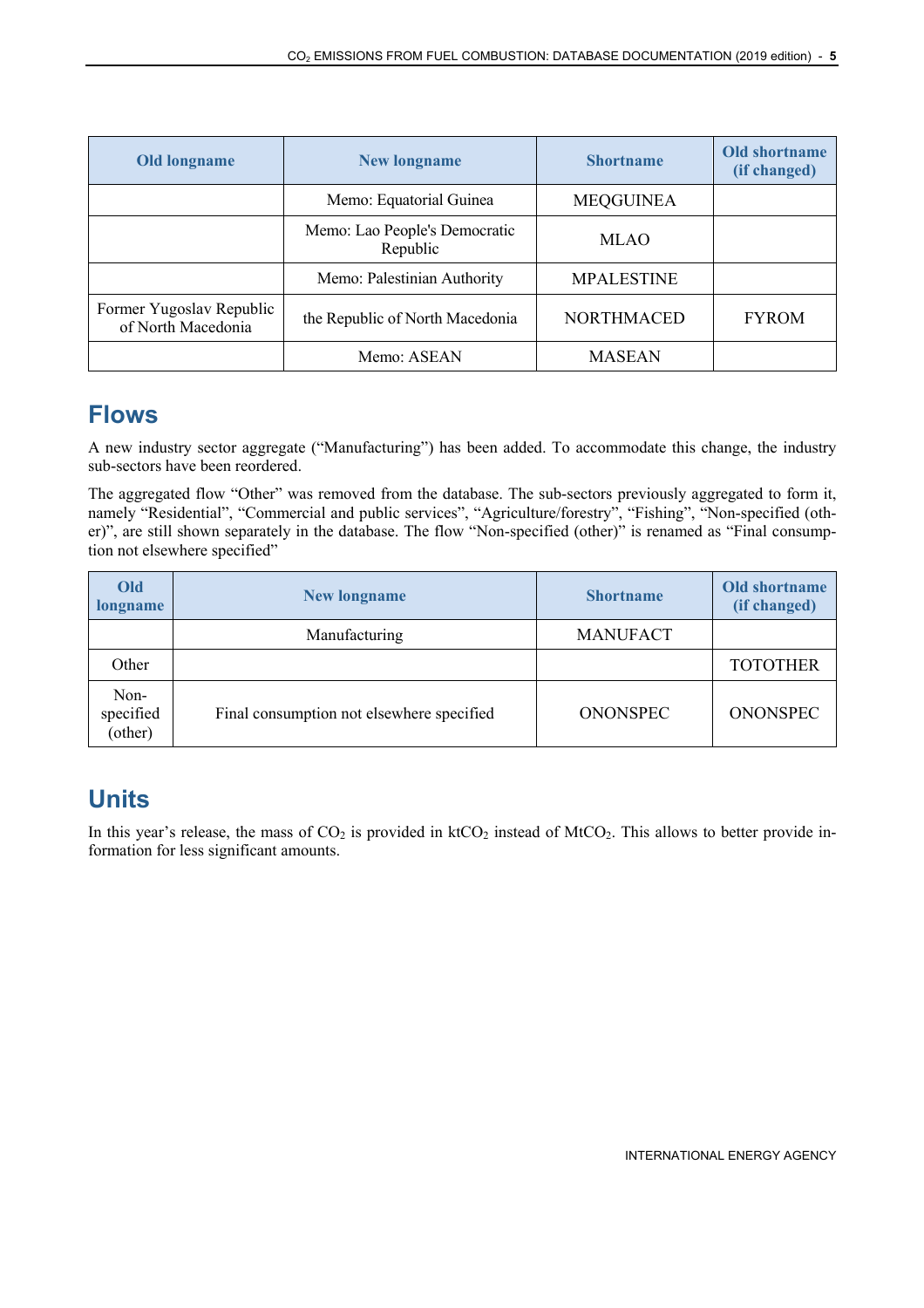## **2. DATABASE DESCRIPTION**

The *World* CO<sub>2</sub> Emissions from Fuel Combustion database contains annual CO<sub>2</sub> emissions from fuel combustion and related indicators for over 140 countries and regional aggregates. Emissions were calculated using IEA energy databases and the default methods and emission factors given in the *2006 GLs for National Greenhouse Gas Inventories*. This edition includes annual data for 185 countries/regions, generally from 1960-2016 (OECD) and from 1971-2016 (non-OECD), unless specified differently at the country level.

The *World CO2 Emissions from Fuel Combustion* database includes the following six files:

| WORLD BigCO <sub>2</sub> .IVT    | $CO2$ Emissions from fuel combustion (detailed estimates)                                                                                                                                                                                                                                    |
|----------------------------------|----------------------------------------------------------------------------------------------------------------------------------------------------------------------------------------------------------------------------------------------------------------------------------------------|
|                                  | Detailed $CO2$ emissions by subsector and by product (47 products; 42 flows).                                                                                                                                                                                                                |
| WORLD $CO2$ . IVT                | $CO2$ Emissions from fuel combustion (summary)                                                                                                                                                                                                                                               |
|                                  | Aggregated $CO2$ emissions by sector and by product category<br>(5 product categories, 14 flow categories).                                                                                                                                                                                  |
| WORLD CO <sub>2</sub> Indic.IVT  | $CO2$ emissions indicators                                                                                                                                                                                                                                                                   |
|                                  | $30 \text{ CO}_2$ -related, energy and socio-economic indicators                                                                                                                                                                                                                             |
| WORLD_CO <sub>2</sub> Sector.IVT | Allocation of emissions from electricity and heat                                                                                                                                                                                                                                            |
|                                  | $CO2$ emissions after reallocation of emissions from electricity and heat genera-<br>tion to consuming sectors.                                                                                                                                                                              |
| WORLD_IPCC2006.IVT               | <b>IPCC Fuel Combustion Emissions (2006 Guidelines)</b>                                                                                                                                                                                                                                      |
|                                  | $CO2$ emissions from fuel combustion, with Reference and Sectoral Approach<br>totals, as well as detailed split between emissions across the Energy, and Indus-<br>trial Processes and Product Use (IPPU) sectors, as recommended in the 2006<br><b>IPCC</b> Guidelines for GHG inventories. |
| WORLD NonCO2.IVT                 | Emissions of $CO_2$ , CH <sub>4</sub> , N <sub>2</sub> O, HFCs, PFCs and SF <sub>6</sub>                                                                                                                                                                                                     |
|                                  | $CO2$ -equivalent emissions of six greenhouse gases across all sectors.                                                                                                                                                                                                                      |
|                                  | Data are available for 1990, 1995, 2000, 2005, 2010 2012 and 2015.                                                                                                                                                                                                                           |
|                                  |                                                                                                                                                                                                                                                                                              |

Detailed definitions of each flow and product are presented in the section *Definitions*.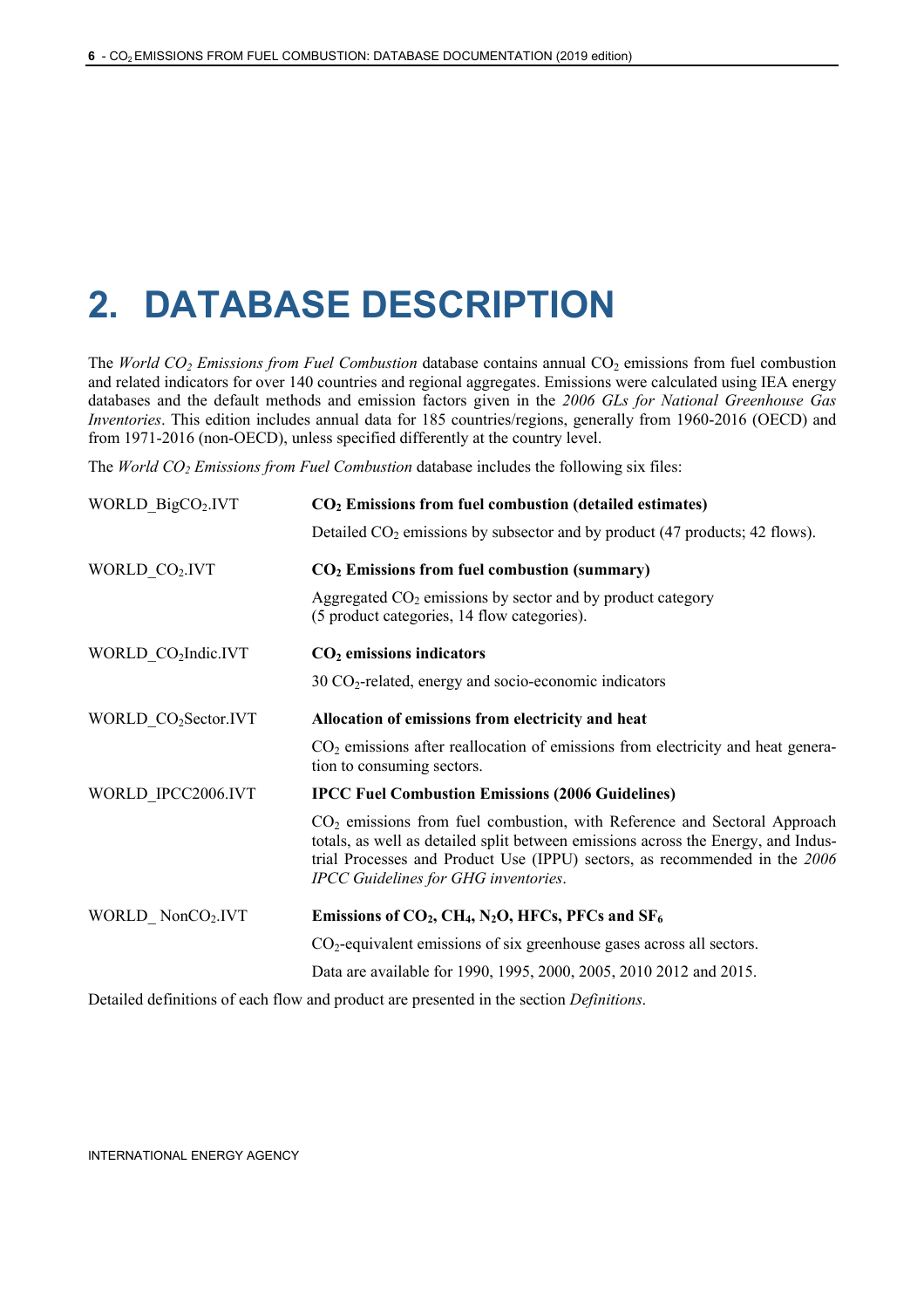## **3. DEFINITIONS**

| $CO2$ emissions from fuel combustion (kt of $CO2$ )  |                   |                                                                                                                                                                                                                                                                                                                                                                                                                                                                       |  |
|------------------------------------------------------|-------------------|-----------------------------------------------------------------------------------------------------------------------------------------------------------------------------------------------------------------------------------------------------------------------------------------------------------------------------------------------------------------------------------------------------------------------------------------------------------------------|--|
| <b>Flow</b>                                          | <b>Short name</b> | <b>Definition</b>                                                                                                                                                                                                                                                                                                                                                                                                                                                     |  |
| $CO2$ fuel fombustion                                | CO2FCOMB          | $CO2$ fuel combustion presents total $CO2$ emissions from fuel<br>combustion. This includes $CO2$ emissions from fuel combustion in<br>IPCC Source/Sink Category 1 A Fuel Combustion Activities and<br>those which may be reallocated to IPCC Source/Sink Category 2<br>Industrial Processes and Product Use under the 2006 GLs.<br>$CO2FCOMB = MANPROD + AUTOPROD + OTHER +$<br>TOTIND +TOTTRANS + RESIDENT+ COMMPUB<br>$+$<br>AGRICULT + FISHING + ONONSPEC.        |  |
|                                                      |                   | For the most recent year available, this value is estimated for all<br>OECD countries. Values are calculated based on provisional data<br>for Total Primary Energy Supply (TPES) and on previous year's<br>emissions from fuel combustion, according to the following<br>equation:<br>$CO2_y = \sum_{i} \left( \frac{CO2_{y-1,i}}{TPES_{y-1,i}} \right) \cdot TPES_{y,i}$                                                                                             |  |
|                                                      |                   | where:                                                                                                                                                                                                                                                                                                                                                                                                                                                                |  |
|                                                      |                   | y: provisional year<br>٠<br>i: fuel category: coal, oil, natural gas, other (industrial<br>$\bullet$<br>$waste + non-renewable municipal waste)$<br>$CO2_{v-1}$ : previous year's emissions from fuel combus-<br>$\bullet$<br>tion, calculated according to the 2006 IPCC Guidelines<br>for GHG inventories as specified above.                                                                                                                                       |  |
| Main activity<br>producer of electricity<br>and heat | <b>MAINPROD</b>   | Main activity producer electricity and heat contains the sum of<br>emissions from main activity producer electricity generation,<br>combined heat and power generation and heat plants. Main<br>activity producers are defined as those undertakings whose<br>primary activity is to supply the public. They may be publicly or<br>privately owned. Emissions from own on-site use of fuel are<br>included. This corresponds to IPCC Source/Sink Category<br>1 A 1 a. |  |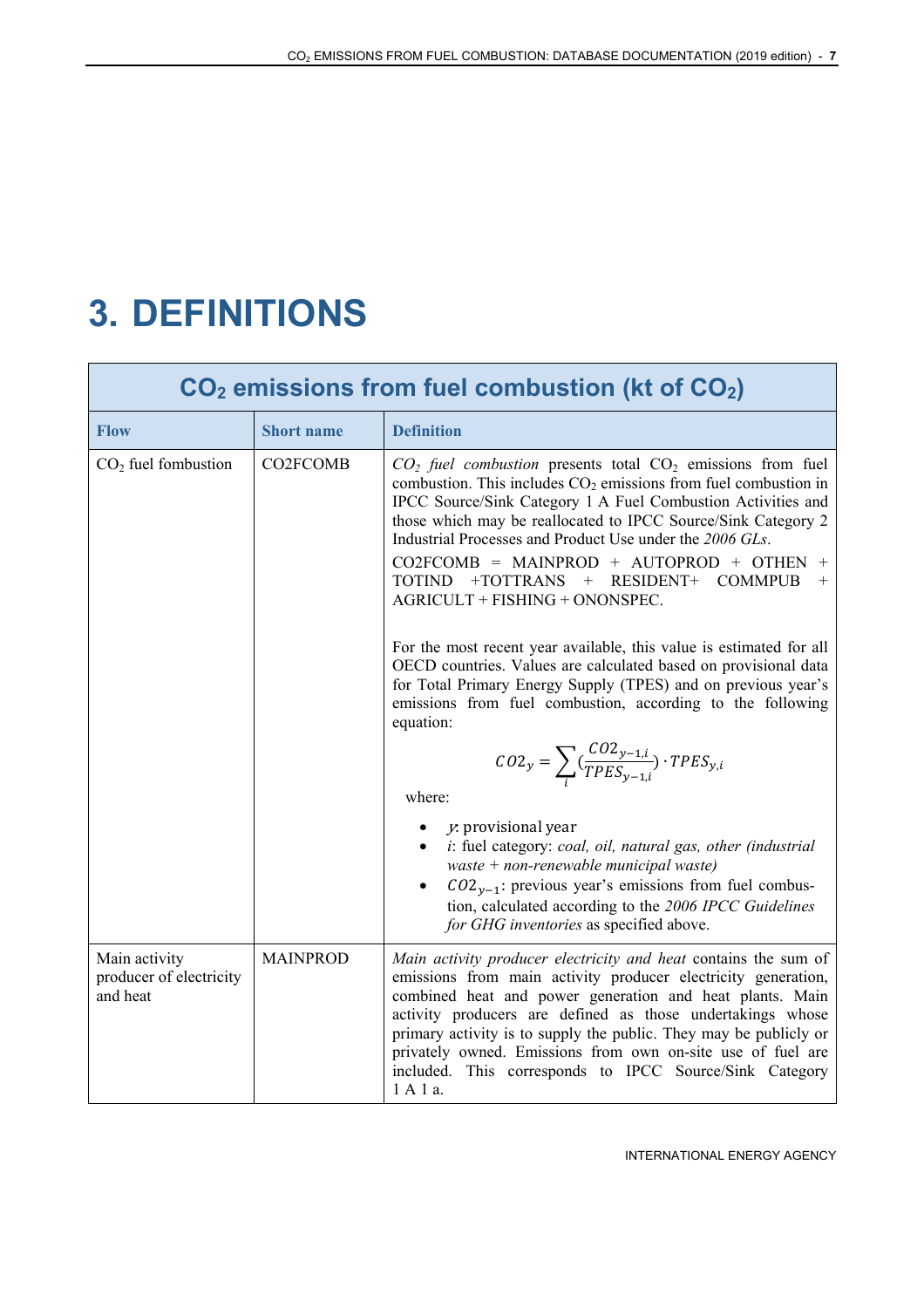| $CO2$ emissions from fuel combustion (kt of $CO2$ ) |                   |                                                                                                                                                                                                                                                                                                                                                                                                                                                                                                                                                                                                                                                                                                                              |
|-----------------------------------------------------|-------------------|------------------------------------------------------------------------------------------------------------------------------------------------------------------------------------------------------------------------------------------------------------------------------------------------------------------------------------------------------------------------------------------------------------------------------------------------------------------------------------------------------------------------------------------------------------------------------------------------------------------------------------------------------------------------------------------------------------------------------|
| <b>Flow</b>                                         | <b>Short name</b> | <b>Definition</b>                                                                                                                                                                                                                                                                                                                                                                                                                                                                                                                                                                                                                                                                                                            |
| Main activity<br>electricity plants                 | <b>MAINELEC</b>   | Refers to plants which are designed to produce electricity only. If<br>one or more units of the plant is a CHP unit (and the inputs and<br>outputs cannot be distinguished on a unit basis) then the whole<br>plant is designated as a CHP plant. Main activity producers<br>generate electricity for sale to third parties, as their primary<br>activity. They may be privately or publicly owned. Note that the<br>sale need not take place through the public grid.                                                                                                                                                                                                                                                       |
| Main activity CHP<br>plants                         | <b>MAINCHP</b>    | Refers to plants which are designed to produce both heat and<br>electricity (sometimes referred to as co-generation power<br>stations). If possible, fuel inputs and electricity/heat outputs are on<br>a unit basis rather than on a plant basis. However, if data are not<br>available on a unit basis, the convention for defining a CHP plant<br>noted above should be adopted. Main activity producers generate<br>electricity and/or heat for sale to third parties, as their primary<br>activity. They may be privately or publicly owned. Note that the<br>sale need not take place through the public grid.                                                                                                         |
| Main activity heat<br>plants                        | <b>MAINHEAT</b>   | Refers to plants (including heat pumps and electric boilers)<br>designed to produce heat only and who sell heat to a third party<br>(e.g. residential, commercial or industrial consumers) under the<br>provisions of a contract. Main activity producers generate heat for<br>sale to third parties, as their primary activity. They may be<br>privately or publicly owned. Note that the sale need not take place<br>through the public grid.                                                                                                                                                                                                                                                                              |
| Own use in electricity,<br>CHP and heat plants      | <b>EPOWERPLT</b>  | Emissions from own on-site use of fuel in electricity, CHP and<br>heat plants. This includes $CO2$ emissions from fuel combustion<br>which may be reallocated to IPCC Source/Sink Category 2<br>Industrial Processes and Product Use under the 2006 IPCC<br>Guidelines for GHG inventories.                                                                                                                                                                                                                                                                                                                                                                                                                                  |
| Unallocated<br>autoproducers                        | <b>AUTOPROD</b>   | Unallocated autoproducers contains the emissions from the<br>generation of electricity and/or heat<br>by<br>autoproducers.<br>Autoproducers are defined as undertakings that generate<br>electricity and/or heat, wholly or partly for their own use as an<br>activity which supports their primary activity. They may be<br>privately or publicly owned. In the 2006 IPCC Guidelines for<br>GHG inventories, these emissions would normally be distributed<br>between industry, transport and "other" sectors. This includes $CO2$<br>emissions from fuel combustion which may be reallocated to<br>IPCC Source/Sink Category 2 Industrial Processes and Product<br>Use under the 2006 IPCC Guidelines for GHG inventories. |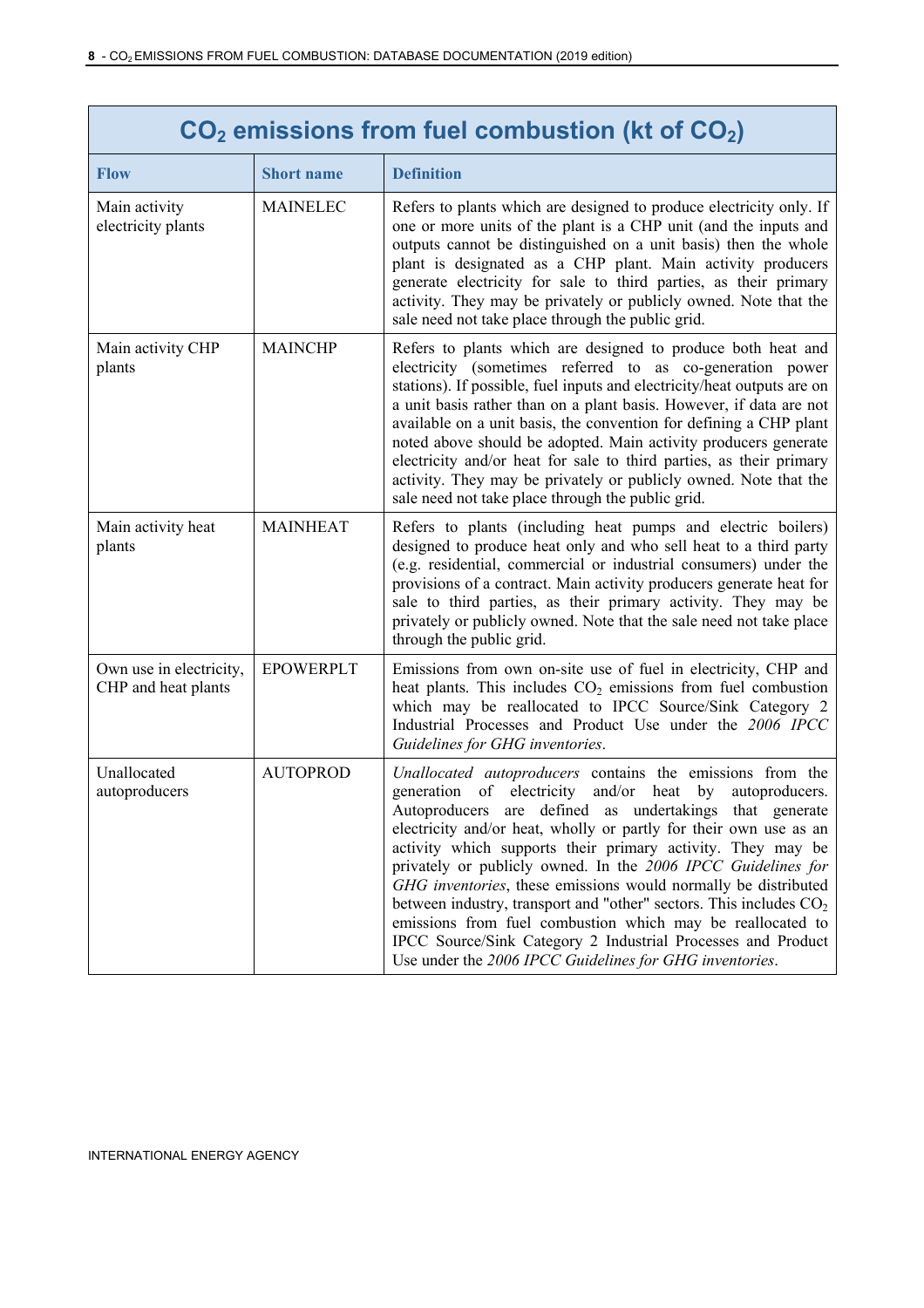| $CO2$ emissions from fuel combustion (kt of $CO2$ ) |                   |                                                                                                                                                                                                                                                                                                                                                                                                                                                                                                                                                                                                                                                                                                                                                                                                                                                                                                                                                                                                                                                                                                                                                                                                                        |  |
|-----------------------------------------------------|-------------------|------------------------------------------------------------------------------------------------------------------------------------------------------------------------------------------------------------------------------------------------------------------------------------------------------------------------------------------------------------------------------------------------------------------------------------------------------------------------------------------------------------------------------------------------------------------------------------------------------------------------------------------------------------------------------------------------------------------------------------------------------------------------------------------------------------------------------------------------------------------------------------------------------------------------------------------------------------------------------------------------------------------------------------------------------------------------------------------------------------------------------------------------------------------------------------------------------------------------|--|
| <b>Flow</b>                                         | <b>Short name</b> | <b>Definition</b>                                                                                                                                                                                                                                                                                                                                                                                                                                                                                                                                                                                                                                                                                                                                                                                                                                                                                                                                                                                                                                                                                                                                                                                                      |  |
| Autoproducer<br>electricity plants                  | <b>AUTOELEC</b>   | Refers to plants which are designed to produce electricity only. If<br>one or more units of the plant is a CHP unit (and the inputs and<br>outputs cannot be distinguished on a unit basis) then the whole<br>plant is designated as a CHP plant. Autoproducer undertakings<br>generate electricity wholly or partly for their own use as an<br>activity which supports their primary activity. They may be<br>privately or publicly owned.<br>This includes $CO2$ emissions from fuel combustion which may be<br>reallocated to IPCC Source/Sink Category 2 Industrial Processes<br>and Product Use under the 2006 IPCC Guidelines for GHG<br><i>inventories.</i>                                                                                                                                                                                                                                                                                                                                                                                                                                                                                                                                                     |  |
| Autoproducer CHP<br>plants                          | <b>AUTOCHP</b>    | Refers to plants which are designed to produce both heat and<br>electricity (sometimes referred to as co-generation power<br>stations). If possible, fuel inputs and electricity/heat outputs are on<br>a unit basis rather than on a plant basis. However, if data are not<br>available on a unit basis, the convention for defining a CHP plant<br>noted above should be adopted. Note that for autoproducer CHP<br>plants, all fuel inputs to electricity production are taken into<br>account, while only the part of fuel inputs to heat sold is shown.<br>Fuel inputs for the production of heat consumed within the<br>autoproducer's establishment are not included here but are<br>included with figures for the final consumption of fuels in the<br>appropriate consuming<br>sector. Autoproducer undertakings<br>generate electricity and/or heat, wholly or partly for their own use<br>as an activity which supports their primary activity. They may be<br>privately or publicly owned.<br>This includes $CO2$ emissions from fuel combustion which may be<br>reallocated to IPCC Source/Sink Category 2 Industrial Processes<br>and Product Use under the 2006 IPCC Guidelines for GHG<br>inventories. |  |
| Autoproducer heat<br>plants                         | <b>AUTOHEAT</b>   | Refers to plants (including heat pumps and electric boilers)<br>designed to produce heat only and who sell heat to a third party<br>(e.g. residential, commercial or industrial consumers) under the<br>provisions of a contract. Autoproducer undertakings generate heat,<br>wholly or partly for their own use as an activity which supports<br>their primary activity. They may be privately or publicly owned.<br>This includes $CO2$ emissions from fuel combustion which may be<br>reallocated to IPCC Source/Sink Category 2 Industrial Processes<br>and Product Use under the 2006 IPCC Guidelines for GHG<br><i>inventories.</i>                                                                                                                                                                                                                                                                                                                                                                                                                                                                                                                                                                              |  |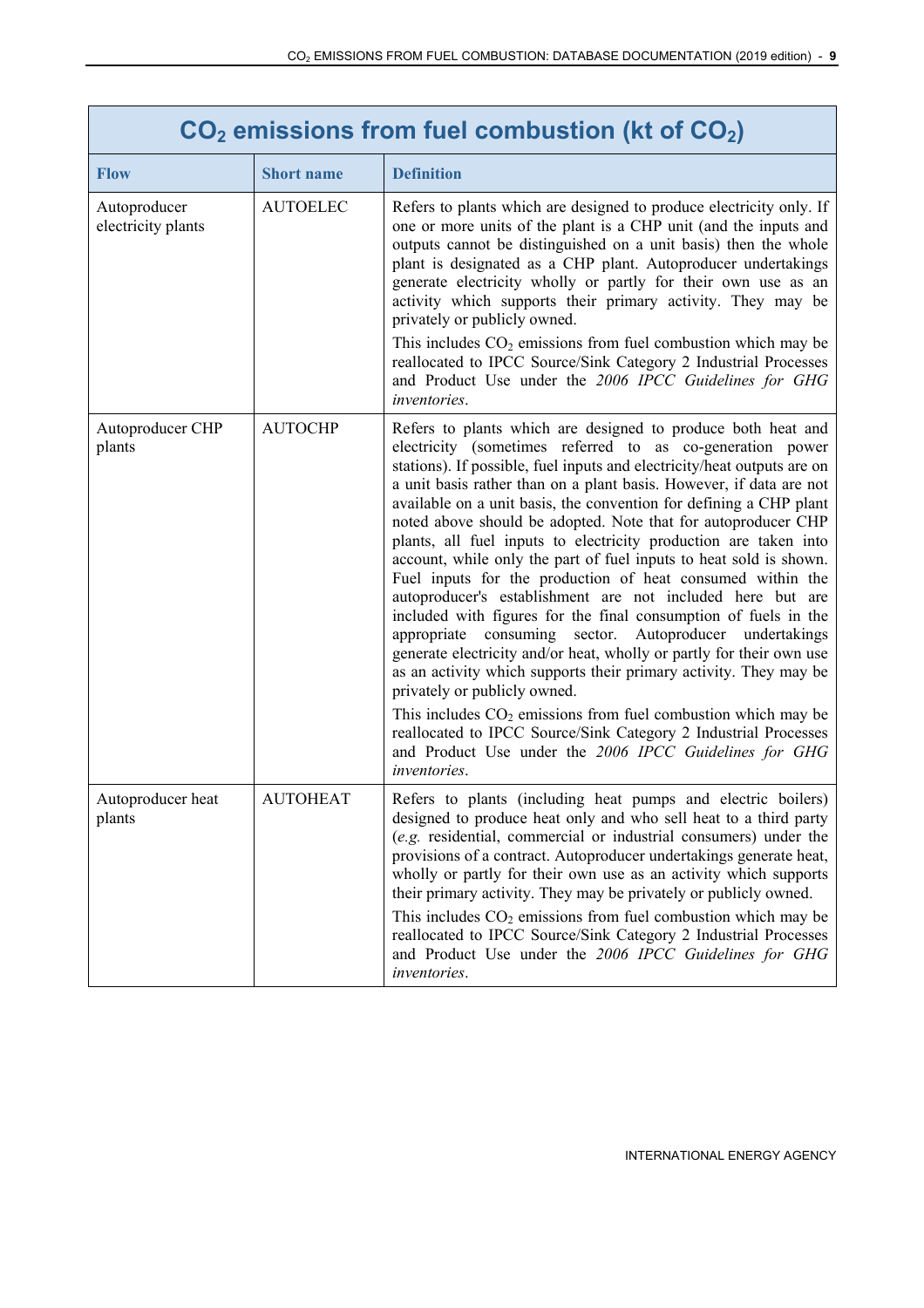| $CO2$ emissions from fuel combustion (kt of $CO2$ ) |                   |                                                                                                                                                                                                                                                                                                                                                                                                                                                                                                                                    |  |
|-----------------------------------------------------|-------------------|------------------------------------------------------------------------------------------------------------------------------------------------------------------------------------------------------------------------------------------------------------------------------------------------------------------------------------------------------------------------------------------------------------------------------------------------------------------------------------------------------------------------------------|--|
| <b>Flow</b>                                         | <b>Short name</b> | <b>Definition</b>                                                                                                                                                                                                                                                                                                                                                                                                                                                                                                                  |  |
| Other energy industry<br>own use                    | <b>OTHEN</b>      | Other energy industry own use contains emissions from fuel<br>combusted in oil refineries, for the manufacture of solid fuels, coal<br>mining, oil and gas extraction and other energy-producing<br>industries. This corresponds to the IPCC Source/Sink Categories<br>$1 A 1 b$ and $1 A 1 c$ . This includes $CO2$ emissions from fuel<br>combustion which may be reallocated to IPCC Source/Sink<br>Category 2 Industrial Processes and Product Use under the 2006<br>IPCC Guidelines for GHG inventories.                      |  |
| Manufacturing<br>industries and<br>construction     | <b>TOTIND</b>     | Manufacturing industries and construction contains the emissions<br>from combustion of fuels in industry. The IPCC Source/Sink<br>Category 1 A 2 includes these emissions. However, in the 2006<br>GLs, the IPCC category also includes emissions from industry<br>autoproducers that generate electricity and/or heat. The IEA data<br>are not collected in a way that allows the energy consumption to<br>be split by specific end-use and therefore, autoproducers are<br>shown as a separate item (unallocated autoproducers). |  |
|                                                     |                   | This includes $CO2$ emissions from fuel combustion which may be<br>reallocated to IPCC Source/Sink Category 2 Industrial Processes<br>and Product Use under the 2006 IPCC Guidelines for GHG<br>inventories.                                                                                                                                                                                                                                                                                                                       |  |
| Mining and quarrying                                | <b>MINING</b>     | [ISIC Rev. 4 Divisions 07 and 08 and Group 099] Mining<br>(excluding fuels) and quarrying.                                                                                                                                                                                                                                                                                                                                                                                                                                         |  |
| Construction                                        | <b>CONSTRUC</b>   | [ISIC Rev. 4 Divisions 41 to 43]                                                                                                                                                                                                                                                                                                                                                                                                                                                                                                   |  |
| Manufacturing                                       | <b>MANUFACT</b>   | Manufacturing refers to the sum of the following industrial sub-<br>sectors:<br>• Iron and Steel<br>• Chemical and petrochemical<br>• Non-ferrous metals<br>• Non-metallic minerals<br>• Transport equipment<br>• Food and tobacco<br>• Wood and wood products<br>• Textile and leather<br>• Not elsewhere specified (industry)<br>Definitions of the sub-sectors are below.                                                                                                                                                       |  |
| Iron and steel                                      | <b>IRONSTL</b>    | [ISIC Rev. 4 Group 241 and Class 2431]<br>This includes $CO2$ emissions from fuel combustion which may be<br>reallocated to IPCC Source/Sink Category 2 Industrial Processes<br>and Product Use under the 2006 GLs.                                                                                                                                                                                                                                                                                                                |  |
| Chemical and<br>petrochemical                       | <b>CHEMICAL</b>   | [ISIC Rev. 4 Divisions 20 and 21]                                                                                                                                                                                                                                                                                                                                                                                                                                                                                                  |  |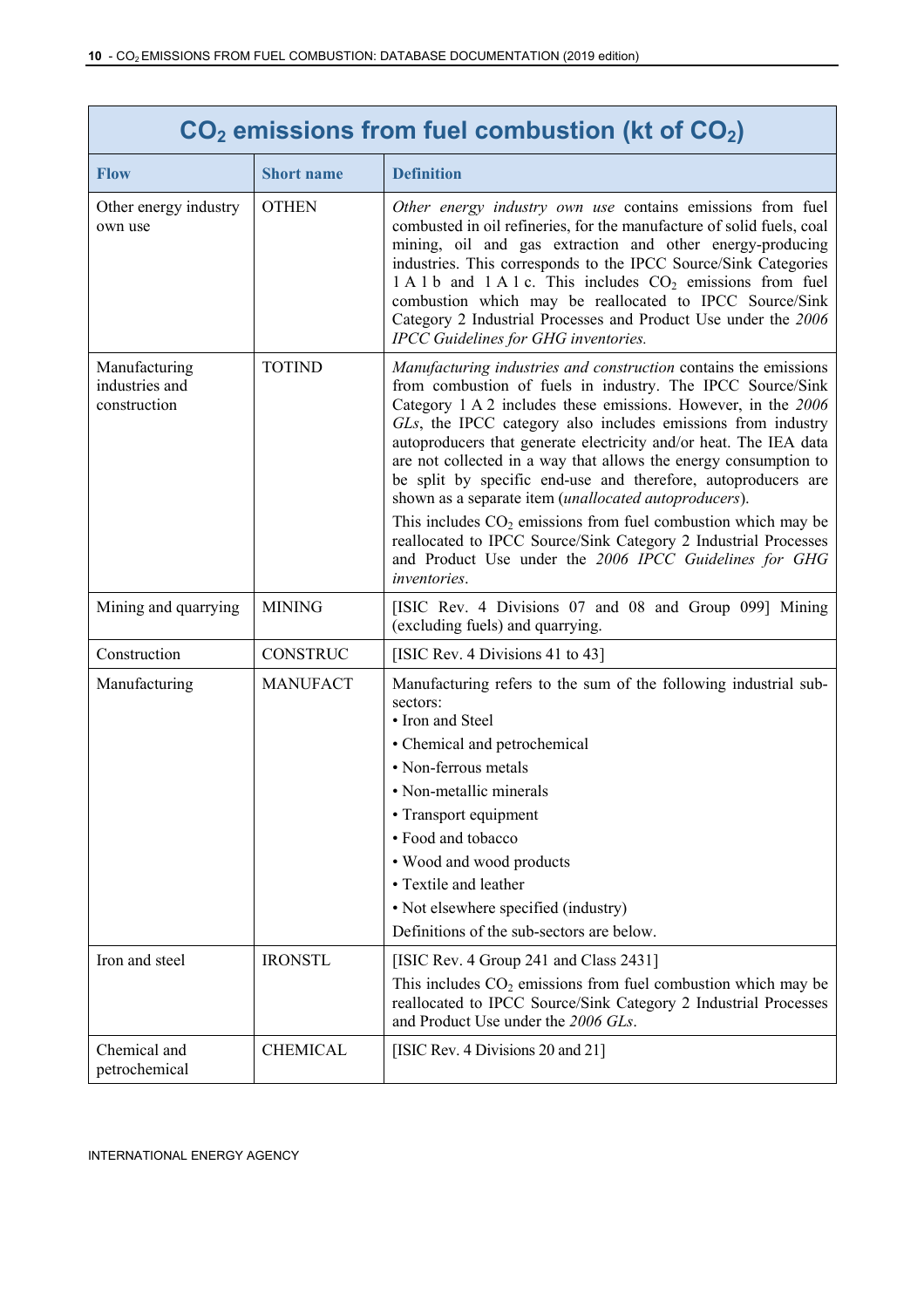| $CO2$ emissions from fuel combustion (kt of $CO2$ ) |                   |                                                                                                                                                                                                                                                                                                                                                                                                                                                                                                                                                                                                                                                                                                                                                                                                                                                                                             |  |
|-----------------------------------------------------|-------------------|---------------------------------------------------------------------------------------------------------------------------------------------------------------------------------------------------------------------------------------------------------------------------------------------------------------------------------------------------------------------------------------------------------------------------------------------------------------------------------------------------------------------------------------------------------------------------------------------------------------------------------------------------------------------------------------------------------------------------------------------------------------------------------------------------------------------------------------------------------------------------------------------|--|
| <b>Flow</b>                                         | <b>Short name</b> | <b>Definition</b>                                                                                                                                                                                                                                                                                                                                                                                                                                                                                                                                                                                                                                                                                                                                                                                                                                                                           |  |
| Non-ferrous metals                                  | <b>NONFERR</b>    | [ISIC Rev. 4 Group 242 and Class 2432] Basic industries.                                                                                                                                                                                                                                                                                                                                                                                                                                                                                                                                                                                                                                                                                                                                                                                                                                    |  |
|                                                     |                   | This includes $CO2$ emissions from fuel combustion which may be<br>reallocated to IPCC Source/Sink Category 2 Industrial Processes<br>and Product Use under the 2006 IPCC Guidelines for GHG<br><i>inventories.</i>                                                                                                                                                                                                                                                                                                                                                                                                                                                                                                                                                                                                                                                                         |  |
| Non-metallic minerals                               | <b>NONMET</b>     | [ISIC Rev. 4 Division 23] Such as glass, ceramic, cement, etc.                                                                                                                                                                                                                                                                                                                                                                                                                                                                                                                                                                                                                                                                                                                                                                                                                              |  |
| Transport equipment                                 | <b>TRANSEQ</b>    | [ISIC Rev. 4 Divisions 29 and 30]                                                                                                                                                                                                                                                                                                                                                                                                                                                                                                                                                                                                                                                                                                                                                                                                                                                           |  |
| Machinery                                           | <b>MACHINE</b>    | [ISIC Rev. 4 Divisions 25 to 28] Fabricated metal products,<br>machinery and equipment other than transport equipment.                                                                                                                                                                                                                                                                                                                                                                                                                                                                                                                                                                                                                                                                                                                                                                      |  |
| Food and tobacco                                    | <b>FOODPRO</b>    | [ISIC Rev. 4 Divisions 10 to 12]                                                                                                                                                                                                                                                                                                                                                                                                                                                                                                                                                                                                                                                                                                                                                                                                                                                            |  |
| Paper, pulp and<br>printing                         | <b>PAPERPRO</b>   | [ISIC Rev. 4 Divisions 17 and 18]                                                                                                                                                                                                                                                                                                                                                                                                                                                                                                                                                                                                                                                                                                                                                                                                                                                           |  |
| Wood and wood<br>Products                           | <b>WOODPRO</b>    | [ISIC Rev. 4 Division 16] Wood and wood products other than<br>pulp and paper.                                                                                                                                                                                                                                                                                                                                                                                                                                                                                                                                                                                                                                                                                                                                                                                                              |  |
| Textile and leather                                 | <b>TEXTILES</b>   | [ISIC Rev. 4 Divisions 13 to 15]                                                                                                                                                                                                                                                                                                                                                                                                                                                                                                                                                                                                                                                                                                                                                                                                                                                            |  |
| Non-specified<br>industry                           | <b>INONSPEC</b>   | [ISIC Rev. 4 Divisions 22, 31 and 32] Any manufacturing<br>industry not included above. Note: Most countries have<br>difficulties supplying an industrial breakdown for all fuels. In<br>these cases, the <i>non-specified</i> industry row has been used.<br>Regional aggregates of industrial consumption should therefore be<br>used with caution.                                                                                                                                                                                                                                                                                                                                                                                                                                                                                                                                       |  |
| Transport                                           | <b>TOTTRANS</b>   | Transport contains emissions from the combustion of fuel for all<br>transport activity, regardless of the sector, except for <i>international</i><br>marine bunkers and international aviation bunkers, which are not<br>included in <i>transport</i> at a national or regional level (except for<br>World transport emissions). This includes domestic aviation,<br>domestic navigation, road, rail and pipeline transport, and<br>corresponds to IPCC Source/Sink Category 1 A 3. The IEA data<br>are not collected in a way that allows the autoproducer<br>consumption to be split by specific end-use and therefore, this<br>publication shows autoproducers as a separate item (unallocated<br>autoproducers).<br>Note: Starting in the 2006 edition, military consumption<br>previously included in <i>domestic aviation</i> and in <i>road</i> should be in<br>non-specified other. |  |
| Road                                                | <b>ROAD</b>       | Road contains the emissions arising from fuel use in road<br>vehicles, including the use of agricultural vehicles on highways.<br>This corresponds to the IPCC Source/Sink Category 1 A 3 b.<br>Excludes emissions from military consumption as well as motor<br>gasoline used in stationary engines and diesel oil for use in<br>tractors that are not for highway use.                                                                                                                                                                                                                                                                                                                                                                                                                                                                                                                    |  |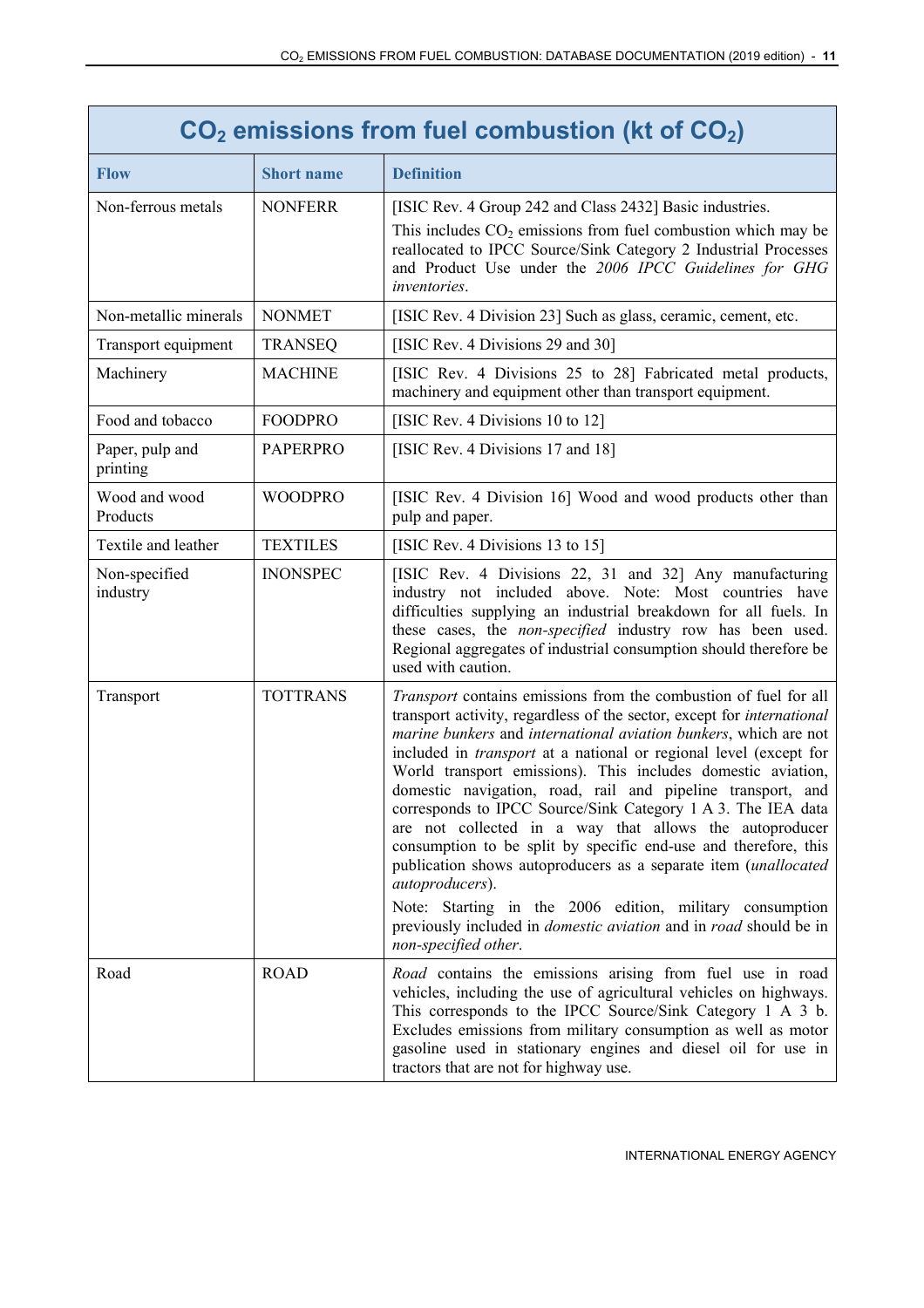'n

| $CO2$ emissions from fuel combustion (kt of $CO2$ ) |                   |                                                                                                                                                                                                                                                                                                                                                                                                                                                                                                                                                                                                                                                                                                                                                                                                       |  |
|-----------------------------------------------------|-------------------|-------------------------------------------------------------------------------------------------------------------------------------------------------------------------------------------------------------------------------------------------------------------------------------------------------------------------------------------------------------------------------------------------------------------------------------------------------------------------------------------------------------------------------------------------------------------------------------------------------------------------------------------------------------------------------------------------------------------------------------------------------------------------------------------------------|--|
| <b>Flow</b>                                         | <b>Short name</b> | <b>Definition</b>                                                                                                                                                                                                                                                                                                                                                                                                                                                                                                                                                                                                                                                                                                                                                                                     |  |
| Domestic aviation                                   | <b>DOMESAIR</b>   | Domestic aviation includes emissions from aviation fuels<br>delivered to aircraft for domestic aviation – commercial, private,<br>agriculture, etc. It includes use for purposes other than flying,<br>e.g. bench testing of engines, but not airline use of fuel for road<br>transport. The domestic/international split should be determined<br>on the basis of departure and landing locations and not by the<br>nationality of the airline. Note that this may include journeys of<br>considerable length between two airports in a country (e.g San<br>Francisco to Honolulu). For many countries this also incorrectly<br>includes fuel used by domestically owned carriers for outbound<br>international traffic.                                                                              |  |
| Rail                                                | <b>RAIL</b>       | Includes emissions from rail traffic, including industrial railways.                                                                                                                                                                                                                                                                                                                                                                                                                                                                                                                                                                                                                                                                                                                                  |  |
| Pipeline transport                                  | <b>PIPELINE</b>   | Includes emissions from fuels used in the support and operation of<br>pipelines transporting gases, liquids,<br>slurries<br>and<br>other<br>commodities, including the energy used for pump stations and<br>maintenance of the pipeline. Energy for the pipeline distribution<br>of natural or coal gases, hot water or steam (ISIC Rev. 4 Division<br>35) from the distributor to final users is excluded and should be<br>reported in other energy industry own use, while the energy used<br>for the final distribution of water (ISIC Rev. 4 Division 36) to<br>household, industrial, commercial and other users should be<br>included in commercial/public services. Losses occurring during<br>the transport between distributor and final users should be<br>reported as distribution losses. |  |
| Domestic navigation                                 | <b>DOMESNAV</b>   | Domestic navigation includes emissions from fuels delivered to<br>vessels of all flags not engaged in international navigation (see<br>international marine bunkers). The domestic/international split<br>should be determined on the basis of port of departure and port of<br>arrival and not by the flag or nationality of the ship. Note that this<br>may include journeys of considerable length between two ports in<br>a country (e.g. San Francisco to Honolulu). Fuel used for ocean,<br>coastal and inland fishing and military consumption are excluded.                                                                                                                                                                                                                                   |  |
| Non-specified<br>transport                          | <b>TRNONSPE</b>   | Includes all emissions from transport not elsewhere specified.<br>Note: International marine bunkers and international aviation<br>bunkers are not included in <i>transport</i> at a country or regional level<br>(except for World transport emissions).                                                                                                                                                                                                                                                                                                                                                                                                                                                                                                                                             |  |
| Residential                                         | <b>RESIDENT</b>   | Residential contains all emissions from fuel combustion in<br>households. This corresponds to IPCC Source/Sink Category 1 A 4 b.                                                                                                                                                                                                                                                                                                                                                                                                                                                                                                                                                                                                                                                                      |  |
| Commercial and<br>public services                   | <b>COMMPUB</b>    | Commercial and public services includes emissions from all<br>activities of ISIC Rev. 4 Divisions 33, 36-39, 45-47, 52, 53, 55-<br>56, 58-66, 68-75, 77-82, 84 (excluding Class 8422), 85-88, 90-96<br>and 99.                                                                                                                                                                                                                                                                                                                                                                                                                                                                                                                                                                                        |  |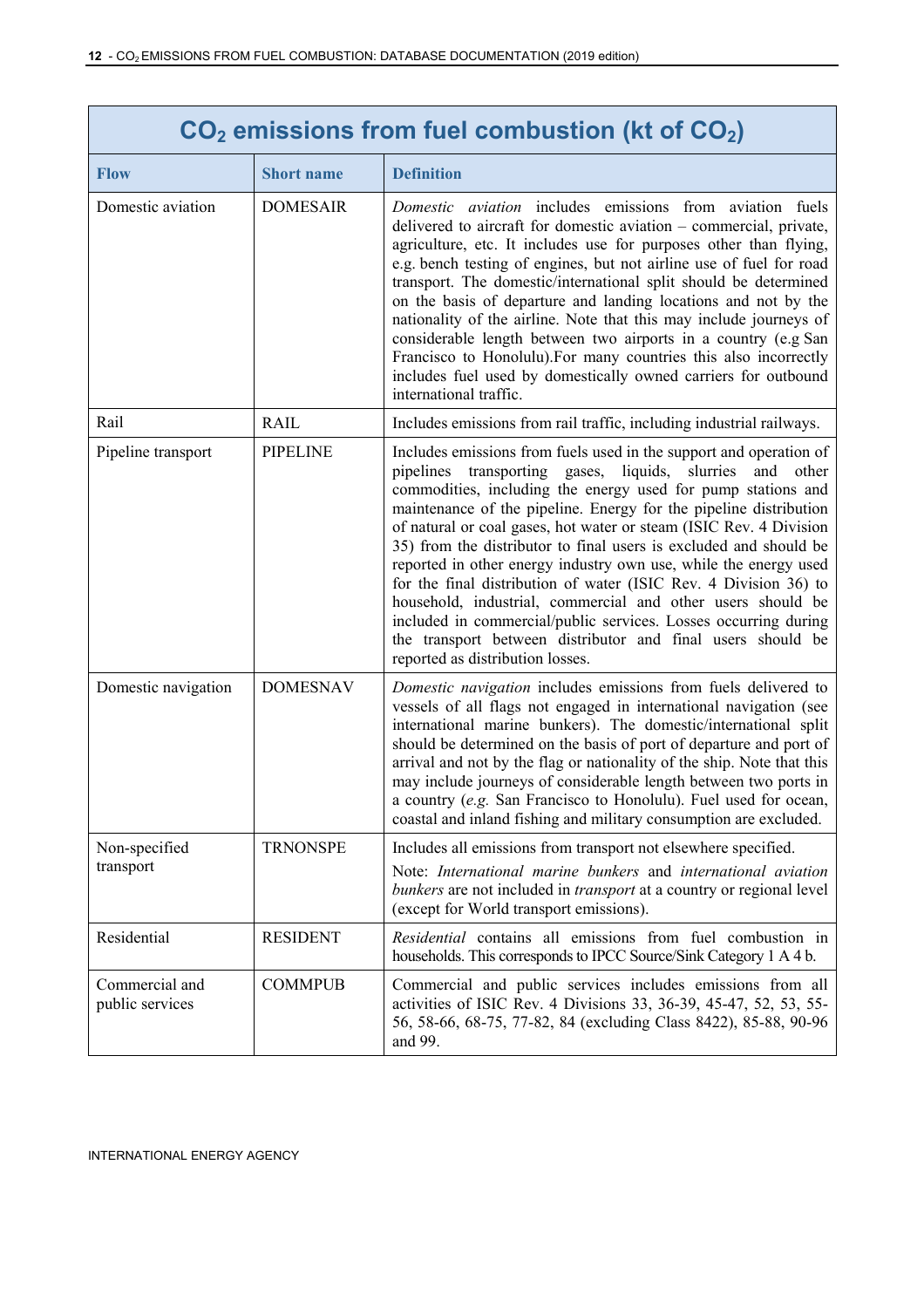| $CO2$ emissions from fuel combustion (kt of $CO2$ ) |                   |                                                                                                                                                                                                                                                                                                                                                                                                                                                                                                                                                                                                                                                                                                                                                                                                                                                                                                                                                                                                     |  |
|-----------------------------------------------------|-------------------|-----------------------------------------------------------------------------------------------------------------------------------------------------------------------------------------------------------------------------------------------------------------------------------------------------------------------------------------------------------------------------------------------------------------------------------------------------------------------------------------------------------------------------------------------------------------------------------------------------------------------------------------------------------------------------------------------------------------------------------------------------------------------------------------------------------------------------------------------------------------------------------------------------------------------------------------------------------------------------------------------------|--|
| <b>Flow</b>                                         | <b>Short name</b> | <b>Definition</b>                                                                                                                                                                                                                                                                                                                                                                                                                                                                                                                                                                                                                                                                                                                                                                                                                                                                                                                                                                                   |  |
| Agriculture/forestry                                | <b>AGRICULT</b>   | Agriculture/forestry includes deliveries to users classified as<br>agriculture, hunting and forestry by the ISIC, and therefore<br>includes energy consumed by such users whether for traction<br>(excluding agricultural highway use), power or heating<br>(agricultural and domestic) [ISIC Rev. 4 Division 03].                                                                                                                                                                                                                                                                                                                                                                                                                                                                                                                                                                                                                                                                                  |  |
| Fishing                                             | <b>FISHING</b>    | Fishing includes emissions from fuels used for inland, coastal and<br>deep-sea fishing. Fishing covers fuels delivered to ships of all<br>flags that have refuelled in the country (including international<br>fishing) as well as energy used in the fishing industry [ISIC Rev.4<br>Division 03].                                                                                                                                                                                                                                                                                                                                                                                                                                                                                                                                                                                                                                                                                                 |  |
| Final consumption not<br>elsewhere specified        | <b>ONONSPEC</b>   | Includes emissions from all fuel use not elsewhere specified as<br>well as consumption in the above-designated categories for which<br>separate figures have not been provided. Emissions from military<br>fuel use for all mobile and stationary consumption are included<br>here (e.g. ships, aircraft, road and energy used in living quarters)<br>regardless of whether the fuel delivered is for the military of that<br>country or for the military of another country.                                                                                                                                                                                                                                                                                                                                                                                                                                                                                                                       |  |
| Memo: Total final<br>consumption                    | <b>TFC</b>        | Total final consumption contains the emissions from the end-use<br>sectors (industry, transport, commercial/institutional activities,<br>residential, agriculture/forestry, fishing and other emissions not<br>specified). Emissions related to the energy used for transformation<br>processes and for own use of the energy producing industries are<br>excluded. Final consumption emissions reflect for the most part<br>emissions at the consumer level. Note that <i>international marine</i><br>bunkers and international aviation bunkers are not included at a<br>national or regional level (except for World emissions). In the<br>2006 GLs, the sub-categories also include emissions from auto-<br>producers that generate electricity and/or heat. The IEA data are<br>not collected in a way that allows the autoproducer consumption<br>to be split by specific end-use and therefore, this publication<br>shows autoproducers as a separate item (unallocated auto-<br>producers). |  |
| Memo: International<br>marine bunkers               | <b>MARBUNK</b>    | International marine bunkers contains emissions from fuels<br>burned by ships of all flags that are engaged in international<br>navigation. The international navigation may take place at sea, on<br>inland lakes and waterways, and in coastal waters. Consumption<br>by ships engaged in domestic navigation is excluded. The<br>domestic/international split is determined on the basis of port of<br>departure and port of arrival, and not by the flag or nationality of<br>the ship. Consumption by fishing vessels and by military forces is<br>also excluded. Emissions from international marine bunkers<br>should be excluded from the national totals. This corresponds to<br>IPCC Source/Sink Category 1 A 3 d i.                                                                                                                                                                                                                                                                      |  |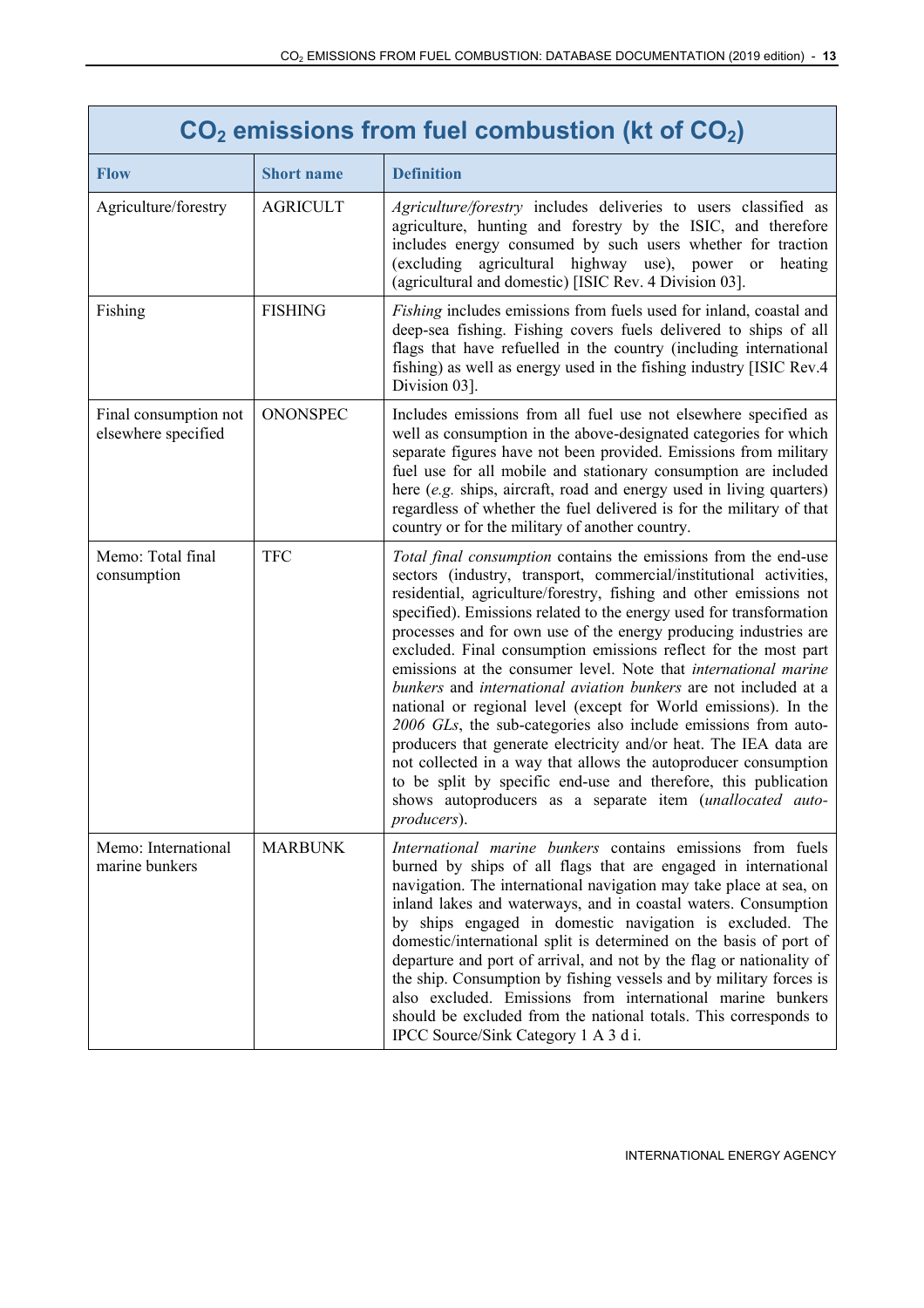| $CO2$ emissions from fuel combustion (kt of $CO2$ ) |                   |                                                                                                                                                                                                                                                                                                                                                                                                                                                                                                                                                                                                                                                                                                                                                                                     |  |
|-----------------------------------------------------|-------------------|-------------------------------------------------------------------------------------------------------------------------------------------------------------------------------------------------------------------------------------------------------------------------------------------------------------------------------------------------------------------------------------------------------------------------------------------------------------------------------------------------------------------------------------------------------------------------------------------------------------------------------------------------------------------------------------------------------------------------------------------------------------------------------------|--|
| <b>Flow</b>                                         | <b>Short name</b> | <b>Definition</b>                                                                                                                                                                                                                                                                                                                                                                                                                                                                                                                                                                                                                                                                                                                                                                   |  |
| Memo: International<br>aviation bunkers             | <b>AVBUNK</b>     | International aviation bunkers contains emissions from fuels used<br>by aircraft for international aviation. Fuels used by airlines for<br>their road vehicles are excluded. The domestic/international split<br>should be determined on the basis of departure and landing<br>locations and not by the nationality of the airline. Emissions from<br>international aviation bunkers should be excluded from the<br>national totals. This corresponds to IPCC Source/Sink Category<br>1 A 3 a i.                                                                                                                                                                                                                                                                                    |  |
| Memo: electricity and<br>heat production            | <b>ELECHEAT</b>   | Electricity and heat production contains the sum of emissions<br>from electricity production, combined heat and power plants and<br>heat plants. It is the sum of main activity producers and<br>autoproducers. Emissions from own on-site use of fuel are<br>included.<br>In the summary file WORLD $CO2$ . IVT, this is not a memo item<br>and the long-name adopted is: Electricity and heat generation.<br>For the most recent year available, this value is estimated for all<br>countries with available provisional information on electricity and<br>heat production. Values for every type of fuel are calculated based<br>on provisional data for electricity and heat outputs and on<br>previous year's carbon emission factors, according to the<br>following equation: |  |
|                                                     |                   | ELECHEAT <sub>i.v</sub> = (ELOUTPUT <sub>i.v</sub> + HEATOUT <sub>i.v</sub> )<br>$\times$ CO <sub>2</sub> kWh <sub>i.v-1</sub><br>where:                                                                                                                                                                                                                                                                                                                                                                                                                                                                                                                                                                                                                                            |  |
|                                                     |                   | <i>y</i> : provisional year<br>$\bullet$<br>$CO2$ kWh: carbon emission factors (in $CO2/kWh$ ) for<br>$\bullet$<br>electricity and heat together, for y-1.<br>ELOUTPUT + HEATOUT: total electricity plus heat<br>output (GWh).<br><i>i</i> : fuel type, e.g. anthracite, diesel, natural gas                                                                                                                                                                                                                                                                                                                                                                                                                                                                                        |  |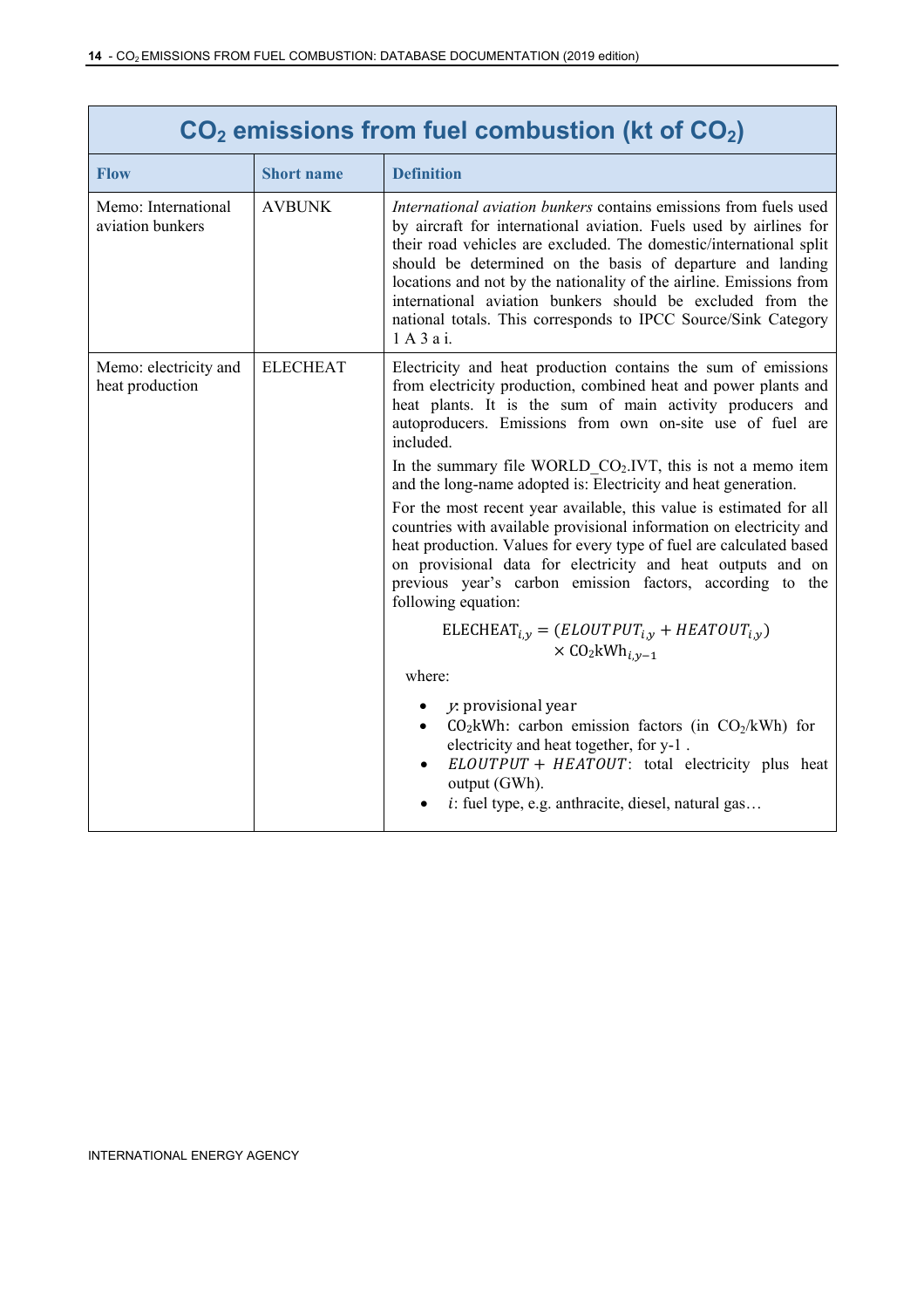| <b>Indicators</b>                         |                   |                                                                                                                                                                                                                                                                                                                                                                                                                                                                                                      |
|-------------------------------------------|-------------------|------------------------------------------------------------------------------------------------------------------------------------------------------------------------------------------------------------------------------------------------------------------------------------------------------------------------------------------------------------------------------------------------------------------------------------------------------------------------------------------------------|
| <b>Flow</b>                               | <b>Short name</b> | <b>Notes</b>                                                                                                                                                                                                                                                                                                                                                                                                                                                                                         |
| Total primary energy<br>supply $(PI)$     | <b>TPESPJ</b>     | Total primary energy supply from the IEA World Energy Balances<br>(converted to PJ).                                                                                                                                                                                                                                                                                                                                                                                                                 |
|                                           |                   | Total primary energy supply (TPES) is made up of production $+$<br>imports - exports - international marine bunkers - international<br><i>aviation bunkers</i> $\pm$ stock changes.                                                                                                                                                                                                                                                                                                                  |
|                                           |                   | The IPCC methodology does not assign any $CO2$ emissions to fuel<br>use of biofuels <i>per se</i> , only if it is used in an unsustainable way. This<br>is evaluated in the Agriculture, Forestry and Other Land Use module<br>of the 2006 GLs. So although the inclusion of biomass in the IEA<br>energy data does not alter its $CO2$ emission estimates, it gives more<br>insight into the CO <sub>2</sub> intensity of national energy use.                                                      |
| Total primary energy                      | <b>TPESMTOE</b>   | Total primary energy supply from the IEA World Energy Balances.                                                                                                                                                                                                                                                                                                                                                                                                                                      |
| supply (Mtoe)                             |                   | Total primary energy supply (TPES) is made up of production $+$<br>imports - exports - international marine bunkers - international<br><i>aviation bunkers</i> $\pm$ stock changes.                                                                                                                                                                                                                                                                                                                  |
|                                           |                   | The IPCC methodology does not assign any $CO2$ emissions to fuel<br>use of biofuels <i>per se</i> , only if it is used in an unsustainable way. This<br>is evaluated in the Agriculture, Forestry and Other Land Use module<br>of the 2006 GLs. So although the inclusion of biomass in the IEA<br>energy data does not alter its $CO2$ emission estimates, it gives more<br>insight into the $CO2$ intensity of national energy use.                                                                |
| Total final consump-<br>tion $(TFC)$ (PJ) | <b>TFCPJ</b>      | Total final consumption from the IEA World Energy Balances<br>(converted to PJ).                                                                                                                                                                                                                                                                                                                                                                                                                     |
|                                           |                   | The IPCC methodology does not assign any $CO2$ emissions to fuel<br>use of biofuels <i>per se</i> , only if it is used in an unsustainable way. This<br>is evaluated in the Agriculture, Forestry and Other Land Use module<br>of the 2006 GLs. So although the inclusion of biomass in the IEA<br>energy data does not alter its $CO2$ emission estimates, it gives more<br>insight into the $CO2$ intensity of national energy use.                                                                |
| Total final consump-<br>tion (TFC) (Mtoe) | <b>TFCMTOE</b>    | Total final consumption from the IEA World Energy Balances.<br>The IPCC methodology does not assign any $CO2$ emissions to fuel<br>use of biofuels <i>per se</i> , only if it is used in an unsustainable way. This<br>is evaluated in the Agriculture, Forestry and Other Land Use module<br>of the 2006 GLs. So although the inclusion of biomass in the IEA<br>energy data does not alter its $CO2$ emission estimates, it gives more<br>insight into the $CO2$ intensity of national energy use. |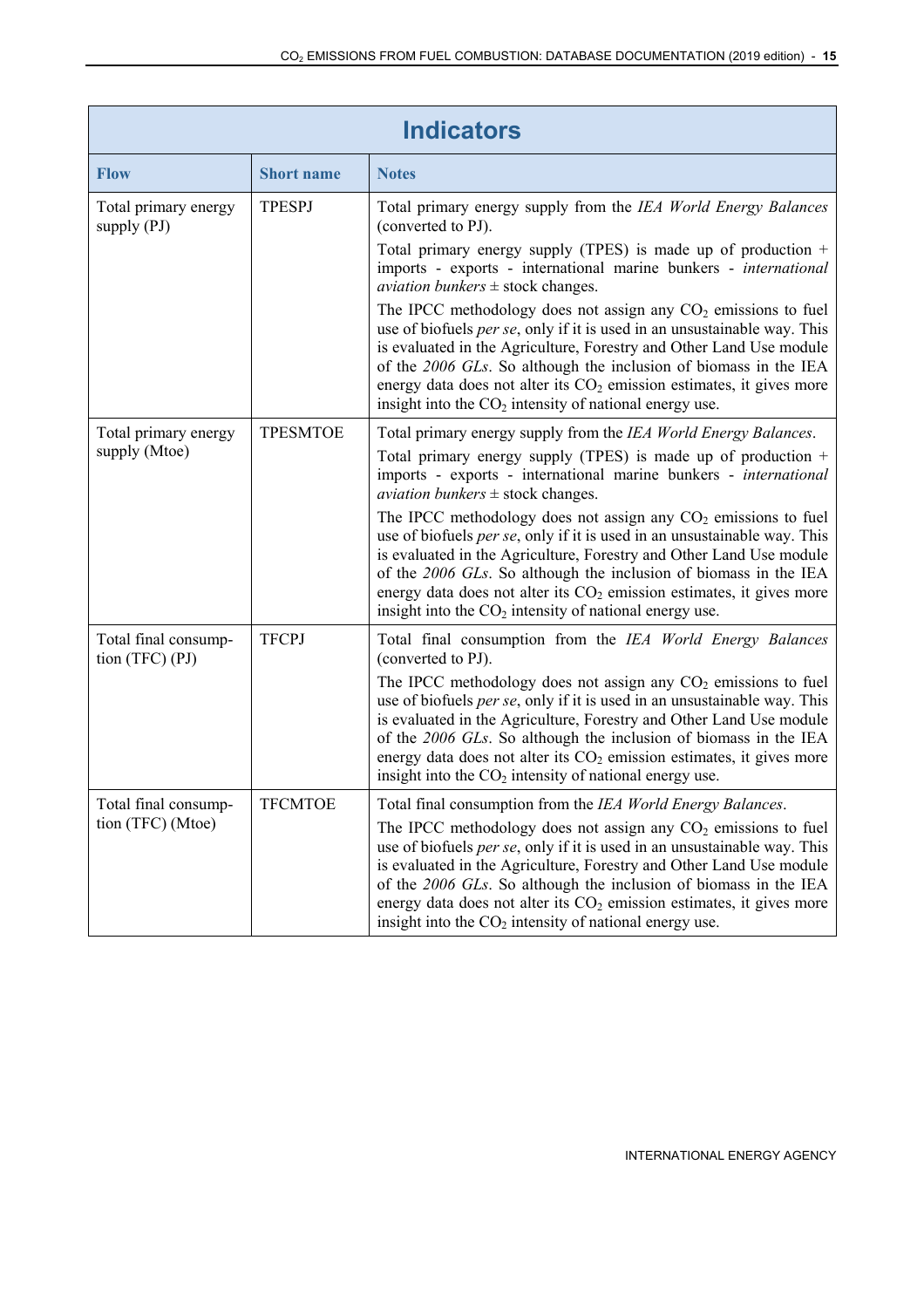| <b>Indicators</b>                          |                   |                                                                                                                                                                                                                                                                                                                                                                                                                                                                                                                                                                                                                                                                                                                                                                                                                                                                                                                                                                                                                                                                                                                                                                                                                                                                                                                                                                                                                                                                                                                                                                                                                                                                                                                    |
|--------------------------------------------|-------------------|--------------------------------------------------------------------------------------------------------------------------------------------------------------------------------------------------------------------------------------------------------------------------------------------------------------------------------------------------------------------------------------------------------------------------------------------------------------------------------------------------------------------------------------------------------------------------------------------------------------------------------------------------------------------------------------------------------------------------------------------------------------------------------------------------------------------------------------------------------------------------------------------------------------------------------------------------------------------------------------------------------------------------------------------------------------------------------------------------------------------------------------------------------------------------------------------------------------------------------------------------------------------------------------------------------------------------------------------------------------------------------------------------------------------------------------------------------------------------------------------------------------------------------------------------------------------------------------------------------------------------------------------------------------------------------------------------------------------|
| <b>Flow</b>                                | <b>Short name</b> | <b>Notes</b>                                                                                                                                                                                                                                                                                                                                                                                                                                                                                                                                                                                                                                                                                                                                                                                                                                                                                                                                                                                                                                                                                                                                                                                                                                                                                                                                                                                                                                                                                                                                                                                                                                                                                                       |
| <b>GDP</b><br>(billion 2010<br>US dollars) | <b>GDP</b>        | For OECD countries:<br>The main source of these series for 1970 to 2018 is the OECD National<br>Accounts Statistics database [ISSN: 2074-3947 (online)], last published in<br>book format as National Accounts of OECD Countries, Volume 2019<br>Issuel: Main Aggregates, OECD 2019. GDP data for Australia, France,<br>Greece, Korea, Sweden and the United Kingdom for 1960 to 1969<br>and Denmark for 1966 to 1969 as well as for Netherlands for 1969<br>were taken from the same source. GDP data for 1960 to 1969 for the<br>other countries have been estimated using the growth rates from the series<br>in the OECD Economic Outlook No 98 and other data previously pub-<br>lished by the OECD. Growth rates from these sources were also used to<br>estimate data for the Czech Republic (prior to 1990), Hungary (prior to<br>1991) and Poland (prior to 1990) and the Slovak Republic (prior to<br>1992). Data for Chile (prior to 1986) and Estonia (prior to 1992) are<br>IEA Secretariat estimates based on GDP growth rates from the World<br>Bank.<br>The GDP data have been compiled for all individual countries at market<br>prices in 2010 US dollars.<br>For non-OECD countries:<br>The main source of the GDP data is <i>World Development Indicators</i> , The<br>World Bank, Washington D.C., 2019. GDP figures for Democratic<br>People's Republic of Korea, Palestinian Authority, Former Soviet<br>Union (before 1990), Gibraltar, Syrian Arab Republic, Chinese<br>Taipei, Former Yugoslavia (before 1990) and a few countries within the<br>regions Other Africa, Other non-OECD Americas and Other non-<br><b>OECD</b> Asia are based on the CHELEM-CEPII online databases, Bureau |
|                                            |                   | van Dijk, 2019.<br>GDP figures for Albania (1971-1979), Angola (1971-1984), Bahrain<br>(1971-1980 and 2016), Bosnia and Herzegovina (1990-1993), Brunei<br>(1971-1974), Bulgaria (1971-1979), Croatia (1990-1994), Cuba<br>(2016), Cyprus (1971-1974), Eritrea (2012-2017), Ethiopia (1971-<br>1980), Equatorial Guinea (1971-1979), Haiti (1971-1997), Iran<br>(2016), Jordan (1971-1974), Kuwait (1971-1991), Lao People's<br>Democratic Republic (1971-1983), Lebanon (1971-1987), Libya<br>(1971-1998 and 2012-2016), Mauritius (1971-1975), Moldova (1990-<br>1994), Mozambique (1971-1979), Qatar (1971-1999), Romania<br>(1971-1989), Tanzania (1971-1987), Uganda (1971-1981), United<br>Arab Emirates (1971-1974), Venezuela (2015-2017), Vietnam (1971-<br>1983) and Yemen (1971-1989), have been estimated based on the<br>growth rates of the CHELEM-CEPII online database, Bureau van Dijk,<br>2019. The GDP 2017 figure for Greenland is calculated based on the<br>growth rates of the Statbank Greenland online database, Statistics<br>Greenland, 2019. For Curaçao, GDP figures are based on historical<br>CHELEM-CEPII GDP data for Netherlands Antilles before the country's<br>dissolution, and on Curaçao/Sint Maarten.<br>The GDP data have been compiled for all individual countries at market<br>prices in 2010 US dollars.                                                                                                                                                                                                                                                                                                                                                              |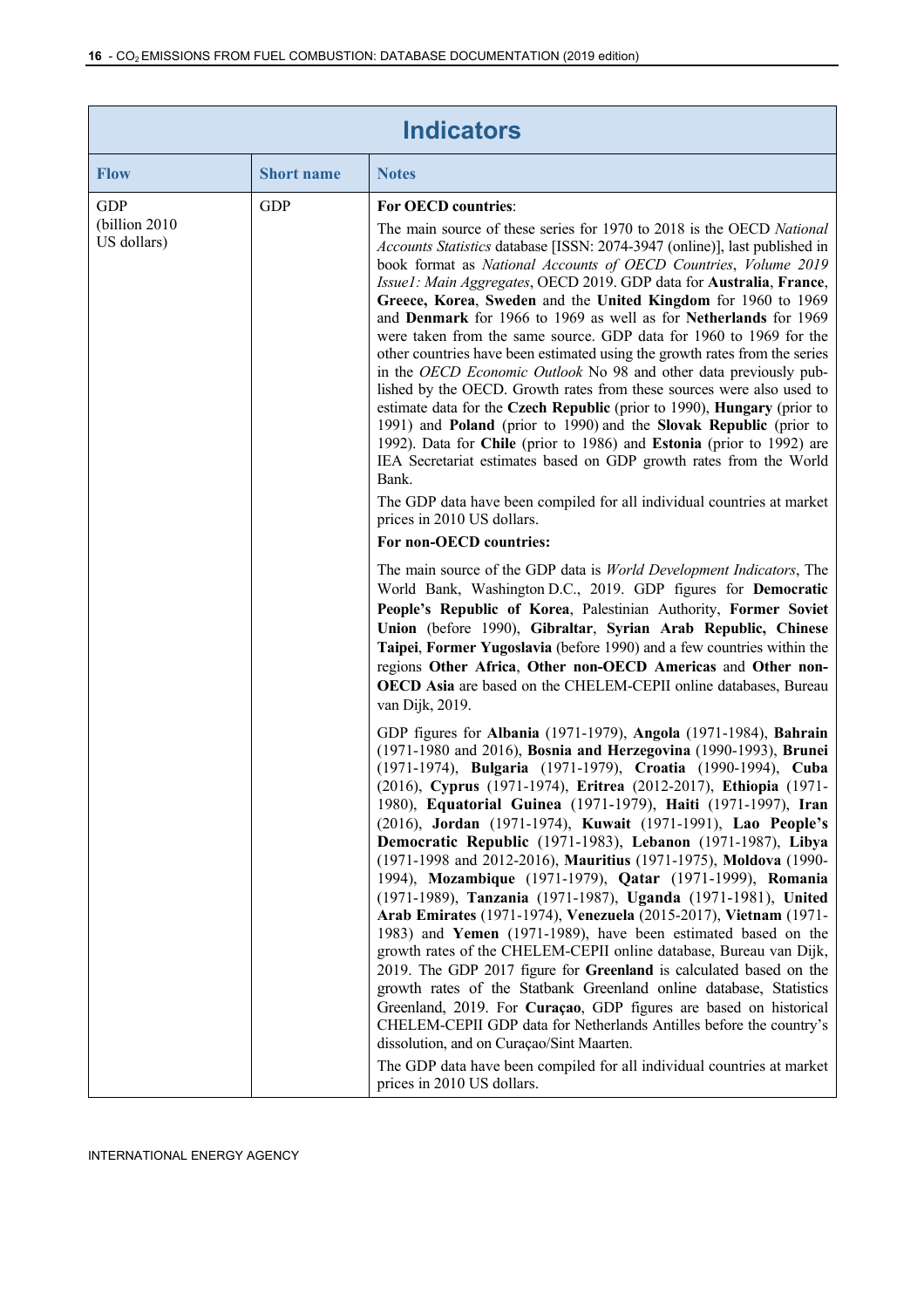| $GDP$ $PPP1$                  | <b>GDPPPP</b> | For OECD countries:                                                                                                                                                                                                                                                                                                                                                                                                                                                                                                                      |
|-------------------------------|---------------|------------------------------------------------------------------------------------------------------------------------------------------------------------------------------------------------------------------------------------------------------------------------------------------------------------------------------------------------------------------------------------------------------------------------------------------------------------------------------------------------------------------------------------------|
| (billion 2010)<br>US dollars) |               | See GDP using exchange rates for sources. Note that data for Latvia<br>(prior to 1994) and Lithuania (prior to 1995) are IEA Secretariat<br>estimates based on GDP growth rates from the World Bank.                                                                                                                                                                                                                                                                                                                                     |
|                               |               | For non-OECD countries:                                                                                                                                                                                                                                                                                                                                                                                                                                                                                                                  |
|                               |               | The main source of the GDP PPP data is <i>World Development Indicators</i> ,<br>The World Bank, Washington, D.C., 2019. However, this source is avail-<br>able for GDP PPP (constant 2011 US dollars scaled to the levels of 2010<br>using current PPP US dollars) only from 1990. Therefore, prior to 1990<br>GDP PPP data have been calculated based on the PPP conversion factor<br>(GDP) to market exchange rate ratio.                                                                                                              |
|                               |               | GDP PPP figures for Democratic People's Republic of Korea,<br>Palestinian Authority, Former Soviet Union (before 1990), Syrian<br>Arab Republic, Chinese Taipei, Former Yugoslavia (before 1990) and<br>a few countries within the regions Other Africa, Other non-OECD<br>Americas and Other non-OECD Asia are based on the CHELEM-<br>CEPII online databases, Bureau van Dijk, 2018. The GDP PPP data have<br>been converted from GDP using purchasing power parity rates. These<br>data have been scaled to the price levels of 2010. |
|                               |               | For Gibraltar, GDP PPP figures are based on historical CHELEM-<br>CEPII GDP PPP data and government of Gibraltar national accounts.<br>For Curaçao, GDP PPP figures are based on historical CHELEM-CEPII<br>GDP data for Netherlands Antilles before its dissolving, and for 2012-2017<br>GDP PPP is calculated based on historical GDP PPP / GDP ratio. For<br>South Sudan, GDP PPP figures are based on International Monetary<br>Fund data.                                                                                           |
|                               |               | GDP PPP figures for Bosnia and Herzegovina (1990-1993), Croatia<br>(1900- 1994), Cuba, Eritrea (2012-2017), Haiti (1990-1997), Iraq<br>(1990-1999), Kuwait (1990-1991), Libya (1990-1998 and 2012-2017),<br>Moldova (1990-1994), Serbia (1990-1994), Qatar (1990-2000) and<br><b>Venezuela</b> (2015-2017) have been estimated using the ratio of GDP PPP<br>and GDP data based on CHELEM-CEPII online database, Bureau van<br>Dijk, 2019. These data have been scaled to the price levels of 2010.                                      |
|                               |               | The GDP PPP reflect the changes to power purchasing parity rates<br>based on the 2011 International Comparison Program (ICP), published<br>in 2014. The ICP has worked for 6 years to better estimate the value of<br>the PPP 'basket of goods' for all countries for which the World Bank<br>calculates GDP PPP. For many countries, this value has significantly<br>changed in comparison to previous ICP exercises. This leads to signifi-<br>cant revisions to GDP PPP for many countries compared to previous<br>publications.      |
|                               |               | Please note that the regional totals shown for OECD and other regions<br>were calculated by summing individual countries' GDP data. This<br>calculation yields slightly different results to the GDP totals published<br>by OECD in its national accounts which are derived from chained-<br>linked indices. GDP data from the World Bank have also been summed<br>rather than using chain-linked indices.                                                                                                                               |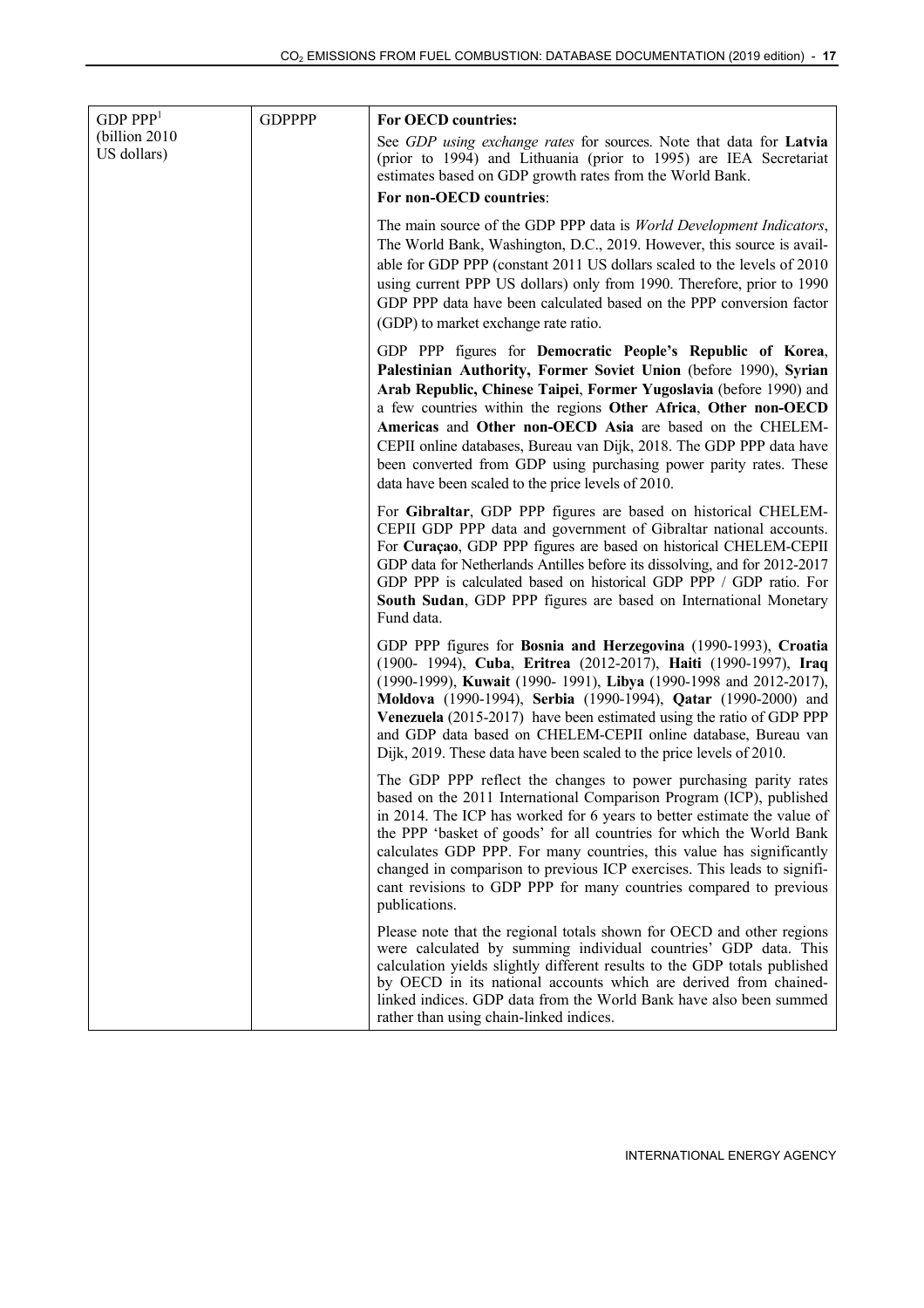| <b>Indicators</b>                          |                   |                                                                                                                                                                                                                                                                                                                                                                                                                                                                                                                                                                                                                                                                                                                                                                                                                                        |
|--------------------------------------------|-------------------|----------------------------------------------------------------------------------------------------------------------------------------------------------------------------------------------------------------------------------------------------------------------------------------------------------------------------------------------------------------------------------------------------------------------------------------------------------------------------------------------------------------------------------------------------------------------------------------------------------------------------------------------------------------------------------------------------------------------------------------------------------------------------------------------------------------------------------------|
| <b>Flow</b>                                | <b>Short name</b> | <b>Notes</b>                                                                                                                                                                                                                                                                                                                                                                                                                                                                                                                                                                                                                                                                                                                                                                                                                           |
| TPES / GDP<br>(MJ per 2010 USD)            | <b>TPESGDP</b>    | This ratio is expressed in megajoules per 2010 US dollar. It has been<br>calculated using total primary energy supply (including biofuels and<br>other non-fossil forms of energy) and GDP calculated using<br>exchange rates.                                                                                                                                                                                                                                                                                                                                                                                                                                                                                                                                                                                                         |
| TPES / GDP PPP<br>(MJ per 2010 USD<br>PPP) | <b>TPESGDPPP</b>  | This ratio is expressed in megajoules per 2010 US dollar. It has been<br>calculated using total primary energy supply (including biofuels and<br>other non-fossil forms of energy) and GDP calculated using<br>purchasing power parities.                                                                                                                                                                                                                                                                                                                                                                                                                                                                                                                                                                                              |
| Population                                 | POP               | <b>For OECD countries:</b>                                                                                                                                                                                                                                                                                                                                                                                                                                                                                                                                                                                                                                                                                                                                                                                                             |
| (millions)                                 |                   | The main source of these series for 1970 to 2018 when available is the<br>OECD National Accounts Statistics database [ISSN: 2074-3947<br>(online)], last published in book format as National Accounts of<br>OECD Countries, Volume 2019 Issue 1: Main Aggregates, OECD<br>2019. Data for 1960 to 1969 have been estimated using the growth<br>rates from the population series published in the OECD Factbook<br>2015 (online database version). Growth rates from the OECD<br>Factbook 2015 were also used to estimate data for Chile (prior to<br>1986), Estonia (prior to 1993), Israel (prior to 1995), the Slovak Re-<br>public (prior to 1990) and Slovenia (prior to 1995). Data for Latvia<br>(prior to 1995) and Lithuania (prior to 1995) are IEA Secretariat es-<br>timates based on GDP growth rates from the World Bank. |
|                                            |                   | For non-OECD countries:                                                                                                                                                                                                                                                                                                                                                                                                                                                                                                                                                                                                                                                                                                                                                                                                                |
|                                            |                   | The main source of the population data is <i>World Development</i><br>Indicators, The World Bank, Washington D.C., 2018.                                                                                                                                                                                                                                                                                                                                                                                                                                                                                                                                                                                                                                                                                                               |
|                                            |                   | Population data for Former Soviet Union (before 1990), Chinese<br>Taipei, Former Yugoslavia (before 1990), Eritrea (2012-2017),<br>Kuwait (1992-1994) and for a few countries within the regions<br>Other Africa, Other non-OECD Americas and Other non-OECD<br>Asia are based on the CHELEM-CEPII online database, Bureau van<br>Dijk, Paris, 2018. Population data for Cyprus <sup>2</sup> are taken from the<br>Eurostat online database. Population data for Gibraltar are taken<br>from the government of Gibraltar Key Indicators publication<br>available online.                                                                                                                                                                                                                                                               |
| $CO2$ / TPES<br>$(tCO2$ per TJ)            | <b>CO2TPES</b>    | This ratio is expressed in tonnes of $CO2$ per terajoule. It has been<br>calculated using the total $CO2$ fuel combustion emissions<br>(CO2FCOMB) and total primary energy supply (including biofuels<br>and other non-fossil forms of energy).                                                                                                                                                                                                                                                                                                                                                                                                                                                                                                                                                                                        |

<sup>1.</sup> Purchasing power parities (PPPs) are the rates of currency conversion that equalise the purchasing power of different currencies. A given sum of money, when converted into different currencies at the PPP rates, buys the same basket of goods and services in all countries. In other words, PPPs are the rates of currency conversion which eliminate the differences in price levels between different countries. 2 Please refer to the section on Geographical coverage.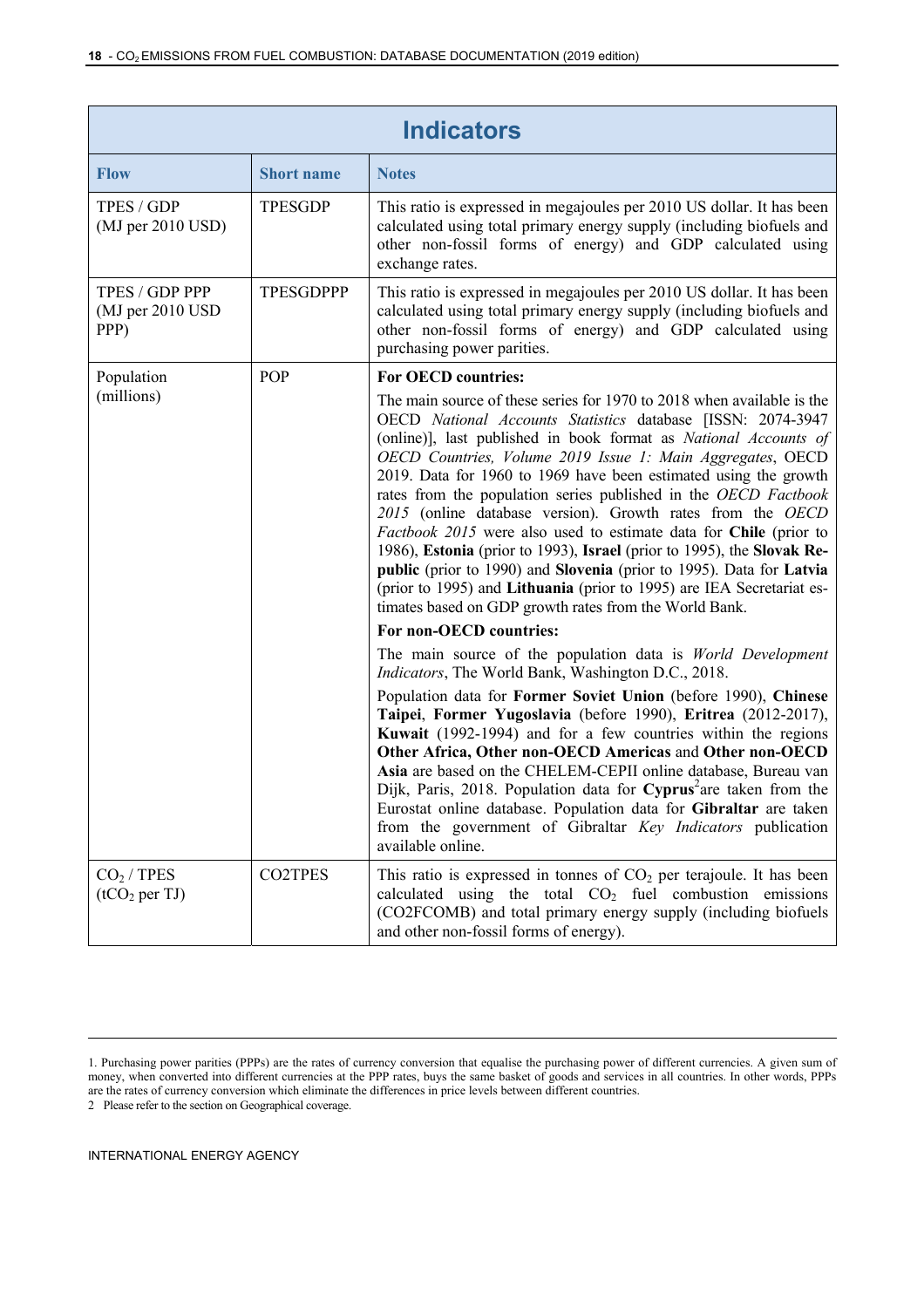| <b>Indicators</b>                                                      |                   |                                                                                                                                                                                                                                             |
|------------------------------------------------------------------------|-------------------|---------------------------------------------------------------------------------------------------------------------------------------------------------------------------------------------------------------------------------------------|
| <b>Flow</b>                                                            | <b>Short name</b> | <b>Notes</b>                                                                                                                                                                                                                                |
| CO <sub>2</sub> / TFC<br>$(tCO2$ per TJ)                               | CO2TFC            | This ratio is expressed in tonnes of $CO2$ per terajoule. It has been<br>calculated using the total $CO2$ fuel combustion emissions<br>(CO2FCOMB) and total final consumption (including biofuels and<br>other non-fossil forms of energy). |
| CO <sub>2</sub> / GDP<br>$(kgCO2$ per 2010<br>US dollar)               | CO2GDP            | This ratio is expressed in kilogrammes of $CO2$ per 2010 US dollar. It<br>has been computed using the total $CO2$ fuel combustion<br>(CO2FCOMB) emissions and GDP calculated using exchange rates.                                          |
| Industry $CO2 / GDP$<br>$(kgCO2$ per 2010<br>US dollar)                | CO2GDP I          | This ratio is expressed in kilogrammes of $CO2$ per 2010 US dollar. It<br>has been computed using Manufacturing industries and construction<br>$CO2$ emissions (TOTIND) and total GDP calculated using exchange<br>rates.                   |
| Transport $CO2 / GDP$<br>$(kgCO2$ per 2010<br>US dollar)               | CO2GDP T          | This ratio is expressed in kilogrammes of $CO2$ per 2010 US dollar. It<br>has been computed using <i>Transport</i> CO <sub>2</sub> emissions (TOTTRANS)<br>and total GDP calculated using exchange rates.                                   |
| Services $CO2$ / GDP<br>$(kgCO2$ per 2010<br>US dollar)                | CO2GDP S          | This ratio is expressed in kilogrammes of $CO2$ per 2010 US dollar. It<br>has been computed using <i>Commercial and public services</i> $CO2$<br>emissions (COMMPUB) and total GDP calculated using exchange<br>rates.                      |
| Residential $CO2$ /<br>$GDP$ (kgCO <sub>2</sub> per<br>2010 US dollar) | $CO2GDP_R$        | This ratio is expressed in kilogrammes of $CO2$ per 2010 US dollar. It<br>has been computed using <i>Residential</i> CO <sub>2</sub> emissions (RESIDENT)<br>and total GDP calculated using exchange rates.                                 |
| $CO2$ / GDP PPP<br>$(kgCO2$ per 2010<br>US dollar)                     | CO2GDPPP          | This ratio is expressed in kilogrammes of $CO2$ per 2010 US dollar. It<br>has been calculated using CO <sub>2</sub> Fuel Combustion emissions<br>(CO2FCOMB) and GDP calculated using purchasing power parities.                             |
| Industry $CO2 / GDP$<br>PPP ( $kgCO2$ per 2010<br>US dollar)           | CO2GDPPP I        | This ratio is expressed in kilogrammes of $CO2$ per 2010 US dollar. It<br>has been calculated using Manufacturing industries and construction<br>$CO2$ emissions (TOTIND) and total GDP calculated using<br>purchasing power parities.      |
| Transport $CO2$ / GDP<br>PPP ( $kgCO2$ per 2010<br>US dollar)          | CO2GDPPP T        | This ratio is expressed in kilogrammes of $CO2$ per 2010 US dollar. It<br>has been calculated using <i>Transport</i> CO <sub>2</sub> emissions (TOTTRANS)<br>and total GDP calculated using purchasing power parities.                      |
| Services $CO2$ / GDP<br>PPP ( $kgCO2$ per 2010<br>US dollar)           | CO2GDPPP S        | This ratio is expressed in kilogrammes of $CO2$ per 2010 US dollar. It<br>has been calculated using the <i>Commercial and public services</i> $CO2$<br>emissions (COMMPUB) and total GDP calculated using purchasing<br>power parities.     |
| Residential $CO2$ /<br>GDP PPP $(kgCO2)$ per<br>2010 US dollar)        | CO2GDPPP R        | This ratio is expressed in kilogrammes of $CO2$ per 2010 US dollar. It<br>has been calculated using <i>Residential</i> CO <sub>2</sub> emissions (RESIDENT)<br>and total GDP calculated using purchasing power parities.                    |
| $CO2$ / Population<br>$(tCO2$ per capita)                              | CO2POP            | This ratio is expressed in tonnes of $CO2$ per capita. It has been<br>calculated using CO <sub>2</sub> fuel combustion emissions (CO2FCOMB).                                                                                                |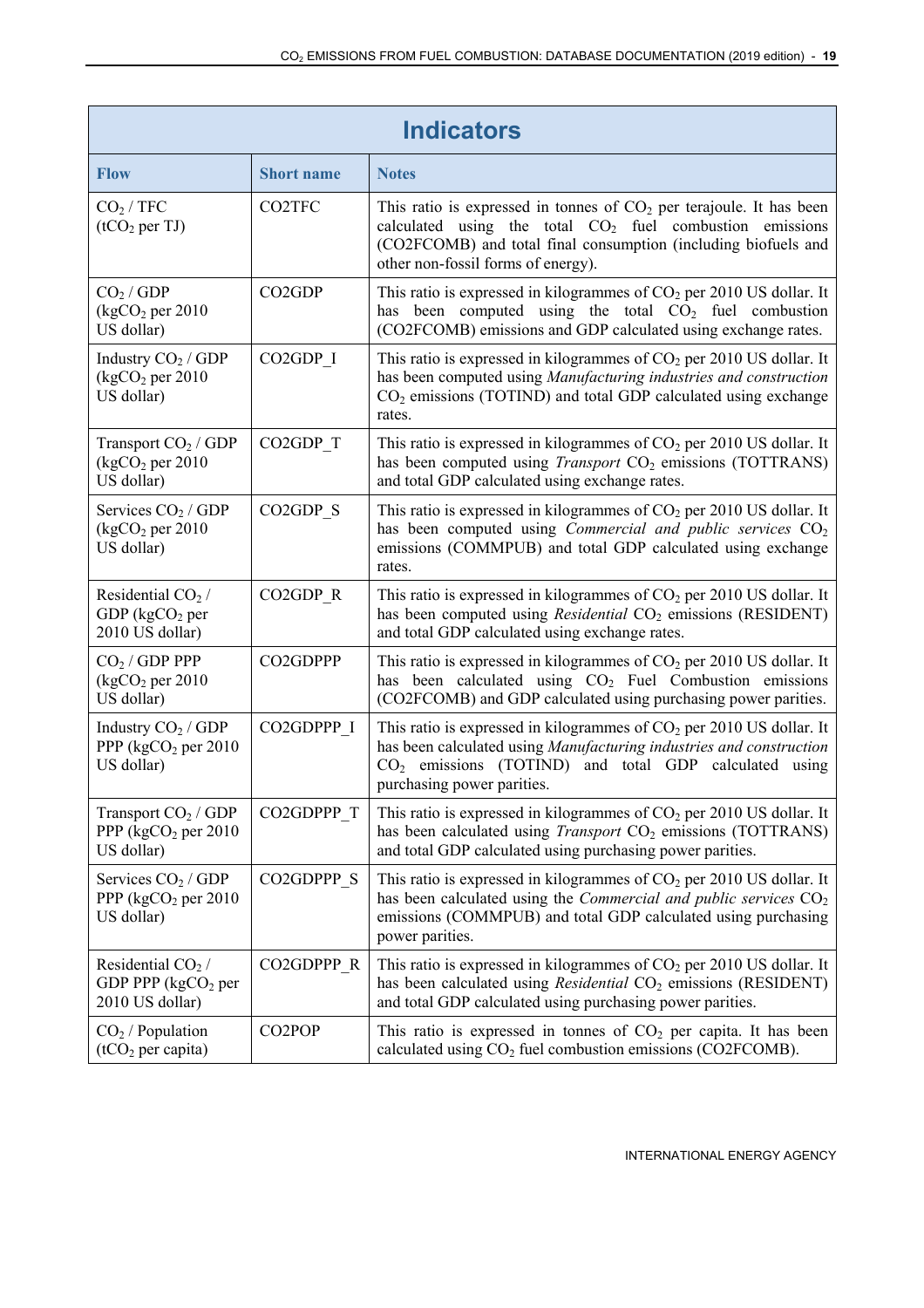| <b>Indicators</b>                                                |                   |                                                                                                                                                                                                                                                                                                                                                                                                                                                                                                                                                                                                                                                |
|------------------------------------------------------------------|-------------------|------------------------------------------------------------------------------------------------------------------------------------------------------------------------------------------------------------------------------------------------------------------------------------------------------------------------------------------------------------------------------------------------------------------------------------------------------------------------------------------------------------------------------------------------------------------------------------------------------------------------------------------------|
| <b>Flow</b>                                                      | <b>Short name</b> | <b>Notes</b>                                                                                                                                                                                                                                                                                                                                                                                                                                                                                                                                                                                                                                   |
| Industry $CO2$ /<br>Population<br>$(tCO2$ per capita)            | CO2POP I          | This ratio is expressed in tonnes of $CO2$ per capita. It has been<br>calculated using Manufacturing industries and construction $CO2$<br>emissions (TOTIND).                                                                                                                                                                                                                                                                                                                                                                                                                                                                                  |
| Transport CO <sub>2</sub> /<br>Population<br>$(tCO2$ per capita) | CO2POP T          | This ratio is expressed in tonnes of $CO2$ per capita. It has been<br>calculated using the <i>Transport</i> CO <sub>2</sub> emissions (TOTTRANS).                                                                                                                                                                                                                                                                                                                                                                                                                                                                                              |
| Services $CO2$ /<br>Population<br>$(tCO2$ per capita)            | CO2POP S          | This ratio is expressed in tonnes of $CO2$ per capita. It has been<br>calculated using <i>Commercial and public services</i> $CO2$ emissions<br>(COMMPUB).                                                                                                                                                                                                                                                                                                                                                                                                                                                                                     |
| Residential $CO2$ /<br>Population<br>$(tCO2$ per capita)         | CO2POP R          | This ratio is expressed in tonnes of $CO2$ per capita. It has been<br>calculated using <i>Residential</i> CO <sub>2</sub> emissions (RESIDENT).                                                                                                                                                                                                                                                                                                                                                                                                                                                                                                |
| $CO2$ emissions index                                            | <b>ICO2EMIS</b>   | $CO2$ Fuel Combustion emissions (CO2FCOMB) expressed as an<br>index, where the reference year $= 100$ . Aside from the following<br>exceptions, 1990 is used as the reference year:<br>Bulgaria (1988), Cambodia (1995), Eritrea (1992), Hungary<br>1985-1987), Kosovo (2000), Montenegro<br>(average)<br>$(2005)$ ,<br>Namibia (1991), Niger (2000), Poland (1988), Romania (1989),<br>Slovenia (1986), South Sudan (2012) and Suriname (2000).                                                                                                                                                                                               |
| Population index                                                 | <b>IPOP</b>       | Population expressed as an index, where the reference year $= 100$ .<br>Aside from the following exceptions, 1990 is used as the reference<br>year:<br>Bulgaria (1988), Cambodia (1995), Eritrea (1992), Hungary<br>1985-1987), Kosovo (2000), Montenegro (2005),<br>(average)<br>Namibia (1991), Niger (2000), Poland (1988), Romania (1989),<br>Slovenia (1986), South Sudan (2012) and Suriname (2000).<br>This index can be used as one of the constituents of the Kaya<br>identity, for more information see the section IEA emissions<br>estimates in the full $CO2$ emissions from fuel combustion<br><i>publication.</i>               |
| GDP per population<br>index                                      | <b>IGDPPOP</b>    | GDP PPP / population expressed as an index, where the reference<br>$year = 100$ . Aside from the following exceptions, 1990 is used as the<br>reference year:<br>Bulgaria (1988), Cambodia (1995), Eritrea (1992), Hungary<br>(average 1985-1987), Kosovo (2000), Montenegro (2005),<br>Namibia (1991), Niger (2000), Poland (1988), Romania (1989),<br>Slovenia (1986), South Sudan (2012) and Suriname (2000).<br>This index can be used as one of the constituents of the Kaya<br>identity, for more information see the section<br>IEA emissions<br>estimates in the full $CO2$ emissions from fuel combustion publication<br>publication. |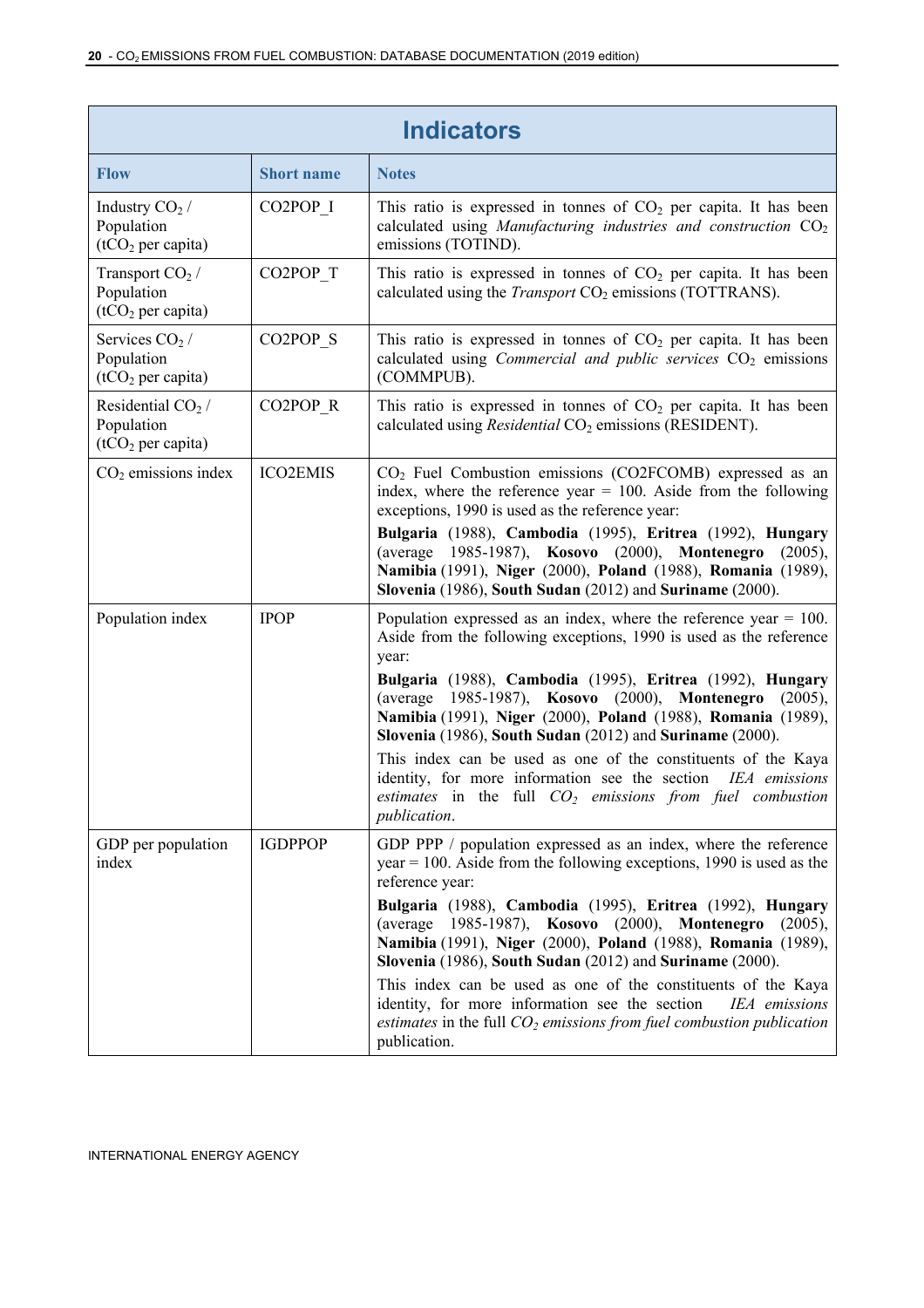| <b>Indicators</b>                                           |                   |                                                                                                                                                                                                                                                 |
|-------------------------------------------------------------|-------------------|-------------------------------------------------------------------------------------------------------------------------------------------------------------------------------------------------------------------------------------------------|
| Flow                                                        | <b>Short name</b> | <b>Notes</b>                                                                                                                                                                                                                                    |
| Energy intensity<br>index - TPES/GDP                        | <b>ITPESGDP</b>   | TPES / GDP PPP expressed as an index, where the reference<br>$year = 100$ . Aside from the following exceptions, 1990 is used as the<br>reference year:                                                                                         |
|                                                             |                   | Bulgaria (1988), Cambodia (1995), Eritrea (1992), Hungary<br>(average 1985-1987), Kosovo (2000), Montenegro (2005),<br>Namibia (1991), Niger (2000), Poland (1988), Romania (1989),<br>Slovenia (1986), South Sudan (2012) and Suriname (2000). |
|                                                             |                   | This index can be used as one of the constituents of the Kaya<br>identity, for more information see the section IEA emissions<br>estimates in the full $CO2$ emissions from fuel combustion publication<br>publication.                         |
| Carbon intensity<br>index - ESCII:<br>CO <sub>2</sub> /TPES | <b>ICO2TPES</b>   | $CO2$ emissions / TPES expressed as an index, where the reference<br>year = 100. Calculated using $CO2$ Fuel Combustion emissions<br>(CO2FCOMB). Aside from the following exceptions, 1990 is used<br>as the reference year:                    |
|                                                             |                   | Bulgaria (1988), Cambodia (1995), Eritrea (1992), Hungary<br>(average 1985-1987), Kosovo (2000), Montenegro (2005),<br>Namibia (1991), Niger (2000), Poland (1988), Romania (1989),<br>Slovenia (1986), South Sudan (2012) and Suriname (2000). |
|                                                             |                   | This index can be used as one of the constituents of the Kaya<br>identity, for more information see the section IEA emissions<br>estimates in the full $CO2$ emissions from fuel combustion publication<br>publication.                         |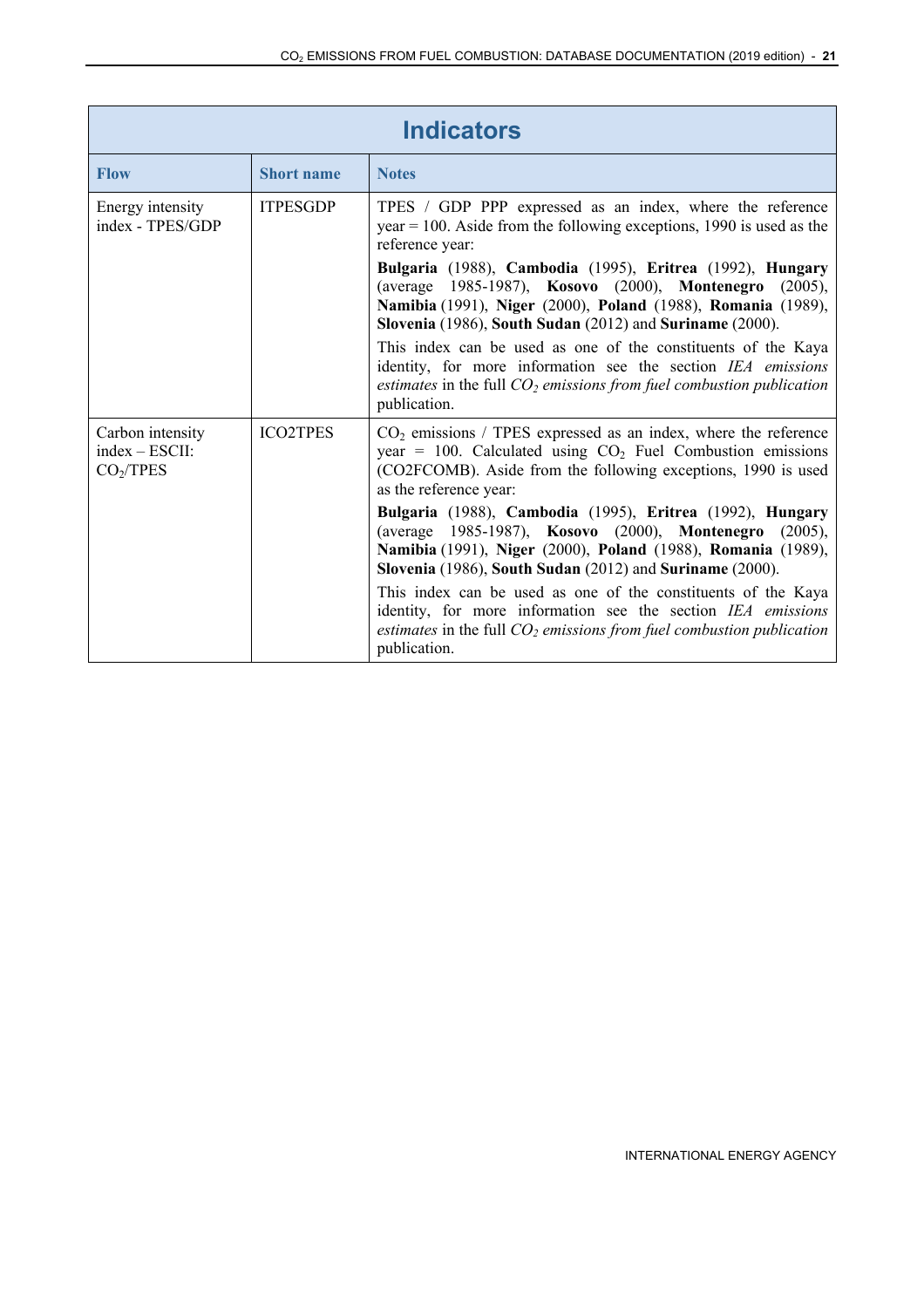| <b>Allocation of emissions from electricity/heat</b>                                   |                   |                                                                                                                                                                                                                                                                                                                                 |
|----------------------------------------------------------------------------------------|-------------------|---------------------------------------------------------------------------------------------------------------------------------------------------------------------------------------------------------------------------------------------------------------------------------------------------------------------------------|
| <b>Flow</b>                                                                            | <b>Allocation</b> | <b>Definition</b>                                                                                                                                                                                                                                                                                                               |
| Emissions by sector                                                                    | N <sub>O</sub>    | Expressed in thousand tonnes of $CO2$ .<br>This allocation type shows emissions for the same sectors which<br>are present in the file CO <sub>2</sub> Emissions From Fuel Combustion. In<br>particular, the emissions from electricity and heat production are<br>shown separately and not reallocated.                         |
| Emissions with<br>electricity and heat<br>allocated to consuming<br>sectors            | <b>YES</b>        | Expressed in thousand tonnes of $CO2$ .<br>Emissions from electricity and heat generation have been allocated<br>to final consuming sectors multiplying the amounts of electricity<br>and heat consumed per electricity/heat country-specific carbon<br>intensities.                                                            |
| Per capita emissions<br>by sector                                                      | <b>NOP</b>        | These ratios are expressed in kilogrammes of $CO2$ per capita.<br>This allocation type shows per capita emissions for the same<br>sectors which are present in the file $CO2$ Emissions From Fuel<br>Combustion. In particular, the emissions from electricity and heat<br>production are shown separately and not reallocated. |
| Per capita emissions<br>with electricity and<br>heat allocated to<br>consuming sectors | <b>YESP</b>       | These ratios are expressed in kilogrammes of $CO2$ per capita.<br>Emissions from electricity and heat generation have been allocated<br>to final consuming sectors multiplying the amounts of electricity<br>and heat consumed per electricity/heat country-specific carbon<br>intensities.                                     |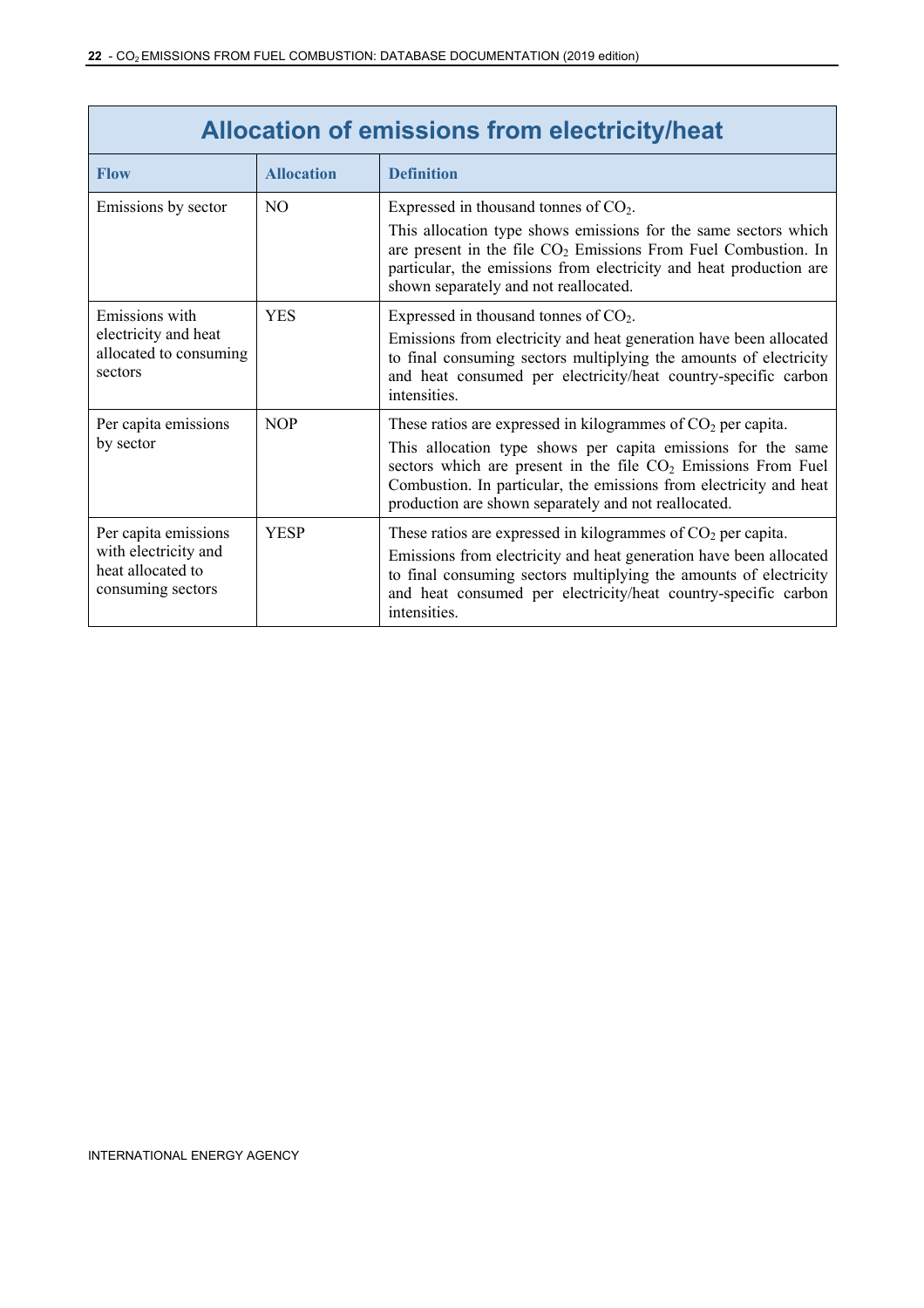| <b>IPCC Fuel Combustion Emissions (2006 Guidelines)</b>   |                    |                                                                                                                                                                                                                                                                                                                                                                                                                                                                                                                                                                                                                                                                                                                                                                                                                                                                                                                                                                                                                                                                                                                                                                                                                                          |
|-----------------------------------------------------------|--------------------|------------------------------------------------------------------------------------------------------------------------------------------------------------------------------------------------------------------------------------------------------------------------------------------------------------------------------------------------------------------------------------------------------------------------------------------------------------------------------------------------------------------------------------------------------------------------------------------------------------------------------------------------------------------------------------------------------------------------------------------------------------------------------------------------------------------------------------------------------------------------------------------------------------------------------------------------------------------------------------------------------------------------------------------------------------------------------------------------------------------------------------------------------------------------------------------------------------------------------------------|
| <b>Flow</b>                                               | <b>Short name</b>  | <b>Definition</b>                                                                                                                                                                                                                                                                                                                                                                                                                                                                                                                                                                                                                                                                                                                                                                                                                                                                                                                                                                                                                                                                                                                                                                                                                        |
| CO2 fuel combustion<br>(Energy & IPPU)                    | CO2FCOMB           | $CO2$ Fuel Combustion (Energy & IPPU) presents total $CO2$<br>emissions from fuel combustion. This includes $CO2$ emissions<br>from fuel combustion in IPCC Source/Sink Category 1 A Fuel<br>Combustion Activities and those which may be excluded from the<br>Sectoral Approach and reallocated to IPCC Source/Sink Category<br>2 Industrial Processes and Product Use (IPPU) under the 2006<br>IPCC Guidelines (2006 GLs).<br>$CO2FCOMB = CO2SA + IPPUFCOMB$                                                                                                                                                                                                                                                                                                                                                                                                                                                                                                                                                                                                                                                                                                                                                                           |
| CO <sub>2</sub> sectoral approach<br>(Energy)             | CO <sub>2</sub> SA | $CO2$ Sectoral Approach (Energy) presents total $CO2$ emissions<br>from fuel combustion as calculated using the IPCC Tier 1 Sectoral<br>Approach of the 2006 GLs and corresponds to IPCC Source/Sink<br>Category 1 A.<br>Under the 2006 GLs, certain fuel combustion emissions may be<br>excluded from the Sectoral Approach and reallocated to the IPCC<br>Source/Sink Category Industrial Processes and Product Use (IPPU).<br>For the IEA Sectoral Approach calculations, these reallocated<br>emissions have been excluded, and are presented separately (under<br>IPPU CO2 Fuel combustion - Total reallocated [IPPU]).                                                                                                                                                                                                                                                                                                                                                                                                                                                                                                                                                                                                             |
| IPPU CO2 fuel<br>combustion - Total<br>reallocated (IPPU) | <b>IPPUFCOMB</b>   | IPPU CO2 fuel combustion - Total reallocated (IPPU) presents<br>the total quantity of $CO2$ emissions from fuel combustion which<br>may be excluded from the Sectoral Approach and reallocated to<br>IPCC Source/Sink Category Industrial Processes and Product Use<br>(IPPU) under the 2006 GLs.<br>$IPPUFCOMB = IPPUIRON + IPPUNFERR + IPPUAUTOP$<br>+ IPPUEPOWER + IPPUEBLAST                                                                                                                                                                                                                                                                                                                                                                                                                                                                                                                                                                                                                                                                                                                                                                                                                                                         |
| CO2 Reference<br>Approach (Energy)                        | CO <sub>2</sub> RA | $CO2$ reference approach (Energy) contains total $CO2$ emissions<br>from fuel combustion as calculated using the Reference Approach<br>of the 2006 GLs. The Reference Approach is based on the supply<br>of energy in a country and as a result, all inventories calculated<br>using this method include fugitive emissions from energy<br>transformation (e.g. from oil refineries) which are normally<br>included in Category 1 B. For this reason, Reference Approach<br>estimates are likely to overestimate national $CO2$ emissions from<br>fuel combustion.<br>Under the 2006 GLs, certain fuel combustion emissions are<br>excluded from the Reference Approach as they are accounted for<br>IPCC Source/Sink Categories other than Energy. For the purposes<br>of these IEA Reference Approach estimates, these emissions have<br>been excluded.<br>In these tables, the difference between the Sectoral Approach and<br>the Reference Approach includes statistical differences, product<br>transformation<br>distribution<br>transfers,<br>losses,<br>losses.<br>In addition, some differences between the approaches may occur<br>due to simplifications in the Reference Approach.<br>$CO2RA = CO2SA + TRANDIFF + STATDIFF$ |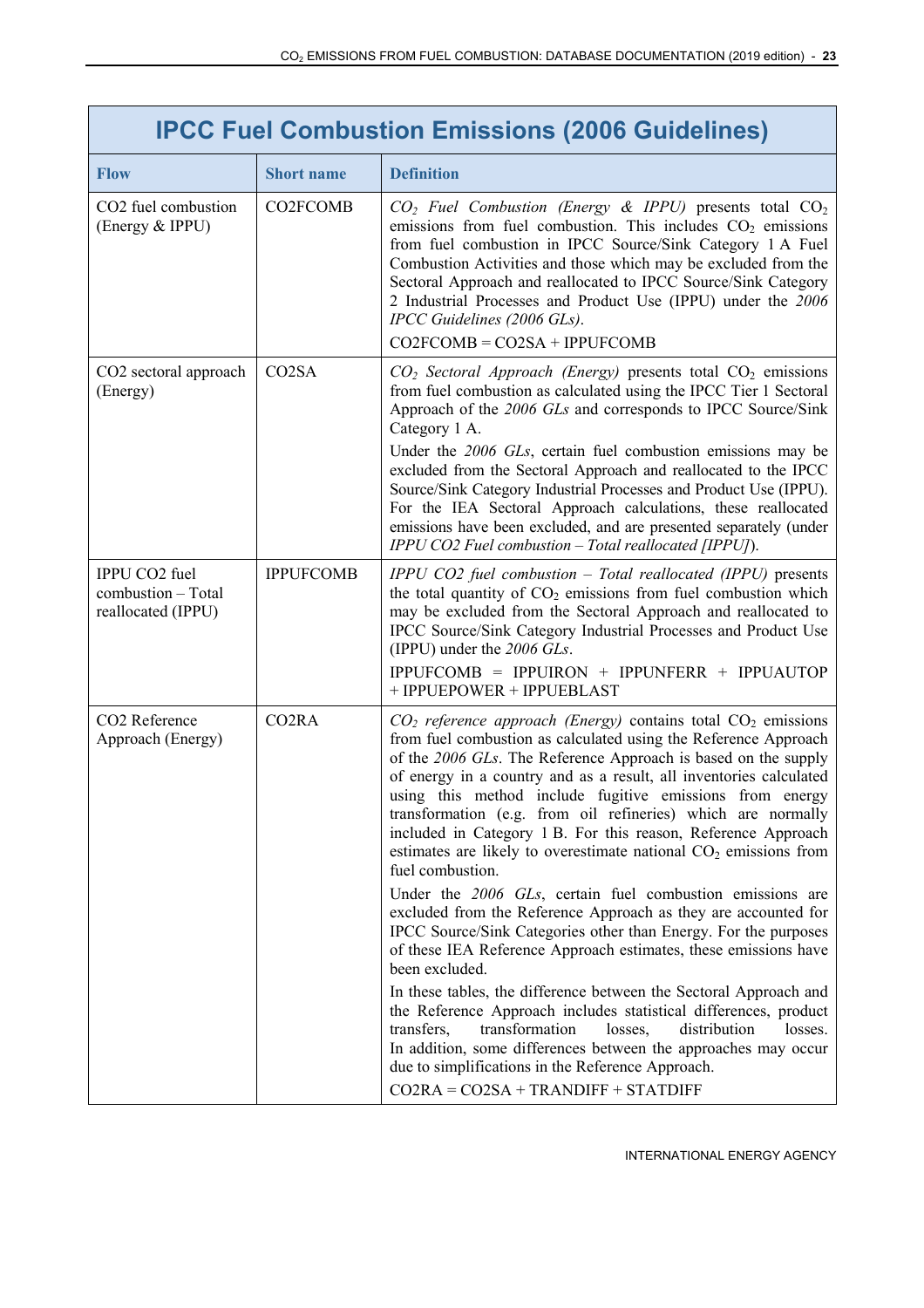| <b>IPCC Fuel Combustion Emissions (2006 Guidelines)</b>             |                   |                                                                                                                                                                                                                                                                                                                                                                                                                                                                                                                                                                                                                                                                                                                                                                                                                                                                                                                                                                                                                                                                                                                                                                                                                                                                 |
|---------------------------------------------------------------------|-------------------|-----------------------------------------------------------------------------------------------------------------------------------------------------------------------------------------------------------------------------------------------------------------------------------------------------------------------------------------------------------------------------------------------------------------------------------------------------------------------------------------------------------------------------------------------------------------------------------------------------------------------------------------------------------------------------------------------------------------------------------------------------------------------------------------------------------------------------------------------------------------------------------------------------------------------------------------------------------------------------------------------------------------------------------------------------------------------------------------------------------------------------------------------------------------------------------------------------------------------------------------------------------------|
| <b>Flow</b>                                                         | <b>Short name</b> | <b>Definition</b>                                                                                                                                                                                                                                                                                                                                                                                                                                                                                                                                                                                                                                                                                                                                                                                                                                                                                                                                                                                                                                                                                                                                                                                                                                               |
| Difference due to<br>losses and/or<br>transformation<br>(Energy)    | <b>TRANDIFF</b>   | Differences due to losses and/or transformation contains<br>emissions that result from the transformation of energy from a<br>primary fuel to a secondary or tertiary fuel. Included here are solid<br>fuel transformation, oil refineries, gas works and other fuel<br>transformation industries. These emissions are normally reported<br>as fugitive emissions in the IPCC Source/Sink Category 1 B, but<br>will be included in 1 A in inventories that are calculated using the<br>IPCC Reference Approach. Theoretically, this category should<br>show relatively small emissions representing the loss of carbon by<br>other ways than combustion, such as evaporation or leakage.<br>Negative emissions for one product and positive emissions for<br>another product would imply a change in the classification of the<br>emission source as a result of an energy transformation between<br>coal and gas, between coal and oil, etc. In practice, however, it<br>often proves difficult to correctly account for all inputs and outputs<br>in energy transformation industries, and to separate energy that is<br>transformed from energy that is combusted. Therefore, differences<br>due to losses and/or transformation sometimes shows quite large |
|                                                                     |                   | positive emissions or even negative ones due to problems in the<br>underlying energy data.                                                                                                                                                                                                                                                                                                                                                                                                                                                                                                                                                                                                                                                                                                                                                                                                                                                                                                                                                                                                                                                                                                                                                                      |
| <b>Statistical Differences</b><br>(Energy)                          | <b>STATDIFF</b>   | Statistical differences can be due to unexplained discrepancies in<br>the underlying energy data. They can also be caused by differences<br>between emissions calculated using the Reference Approach and<br>the Sectoral Approach.                                                                                                                                                                                                                                                                                                                                                                                                                                                                                                                                                                                                                                                                                                                                                                                                                                                                                                                                                                                                                             |
| Memo: IPPU CO2<br>Fuel combustion -<br>Iron and steel (IPPU)        | <b>IPPUIRON</b>   | IPPU CO2 fuel combustion $-$ Iron and steel (IPPU) presents the<br>$CO2$ emissions from fuel combustion which may be excluded from<br>the iron and steel sector under the Sectoral Approach and<br>reallocated to IPCC Source/Sink Category Industrial Processes and<br>Product Use (IPPU) under the 2006 GLs.                                                                                                                                                                                                                                                                                                                                                                                                                                                                                                                                                                                                                                                                                                                                                                                                                                                                                                                                                  |
|                                                                     |                   | This contains emissions from coke oven coke, coke oven gas, blast<br>furnace gas and other recovered gases reported under Iron and<br>steel.                                                                                                                                                                                                                                                                                                                                                                                                                                                                                                                                                                                                                                                                                                                                                                                                                                                                                                                                                                                                                                                                                                                    |
| Memo: IPPU CO2<br>Fuel combustion -<br>Non-ferrous metals<br>(IPPU) | <b>IPPUNFERR</b>  | IPPU CO2 fuel combustion - Non-ferrous metals (IPPU) presents<br>the $CO2$ emissions from fuel combustion which may be excluded<br>from the non-ferrous metals sector under the Sectoral Approach<br>and reallocated to IPCC Source/Sink Category Industrial Processes<br>and Product Use (IPPU) under the 2006 GLs.                                                                                                                                                                                                                                                                                                                                                                                                                                                                                                                                                                                                                                                                                                                                                                                                                                                                                                                                            |
|                                                                     |                   | This contains emissions from coke oven coke reported under<br>Non-ferrous metals.                                                                                                                                                                                                                                                                                                                                                                                                                                                                                                                                                                                                                                                                                                                                                                                                                                                                                                                                                                                                                                                                                                                                                                               |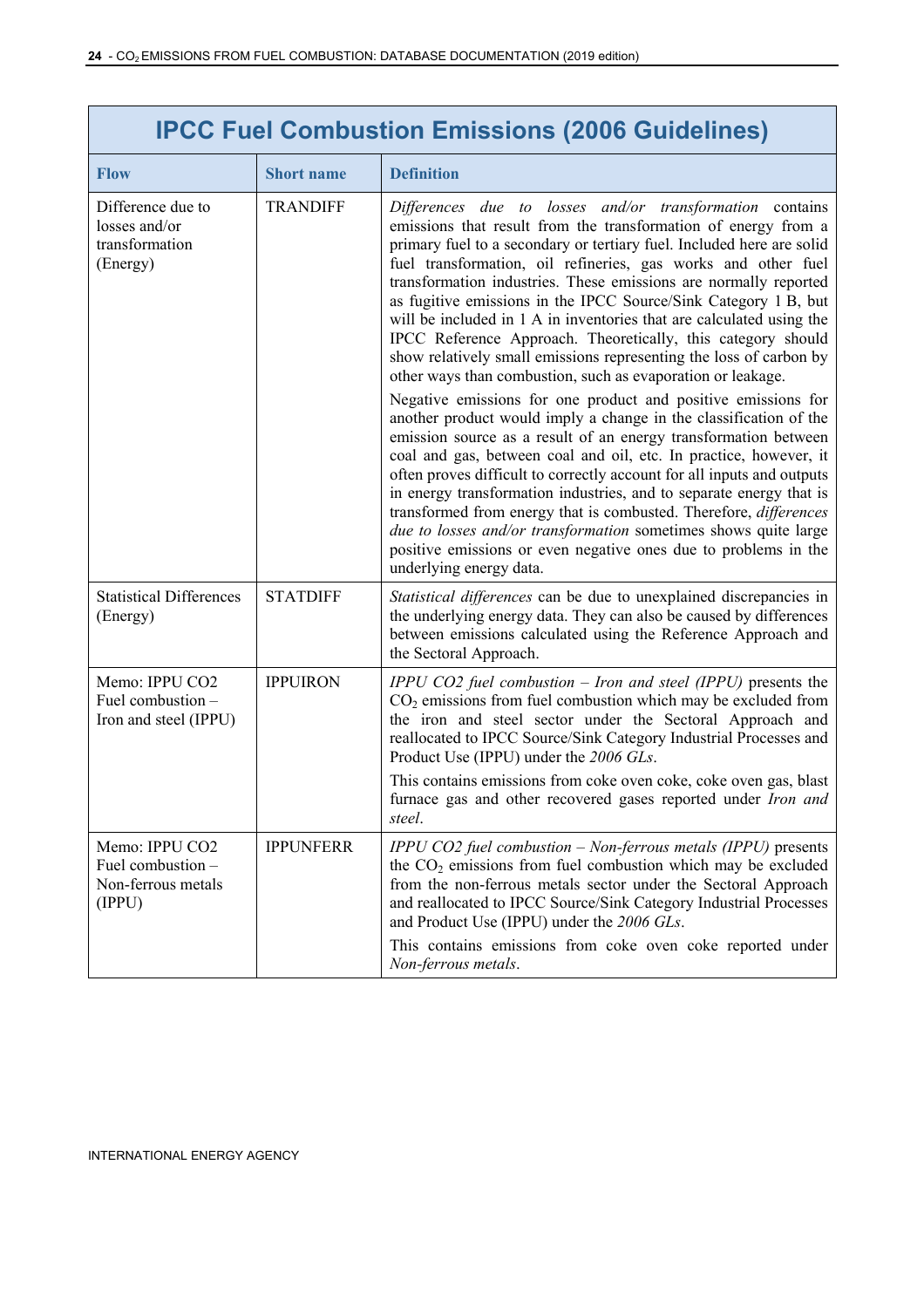| <b>IPCC Fuel Combustion Emissions (2006 Guidelines)</b>                 |                   |                                                                                                                                                                                                                                                                                                                                                                                                                                                                                                                                                                                                                                                               |
|-------------------------------------------------------------------------|-------------------|---------------------------------------------------------------------------------------------------------------------------------------------------------------------------------------------------------------------------------------------------------------------------------------------------------------------------------------------------------------------------------------------------------------------------------------------------------------------------------------------------------------------------------------------------------------------------------------------------------------------------------------------------------------|
| <b>Flow</b>                                                             | <b>Short name</b> | <b>Definition</b>                                                                                                                                                                                                                                                                                                                                                                                                                                                                                                                                                                                                                                             |
| Memo: IPPU CO2<br>Fuel combustion -<br>Autoproducers (IPPU)             | <b>IPPUAUTOP</b>  | IPPU CO2 fuel combustion $-$ Autoproducer (IPPU) presents the<br>$CO2$ emissions from fuel combustion which may be excluded from<br>the autoproduction sector under the Sectoral Approach and<br>reallocated to IPCC Source/Sink Category Industrial Processes and<br>Product Use (IPPU) under the 2006 GLs.<br>This contains emissions from coke oven gas, blast furnace gas and<br>other recovered gases reported under Unallocated autoproducers.<br>For the purposes of IEA Sectoral Approach estimates, auto-<br>producer consumption of these gases is assumed to occur within<br>the iron and steel sector.                                            |
| Memo: IPPU CO2<br>Fuel combustion -<br>Autoproducer own use<br>(IPPU)   | <b>IPPUEPOWER</b> | IPPU $CO2$ fuel combustion – Autoproducer own use (IPPU)<br>presents the $CO2$ emissions from fuel combustion which may be<br>excluded from autoproducer on-site own use under the Sectoral<br>Approach and reallocated to IPCC Source/Sink Category<br>Industrial Processes and Product Use (IPPU) under the 2006 GLs.<br>This contains emissions from coke oven gas, blast furnace gas and<br>other recovered gases reported under Own on-site use of fuel in<br>electricity, CHP and heat plants. For the purposes of IEA Sectoral<br>Approach estimates, autoproducer consumption of these gases is<br>assumed to occur within the iron and steel sector. |
| Memo: IPPU CO2<br>Fuel combustion $-$<br>Blast furnace energy<br>(IPPU) | <b>IPPUEBLAST</b> | IPPU CO2 fuel combustion - Blast furnace energy (IPPU)<br>presents the $CO2$ emissions from fuel combustion which may be<br>excluded from energy use in blast furnaces under the Sectoral<br>Approach and reallocated to IPCC Source/Sink Category<br>Industrial Processes and Product Use (IPPU) under the 2006 GLs.<br>This contains emissions from coke oven coke, coke oven gas, blast<br>furnace gas and other recovered gases reported under <i>Energy use</i><br>in blast furnaces. For the purposes of IEA Sectoral Approach<br>estimates, energy use in blast furnaces is assumed to occur within<br>the iron and steel sector.                      |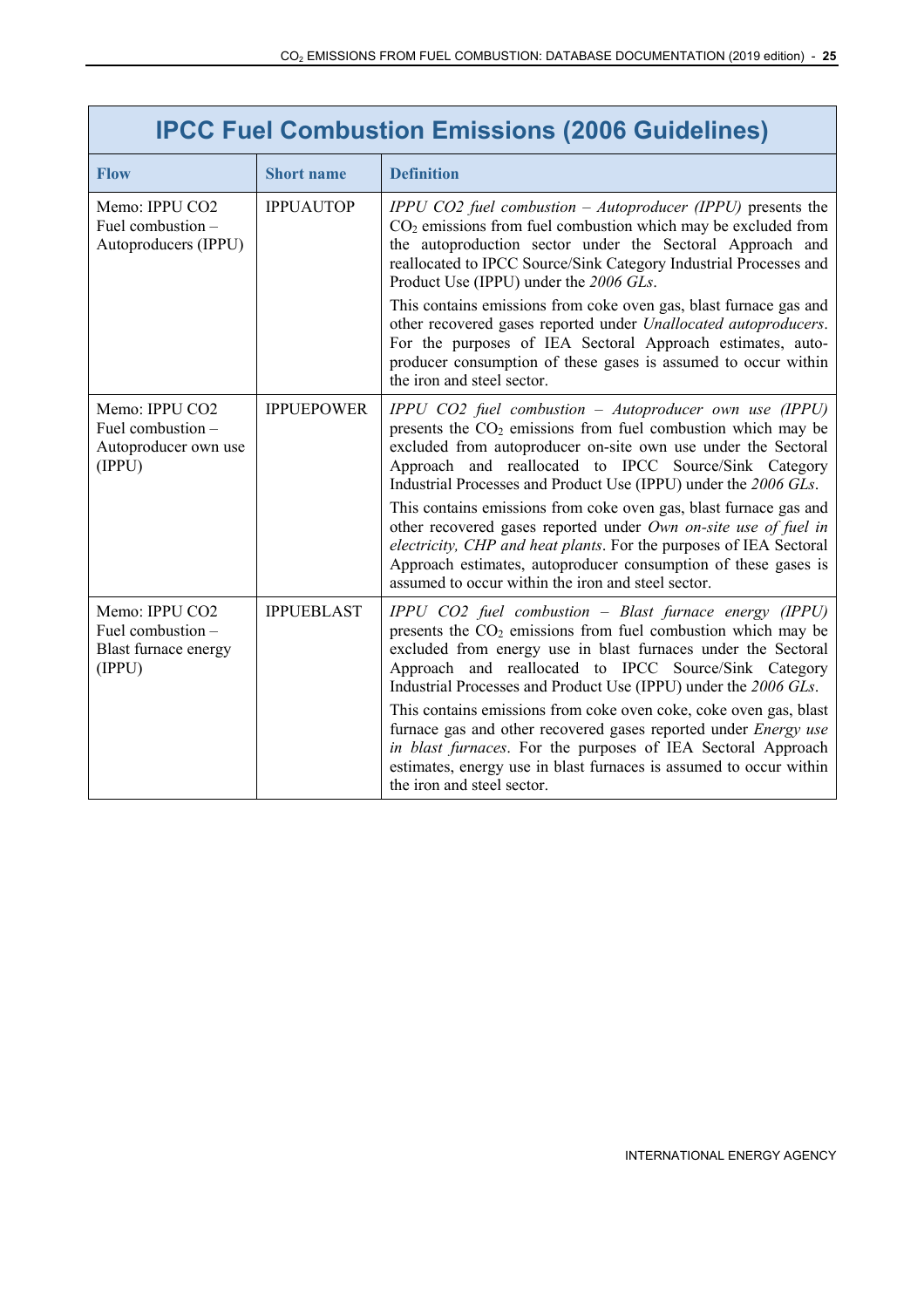| <b>Aggregated product categories</b>   |                   |                                                                                                                                                                                                                                                                                                                                                                                                                                                               |
|----------------------------------------|-------------------|---------------------------------------------------------------------------------------------------------------------------------------------------------------------------------------------------------------------------------------------------------------------------------------------------------------------------------------------------------------------------------------------------------------------------------------------------------------|
| <b>Flow</b>                            | <b>Short name</b> | <b>Definition</b>                                                                                                                                                                                                                                                                                                                                                                                                                                             |
| Total                                  | <b>TOTAL</b>      | TOTAL = the total of all $CO2$ emissions from fuel combustion,<br>i.e. $COAL + OIL + NATGAS + OTHER$ .                                                                                                                                                                                                                                                                                                                                                        |
| Coal, peat and<br>oil shale            | <b>COAL</b>       | Coal, peat and oil shale includes all coal, both primary (hard coal,<br>brown coal, anthracite, coking coal, other bituminous coal,<br>sub-bituminous coal and lignite) and derived fuels (patent fuel,<br>coke oven coke, gas coke, coal tar, BKB, gas works gas, coke oven<br>gas, blast furnace gas and other recovered gases). Peat, peat prod-<br>ucts and oil shale are also aggregated in this category.                                               |
| Oil                                    | OIL               | Oil includes crude oil, natural gas liquids, refinery feedstocks,<br>additives/blending components, orimulsion, other hydrocarbons,<br>refinery gas, ethane, LPG, motor gasoline excl. biofuels, aviation<br>gasoline, gasoline type jet fuel, kerosene type jet fuel excl. biofuels,<br>kerosene, gas/diesel oil excl. biofuels, fuel oil, naphtha, white<br>spirit, lubricants, bitumen, paraffin waxes, petroleum coke and non-<br>specified oil products. |
| Natural gas                            | <b>NATGAS</b>     | Gas represents natural gas. It excludes natural gas liquids.                                                                                                                                                                                                                                                                                                                                                                                                  |
| Non-renewables<br>wastes               | <b>OTHER</b>      | Other includes industrial waste and non-renewable municipal<br>waste.                                                                                                                                                                                                                                                                                                                                                                                         |
| Memo: Biofuels and<br>renewable wastes | <b>BIOPROD</b>    | Includes biofuels (primary solid biofuels, biogases, biogasoline,<br>biodiesels, bio jet kerosene and other liquid biofuels) and renewa-<br>ble wastes.                                                                                                                                                                                                                                                                                                       |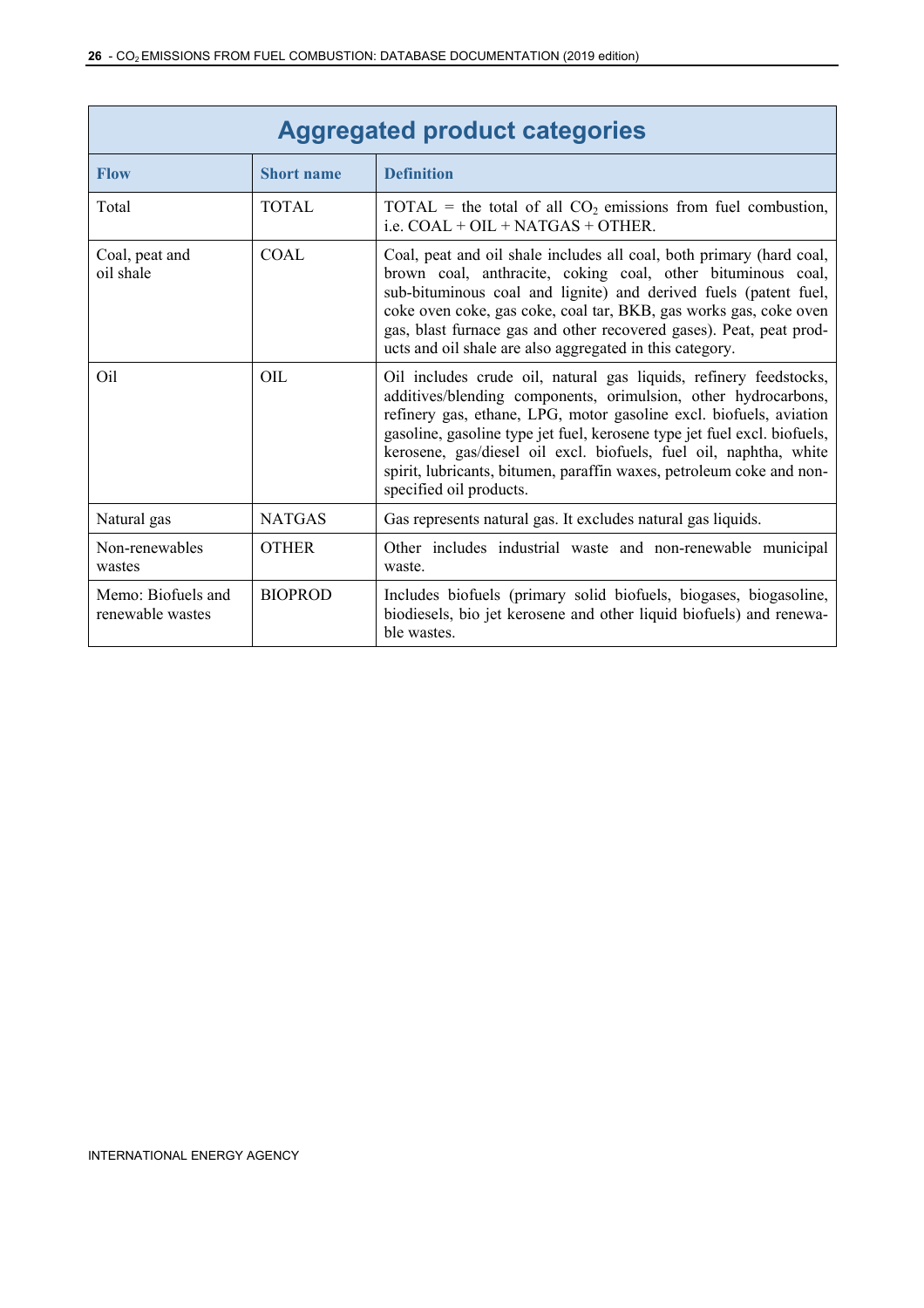| <b>Coal</b>                  |                   |                                                                                                                                                                                                                                                                                                                                                                                                                                                                                                                                                                                                                                                                                                                                                                                                                                                                                                                                                               |  |
|------------------------------|-------------------|---------------------------------------------------------------------------------------------------------------------------------------------------------------------------------------------------------------------------------------------------------------------------------------------------------------------------------------------------------------------------------------------------------------------------------------------------------------------------------------------------------------------------------------------------------------------------------------------------------------------------------------------------------------------------------------------------------------------------------------------------------------------------------------------------------------------------------------------------------------------------------------------------------------------------------------------------------------|--|
| <b>Flow</b>                  | <b>Short name</b> | <b>Definition</b>                                                                                                                                                                                                                                                                                                                                                                                                                                                                                                                                                                                                                                                                                                                                                                                                                                                                                                                                             |  |
| Hard coal<br>(if no detail)  | <b>HARDCOAL</b>   | This item is only used if the detailed breakdown is not available. It<br>includes anthracite, coking coal, other bituminous coal.                                                                                                                                                                                                                                                                                                                                                                                                                                                                                                                                                                                                                                                                                                                                                                                                                             |  |
| Brown coal<br>(if no detail) | <b>BROWN</b>      | This item is only used if the detailed breakdown is not available. It<br>includes lignite and sub-bituminous coal.                                                                                                                                                                                                                                                                                                                                                                                                                                                                                                                                                                                                                                                                                                                                                                                                                                            |  |
| Anthracite                   | <b>ANTCOAL</b>    | Anthracite is a high rank coal used for industrial and residential<br>applications. It is generally less than 10% volatile matter and a high<br>carbon content (about 90% fixed carbon). Its gross calorific value is<br>greater than 24 000 kJ/kg on an ash-free but moist basis.                                                                                                                                                                                                                                                                                                                                                                                                                                                                                                                                                                                                                                                                            |  |
| Coking coal                  | <b>COKCOAL</b>    | Coking coal refers to bituminous coal with a quality that allows the<br>production of a coke suitable to support a blast furnace charge. Its gross<br>calorific value is equal to or greater than 24 000 kJ/kg on an ash-free but<br>moist basis.                                                                                                                                                                                                                                                                                                                                                                                                                                                                                                                                                                                                                                                                                                             |  |
| Other bituminous<br>coal     | <b>BITCOAL</b>    | Other bituminous coal is used mainly for steam raising and space heating<br>purposes and includes all bituminous coal that is not included under<br>coking coal nor anthracite. It is usually more than 10% volatile matter<br>and a relatively high carbon content (less than 90% fixed carbon). Its<br>gross calorific value is greater than 24 000 kJ/kg on an ash-free but moist<br>basis.                                                                                                                                                                                                                                                                                                                                                                                                                                                                                                                                                                |  |
| Sub-bituminous<br>coal       | <b>SUBCOAL</b>    | Non-agglomerating coals with a gross calorific value between<br>20 000 kJ/kg and 24 000 kJ/kg containing more than 31% volatile matter<br>on a dry mineral matter free basis.                                                                                                                                                                                                                                                                                                                                                                                                                                                                                                                                                                                                                                                                                                                                                                                 |  |
| Lignite                      | <b>LIGNITE</b>    | Lignite is a non-agglomerating coal with a gross calorific value of less<br>than 20 000 kJ/kg, and greater than 31% volatile matter on a dry mineral<br>matter free basis.                                                                                                                                                                                                                                                                                                                                                                                                                                                                                                                                                                                                                                                                                                                                                                                    |  |
| Patent Fuel                  | <b>PATFUEL</b>    | Patent fuel is a composition fuel manufactured from hard coal fines with<br>the addition of a binding agent. The amount of patent fuel produced may,<br>therefore, be slightly higher than the actual amount of coal consumed in<br>the transformation process. Consumption of patent fuels during the patent<br>fuel manufacturing process is included under <i>energy industry own use</i> .                                                                                                                                                                                                                                                                                                                                                                                                                                                                                                                                                                |  |
| Coke oven coke               | <b>OVENCOKE</b>   | Coke oven coke is the solid product obtained from the carbonisation of<br>coal, principally coking coal, at high temperature. It is low in moisture<br>content and volatile matter. Coke oven coke is used mainly in the iron<br>and steel industry, acting as energy source and chemical agent. Also<br>included are semi-coke (a solid product obtained from the carbonisation<br>of coal at a low temperature), lignite coke (a semi-coke made from<br>lignite), coke breeze and foundry coke. The heading energy industry own<br>use includes the consumption at the coking plants themselves.<br>Consumption in the <i>iron and steel industry</i> does not include coke<br>converted into blast furnace gas. To obtain the total emissions from coke<br>oven coke in the iron and steel industry, the quantities converted into<br>blast furnace gas have to be added (these are aggregated under<br>differences due to transformations and/or losses). |  |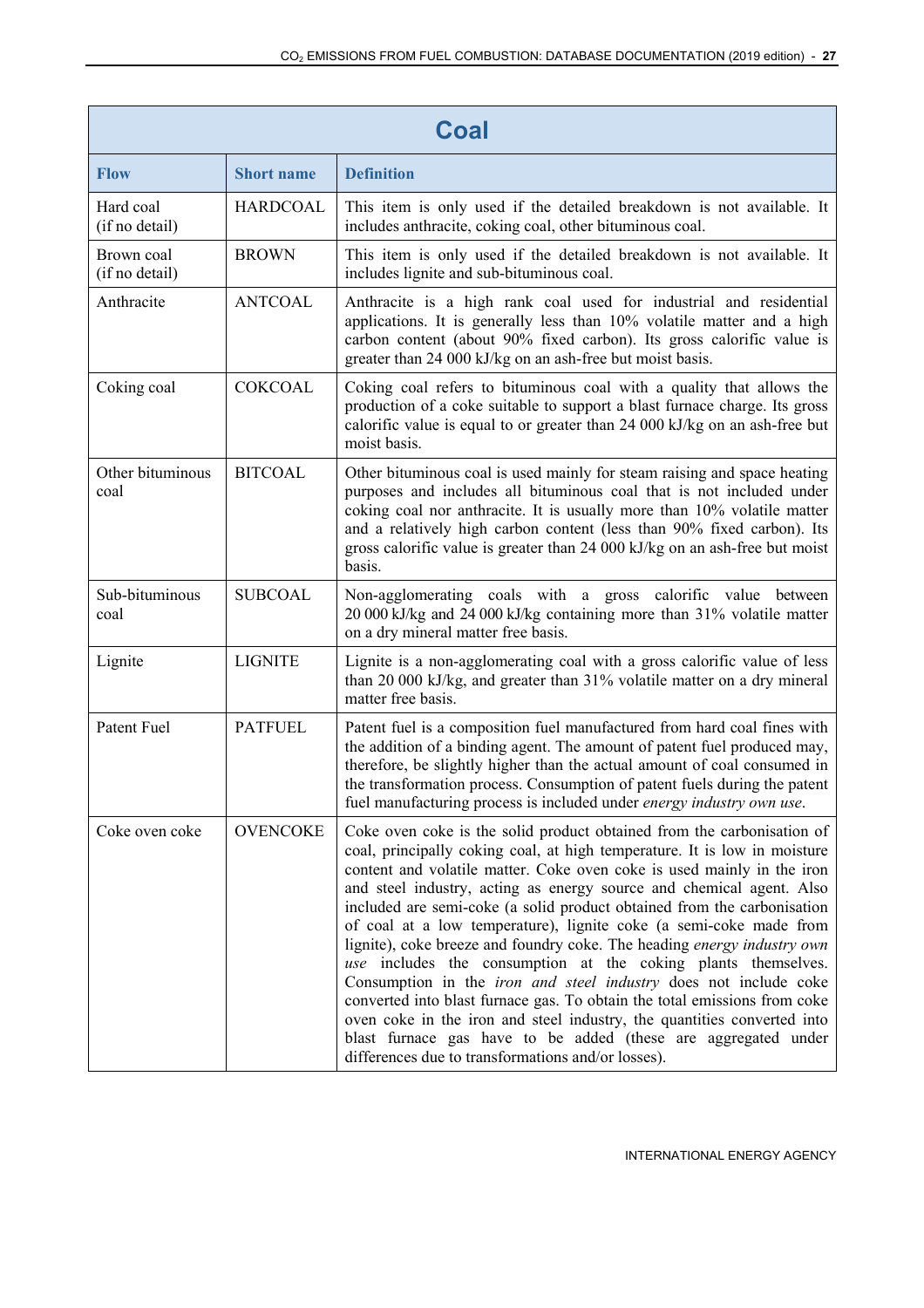| Coal                     |                   |                                                                                                                                                                                                                                                                                                                                                                                                                                                                         |  |
|--------------------------|-------------------|-------------------------------------------------------------------------------------------------------------------------------------------------------------------------------------------------------------------------------------------------------------------------------------------------------------------------------------------------------------------------------------------------------------------------------------------------------------------------|--|
| <b>Flow</b>              | <b>Short name</b> | <b>Definition</b>                                                                                                                                                                                                                                                                                                                                                                                                                                                       |  |
| Gas coke                 | <b>GASCOKE</b>    | Gas coke is a by-product of hard coal used for the production of town gas<br>in gas works. Gas coke is used for heating purposes. Energy industry own<br>use includes the consumption of gas coke at gas works.                                                                                                                                                                                                                                                         |  |
| Coal tar                 | <b>COALTAR</b>    | Coal tar is a result of the destructive distillation of bituminous coal. Coal<br>tar is the liquid by-product of the distillation of coal to make coke in the<br>coke oven process. Coal tar can be further distilled into different organic<br>products (e.g. benzene, toluene, naphthalene), which normally would be<br>reported as a feedstock to the petrochemical industry.                                                                                        |  |
| <b>BKB</b>               | <b>BKB</b>        | Brown coal briquettes (braunkohlebriketts) are composition fuels<br>manufactured from lignite, produced by briquetting under high pressure<br>with or without the addition of a binding agent. The heading energy<br>industry own use includes consumption by briquetting plants.                                                                                                                                                                                       |  |
| Gas works gas            | <b>GASWKSGS</b>   | Gas works gas covers all types of gas produced in public utility or private<br>plants, whose main purpose is the manufacture, transport and distribution<br>of gas. It includes gas produced by carbonisation (including gas produced<br>by coke ovens and transferred to gas works), by total gasification (with or<br>without enrichment with oil products) and by reforming and simple<br>mixing of gases and/or air.                                                |  |
| Coke oven gas            | <b>COKEOVGS</b>   | Coke oven gas is obtained as a by-product of the manufacture of coke<br>oven coke for the production of iron and steel.                                                                                                                                                                                                                                                                                                                                                 |  |
| Blast furnace gas        | <b>BLFURGS</b>    | Blast furnace gas is produced during the combustion of coke in blast<br>furnaces in the iron and steel industry. It is recovered and used as a fuel,<br>partly within the plant and partly in other steel industry processes or in<br>power stations equipped to burn it.                                                                                                                                                                                               |  |
| Other recovered<br>gases | <b>OGASES</b>     | By-product of the production of steel in an oxygen furnace, recovered on<br>leaving the furnace. The gases are also known as converter gas, LD gas or<br>BOS gas. The quantity of recuperated fuel should be reported on a gross<br>calorific value basis. Also covers non-specified manufactured gases not<br>mentioned above, such as combustible gases of solid carbonaceous origin<br>recovered from manufacturing and chemical processes not elsewhere<br>defined. |  |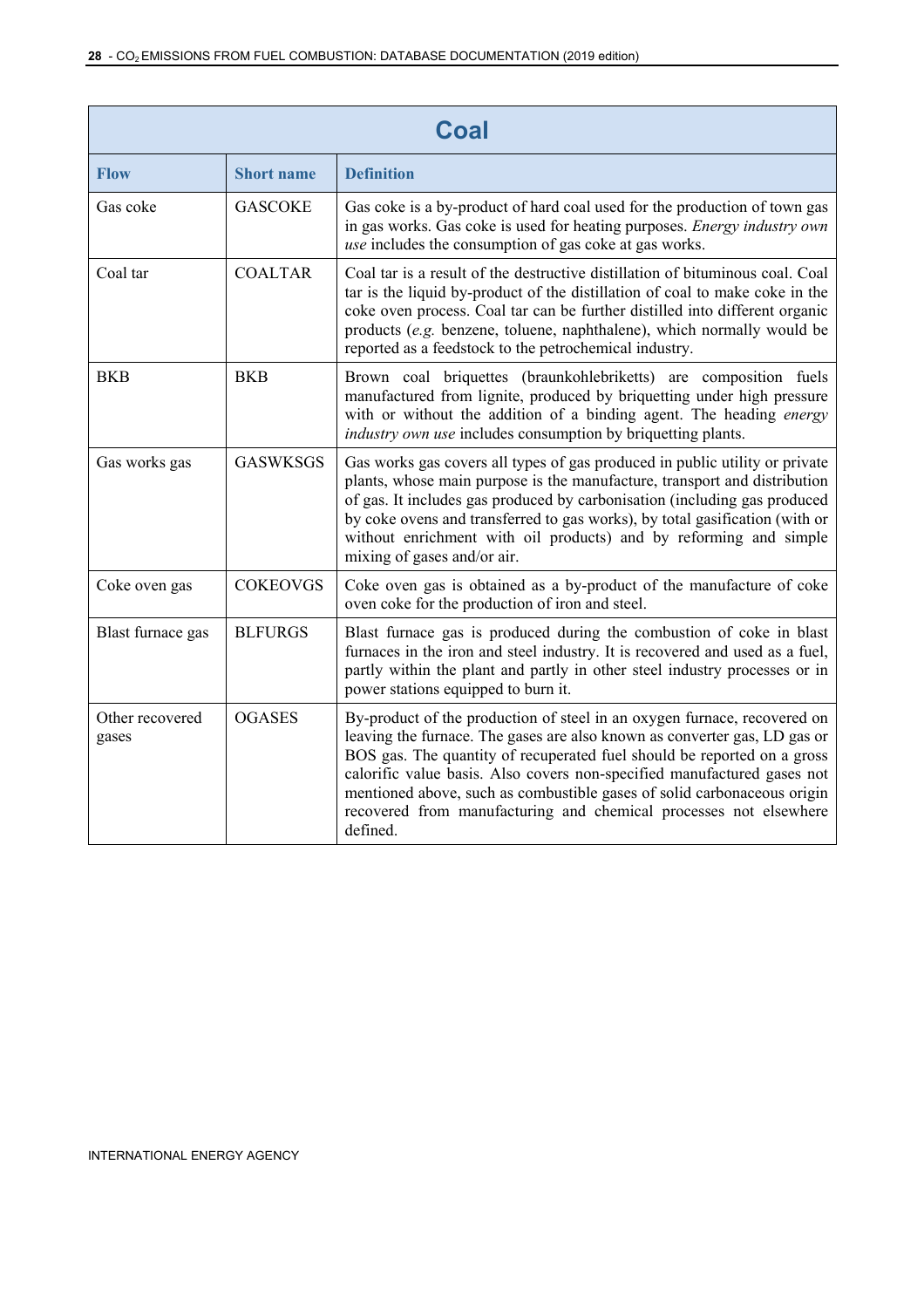| <b>Peat</b>   |                   |                                                                                                                                                                                                                                                                                                    |
|---------------|-------------------|----------------------------------------------------------------------------------------------------------------------------------------------------------------------------------------------------------------------------------------------------------------------------------------------------|
| <b>Flow</b>   | <b>Short name</b> | <b>Definition</b>                                                                                                                                                                                                                                                                                  |
| Peat          | <b>PEAT</b>       | Peat is a combustible soft, porous or compressed,<br>fossil<br>sedimentary deposit of plant origin with high water content (up to<br>90% in the raw state), easily cut, of light to dark brown colour. Peat<br>used for non-energy purposes is not included here. Milled peat is<br>included here. |
| Peat products | <b>PEATPROD</b>   | Products such as peat briquettes derived directly or indirectly from<br>sod peat and milled peat.                                                                                                                                                                                                  |

| Oil shale                  |                   |                                                                                                                                                                                                                                                                                                                                                                                                                                                                                                                                                             |  |
|----------------------------|-------------------|-------------------------------------------------------------------------------------------------------------------------------------------------------------------------------------------------------------------------------------------------------------------------------------------------------------------------------------------------------------------------------------------------------------------------------------------------------------------------------------------------------------------------------------------------------------|--|
| <b>Flow</b>                | <b>Short name</b> | <b>Definition</b>                                                                                                                                                                                                                                                                                                                                                                                                                                                                                                                                           |  |
| Oil shale and oil<br>sands | <b>OILSHALE</b>   | Oil shale and oil sands are sedimentary rock which contains organic<br>matter in the form of kerogen. Kerogen is a waxy hydrocarbon-rich<br>material regarded as a precursor of petroleum. Oil shale may be<br>burned directly or processed by heating to extract shale oil. Oil<br>shale and tar sands used as inputs for other transformation<br>processes are included here (this includes the portion consumed in<br>the transformation process). Shale oil and other products derived<br>from liquefaction are included in <i>other hydrocarbons</i> . |  |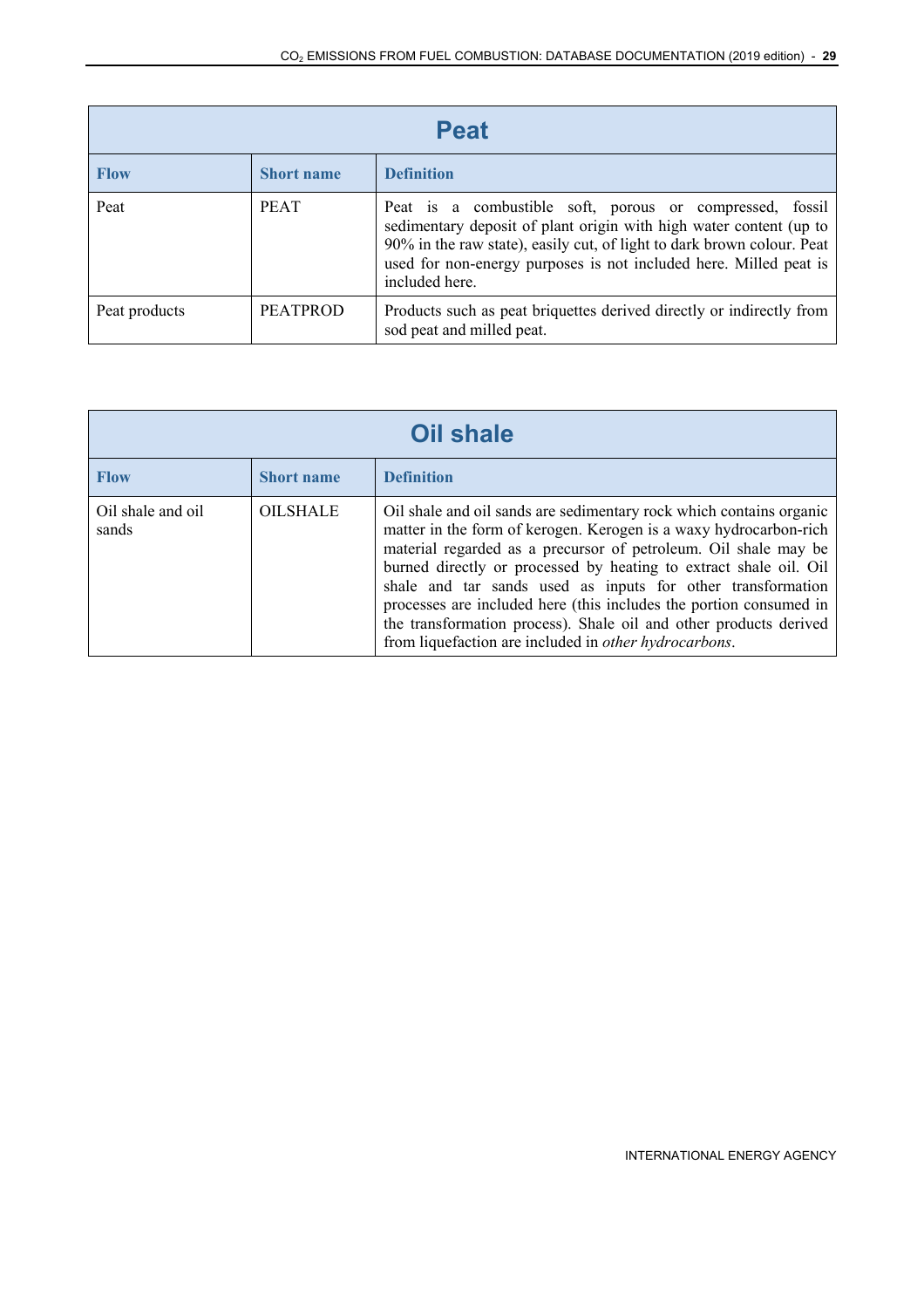| Oil                                        |                   |                                                                                                                                                                                                                                                                                                                                                                                                                                                                                                                                               |  |
|--------------------------------------------|-------------------|-----------------------------------------------------------------------------------------------------------------------------------------------------------------------------------------------------------------------------------------------------------------------------------------------------------------------------------------------------------------------------------------------------------------------------------------------------------------------------------------------------------------------------------------------|--|
| <b>Flow</b>                                | <b>Short name</b> | <b>Definition</b>                                                                                                                                                                                                                                                                                                                                                                                                                                                                                                                             |  |
| Crude/NGL/<br>feedstocks<br>(if no detail) | <b>CRNGFEED</b>   | This item is only used if the detailed breakdown is not available. It in-<br>cludes crude oil, natural gas liquids, refinery feedstocks, addi-<br>tives/blending components and other hydrocarbons.                                                                                                                                                                                                                                                                                                                                           |  |
| Crude oil                                  | <b>CRUDEOIL</b>   | Crude oil is a mineral oil consisting of a mixture of hydrocarbons of<br>natural origin and associated impurities, such as sulphur. It exists in the<br>liquid phase under normal surface temperatures and pressure and its<br>physical characteristics (density, viscosity, etc.) are highly variable. It<br>includes field or lease condensates (separator liquids) which are<br>recovered from associated and non-associated gas where it is<br>commingled with the commercial crude oil stream.                                           |  |
| Natural gas<br>liquids                     | <b>NGL</b>        | NGL are the liquid or liquefied hydrocarbons recovered from natural<br>gas in separation facilities or gas processing plants. Natural gas liquids<br>include ethane, propane, butane (normal and iso-), (iso) pentane and<br>pentanes plus (sometimes referred to as natural gasoline or plant con-<br>densate).                                                                                                                                                                                                                              |  |
| Refinery<br>feedstocks                     | <b>REFFEEDS</b>   | A refinery feedstock is a processed oil destined for further processing<br>(e.g. straight run fuel oil or vacuum gas oil) other than blending in the<br>refining industry. It is transformed into one or more components and/<br>or finished products. With further processing, it will be transformed<br>into one or more components and/or finished products. This definition<br>also covers returns from the petrochemical industry to the refining<br>industry (e.g. pyrolysis gasoline, C4 fractions, gasoil and fuel oil<br>fractions). |  |
| Additives /<br>blending<br>components      | <b>ADDITIVE</b>   | Additives are non-hydrocarbon substances added to or blended with a<br>product to modify its properties, for example, to improve its combustion<br>characteristics. Alcohols and ethers (MTBE, methyl tertiary-butyl ether)<br>and chemical alloys such as tetraethyl lead are included here. The<br>biomass fractions of biogasoline, biodiesel and ethanol are not included<br>here, but under liquid biofuels. This differs from the presentation of<br>additives in the Oil Information publication                                       |  |
| Orimulsion                                 | ORIMUL            | Emulsified oil made of water and natural bitumen.                                                                                                                                                                                                                                                                                                                                                                                                                                                                                             |  |
| Other<br>hydrocarbons                      | <b>NONCRUDE</b>   | This category includes synthetic crude oil from tar sands, shale oil, etc.,<br>liquids from coal liquefaction, output of liquids from natural gas conver-<br>sion into gasoline and hydrogen. Orimulsion and oil shale are presented<br>separately and not included here.                                                                                                                                                                                                                                                                     |  |
| Refinery gas                               | <b>REFINGAS</b>   | Refinery gas is defined as non-condensable gas obtained during distilla-<br>tion of crude oil or treatment of oil products (e.g. cracking) in refineries.<br>It consists mainly of hydrogen, methane, ethane and olefins. It also in-<br>cludes gases which are returned from the petrochemical industry.                                                                                                                                                                                                                                     |  |
| Ethane                                     | <b>ETHANE</b>     | Ethane is a naturally gaseous straight-chain hydrocarbon $(C_2H_6)$ . It is a<br>colourless paraffinic gas which is extracted from natural gas and refin-<br>ery gas streams.                                                                                                                                                                                                                                                                                                                                                                 |  |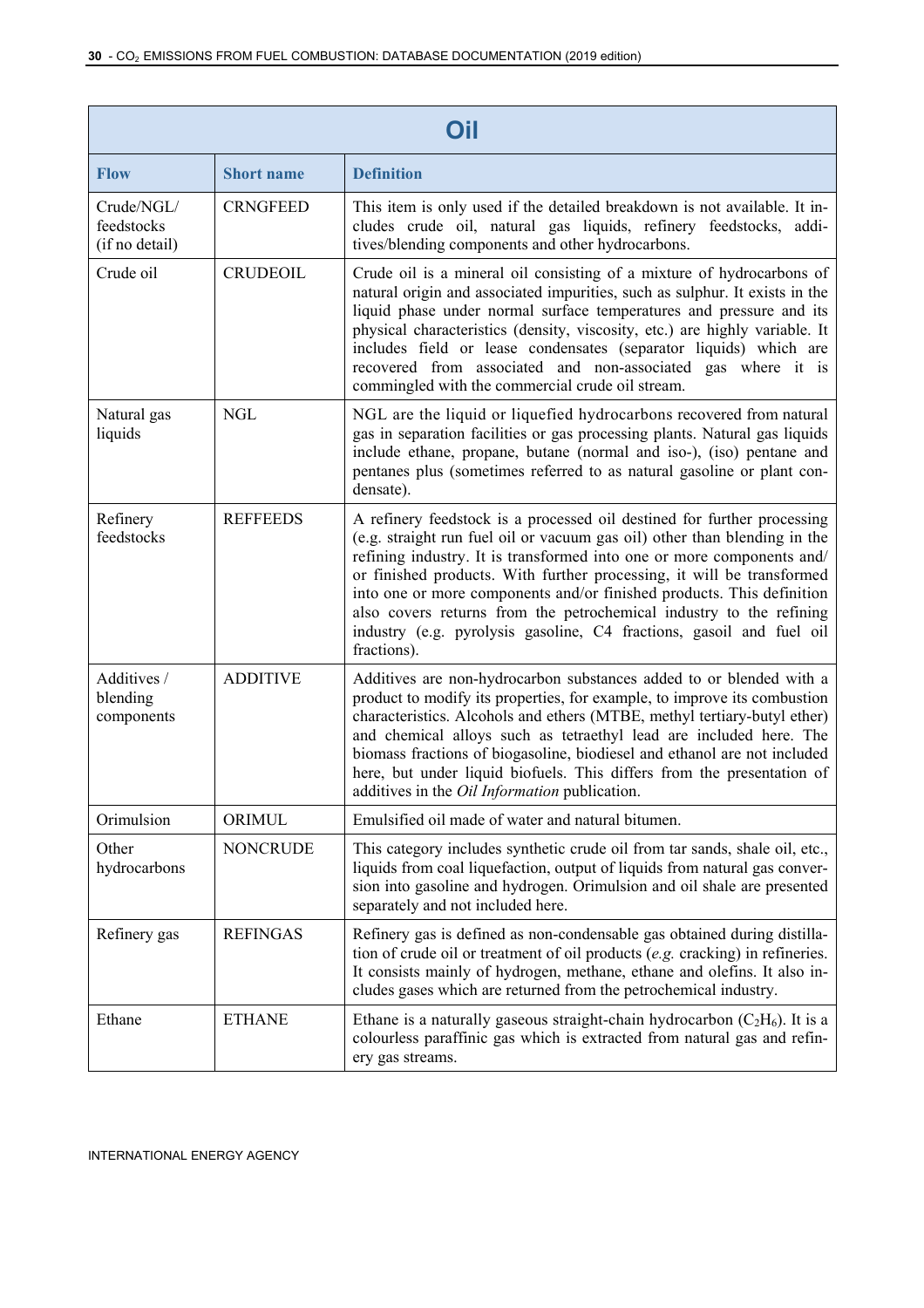| Oil                                 |                   |                                                                                                                                                                                                                                                                                                                                                                                                                                                                                                                                                                             |  |
|-------------------------------------|-------------------|-----------------------------------------------------------------------------------------------------------------------------------------------------------------------------------------------------------------------------------------------------------------------------------------------------------------------------------------------------------------------------------------------------------------------------------------------------------------------------------------------------------------------------------------------------------------------------|--|
| <b>Flow</b>                         | <b>Short name</b> | <b>Definition</b>                                                                                                                                                                                                                                                                                                                                                                                                                                                                                                                                                           |  |
| Liquefied<br>petroleum gases        | <b>LPG</b>        | Liquefied petroleum gases are the light hydrocarbon fraction of the<br>paraffin series, derived from refinery processes, crude oil stabilisation<br>plants and natural gas processing plants, comprising propane $(C_3H_8)$ and<br>butane $(C_4H_{10})$ or a combination of the two. They could also include<br>propylene, butylene, isobutene and isobutylene. LPG are normally<br>liquefied under pressure for transportation and storage.                                                                                                                                |  |
| Motor gasoline<br>excl. bio         | <b>NONBIOGASO</b> | Motor gasoline is light hydrocarbon oil for use in internal combustion<br>engines such as motor vehicles, excluding aircraft. Motor gasoline is<br>distilled between $35^{\circ}$ C and $215^{\circ}$ C and is used as a fuel for land based<br>spark ignition engines. Motor gasoline may include additives,<br>oxygenates and octane enhancers, including lead compounds such as<br>TEL (tetraethyl lead) and TML (tetramethyl lead). Motor gasoline<br>excluding biofuels does not include the liquid biofuel or ethanol blended<br>with gasoline - see liquid biofuels. |  |
| Aviation<br>gasoline                | <b>AVGAS</b>      | Aviation gasoline is motor spirit prepared especially for aviation piston<br>engines, with an octane number suited to the engine, a freezing point<br>of -60 $^{\circ}$ C, and a distillation range usually within the limits of 30 $^{\circ}$ C and<br>$180^{\circ}$ C.                                                                                                                                                                                                                                                                                                    |  |
| Gasoline type<br>jet fuel           | <b>JETGAS</b>     | Gasoline type jet fuel includes all light hydrocarbon oils for use in<br>aviation turbine power units, which distil between 100°C and 250°C.<br>This fuel is obtained by blending kerosenes and gasoline or naphthas in<br>such a way that the aromatic content does not exceed 25% in volume,<br>and the vapour pressure is between 13.7 kPa and 20.6 kPa. Additives<br>can be included to improve fuel stability and combustibility.                                                                                                                                      |  |
| Kerosene type<br>jet fuel excl. bio | <b>NONBIOJETK</b> | Kerosene type jet fuel is a medium distillate used for aviation turbine<br>power units. It has the same distillation characteristics and flash point as<br>kerosene (between 150°C and 300°C but not generally above 250°C). In<br>addition, it has particular specifications (such as freezing point) which<br>are established by the International Air Transport Association (IATA). It<br>includes kerosene blending components. Kerosene type jet fuel<br>excluding biofuels does not include the liquid biofuels blended with jet<br>kerosene.                         |  |
| Other kerosene                      | <b>OTHKERO</b>    | Kerosene (other than kerosene used for aircraft transport which is<br>included with aviation fuels) comprises refined petroleum distillate<br>intermediate in volatility between gasoline and gas/diesel oil. It is a<br>medium oil distilling between 150°C and 300°C.                                                                                                                                                                                                                                                                                                     |  |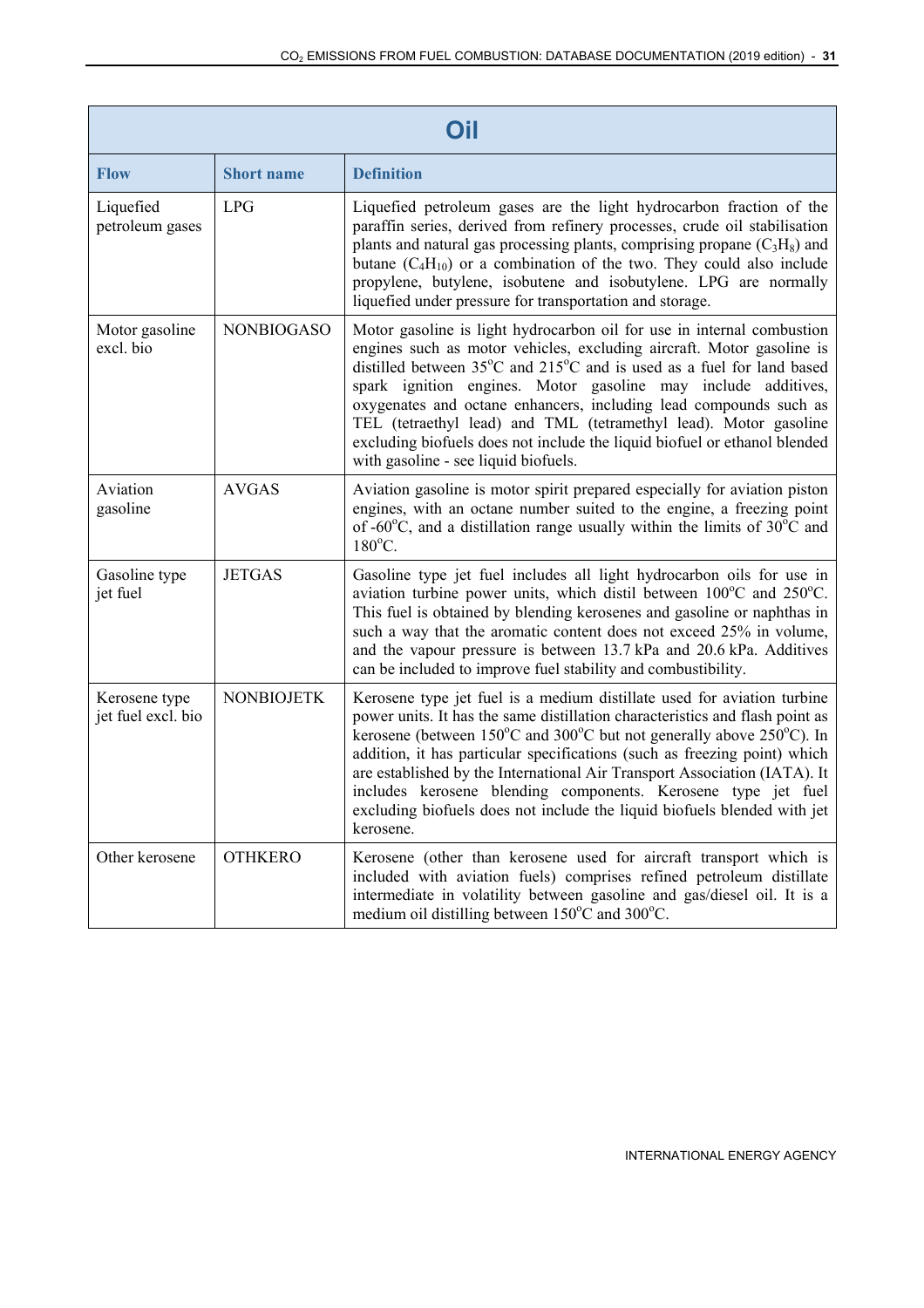|                              | <b>Oil</b>        |                                                                                                                                                                                                                                                                                                                                                                                                                                                                                                                                                                                                                                                                                                                                                                       |  |
|------------------------------|-------------------|-----------------------------------------------------------------------------------------------------------------------------------------------------------------------------------------------------------------------------------------------------------------------------------------------------------------------------------------------------------------------------------------------------------------------------------------------------------------------------------------------------------------------------------------------------------------------------------------------------------------------------------------------------------------------------------------------------------------------------------------------------------------------|--|
| <b>Flow</b>                  | <b>Short name</b> | <b>Definition</b>                                                                                                                                                                                                                                                                                                                                                                                                                                                                                                                                                                                                                                                                                                                                                     |  |
| Gas/diesel oil<br>excl. bio  | <b>NONBIODIES</b> | Gas/diesel oil includes heavy gas oils. Gas oils are obtained from the<br>lowest fraction from atmospheric distillation of crude oil, while heavy<br>gas oils are obtained by vacuum redistillation of the residual from<br>atmospheric distillation. Gas/diesel oil distils between 180°C and 380°C.<br>Several grades are available depending on uses: diesel oil for diesel<br>compression ignition (cars, trucks, marine, etc.), light heating oil for<br>industrial and commercial uses, and other gas oil including heavy gas<br>oils which distil between 380°C and 540°C and which are used as<br>petrochemical feedstocks. Gas/diesel oil excluding biofuels does not<br>include the liquid biofuels blended with gas/diesel oil $-$ see liquid<br>biofuels. |  |
| Fuel oil                     | <b>RESFUEL</b>    | Fuel oil defines oils that make up the distillation residue. It comprises all<br>residual fuel oils, including those obtained by blending. Its kinematic<br>viscosity is above 10 cSt at $80^{\circ}$ C. The flash point is always above $50^{\circ}$ C<br>and the density is always higher than 0.90 kg/l.                                                                                                                                                                                                                                                                                                                                                                                                                                                           |  |
| Naphtha                      | <b>NAPHTHA</b>    | Naphtha is a feedstock destined either for the petrochemical industry<br>(e.g. ethylene manufacture or aromatics production) or for gasoline<br>production by reforming or isomerisation within the refinery. Naphtha<br>comprises material that distils between 30°C and 210°C.                                                                                                                                                                                                                                                                                                                                                                                                                                                                                      |  |
| White spirit &<br><b>SBP</b> | <b>WHITESP</b>    | White spirit and SBP are refined distillate intermediates with a<br>distillation in the naphtha/kerosene range. White Spirit has a flash point<br>above 30°C and a distillation range of 135°C to 200°C. Industrial Spirit<br>(SBP) comprises light oils distilling between $30^{\circ}$ C and $200^{\circ}$ C, with a<br>temperature difference between 5% volume and 90% volume distillation<br>points, including losses, of not more than 60°C. In other words, SBP is a<br>light oil of narrower cut than motor spirit. There are seven or eight<br>grades of industrial spirit, depending on the position of the cut in the<br>distillation range defined above.                                                                                                 |  |
| Lubricants                   | <b>LUBRIC</b>     | Lubricants are hydrocarbons produced from distillate or residue; they<br>are mainly used to reduce friction between bearing surfaces. This<br>category includes all finished grades of lubricating oil, from spindle oil<br>to cylinder oil, and those used in greases, including motor oils and all<br>grades of lubricating oil base stocks.                                                                                                                                                                                                                                                                                                                                                                                                                        |  |
| <b>Bitumen</b>               | <b>BITUMEN</b>    | Bitumen is a solid, semi-solid or viscous hydrocarbon with a colloidal<br>structure that is brown to black in colour. It is obtained by vacuum<br>distillation of oil residues from atmospheric distillation of crude oil.<br>Bitumen is often referred to as asphalt and is primarily used for<br>surfacing of roads and for roofing material. This category includes<br>fluidised and cut back bitumen.                                                                                                                                                                                                                                                                                                                                                             |  |
| Paraffin waxes               | <b>PARWAX</b>     | Paraffin waxes are saturated aliphatic hydrocarbons. These waxes are<br>residues extracted when dewaxing lubricant oils, and they have a<br>crystalline structure which is more or less fine according to the grade.<br>Their main characteristics are that they are colourless, odourless and<br>translucent, with a melting point above $45^{\circ}$ C.                                                                                                                                                                                                                                                                                                                                                                                                             |  |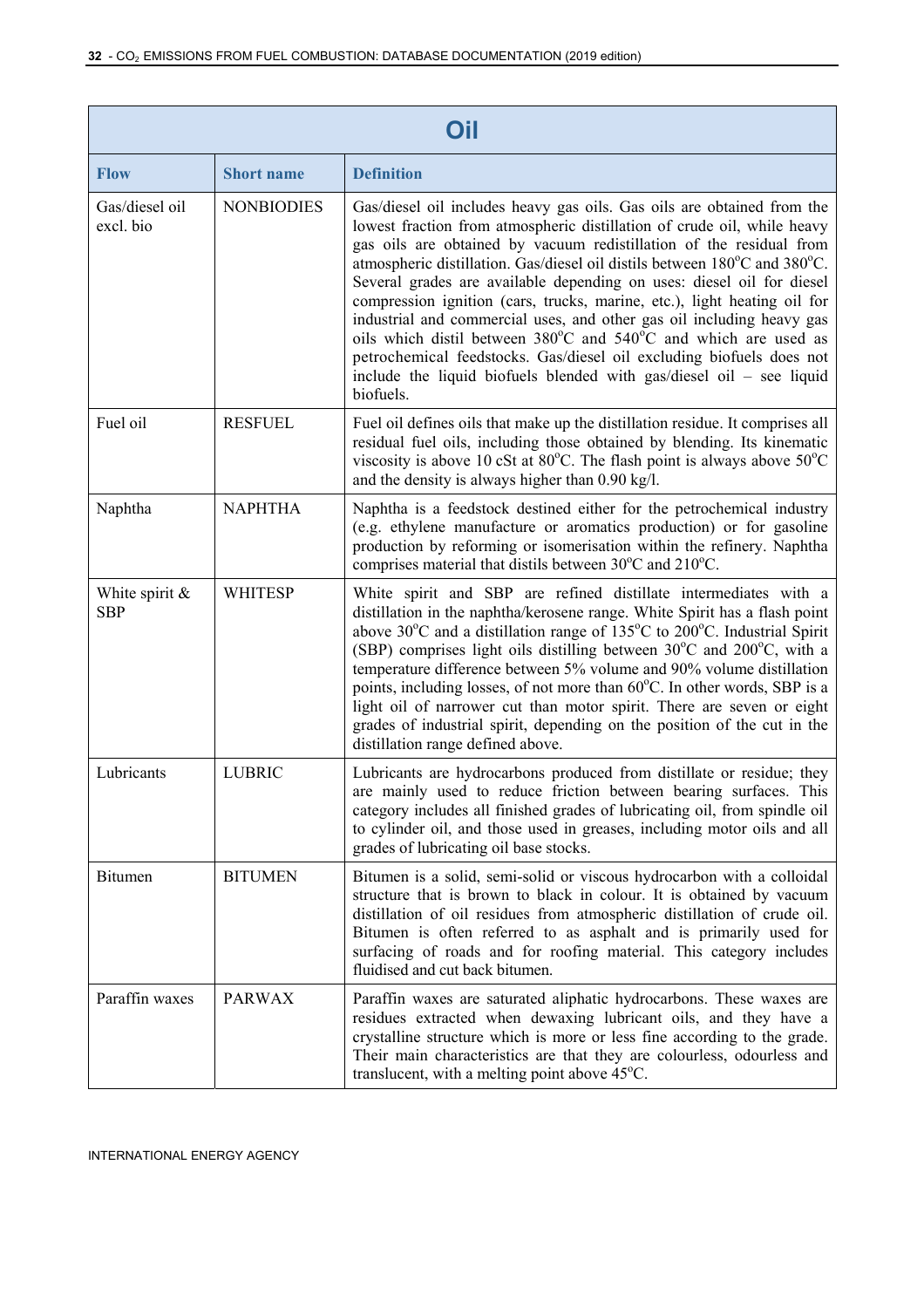| <b>Flow</b>                   | <b>Short name</b> | <b>Definition</b>                                                                                                                                                                                                                                                                                                                                                                                                                                                                                                                                                                                                                                                                                                  |
|-------------------------------|-------------------|--------------------------------------------------------------------------------------------------------------------------------------------------------------------------------------------------------------------------------------------------------------------------------------------------------------------------------------------------------------------------------------------------------------------------------------------------------------------------------------------------------------------------------------------------------------------------------------------------------------------------------------------------------------------------------------------------------------------|
| Petroleum coke                | <b>PETCOKE</b>    | Petroleum coke is defined as a black solid residue, obtained mainly by<br>cracking and carbonising of petroleum derived feedstocks, vacuum<br>bottoms, tar and pitches in processes such as delayed coking or fluid<br>coking. It consists mainly of carbon (90 to 95%) and has a low ash<br>content. It is used as a feedstock in coke ovens for the steel industry, for<br>heating purposes, for electrode manufacture and for production of<br>chemicals. The two most important qualities are "green coke" and<br>"calcined coke". This category also includes "catalyst coke" deposited<br>on the catalyst during refining processes: this coke is not recoverable<br>and is usually burned as refinery fuel. |
| Non-specified<br>oil products | <b>ONONSPEC</b>   | Other oil products not classified above (e.g. tar, sulphur and grease) are<br>included here. This category also includes aromatics (e.g. BTX or benzene,<br>toluene and xylene) and olefins (e.g. propylene) produced within refineries.                                                                                                                                                                                                                                                                                                                                                                                                                                                                           |

| Gas         |                   |                                                                                                                                                                                                                                                                                                                                                                                                                       |
|-------------|-------------------|-----------------------------------------------------------------------------------------------------------------------------------------------------------------------------------------------------------------------------------------------------------------------------------------------------------------------------------------------------------------------------------------------------------------------|
| <b>Flow</b> | <b>Short name</b> | <b>Definition</b>                                                                                                                                                                                                                                                                                                                                                                                                     |
| Natural gas | <b>NATGAS</b>     | Natural gas comprises gases, occurring in underground deposits, wheth-<br>er liquefied or gaseous, consisting mainly of methane. It includes both<br>"non-associated" gas originating from fields producing only hydrocar-<br>bons in gaseous form, and "associated" gas produced in association with<br>crude oil as well as methane recovered from coal mines (colliery gas) or<br>from coal seams (coal seam gas). |
|             |                   | Production represents dry marketable production within national bounda-<br>ries, including offshore production and is measured after purification<br>and extraction of NGL and sulphur. It includes gas consumed by gas<br>processing plants and gas transported by pipeline. Quantities of gas that<br>are re-injected, vented or flared are excluded.                                                               |

| <b>Other</b>                       |                   |                                                                                                                                                                                                                                                                                                                                        |
|------------------------------------|-------------------|----------------------------------------------------------------------------------------------------------------------------------------------------------------------------------------------------------------------------------------------------------------------------------------------------------------------------------------|
| <b>Flow</b>                        | <b>Short name</b> | <b>Definition</b>                                                                                                                                                                                                                                                                                                                      |
| Industrial waste                   | <b>INDWASTE</b>   | Industrial waste of non-renewable origin consists of solid and liquid<br>products (e.g. tyres) combusted directly, usually in specialised plants, to<br>produce heat and/or power. Renewable industrial waste is not included<br>here.                                                                                                 |
| Municipal waste<br>(non-renewable) | <b>MUNWASTEN</b>  | Municipal waste consists of products that are combusted directly to<br>produce heat and/or power and comprises wastes produced by<br>households, industry, hospitals and the tertiary sector that are collected<br>by local authorities for incineration at specific installations. Renewable<br>municipal waste is not included here. |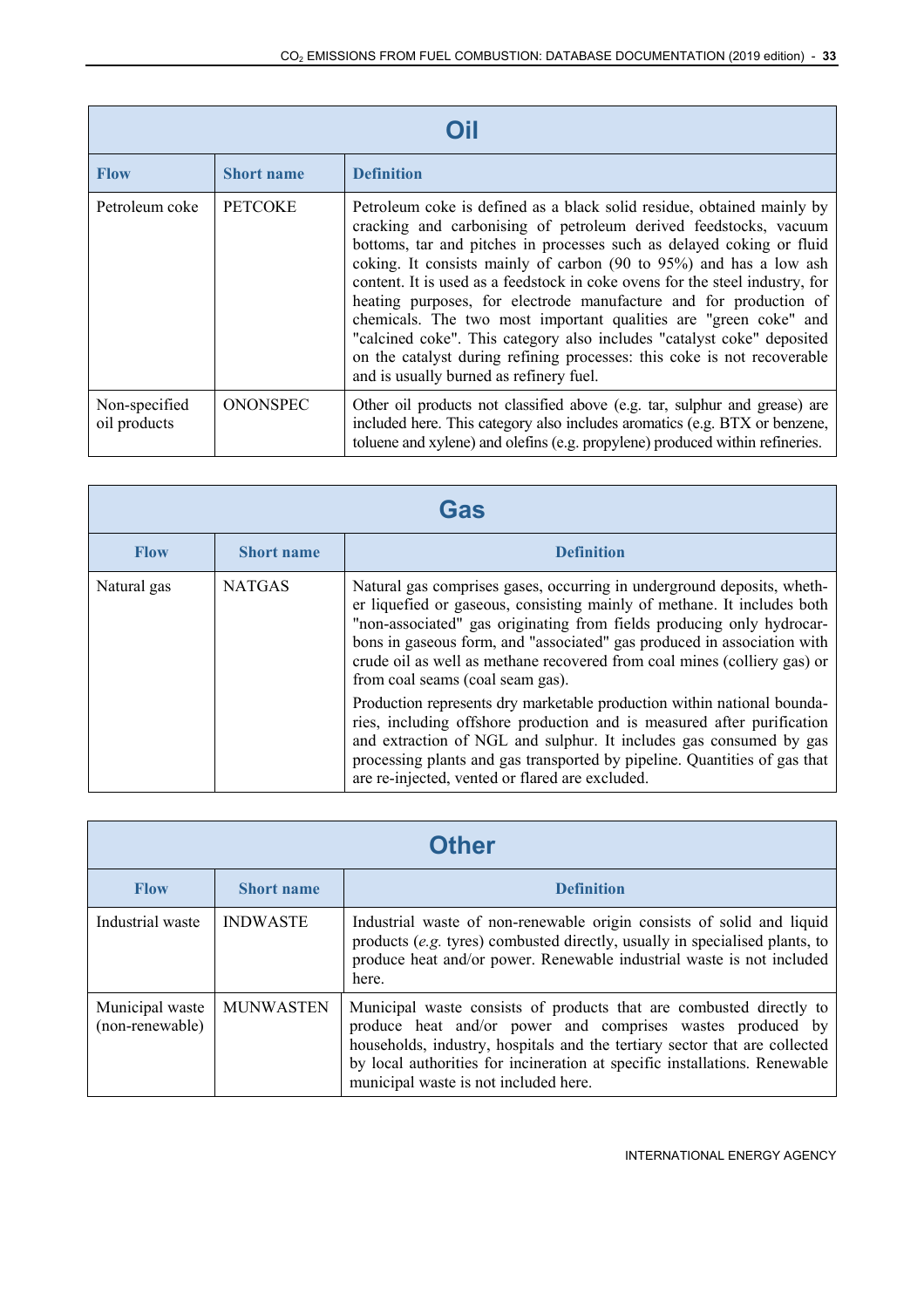## **4. GEOGRAPHICAL COVERAGE AND COUNTRY NOTES**

### **Countries and regions**

This document is without prejudice to the status of or sovereignty over any territory, to the delimitation of international frontiers and boundaries and to the name of any territory, city or area. In this publication, 'country' refers to country or territory, as case may be. Data start in 1960 for OECD countries and regions, and in 1971 for non-OECD countries and regions, unless otherwise specified.

| <b>Country/Region</b> | <b>Short name</b> | <b>Definition</b>                                                                                                                                                                                                                                                                                                                                                                                                                                                                                                                                                                                                                                           |
|-----------------------|-------------------|-------------------------------------------------------------------------------------------------------------------------------------------------------------------------------------------------------------------------------------------------------------------------------------------------------------------------------------------------------------------------------------------------------------------------------------------------------------------------------------------------------------------------------------------------------------------------------------------------------------------------------------------------------------|
| World                 | <b>WORLD</b>      | Includes OECD Total; Africa; non-OECD Asia (excluding<br>China); China (P.R. of China and Hong Kong, China);<br>Non-OECD Americas; Middle East; Non-OECD Europe<br>and Eurasia; World aviation bunkers and World marine<br>bunkers. It is also the sum of Africa (UN), Americas (UN),<br>Asia (UN), Europe (UN), Oceania (UN), World aviation<br>bunkers and World marine bunkers.<br>It is also the sum of Africa, Americas, Asia, Europe,<br>Oceania, World aviation bunkers and World marine<br>bunkers.                                                                                                                                                 |
| Memo: OECD Total      | <b>OECDTOT</b>    | Includes Australia; Austria; Belgium; Canada; Chile; the<br>Czech Republic; Denmark; Estonia; Finland; France; Ger-<br>many; Greece; Hungary; Iceland; Ireland; Israel; Italy; Ja-<br>pan; Korea; Latvia; Lithuania; Luxembourg; Mexico; the<br>Netherlands; New Zealand; Norway; Poland; Portugal; the<br>Slovak Republic; Slovenia; Spain; Sweden; Switzerland;<br>Turkey; the United Kingdom and the United States. <sup>3</sup><br>Estonia, Latvia, Lithuania and Slovenia are included starting<br>in 1990. Prior to 1990, data for Estonia, Latvia and Lithuania<br>are included in Former Soviet Union and data for Slovenia in<br>Former Yugoslavia |

<sup>3.</sup> Lithuania was not an OECD Member at the time of preparation of this publication. Accordingly, Lithuania does not appear in the list of OECD Members and is still included in the non-OECD aggregates.

INTERNATIONAL ENERGY AGENCY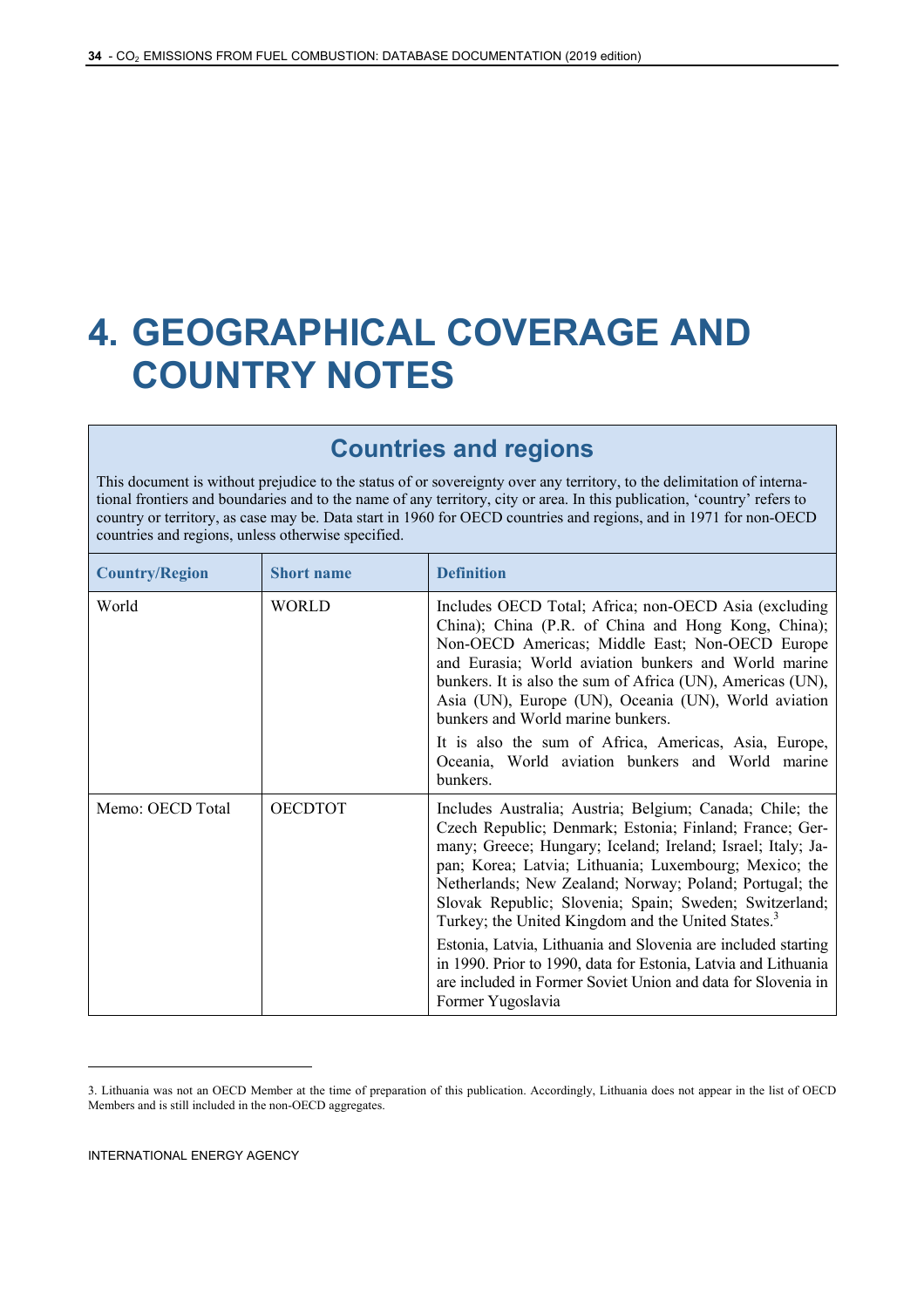## **Countries and regions**

This document is without prejudice to the status of or sovereignty over any territory, to the delimitation of international frontiers and boundaries and to the name of any territory, city or area. In this publication, 'country' refers to country or territory, as case may be. Data start in 1960 for OECD countries and regions, and in 1971 for non-OECD countries and regions, unless otherwise specified.

| <b>Country/Region</b> | <b>Short name</b> | <b>Definition</b>                                                                                                                                                                                                                                                                                                                                                                                                                                                                                                           |
|-----------------------|-------------------|-----------------------------------------------------------------------------------------------------------------------------------------------------------------------------------------------------------------------------------------------------------------------------------------------------------------------------------------------------------------------------------------------------------------------------------------------------------------------------------------------------------------------------|
| <b>OECD</b> Americas  | <b>OECDAM</b>     | Includes Canada, Chile, Mexico and the United States.                                                                                                                                                                                                                                                                                                                                                                                                                                                                       |
| OECD Asia Oceania     | <b>OECDAO</b>     | Includes Australia, Israel <sup>4</sup> , Japan, Korea and New Zealand.                                                                                                                                                                                                                                                                                                                                                                                                                                                     |
| <b>OECD</b> Europe    | <b>OECDEUR</b>    | Includes Austria; Belgium; the Czech Republic; Denmark;<br>Estonia; Finland; France; Germany; Greece; Hungary; Ice-<br>land; Ireland; Italy; Latvia; Lithuania; Luxembourg; the Neth-<br>erlands; Norway; Poland; Portugal; the Slovak Republic;<br>Slovenia; Spain; Sweden; Switzerland; Turkey and the United<br>Kingdom.                                                                                                                                                                                                 |
|                       |                   | Estonia, Latvia, Lithuania and Slovenia are included starting<br>in 1990. Prior to 1990, data for Estonia, Latvia and Lithuania<br>are included in Former Soviet Union and data for Slovenia in<br>Former Yugoslavia.                                                                                                                                                                                                                                                                                                       |
| Africa                | <b>AFRICA</b>     | Includes Algeria, Angola, Benin, Botswana (from 1981),<br>Cameroon, Republic of Congo (Congo) <sup>5</sup> , Côte d'Ivoire,<br>Democratic Republic of Congo (from 1981), Egypt, Eritrea,<br>Ethiopia, Gabon, Ghana, Kenya, Libya, Mauritius,<br>Morocco, Mozambique, Namibia (from 1991), Niger (from<br>2000), Nigeria, Senegal, South Africa, South Sudan (from<br>2012), Sudan, United Republic of Tanzania, Togo, Tunisia,<br>Zambia, Zimbabwe and Other Africa.<br>Note that Africa is identical to Memo: Africa (UN). |
| Non-OECD Americas     | <b>LATAMER</b>    | Includes Argentina; Plurinational State of Bolivia (Bolivia);<br>Brazil; Colombia; Costa Rica; Cuba; Curaçao <sup>6</sup> ; Dominican<br>Republic; Ecuador; El Salvador; Guatemala; Haiti;<br>Honduras; Jamaica; Nicaragua; Panama; Paraguay; Peru;<br>Suriname (from 2000); Trinidad and Tobago; Uruguay;<br>Bolivarian Republic of Venezuela (Venezuela) and Other<br>non-OECD Americas.                                                                                                                                  |
| Middle East           | <b>MIDEAST</b>    | Includes Bahrain, Islamic Republic of Iran, Iraq, Jordan,<br>Kuwait, Lebanon, Oman, Qatar, Saudi Arabia, Syrian Arab<br>Republic, United Arab Emirates and Yemen.                                                                                                                                                                                                                                                                                                                                                           |
| Non-OECD Europe and   | <b>EURASIA</b>    | Includes Albania; Armenia; Azerbaijan; Belarus; Bosnia and<br>Cyprus $^{\prime}$ ;<br>Herzegovina;<br>Bulgaria;<br>Croatia;<br>Georgia;                                                                                                                                                                                                                                                                                                                                                                                     |

<sup>4.</sup> The statistical data for Israel are supplied by and under the responsibility of the relevant Israeli authorities. The use of such data by the OECD is without prejudice to the status of the Golan Heights, East Jerusalem and Israeli settlements in the West Bank under the terms of international law. 5. Country short names are included in parentheses.

7. **Note byTurkey:**

<sup>6.</sup> Netherlands Antilles was dissolved on 10 October 2010, resulting in two new constituent countries, Curaçao and Sint Maarten, with the remaining islands joining the Netherlands as special municipalities. From 2012 onwards, data now account for the energy statistics of Curaçao Island only. Prior to 2012, data remain unchanged and still cover the entire territory of the former Netherlands Antilles.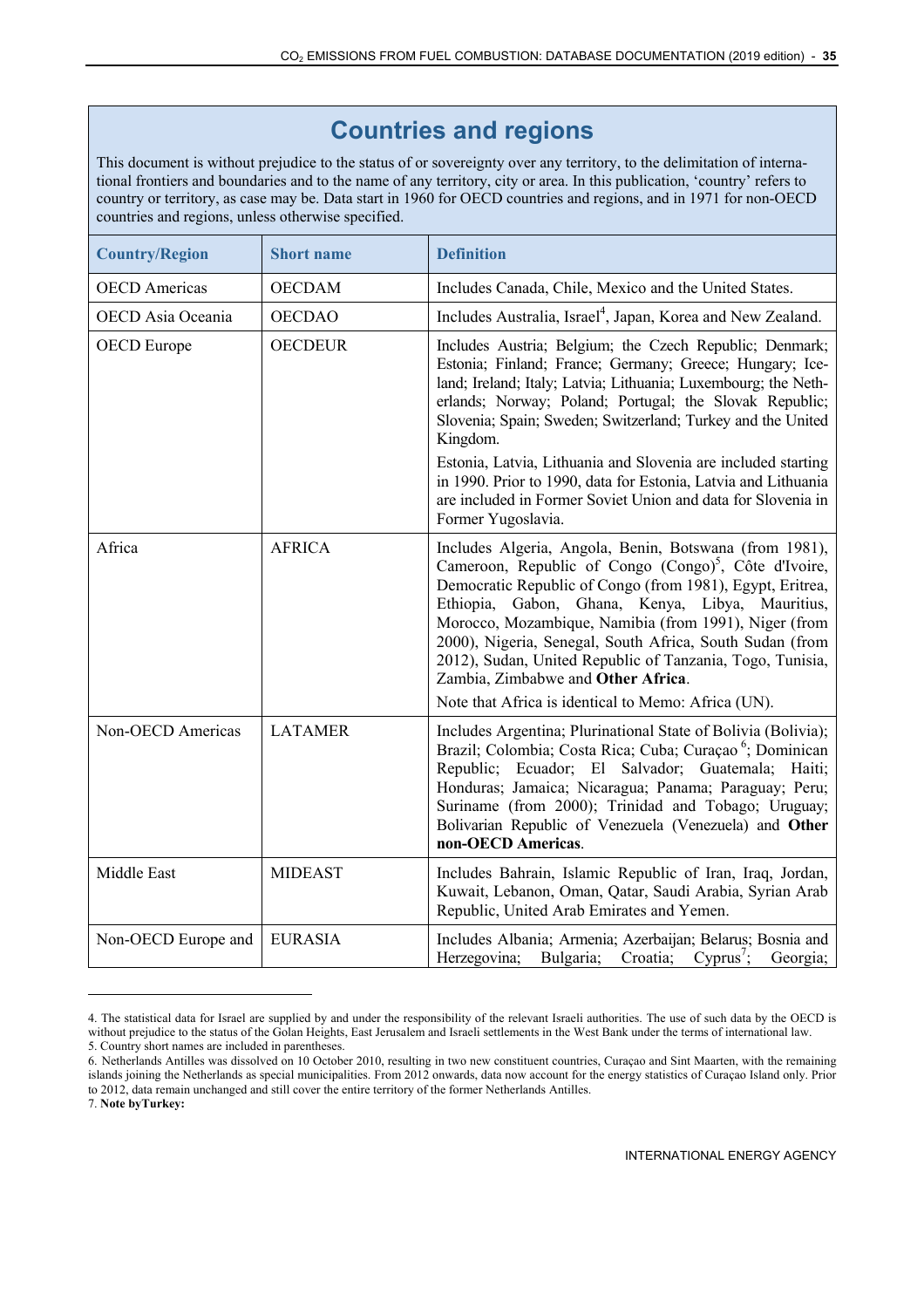#### **Countries and regions**

This document is without prejudice to the status of or sovereignty over any territory, to the delimitation of international frontiers and boundaries and to the name of any territory, city or area. In this publication, 'country' refers to country or territory, as case may be. Data start in 1960 for OECD countries and regions, and in 1971 for non-OECD countries and regions, unless otherwise specified.

| <b>Country/Region</b>                   | <b>Short name</b> | <b>Definition</b>                                                                                                                                                                                                                                                                                                                                                                                                                                                                                                        |
|-----------------------------------------|-------------------|--------------------------------------------------------------------------------------------------------------------------------------------------------------------------------------------------------------------------------------------------------------------------------------------------------------------------------------------------------------------------------------------------------------------------------------------------------------------------------------------------------------------------|
| Eurasia                                 |                   | Gibraltar; Kazakhstan; Kosovo <sup>8</sup> ; Kyrgyzstan; Malta;<br>Republic of Moldova (Moldova); Montenegro; the<br>of North Macedonia (North Macedonia);<br>Republic<br>Serbia $\frac{9}{2}$ ;<br>Tajikistan;<br>Federation;<br>Russian<br>Romania;<br>Turkmenistan; Ukraine; Uzbekistan; Former Soviet Union<br>(prior to 1990) and Former Yugoslavia (prior to 1990).<br>Prior to 1990, data for Estonia, Latvia and Lithuania are<br>included in Former Soviet Union and data for Slovenia in<br>Former Yugoslavia. |
| Non-OECD Asia<br>(excluding China)      | <b>ASIA</b>       | Includes Bangladesh, Brunei Darussalam, Cambodia (from<br>1995), DPR of Korea, India, Indonesia,<br>Malaysia,<br>Mongolia (from 1985), Myanmar,<br>Nepal,<br>Pakistan,<br>Philippines, Singapore, Sri Lanka, Chinese<br>Taipei,<br>Thailand, Viet Nam and Other non-OECD Asia.                                                                                                                                                                                                                                           |
| China (including Hong<br>Kong, China)   | <b>CHINAREG</b>   | Includes the People's Republic of China and Hong Kong,<br>China.                                                                                                                                                                                                                                                                                                                                                                                                                                                         |
| <b>World Aviation</b><br><b>Bunkers</b> | <b>WORLDAV</b>    | Aviation Bunkers represents the<br>World<br>sum<br>of<br>International Aviation Bunkers from all countries.                                                                                                                                                                                                                                                                                                                                                                                                              |
| <b>World Marine Bunkers</b>             | <b>WORLDMAR</b>   | World Marine Bunkers represents the sum of International<br>Marine Bunkers from all countries.                                                                                                                                                                                                                                                                                                                                                                                                                           |
| Albania                                 | <b>ALBANIA</b>    |                                                                                                                                                                                                                                                                                                                                                                                                                                                                                                                          |
| Algeria                                 | <b>ALGERIA</b>    |                                                                                                                                                                                                                                                                                                                                                                                                                                                                                                                          |
| Angola                                  | <b>ANGOLA</b>     |                                                                                                                                                                                                                                                                                                                                                                                                                                                                                                                          |
| Argentina                               | <b>ARGENTINA</b>  |                                                                                                                                                                                                                                                                                                                                                                                                                                                                                                                          |
| Armenia                                 | <b>ARMENIA</b>    | Data for Armenia are available starting in 1990. Prior to<br>that, they are included in Former Soviet Union.                                                                                                                                                                                                                                                                                                                                                                                                             |

**Note by all the European Union Member States of the OECD and the European Union:** 

9. Serbia includes Montenegro until 2004 and Kosovo until 1999.

INTERNATIONAL ENERGY AGENCY

*The information in this document with reference to "Cyprus" relates to the southern part of the Island. There is no single authority representing both Turkish and Greek Cypriot people on the Island. Turkey recognises the Turkish Republic of Northern Cyprus (TRNC). Until a lasting and equitable solution is found within the context of the United Nations, Turkey shall preserve its position concerning the "Cyprus issue".* 

*The Republic of Cyprus is recognised by all members of the United Nations with the exception of Turkey. The information in this document relates to the area under the effective control of the Government of the Republic of Cyprus.*

<sup>&</sup>lt;sup>8</sup> This designation is without prejudice to positions on status, and is in line with United Nations Security Council Resolution 1244/99 and the Advisory Opinion of the International Court of Justice on Kosovo's declaration of independence.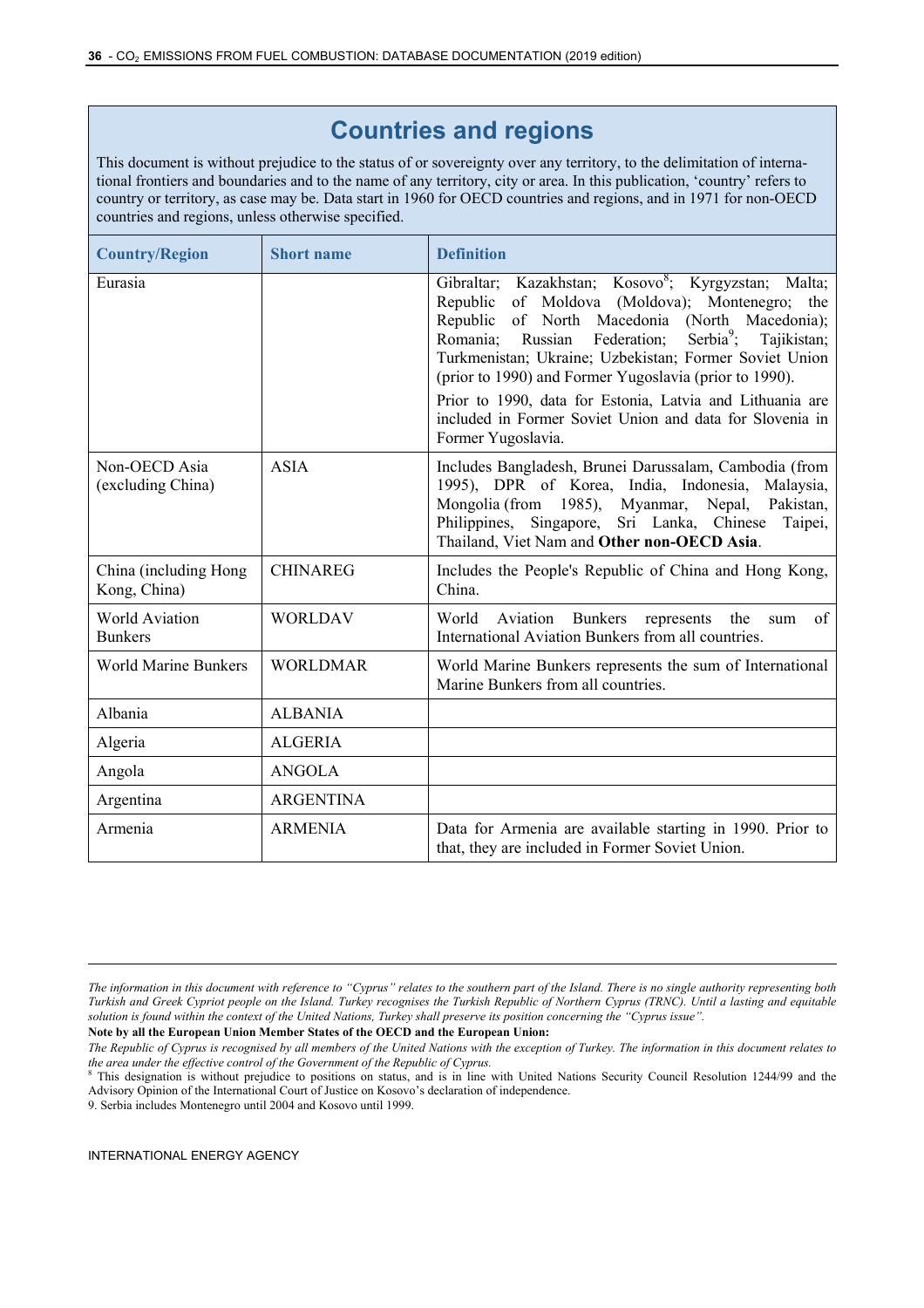This document is without prejudice to the status of or sovereignty over any territory, to the delimitation of international frontiers and boundaries and to the name of any territory, city or area. In this publication, 'country' refers to country or territory, as case may be. Data start in 1960 for OECD countries and regions, and in 1971 for non-OECD countries and regions, unless otherwise specified.

| <b>Country/Region</b>     | <b>Short name</b> | <b>Definition</b>                                                                                                                                                                                                                         |
|---------------------------|-------------------|-------------------------------------------------------------------------------------------------------------------------------------------------------------------------------------------------------------------------------------------|
| Australia                 | <b>AUSTRALI</b>   | Excludes the overseas territories.                                                                                                                                                                                                        |
|                           |                   | Data are reported on a fiscal year basis. By convention data<br>for the fiscal year that starts on 1 July Y-1 and ends on 30<br>June Y are labelled as year Y.                                                                            |
| Austria                   | <b>AUSTRIA</b>    |                                                                                                                                                                                                                                           |
| Azerbaijan                | <b>AZERBAIJAN</b> | Data for Azerbaijan are available starting in 1990. Prior to<br>that, they are included in Former Soviet Union.                                                                                                                           |
| Bahrain                   | <b>BAHRAIN</b>    |                                                                                                                                                                                                                                           |
| Bangladesh                | <b>BANGLADESH</b> | Data are reported on a fiscal year basis. By convention data<br>for the fiscal year that starts on 1 July Y-1 and ends on 30<br>June Y are labelled as year Y.                                                                            |
| <b>Belarus</b>            | <b>BELARUS</b>    | Data for Belarus are available starting in 1990. Prior to that,<br>they are included in Former Soviet Union.                                                                                                                              |
| Belgium                   | <b>BELGIUM</b>    |                                                                                                                                                                                                                                           |
| Benin                     | <b>BENIN</b>      |                                                                                                                                                                                                                                           |
| <b>Bolivia</b>            | <b>BOLIVIA</b>    |                                                                                                                                                                                                                                           |
| Bosnia and<br>Herzegovina | <b>BOSNIAHERZ</b> | Data for Bosnia and Herzegovina are available starting in<br>1990. Prior to that, they are included in Former Yugoslavia.                                                                                                                 |
| <b>Botswana</b>           | <b>BOTSWANA</b>   | Data for Botswana are available starting in 1995. Prior to<br>that, they are included in Other Africa.                                                                                                                                    |
| <b>Brazil</b>             | <b>BRAZIL</b>     | Brazil joined the IEA as an Association country in October<br>2017. Accordingly, Brazil is now included in the IEA and<br>Accession/Association countries regional aggregate for<br>data starting in 1971 and for the entire time series. |
| Brunei Darussalam         | <b>BRUNEI</b>     |                                                                                                                                                                                                                                           |
| Bulgaria                  | <b>BULGARIA</b>   | According to the provisions of Article 4.6 of the Conven-<br>tion and Decisions 9/CP.2 and 11/CP.4, Bulgaria is allowed<br>to use 1988 as the base year.                                                                                  |
| Cambodia                  | <b>CAMBODIA</b>   | Data for Cambodia are available starting in 1995. Prior to<br>that, they are included in Other non-OECD Asia.                                                                                                                             |
| Cameroon                  | <b>CAMEROON</b>   |                                                                                                                                                                                                                                           |
| Canada                    | <b>CANADA</b>     |                                                                                                                                                                                                                                           |
| Chile                     | <b>CHILE</b>      | Data start in 1971.                                                                                                                                                                                                                       |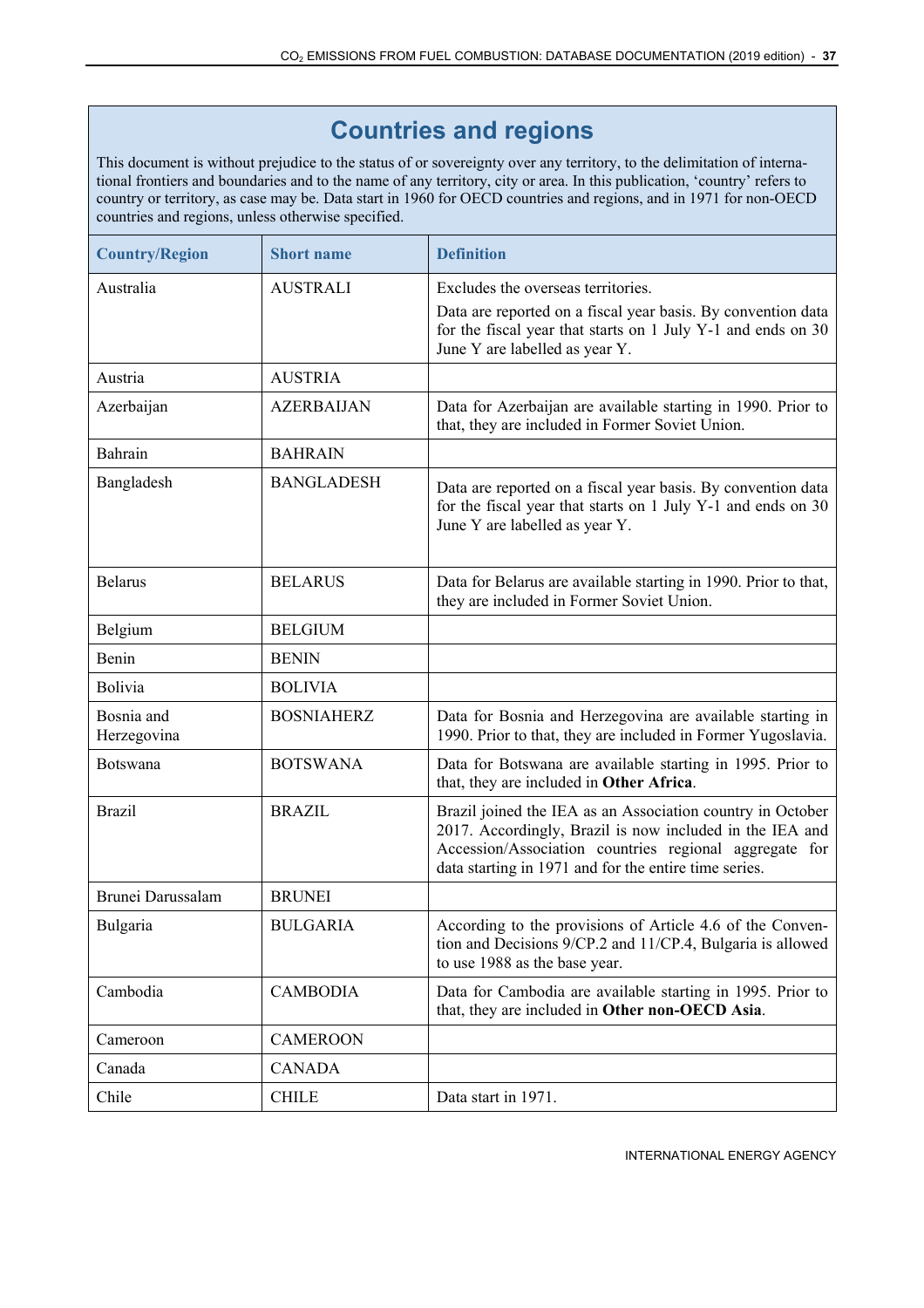This document is without prejudice to the status of or sovereignty over any territory, to the delimitation of international frontiers and boundaries and to the name of any territory, city or area. In this publication, 'country' refers to country or territory, as case may be. Data start in 1960 for OECD countries and regions, and in 1971 for non-OECD countries and regions, unless otherwise specified.

| <b>Country/Region</b>         | <b>Short name</b> | <b>Definition</b>                                                                                                                                                                                                                                                                                                                                                                                                                                                                |
|-------------------------------|-------------------|----------------------------------------------------------------------------------------------------------------------------------------------------------------------------------------------------------------------------------------------------------------------------------------------------------------------------------------------------------------------------------------------------------------------------------------------------------------------------------|
| People's Republic of<br>China | <b>CHINA</b>      |                                                                                                                                                                                                                                                                                                                                                                                                                                                                                  |
| Colombia                      | <b>COLOMBIA</b>   |                                                                                                                                                                                                                                                                                                                                                                                                                                                                                  |
| Congo                         | <b>CONGO</b>      |                                                                                                                                                                                                                                                                                                                                                                                                                                                                                  |
| Costa Rica                    | <b>COSTARICA</b>  |                                                                                                                                                                                                                                                                                                                                                                                                                                                                                  |
| Côte d'Ivoire                 | <b>COTEIVOIRE</b> |                                                                                                                                                                                                                                                                                                                                                                                                                                                                                  |
| Croatia                       | <b>CROATIA</b>    | Data for Croatia are available starting in 1990. Prior to that,<br>they are included in Former Yugoslavia.                                                                                                                                                                                                                                                                                                                                                                       |
| Cuba                          | <b>CUBA</b>       |                                                                                                                                                                                                                                                                                                                                                                                                                                                                                  |
| Curaçao                       | <b>CURACAO</b>    | The Netherlands Antilles was dissolved on 10 October<br>2010, resulting in two new constituent countries, Curaçao<br>and Sint Maarten, with the remaining islands joining the<br>Netherlands as special municipalities. From 2012 onwards,<br>data now account for the energy statistics of Curaçao Island<br>only. Prior to 2012, data remain unchanged and still cover<br>the entire territory of the former Netherlands Antilles.                                             |
| Cyprus                        | <b>CYPRUS</b>     | <b>Note by Turkey:</b><br>The information in the report with reference to "Cyprus"<br>relates to the southern part of the Island. There is no single<br>authority representing both Turkish and Greek Cypriot<br>people on the Island. Turkey recognises the Turkish<br>Republic of Northern Cyprus (TRNC). Until a lasting and<br>equitable solution is found within the context of the United<br>Nations, Turkey shall preserve its position concerning the<br>"Cyprus" issue. |
|                               |                   | Note by all the European Union Member States of the<br><b>OECD</b> and the European Union:                                                                                                                                                                                                                                                                                                                                                                                       |
|                               |                   | The Republic of Cyprus is recognised by all members of<br>the United Nations with the exception of Turkey. The<br>information in this report relates to the area under the<br>effective control of the Government of the Republic of<br>Cyprus.                                                                                                                                                                                                                                  |
|                               |                   | At its seventeenth session, the Conference of the Parties<br>decided to amend Annex I to the Convention to include<br>Cyprus (Decision 10/CP.17). The amendment entered into<br>force on 9 January 2013.                                                                                                                                                                                                                                                                         |
| Czech Republic                | <b>CZECH</b>      | Data start in 1971.                                                                                                                                                                                                                                                                                                                                                                                                                                                              |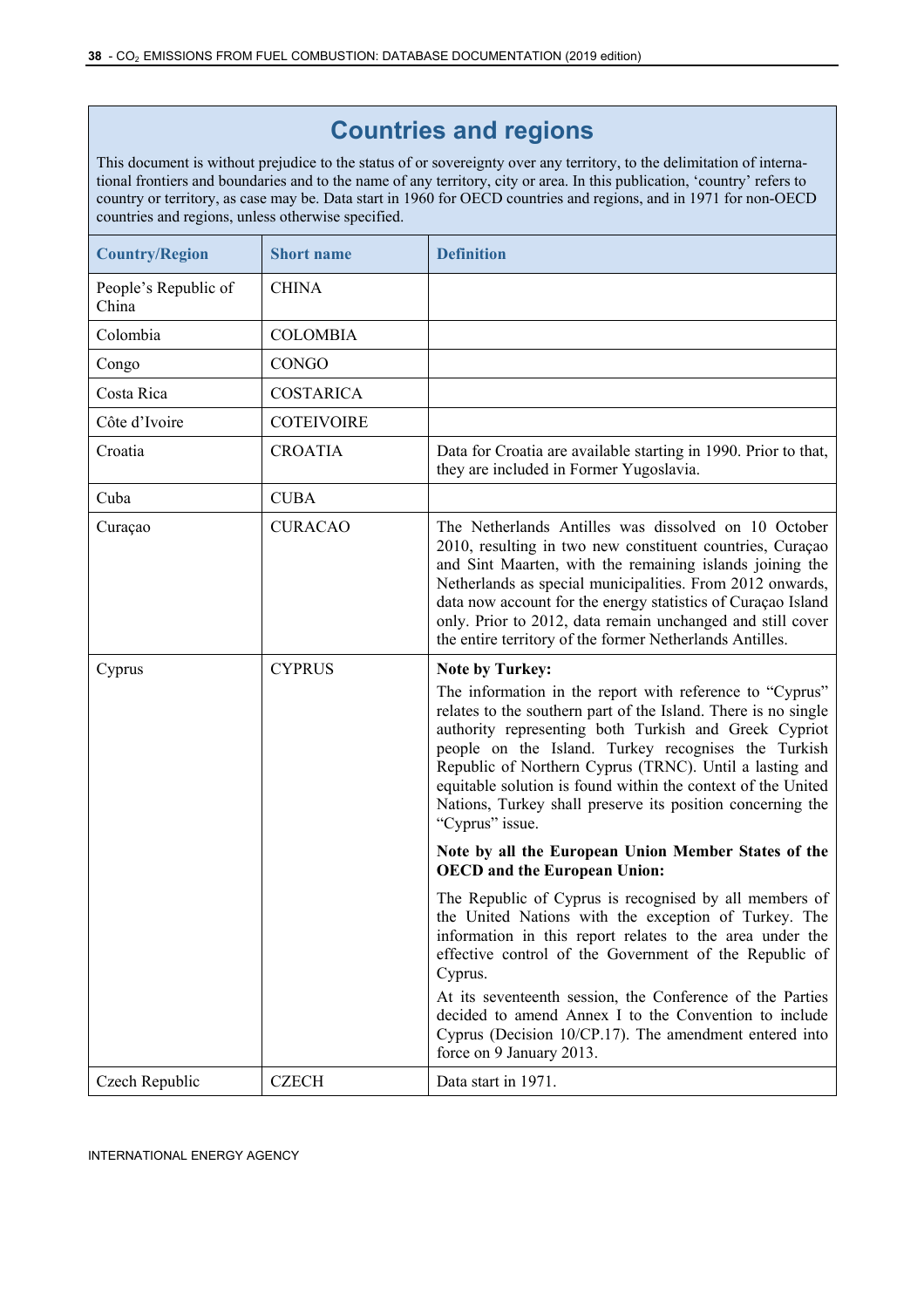This document is without prejudice to the status of or sovereignty over any territory, to the delimitation of international frontiers and boundaries and to the name of any territory, city or area. In this publication, 'country' refers to country or territory, as case may be. Data start in 1960 for OECD countries and regions, and in 1971 for non-OECD countries and regions, unless otherwise specified.

| <b>Country/Region</b>                    | <b>Short name</b> | <b>Definition</b>                                                                                                                                                                                                                                                                                                                                                                            |
|------------------------------------------|-------------------|----------------------------------------------------------------------------------------------------------------------------------------------------------------------------------------------------------------------------------------------------------------------------------------------------------------------------------------------------------------------------------------------|
| Democratic People's<br>Republic of Korea | <b>KOREADPR</b>   |                                                                                                                                                                                                                                                                                                                                                                                              |
| Democratic Republic of<br>Congo          | <b>CONGOREP</b>   |                                                                                                                                                                                                                                                                                                                                                                                              |
| Denmark                                  | <b>DENMARK</b>    | Excludes Greenland and the Danish Faroes, except prior to<br>1990, where data on oil for Greenland were included with<br>the Danish statistics. The Administration is planning to<br>revise the series back to 1974 to exclude these amounts.                                                                                                                                                |
| Dominican Republic                       | <b>DOMINICANR</b> |                                                                                                                                                                                                                                                                                                                                                                                              |
| Ecuador                                  | <b>ECUADOR</b>    |                                                                                                                                                                                                                                                                                                                                                                                              |
| Egypt                                    | <b>EGYPT</b>      | By convention, data for the fiscal year that starts on 1 July<br>Y and ends on 30 June Y+1 are labelled as year Y.                                                                                                                                                                                                                                                                           |
| El Salvador                              | <b>ELSALVADOR</b> |                                                                                                                                                                                                                                                                                                                                                                                              |
| Eritrea                                  | <b>ERITREA</b>    | Data for Eritrea are available from 1992. Prior to that, they<br>are included in Ethiopia.                                                                                                                                                                                                                                                                                                   |
| Estonia                                  | <b>ESTONIA</b>    | Data start in 1990. Prior to that, they are included within<br>Former Soviet Union.                                                                                                                                                                                                                                                                                                          |
|                                          |                   | Note: Estonia joined the IEA in May 2014.                                                                                                                                                                                                                                                                                                                                                    |
| Ethiopia                                 | <b>ETHIOPIA</b>   | Ethiopia energy data include Eritrea from 1971 to 1991.<br>From 1992 onwards the two countries are reported<br>separately.                                                                                                                                                                                                                                                                   |
| Finland                                  | <b>FINLAND</b>    |                                                                                                                                                                                                                                                                                                                                                                                              |
| France                                   | <b>FRANCE</b>     | Includes Monaco and excludes the overseas collectivities:<br>New Caledonia; French Polynesia; Saint Barthélemy; Saint<br>Martin; Saint Pierre and Miquelon; and Wallis and Futuna.<br>Energy data for the following overseas departments:<br>Guadeloupe; French Guiana; Martinique; Mayotte; and<br>Réunion are included for the years from 2011 onwards, and<br>excluded for earlier years. |
| Gabon                                    | <b>GABON</b>      |                                                                                                                                                                                                                                                                                                                                                                                              |
| Georgia                                  | <b>GEORGIA</b>    | Data for Georgia are available starting in 1990. Prior to<br>that, they are included in Former Soviet Union.                                                                                                                                                                                                                                                                                 |
| Germany                                  | <b>GERMANY</b>    | Includes the new federal states of Germany from 1970<br>onwards.                                                                                                                                                                                                                                                                                                                             |
| Ghana                                    | <b>GHANA</b>      |                                                                                                                                                                                                                                                                                                                                                                                              |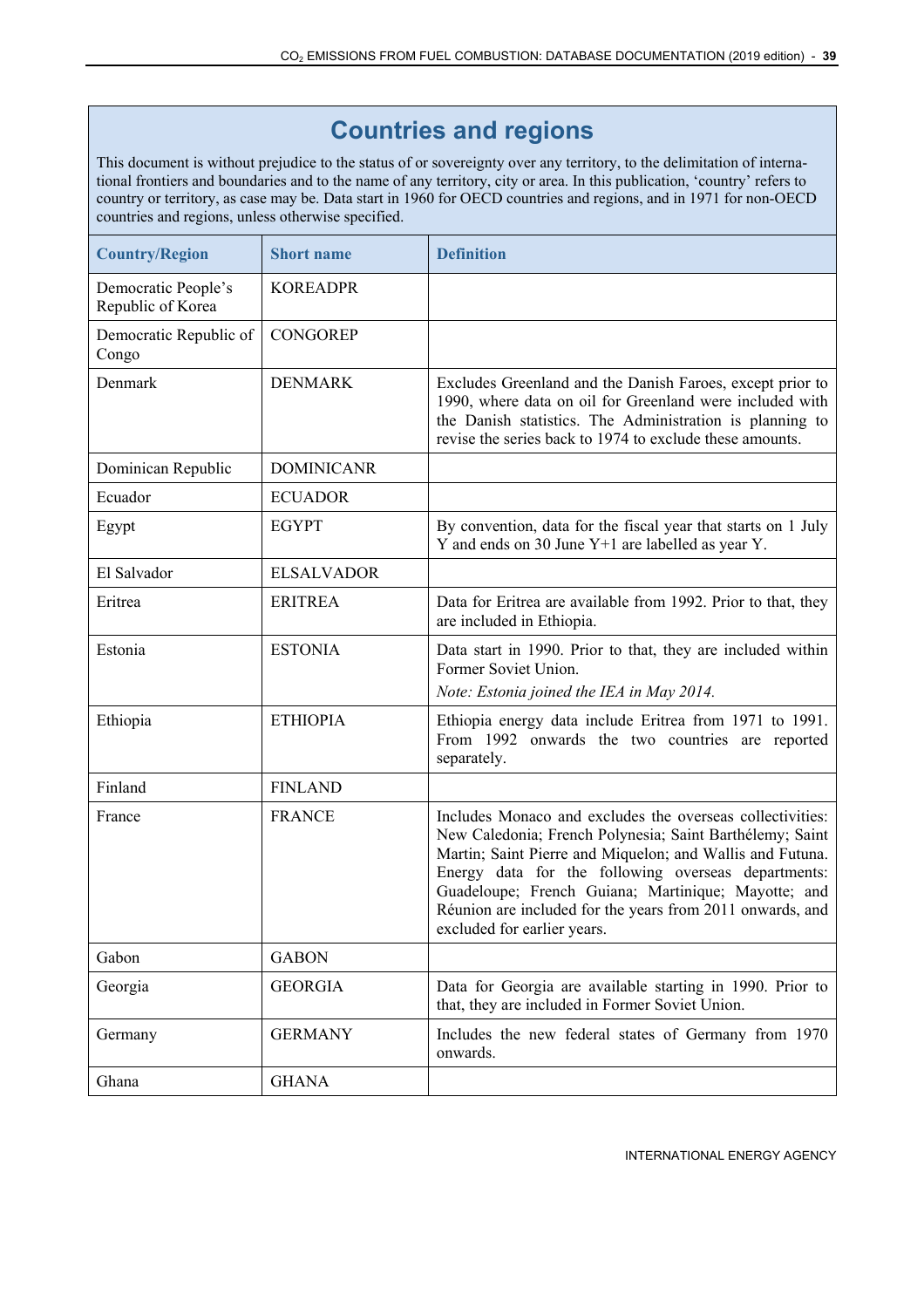This document is without prejudice to the status of or sovereignty over any territory, to the delimitation of international frontiers and boundaries and to the name of any territory, city or area. In this publication, 'country' refers to country or territory, as case may be. Data start in 1960 for OECD countries and regions, and in 1971 for non-OECD countries and regions, unless otherwise specified.

| <b>Country/Region</b>       | <b>Short name</b> | <b>Definition</b>                                                                                                                                                                                                                                                                                                     |
|-----------------------------|-------------------|-----------------------------------------------------------------------------------------------------------------------------------------------------------------------------------------------------------------------------------------------------------------------------------------------------------------------|
| Gibraltar                   | <b>GIBRALTAR</b>  |                                                                                                                                                                                                                                                                                                                       |
| Greece                      | <b>GREECE</b>     |                                                                                                                                                                                                                                                                                                                       |
| Guatemala                   | <b>GUATEMALA</b>  |                                                                                                                                                                                                                                                                                                                       |
| Haiti                       | <b>HAITI</b>      |                                                                                                                                                                                                                                                                                                                       |
| Honduras                    | <b>HONDURAS</b>   |                                                                                                                                                                                                                                                                                                                       |
| Hong Kong, China            | <b>HONGKONG</b>   |                                                                                                                                                                                                                                                                                                                       |
| Hungary                     | <b>HUNGARY</b>    | Data start in 1965.                                                                                                                                                                                                                                                                                                   |
|                             |                   | According to the provisions of Article 4.6 of the<br>Convention and Decisions 9/CP.2 and 11/CP.4, Hungary is<br>allowed to use average 1985-1987 as the base year.                                                                                                                                                    |
| Iceland                     | <b>ICELAND</b>    |                                                                                                                                                                                                                                                                                                                       |
| India                       | <b>INDIA</b>      | Data are reported on a fiscal year basis. By convention data<br>for the fiscal year that starts on 1 April Y and ends on 31<br>March Y+1 are labelled as year Y.                                                                                                                                                      |
| Indonesia                   | <b>INDONESIA</b>  |                                                                                                                                                                                                                                                                                                                       |
| Islamic Republic of<br>Iran | <b>IRAN</b>       | Data are reported according to the Iranian calendar year.<br>Data for 2016 correspond to 20 March 2016 - 19 March<br>2017.                                                                                                                                                                                            |
| Iraq                        | <b>IRAQ</b>       |                                                                                                                                                                                                                                                                                                                       |
| Ireland                     | <b>IRELAND</b>    |                                                                                                                                                                                                                                                                                                                       |
| Israel                      | <b>ISRAEL</b>     | Data start in 1971.                                                                                                                                                                                                                                                                                                   |
|                             |                   | The statistical data for Israel are supplied by and under the<br>responsibility of the relevant Israeli authorities. The use of<br>such data by the OECD is without prejudice to the status of<br>the Golan Heights, East Jerusalem and Israeli settlements in<br>the West Bank under the terms of international law. |
| Italy                       | <b>ITALY</b>      | Includes San Marino and the Holy See.                                                                                                                                                                                                                                                                                 |
| Jamaica                     | <b>JAMAICA</b>    |                                                                                                                                                                                                                                                                                                                       |
| Japan                       | <b>JAPAN</b>      | Includes Okinawa.<br>Starting 1990, data are reported on a fiscal year basis. By<br>convention data for the fiscal year that starts on 1 April Y<br>and ends on 31 March Y+1 are labelled as year Y.                                                                                                                  |
| Jordan                      | <b>JORDAN</b>     |                                                                                                                                                                                                                                                                                                                       |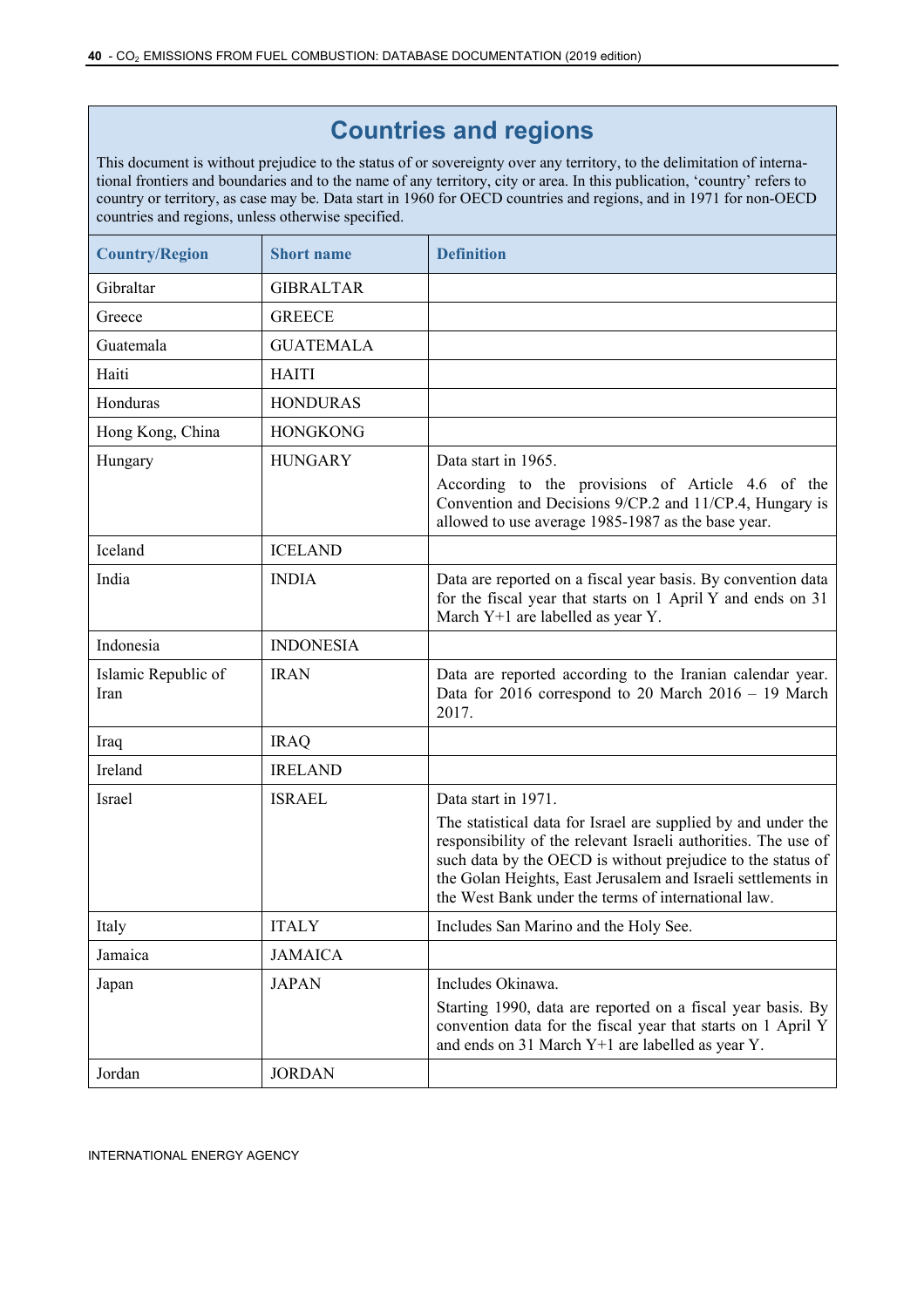This document is without prejudice to the status of or sovereignty over any territory, to the delimitation of international frontiers and boundaries and to the name of any territory, city or area. In this publication, 'country' refers to country or territory, as case may be. Data start in 1960 for OECD countries and regions, and in 1971 for non-OECD countries and regions, unless otherwise specified.

| <b>Country/Region</b> | <b>Short name</b> | <b>Definition</b>                                                                                                                                                                                                                                        |
|-----------------------|-------------------|----------------------------------------------------------------------------------------------------------------------------------------------------------------------------------------------------------------------------------------------------------|
| Kazakhstan            | <b>KAZAKHSTAN</b> | Data for Kazakhstan are available starting in 1990. Prior to<br>that they are included in Former Soviet Union.                                                                                                                                           |
| Kenya                 | <b>KENYA</b>      | Electricity data are reported on a fiscal year basis, begin-<br>ning on the 1 July Y and ending on the 30 June of $Y+1$ .                                                                                                                                |
| Korea                 | <b>KOREA</b>      | Data start in 1971.                                                                                                                                                                                                                                      |
| Kosovo                | <b>KOSOVO</b>     | This designation is without prejudice to positions on status,<br>and is in line with United Nations Security Council<br>Resolution 1244/99 and the Advisory Opinion of the<br>International Court of Justice on Kosovo's declaration of<br>independence. |
|                       |                   | Data for Kosovo are available starting in 2000. From 1990-<br>1999, data for Kosovo are included in Serbia. Prior 1990<br>that, they are included in Former Yugoslavia.                                                                                  |
|                       |                   | For data in the NONCO2 file, from 2000 onwards, all<br>emissions other than $CO2$ from fuel combustion are<br>included in Serbia.                                                                                                                        |
| Kuwait                | <b>KUWAIT</b>     |                                                                                                                                                                                                                                                          |
| Kyrgyzstan            | <b>KYRGYZSTAN</b> | Data for Kyrgyzstan are available starting in 1990. Prior to<br>that, they are included in Former Soviet Union.                                                                                                                                          |
| Latvia                | <b>LATVIA</b>     | Data for Latvia are available starting in 1990. Prior to that,<br>they are included in Former Soviet Union.                                                                                                                                              |
|                       |                   | GDP data are not available for the years prior to 1994 and<br>have not been included in any of the relevant regional<br>aggregates and derived indicators.                                                                                               |
| Lebanon               | <b>LEBANON</b>    |                                                                                                                                                                                                                                                          |
| Libya                 | <b>LIBYA</b>      |                                                                                                                                                                                                                                                          |
| Lithuania             | <b>LITHUANIA</b>  | Lithuania became an OECD Member in July 2018.<br>Accordingly, Lithuania appears in the list of OECD<br>Members and is included in the zone aggregates for data<br>starting in 1990, starting with the 2019 edition.                                      |
|                       |                   | Data for Lithuania are available starting in 1990. Prior to<br>that, they are included in Former Soviet Union.                                                                                                                                           |
|                       |                   | GDP and GDP PPP data are not available for the years<br>prior to 1995 and have not been included in any of the<br>relevant regional aggregates and derived indicators.                                                                                   |
| Luxembourg            | <b>LUXEMBOU</b>   |                                                                                                                                                                                                                                                          |
| Malaysia              | <b>MALAYSIA</b>   |                                                                                                                                                                                                                                                          |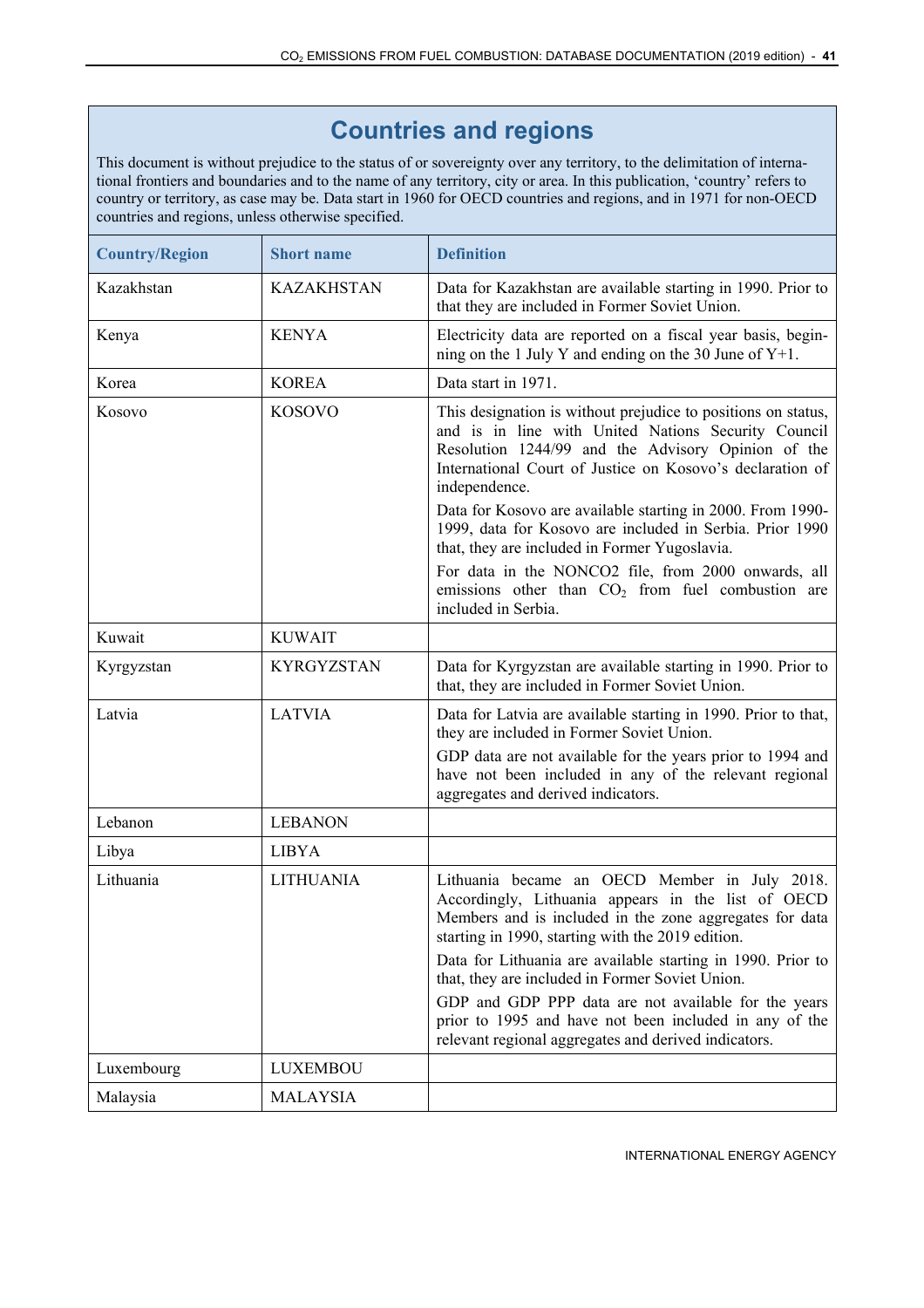This document is without prejudice to the status of or sovereignty over any territory, to the delimitation of international frontiers and boundaries and to the name of any territory, city or area. In this publication, 'country' refers to country or territory, as case may be. Data start in 1960 for OECD countries and regions, and in 1971 for non-OECD countries and regions, unless otherwise specified.

| <b>Country/Region</b> | <b>Short name</b> | <b>Definition</b>                                                                                                                                                                                                                      |
|-----------------------|-------------------|----------------------------------------------------------------------------------------------------------------------------------------------------------------------------------------------------------------------------------------|
| Malta                 | <b>MALTA</b>      | At its fifteenth session, the Conference of the Parties<br>decided to amend Annex I to the Convention to include<br>Malta (Decision 3/CP.15). The amendment entered into<br>force on 26 October 2010.                                  |
| Mauritius             | <b>MAURITIUS</b>  |                                                                                                                                                                                                                                        |
| Mexico                | <b>MEXICO</b>     | Mexico became the 30th IEA Member country in February<br>2018. Accordingly, Mexico now appears in the list of IEA<br>Members and is included in the IEA zone aggregate for the<br>entire time series.                                  |
|                       |                   | Data start in 1971.                                                                                                                                                                                                                    |
| Republic of Moldova   | <b>MOLDOVA</b>    | Data for the Republic of Moldova are available starting in<br>1990. Prior to that, they are included in Former Soviet<br>Union.                                                                                                        |
| Mongolia              | <b>MONGOLIA</b>   | Data for Mongolia are available starting in 1985. Prior to<br>that, they are included in Other Asia.                                                                                                                                   |
| Montenegro            | <b>MONTENEGRO</b> | Data for Montenegro are available starting in 2005. From<br>1990 to 2004, data for Montenegro are included in Serbia.<br>Prior to 1990, data are included in Former Yugoslavia.<br>For data in the NONCO2 file, from 2005 onwards, all |
|                       |                   | emissions other than $CO2$ from fuel combustion are<br>included in Serbia.                                                                                                                                                             |
| Morocco               | <b>MOROCCO</b>    |                                                                                                                                                                                                                                        |
| Mozambique            | <b>MOZAMBIQUE</b> |                                                                                                                                                                                                                                        |
| Myanmar               | <b>MYANMAR</b>    | Data are reported on a fiscal year basis. By convention data<br>for the fiscal year that starts on 1 April Y and ends on 31<br>March Y+1 are labelled as year Y                                                                        |
| Namibia               | <b>NAMIBIA</b>    | Data for Namibia are available starting in 1991. Prior to<br>that, they are included in Other Africa.                                                                                                                                  |
| Nepal                 | <b>NEPAL</b>      | Data are reported on a fiscal year basis. By convention data<br>for the fiscal year that starts on 1 July Y and ends on 30<br>June Y+1 are labelled as year Y.                                                                         |
| Netherlands           | <b>NETHLAND</b>   | Excludes Suriname, Aruba and the other former the<br>Netherlands Antilles (Bonaire, Curaçao, Saba, Saint<br>Eustatius and Sint Maarten).                                                                                               |
| New Zealand           | NZ                |                                                                                                                                                                                                                                        |
| Nicaragua             | <b>NICARAGUA</b>  |                                                                                                                                                                                                                                        |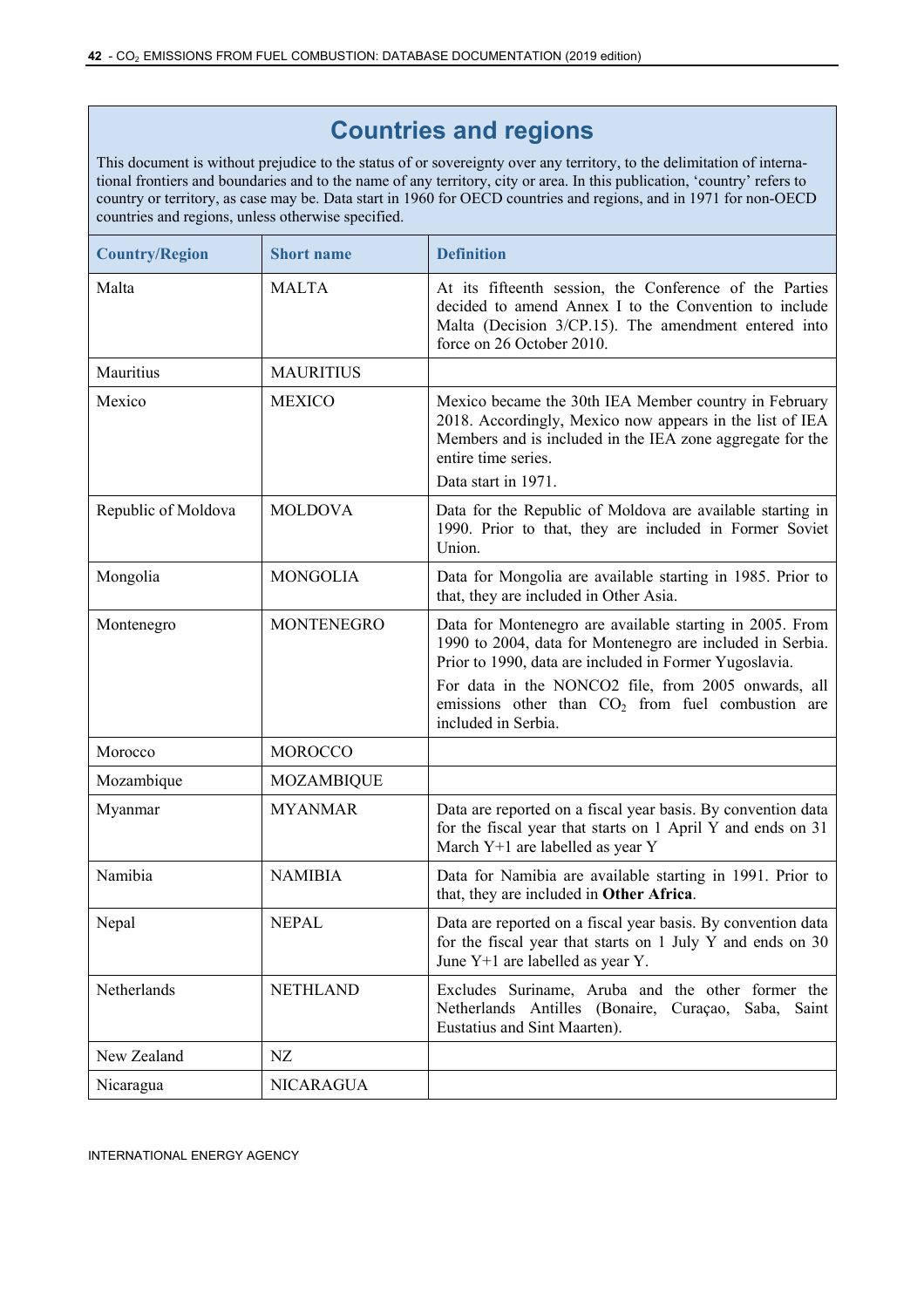This document is without prejudice to the status of or sovereignty over any territory, to the delimitation of international frontiers and boundaries and to the name of any territory, city or area. In this publication, 'country' refers to country or territory, as case may be. Data start in 1960 for OECD countries and regions, and in 1971 for non-OECD countries and regions, unless otherwise specified.

| <b>Country/Region</b>          | <b>Short name</b>  | <b>Definition</b>                                                                                                                                                                                                                                                                                                                               |
|--------------------------------|--------------------|-------------------------------------------------------------------------------------------------------------------------------------------------------------------------------------------------------------------------------------------------------------------------------------------------------------------------------------------------|
| Niger                          | <b>NIGER</b>       | Data for Niger are available starting in 2000. Prior to that,<br>they are included in Other Africa.<br>For data in the NONCO2 file, for 1990 and 1995, Other<br>Africa includes Niger for all $CO2$ emissions from fuel<br>combustion.                                                                                                          |
| Nigeria                        | <b>NIGERIA</b>     |                                                                                                                                                                                                                                                                                                                                                 |
| Republic of North<br>Macedonia | <b>NORTHMACED</b>  | Data for the Republic of North Macedonia (North Macedo-<br>nia) are available starting in 1990. Prior to that, they are<br>included in Former Yugoslavia.                                                                                                                                                                                       |
| Norway                         | <b>NORWAY</b>      | Discrepancies between Reference and Sectoral Approach<br>estimates and the difference in the resulting growth rates arise<br>from statistical differences between supply and consumption<br>data for oil and natural gas. For Norway, supply of these fuels<br>is the residual of two very large and opposite terms,<br>production and exports. |
| Oman                           | <b>OMAN</b>        |                                                                                                                                                                                                                                                                                                                                                 |
| Pakistan                       | <b>PAKISTAN</b>    | Data are reported on a fiscal year basis. By convention<br>fiscal year Y/Y+1 is labelled as year Y.                                                                                                                                                                                                                                             |
| Panama                         | <b>PANAMA</b>      |                                                                                                                                                                                                                                                                                                                                                 |
| Paraguay                       | <b>PARAGUAY</b>    |                                                                                                                                                                                                                                                                                                                                                 |
| Peru                           | <b>PERU</b>        |                                                                                                                                                                                                                                                                                                                                                 |
| Philippines                    | <b>PHILIPPINES</b> |                                                                                                                                                                                                                                                                                                                                                 |
| Poland                         | <b>POLAND</b>      | According to the provisions of Article 4.6 of the Convention<br>and Decisions 9/CP.2 and 11/CP.4, Poland is allowed to use<br>1988 as the base year.                                                                                                                                                                                            |
| Portugal                       | <b>PORTUGAL</b>    | Includes the Azores and Madeira.                                                                                                                                                                                                                                                                                                                |
| Qatar                          | QATAR              |                                                                                                                                                                                                                                                                                                                                                 |
| Romania                        | <b>ROMANIA</b>     | According to the provisions of Article 4.6 of the Convention<br>and Decisions 9/CP.2 and 11/CP.4, Romania is allowed to use<br>1989 as the base year.                                                                                                                                                                                           |
| <b>Russian Federation</b>      | <b>RUSSIA</b>      | Data for Russian Federation are available starting in 1990.<br>Prior to that, they are included in Former Soviet Union.                                                                                                                                                                                                                         |
| Saudi Arabia                   | <b>SAUDIARABI</b>  |                                                                                                                                                                                                                                                                                                                                                 |
| Senegal                        | <b>SENEGAL</b>     |                                                                                                                                                                                                                                                                                                                                                 |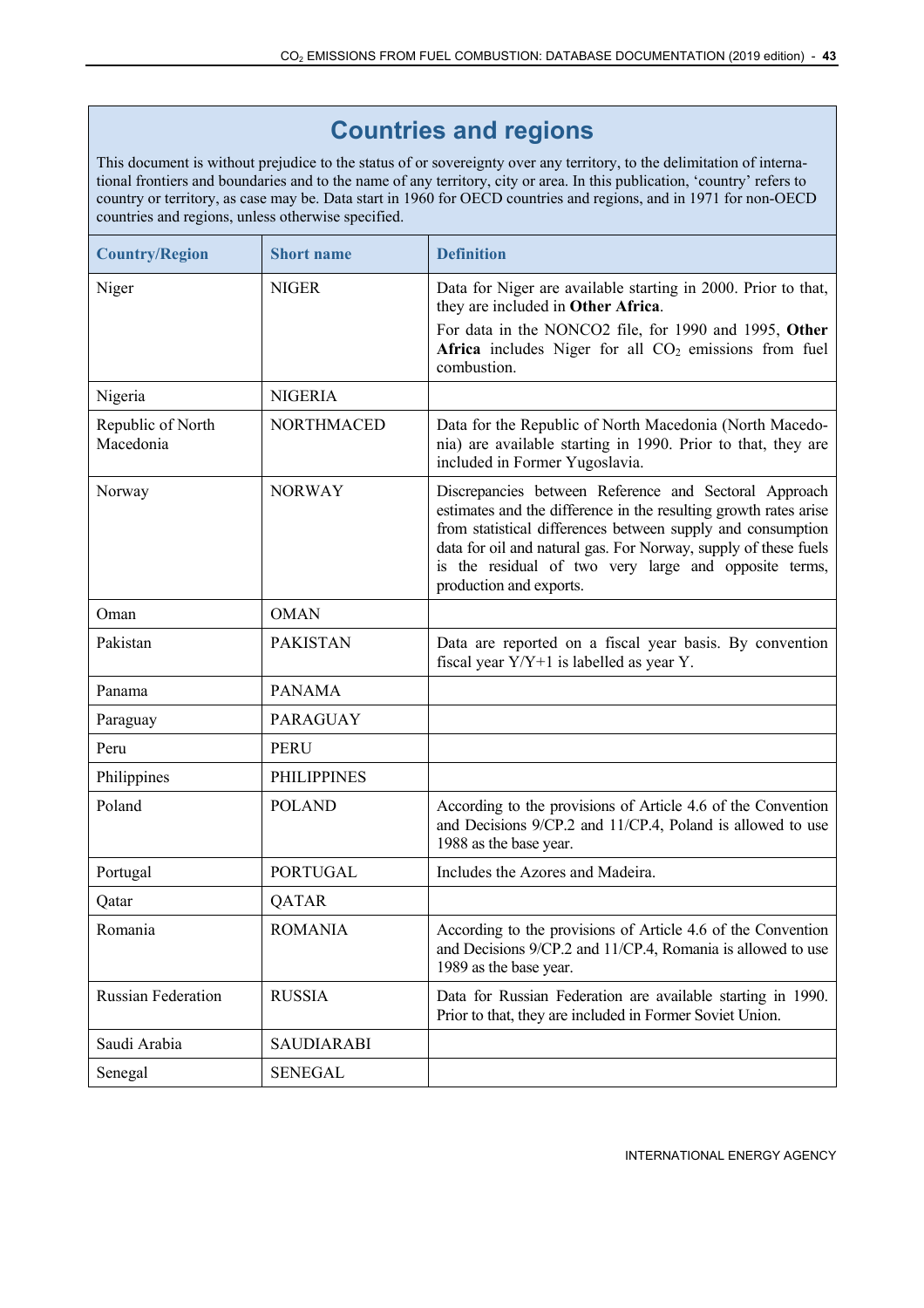This document is without prejudice to the status of or sovereignty over any territory, to the delimitation of international frontiers and boundaries and to the name of any territory, city or area. In this publication, 'country' refers to country or territory, as case may be. Data start in 1960 for OECD countries and regions, and in 1971 for non-OECD countries and regions, unless otherwise specified.

| <b>Country/Region</b> | <b>Short name</b> | <b>Definition</b>                                                                                                                                                                                                                                                                                                      |
|-----------------------|-------------------|------------------------------------------------------------------------------------------------------------------------------------------------------------------------------------------------------------------------------------------------------------------------------------------------------------------------|
| Serbia                | <b>SERBIA</b>     | Data for Serbia are available starting in 1990. Prior to that,<br>they are included in Former Yugoslavia. Serbia includes<br>Kosovo from 1990 to 1999 and Montenegro from 1990 to<br>2004.                                                                                                                             |
|                       |                   | For data in the NONCO2 file, Serbia includes Kosovo for<br>all emissions other than $CO2$ from fuel combustion from<br>2000 onwards, and Montenegro for all emissions other than<br>CO <sub>2</sub> from fuel combustion from 2005 onwards.                                                                            |
| Singapore             | <b>SINGAPORE</b>  |                                                                                                                                                                                                                                                                                                                        |
| Slovak Republic       | <b>SLOVAKIA</b>   |                                                                                                                                                                                                                                                                                                                        |
| Slovenia              | <b>SLOVENIA</b>   | Data for Slovenia are available from 1990. Prior to that,<br>they are included in Former Yugoslavia in the full<br>publication.                                                                                                                                                                                        |
|                       |                   | According to the provisions of Article 4.6 of the<br>Convention and Decisions 9/CP.2 and 11/CP.4, Slovenia is<br>allowed to use 1986 as the base year.                                                                                                                                                                 |
| South Africa          | <b>SOUTHAFRIC</b> | South Africa became an IEA Association country in<br>November 2018. Accordingly, South Africa is now<br>included in the IEA and Accession/Association countries<br>aggregate.<br>Large differences between the Reference and Sectoral<br>Approach estimates are due to losses associated with coal-                    |
| South Sudan           | <b>SSUDAN</b>     | to-liquid and to a lesser extent gas-to-liquid transformation.<br>South Sudan became an independent country on 9 July<br>2011. Data for South Sudan are available from 2012. Prior<br>to 2012, they are included in Sudan.<br>For data in the NONCO2 file, data for South Sudan is<br>included in Sudan for all years. |
| Spain                 | <b>SPAIN</b>      | Includes the Canary Islands.                                                                                                                                                                                                                                                                                           |
| Sri Lanka             | <b>SRILANKA</b>   |                                                                                                                                                                                                                                                                                                                        |
| Sudan                 | <b>SUDAN</b>      | South Sudan became an independent country on 9 July<br>2011. Data for South Sudan are available from 2012. Prior<br>to 2012, they are included in Sudan.                                                                                                                                                               |
|                       |                   | For data in the NONCO2 file, data for South Sudan is<br>included in Sudan for all years.                                                                                                                                                                                                                               |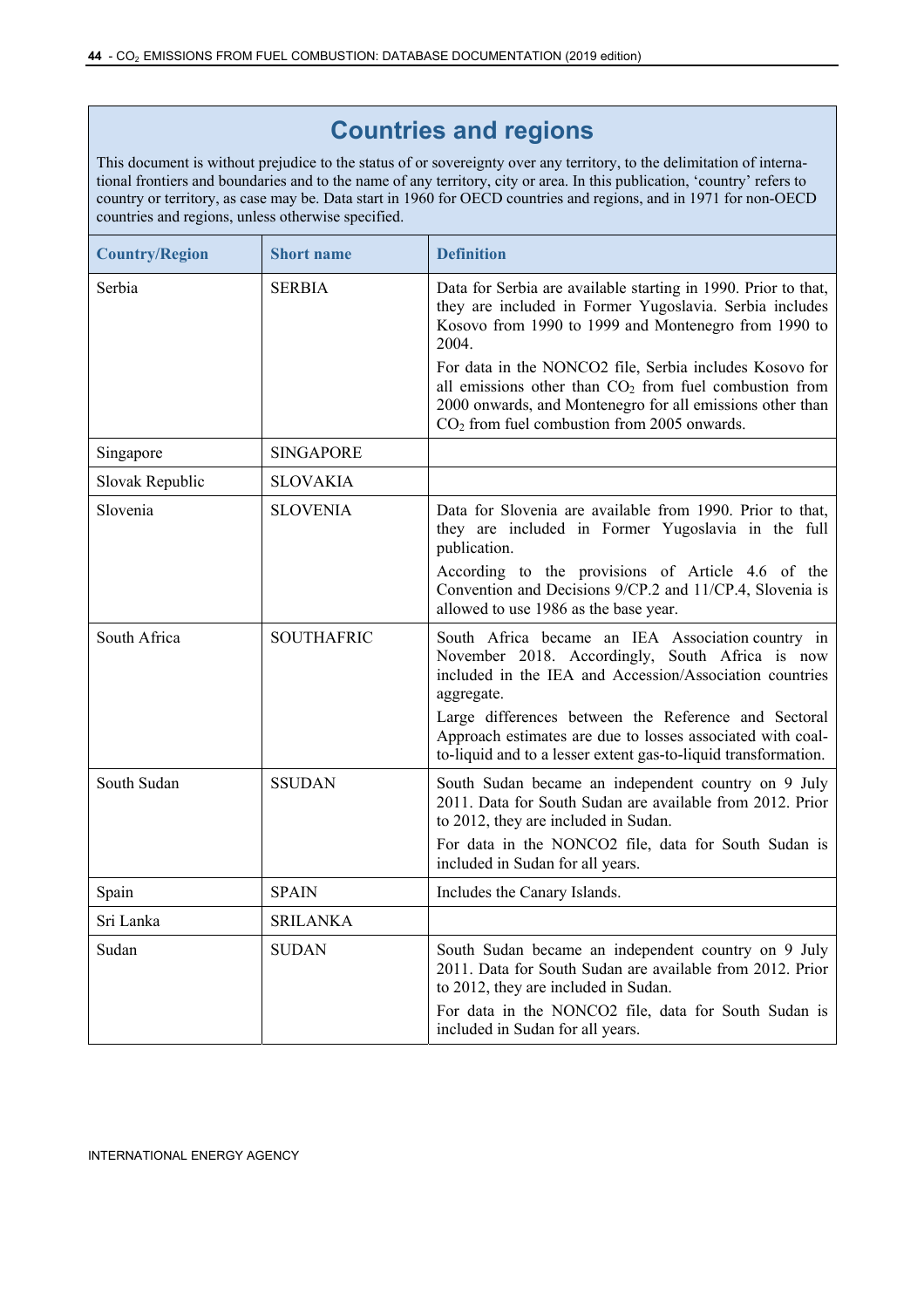This document is without prejudice to the status of or sovereignty over any territory, to the delimitation of international frontiers and boundaries and to the name of any territory, city or area. In this publication, 'country' refers to country or territory, as case may be. Data start in 1960 for OECD countries and regions, and in 1971 for non-OECD countries and regions, unless otherwise specified.

| <b>Country/Region</b>          | <b>Short name</b> | <b>Definition</b>                                                                                                                                                                                                                                                                                                    |
|--------------------------------|-------------------|----------------------------------------------------------------------------------------------------------------------------------------------------------------------------------------------------------------------------------------------------------------------------------------------------------------------|
| Suriname                       | <b>SURINAME</b>   | Data for Suriname are available from 2000. Prior to 2000,<br>data for Suriname are presented in Other non-OECD<br>Americas.                                                                                                                                                                                          |
|                                |                   | For data in the NONCO2 file, for 1990 and 1995, Other<br>non-OECD Americas includes Suriname for all $CO2$<br>emissions from fuel combustion.                                                                                                                                                                        |
| Sweden                         | <b>SWEDEN</b>     |                                                                                                                                                                                                                                                                                                                      |
| Switzerland                    | <b>SWITLAND</b>   | Includes Liechtenstein for the oil data. Data for other fuels<br>do not include Liechtenstein.                                                                                                                                                                                                                       |
| Chinese Taipei                 | <b>TAIPEI</b>     |                                                                                                                                                                                                                                                                                                                      |
| Tajikistan                     | <b>TAJIKISTAN</b> | Data for Tajikistan are available starting in 1990. Prior to<br>that, they are included in Former Soviet Union.                                                                                                                                                                                                      |
| United Republic of<br>Tanzania | <b>TANZANIA</b>   | Oil data are reported on a fiscal year basis, beginning on<br>the 1 July Y and ending on the 30 June $Y+1$ .                                                                                                                                                                                                         |
| Thailand                       | <b>THAILAND</b>   |                                                                                                                                                                                                                                                                                                                      |
| Togo                           | <b>TOGO</b>       |                                                                                                                                                                                                                                                                                                                      |
| Trinidad and Tobago            | <b>TRINIDAD</b>   |                                                                                                                                                                                                                                                                                                                      |
| Tunisia                        | <b>TUNISIA</b>    |                                                                                                                                                                                                                                                                                                                      |
| Turkey                         | <b>TURKEY</b>     |                                                                                                                                                                                                                                                                                                                      |
| Turkmenistan                   | <b>TURKMENIST</b> | Data for Turkmenistan are available starting in 1990. Prior to<br>that, they are included in Former Soviet Union.                                                                                                                                                                                                    |
| Ukraine                        | <b>UKRAINE</b>    | Data for Ukraine are available starting in 1990. Prior to<br>that, they are included in Former Soviet Union.                                                                                                                                                                                                         |
| <b>United Arab Emirates</b>    | <b>UAE</b>        |                                                                                                                                                                                                                                                                                                                      |
| United Kingdom                 | <b>UK</b>         | Shipments of coal and oil to the Channel Islands and the<br>Isle of Man from the United Kingdom are not classed as<br>exports. Supplies of coal and oil to these islands are,<br>therefore, included as part of UK supply. Exports of natural<br>gas to the Isle of Man are included with the exports to<br>Ireland. |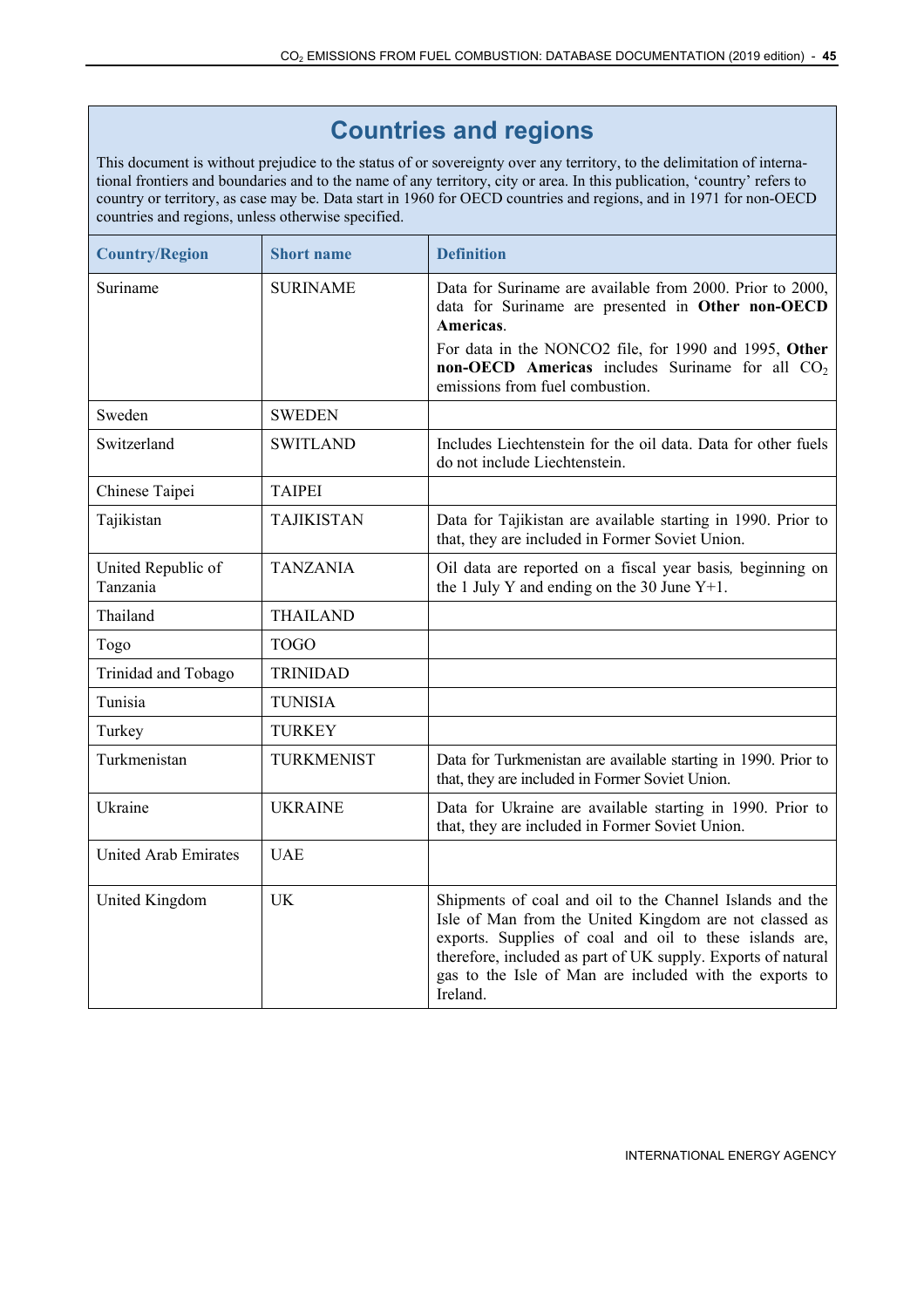This document is without prejudice to the status of or sovereignty over any territory, to the delimitation of international frontiers and boundaries and to the name of any territory, city or area. In this publication, 'country' refers to country or territory, as case may be. Data start in 1960 for OECD countries and regions, and in 1971 for non-OECD countries and regions, unless otherwise specified.

| <b>Country/Region</b>                 | <b>Short name</b> | <b>Definition</b>                                                                                                                                                                                                                                                                                                                                                                                                                                                                              |
|---------------------------------------|-------------------|------------------------------------------------------------------------------------------------------------------------------------------------------------------------------------------------------------------------------------------------------------------------------------------------------------------------------------------------------------------------------------------------------------------------------------------------------------------------------------------------|
| <b>United States</b>                  | <b>USA</b>        | Includes the 50 states and the District of Columbia but<br>generally excludes all territories, and all trade between the<br>U.S. and its territories. Oil statistics include Guam, Puerto<br>Rico <sup>10</sup> and the United States Virgin Islands; trade statistics<br>for coal include international trade to and from Puerto Rico<br>and the United States Virgin Islands. Starting with 2017<br>data, inputs to and outputs from electricity and heat<br>generation include Puerto Rico. |
| Uruguay                               | <b>URUGUAY</b>    |                                                                                                                                                                                                                                                                                                                                                                                                                                                                                                |
| Uzbekistan                            | <b>UZBEKISTAN</b> | Data for Uzbekistan are available starting in 1990. Prior to<br>that, data are included in Former Soviet Union.                                                                                                                                                                                                                                                                                                                                                                                |
| Venezuela                             | <b>VENEZUELA</b>  |                                                                                                                                                                                                                                                                                                                                                                                                                                                                                                |
| Viet Nam                              | <b>VIETNAM</b>    |                                                                                                                                                                                                                                                                                                                                                                                                                                                                                                |
| Yemen                                 | <b>YEMEN</b>      |                                                                                                                                                                                                                                                                                                                                                                                                                                                                                                |
| Zambia                                | <b>ZAMBIA</b>     |                                                                                                                                                                                                                                                                                                                                                                                                                                                                                                |
| Zimbabwe                              | <b>ZIMBABWE</b>   |                                                                                                                                                                                                                                                                                                                                                                                                                                                                                                |
| Former Soviet Union<br>(if no detail) | <b>FSUND</b>      | Before 1990, includes Armenia, Azerbaijan, Belarus,<br>Georgia, Kazakhstan,<br>Kyrgyzstan,<br>Estonia,<br>Latvia,<br>Lithuania, Republic of Moldova, Russian Federation,<br>Tajikistan, Turkmenistan, Ukraine and Uzbekistan.                                                                                                                                                                                                                                                                  |
| Former Yugoslavia (if<br>no detail)   | <b>YUGOND</b>     | Before 1990, includes Bosnia and Herzegovina; Croatia;<br>Kosovo; Montenegro; Republic of North Macedonia (North<br>Macedonia); Slovenia and Serbia.                                                                                                                                                                                                                                                                                                                                           |
| Other Africa                          | <b>OTHERAFRIC</b> | Includes Botswana (until 1980); Burkina Faso; Burundi;<br>Cape Verde; Central African Republic; Chad; Comoros;<br>Djibouti; Equatorial Guinea; the Kingdom of Eswatini;<br>Gambia; Guinea; Guinea-Bissau; Lesotho; Liberia; Mada-<br>gascar; Malawi; Mali; Mauritania; Namibia (until 1990);<br>Niger (until 1999); Réunion (until 2010); Rwanda; Sao<br>Tome and Principe; Seychelles; Sierra Leone; Somalia; and<br>Uganda.                                                                  |

<sup>10.</sup> Inputs to and outputs from electricity and heat generation up to 2016, and natural gas data for the entire time series for Puerto Rico are included under Other non-OECD Americas.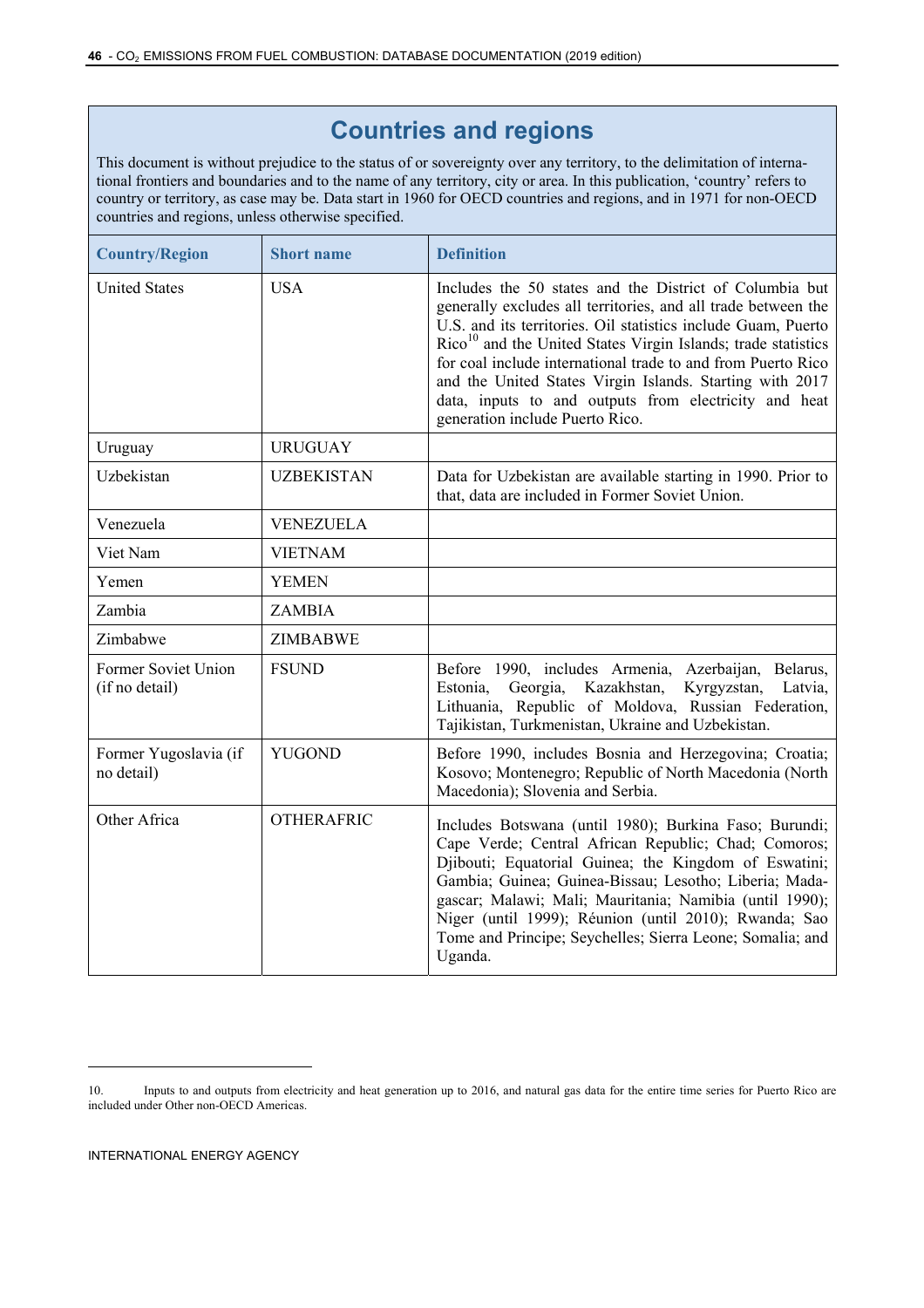This document is without prejudice to the status of or sovereignty over any territory, to the delimitation of international frontiers and boundaries and to the name of any territory, city or area. In this publication, 'country' refers to country or territory, as case may be. Data start in 1960 for OECD countries and regions, and in 1971 for non-OECD countries and regions, unless otherwise specified.

| <b>Country/Region</b>                     | <b>Short name</b> | <b>Definition</b>                                                                                                                                                                                                                                                                                                                                                                                                                                                                                                                                                             |
|-------------------------------------------|-------------------|-------------------------------------------------------------------------------------------------------------------------------------------------------------------------------------------------------------------------------------------------------------------------------------------------------------------------------------------------------------------------------------------------------------------------------------------------------------------------------------------------------------------------------------------------------------------------------|
| Other non-OECD<br>Americas                | <b>OTHERLATIN</b> | Includes Anguilla, Antigua and Barbuda; Aruba; Bahamas;<br>Barbados; Belize; Bermuda; British Virgin Islands;<br>Cayman Islands; Dominica; Falkland Islands (Malvinas);<br>French Guiana (until 2010); Grenada; Guadeloupe (until<br>2010); Guyana; Martinique (until 2010); Montserrat; Puerto<br>$Rico11$ (for natural gas); Saba (from 2012); Saint Eustatius<br>(from 2012); Saint Kitts and Nevis; Saint Lucia; Saint<br>Pierre and Miquelon; Saint Vincent and the Grenadines;<br>Sint Maarten (from 2012); Suriname (until 1999); and the<br>Turks and Caicos Islands. |
| Other non-OECD Asia                       | <b>OTHERASIA</b>  | Includes Afghanistan; Bhutan; Cambodia (until 1994);<br>Cook Islands; Fiji; French Polynesia; Kiribati; Lao<br>People's Democratic Republic; Macau, China; Maldives;<br>Mongolia (until 1984); New Caledonia; Palau (from 1994);<br>Papua New Guinea; Samoa; Solomon Islands; Timor Leste;<br>Tonga and Vanuatu.                                                                                                                                                                                                                                                              |
| Memo: Equatorial<br>Guinea                | <b>MEQGUINEA</b>  | Data start in 1981. Equatorial Guinea data are also included<br>in the Other Africa region.                                                                                                                                                                                                                                                                                                                                                                                                                                                                                   |
| Memo: Greenland                           | <b>MGREENLAND</b> | Data start in 2004. Prior to 1990, data on oil for Greenland<br>were included with the Danish statistics, within the OECD<br>region. They are not included in any region after 1990.                                                                                                                                                                                                                                                                                                                                                                                          |
| Memo: Lao People's<br>Democratic Republic | <b>MLAO</b>       | Data start in 2000. Lao People's Democratic Republic data<br>are also included in the Other Asia region.                                                                                                                                                                                                                                                                                                                                                                                                                                                                      |
| Memo: Mali                                | <b>MMALI</b>      | Data start in 2000. Mali data are also included in the Other<br>Africa region.                                                                                                                                                                                                                                                                                                                                                                                                                                                                                                |
| Memo: Palestinian<br>Authority            | <b>MPALESTINE</b> | Data start in 2001.                                                                                                                                                                                                                                                                                                                                                                                                                                                                                                                                                           |
| Memo: Uganda                              | <b>MUGANDA</b>    |                                                                                                                                                                                                                                                                                                                                                                                                                                                                                                                                                                               |
| Memo: ASEAN                               | <b>MASEAN</b>     | Data start in 2000. Includes: Brunei; Cambodia; Indonesia;<br>Lao People's Democratic Republic; Malaysia; Myanmar;<br>Philippines; Singapore; Thailand; and Viet Nam.                                                                                                                                                                                                                                                                                                                                                                                                         |

<sup>11.</sup> Oil statistics as well as coal trade statistics for Puerto Rico are included under the United States. Inputs to and outputs from electricity and heat generation up to 2016, and natural gas data for the entire time series are included under Other non-OECD Americas.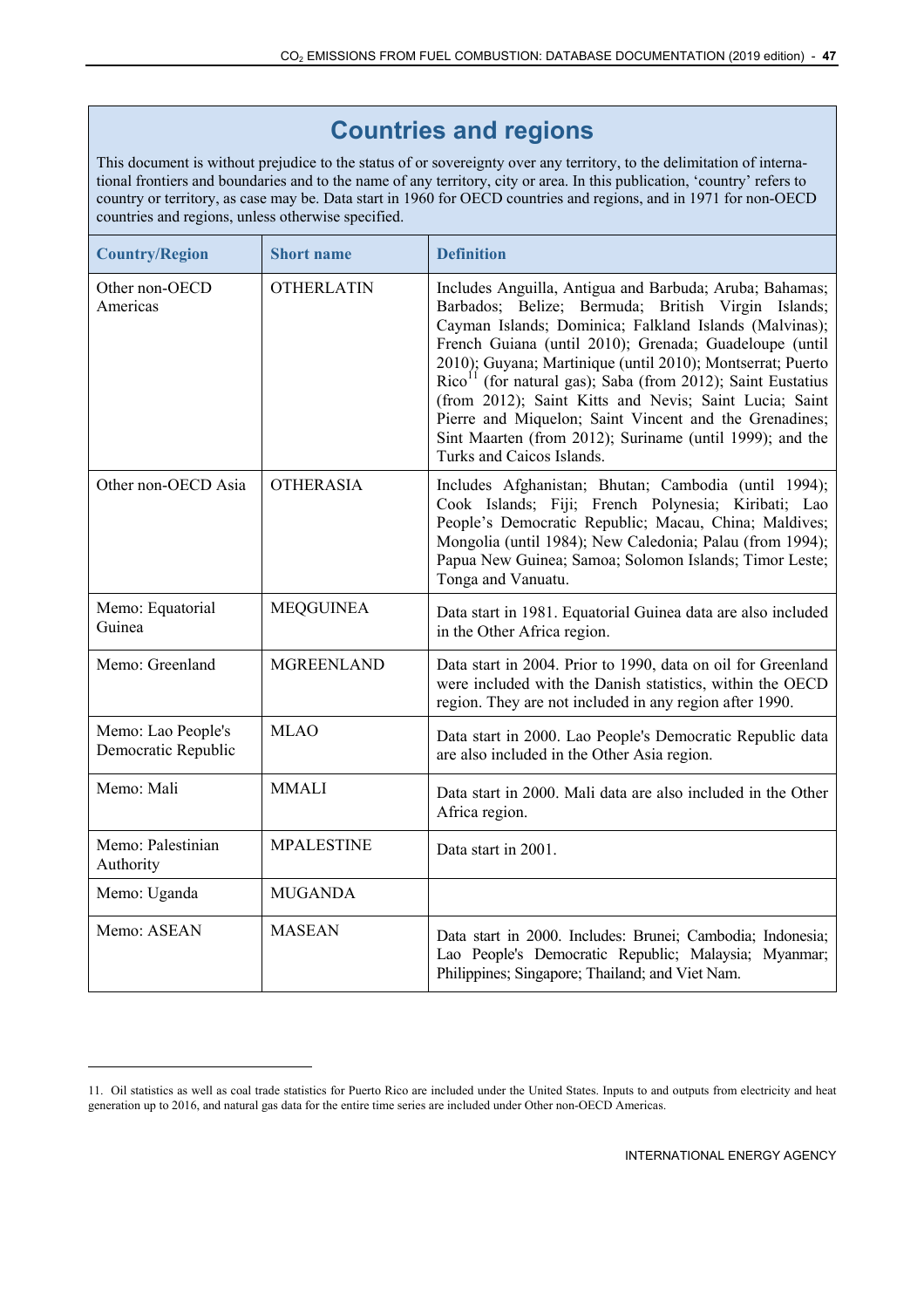This document is without prejudice to the status of or sovereignty over any territory, to the delimitation of international frontiers and boundaries and to the name of any territory, city or area. In this publication, 'country' refers to country or territory, as case may be. Data start in 1960 for OECD countries and regions, and in 1971 for non-OECD countries and regions, unless otherwise specified.

| <b>Country/Region</b> | <b>Short name</b> | <b>Definition</b>                                                                                                                                                                                                                                                                                                                                                                                                                                                                                                                                                                                                                                                                                                                                                                                                                                                                                                                                                                        |
|-----------------------|-------------------|------------------------------------------------------------------------------------------------------------------------------------------------------------------------------------------------------------------------------------------------------------------------------------------------------------------------------------------------------------------------------------------------------------------------------------------------------------------------------------------------------------------------------------------------------------------------------------------------------------------------------------------------------------------------------------------------------------------------------------------------------------------------------------------------------------------------------------------------------------------------------------------------------------------------------------------------------------------------------------------|
| Memo: Africa (UN)     | <b>UNAFRICA</b>   | Includes Algeria; Angola; Benin; Botswana; Burkina Faso;<br>Burundi; Cabo Verde; Cameroon; Central African Republic;<br>Chad; Comoros; the Republic of the Congo (Congo); Côte<br>d'Ivoire; the Democratic Republic of the Congo; Djibouti;<br>Egypt; Equatorial Guinea; Eritrea; the Kingdom of Eswatini;<br>Ethiopia; Gabon; Gambia; Ghana; Guinea; Guinea-Bissau;<br>Kenya; Lesotho; Liberia; Libya; Madagascar; Malawi;<br>Mali; Mauritania; Mauritius; Morocco; Mozambique;<br>Namibia; Niger; Nigeria; Réunion (until 2010); Rwanda;<br>Sao Tome and Principe; Senegal; the Seychelles; Sierra<br>Leone; Somalia; South Africa; South Sudan (from 2012),<br>Sudan; the United Republic of Tanzania (Tanzania); Togo;<br>Tunisia; Uganda; Zambia; Zimbabwe.<br>Note that Memo: Africa (UN) is identical to Africa.                                                                                                                                                                  |
| Memo: Americas (UN)   | <b>UNAMERICAS</b> | Includes Antigua and Barbuda; Argentina; Aruba; the<br>Bahamas; Barbados; Belize; Bermuda; the Plurinational State<br>of Bolivia (Bolivia); Bonaire (from 2012); the British Virgin<br>Islands; Brazil; Canada; the Cayman Islands; Chile;<br>Colombia; Costa Rica; Cuba; Curaçao <sup>12</sup> ; Dominica; the<br>Dominican Republic; Ecuador; El Salvador; the Falkland<br>Islands (Malvinas); Guatemala; French Guiana (until 2010);<br>Grenada; Guadeloupe (until 2010); Guyana; Haiti; Honduras;<br>Jamaica; Martinique (until 2010); Mexico; Montserrat;<br>Nicaragua; Panama; Paraguay; Peru; Puerto Rico (for<br>natural gas) <sup>13</sup> ; Saba (from 2012); Saint Kitts and Nevis;<br>Saint Lucia; Saint Pierre and Miquelon; Saint Vincent and<br>the Grenadines; Sint Eustatius (from 2012); Sint Maarten<br>(from 2012); Suriname; Trinidad and Tobago; the Turks and<br>Caicos Islands; the United States; Uruguay; the Bolivarian<br>Republic of Venezuela (Venezuela). |

INTERNATIONAL ENERGY AGENCY

<sup>12.</sup> The Netherlands Antilles was dissolved on 10 October 2010 resulting in two new 'constituent countries' (Curaçao and Sint Maarten) with the other islands joining The Netherlands as "special municipalities'. However, due to lack of detailed data the IEA Secretariat's data and estimates under the "Netherlands Antilles" still refer to the whole territory of the Netherlands Antilles as it was known prior to 10 October 2010 up to the end of 2011. Data refer only to the island of Curaçao from 2012. The other islands of the former Netherlands Antilles are added to Other non-OECD Americas from 2012. 13. Oil statistics as well as coal trade statistics for Puerto Rico are included under the United States.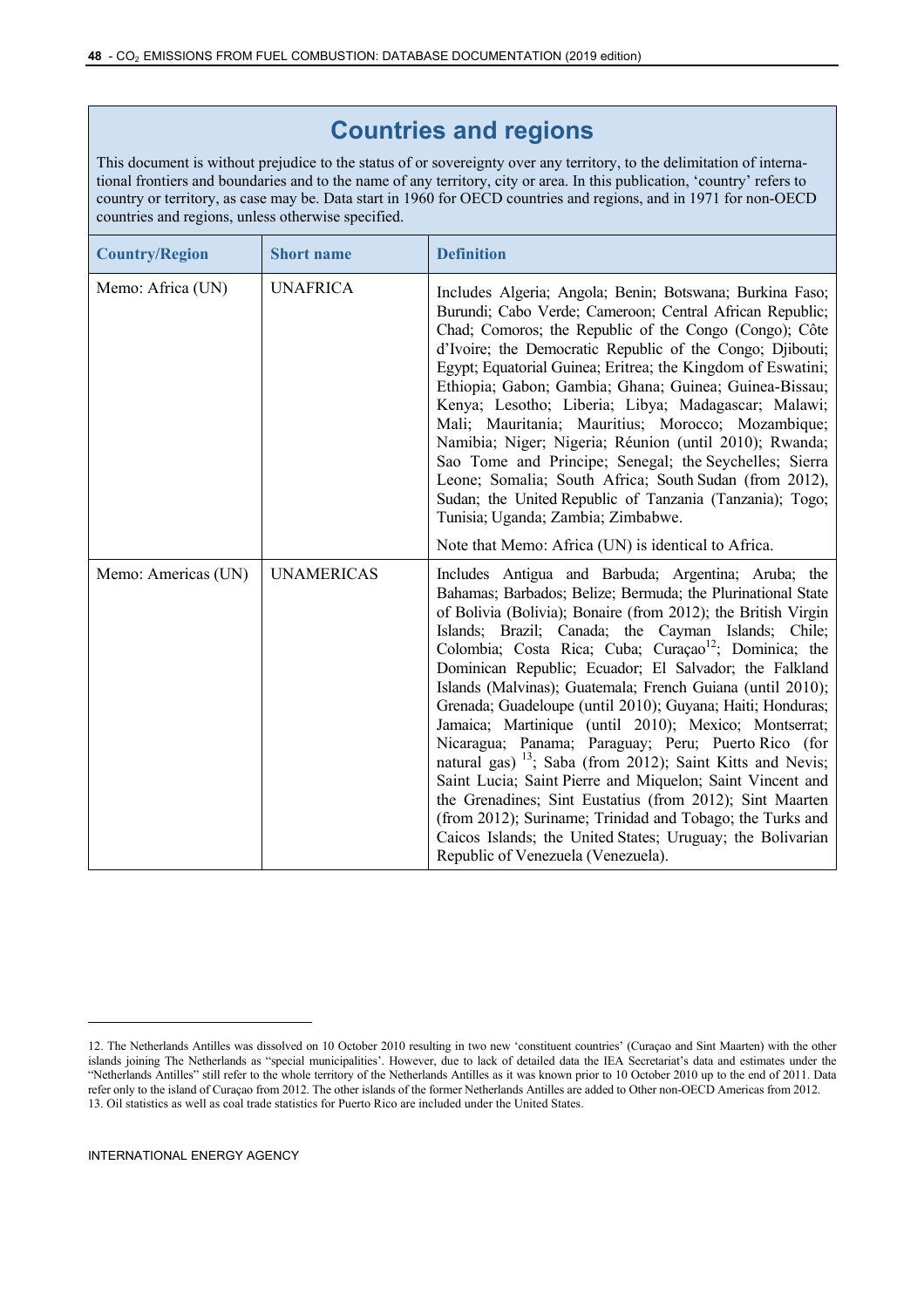This document is without prejudice to the status of or sovereignty over any territory, to the delimitation of international frontiers and boundaries and to the name of any territory, city or area. In this publication, 'country' refers to country or territory, as case may be. Data start in 1960 for OECD countries and regions, and in 1971 for non-OECD countries and regions, unless otherwise specified.

| <b>Country/Region</b>   | <b>Short name</b> | <b>Definition</b>                                                                                                                                                                                                                                                                                                                                                                                                                                                                                                                                                                                                                                                                                                                                                                                             |
|-------------------------|-------------------|---------------------------------------------------------------------------------------------------------------------------------------------------------------------------------------------------------------------------------------------------------------------------------------------------------------------------------------------------------------------------------------------------------------------------------------------------------------------------------------------------------------------------------------------------------------------------------------------------------------------------------------------------------------------------------------------------------------------------------------------------------------------------------------------------------------|
| Memo: Asia (UN)         | <b>UNASIATOT</b>  | Data for Asia (UN) are available from 1990.<br>Includes Afghanistan; Armenia; Azerbaijan; Bahrain;<br>Bangladesh; Bhutan; Brunei Darussalam; Cambodia; the<br>People's Republic of China; Cyprus <sup>14</sup> ; Georgia; Hong<br>Kong, China; India; Indonesia; the Islamic Republic of<br>Iran; Iraq; Israel <sup>15</sup> ; Japan; Jordan; the Democratic People's<br>Republic of Korea; Korea; Kazakhstan; Kuwait;<br>Kyrgyzstan; Lao People's Democratic Republic; Lebanon;<br>Macau, China; Malaysia; the Maldives; Mongolia;<br>Myanmar; Nepal; Oman; Pakistan; the Philippines; Qatar;<br>Saudi Arabia; Singapore; Sri Lanka; the Syrian Arab<br>Republic; Tajikistan; Chinese Taipei; Thailand; Timor-<br>Leste; Turkey; Turkmenistan; the United Arab Emirates;<br>Uzbekistan; Viet Nam; and Yemen. |
| Memo: Europe (UN)       | <b>UNEUROPE</b>   | Data for Europe (UN) are available from 1990.<br>Includes Albania; Austria; Belarus; Belgium; Bosnia and<br>Herzegovina; Bulgaria; Croatia; the Czech Republic;<br>Denmark; Estonia; Finland; the Republic of North<br>Macedonia (North Macedonia); France;<br>Germany;<br>Gibraltar; Greece; Hungary; Iceland; Ireland; Italy;<br>Kosovo <sup>16</sup> ; Latvia; Lithuania; Luxembourg; Malta; the<br>Republic of Moldova (Moldova); Montenegro;<br>the<br>Netherlands; Norway; Poland; Portugal; Romania; the<br>Russian Federation; Serbia <sup>17</sup> ; the Slovak Republic; Slovenia;<br>Spain; Sweden; Switzerland; Ukraine; the United Kingdom.                                                                                                                                                      |
| Memo: Oceania (UN)      | <b>UNOCEANIA</b>  | Includes Australia; New Zealand; Cook Islands; Fiji;<br>French Polynesia; Kiribati; New Caledonia; Palau; Papua<br>New Guinea; Samoa; the Solomon Islands; Tonga;<br>Vanuatu.                                                                                                                                                                                                                                                                                                                                                                                                                                                                                                                                                                                                                                 |
| Memo: non-OECD<br>total | <b>NOECDTOT</b>   | Includes Africa; Non OECD Asia (excluding China); China<br>(P.R. of China and Hong Kong, China); Non-OECD<br>Americas; Middle East and Non-OECD Europe and<br>Eurasia.                                                                                                                                                                                                                                                                                                                                                                                                                                                                                                                                                                                                                                        |

<sup>14.</sup> Refer to the country note for Cyprus earlier in this section.

<sup>15.</sup> The statistical data for Israel are supplied by and under the responsibility of the relevant Israeli authorities. The use of such data by the OECD is without prejudice to the status of the Golan Heights, East Jerusalem and Israeli settlements in the West Bank under the terms of international law. 16. This designation is without prejudice to positions on status, and is in line with United Nations Security Council Resolution 1244/99 and the Advisory Opinion of the International Court of Justice on Kosovo's declaration of independence.

<sup>17.</sup> Serbia includes Montenegro until 2004 and Kosovo until 1999.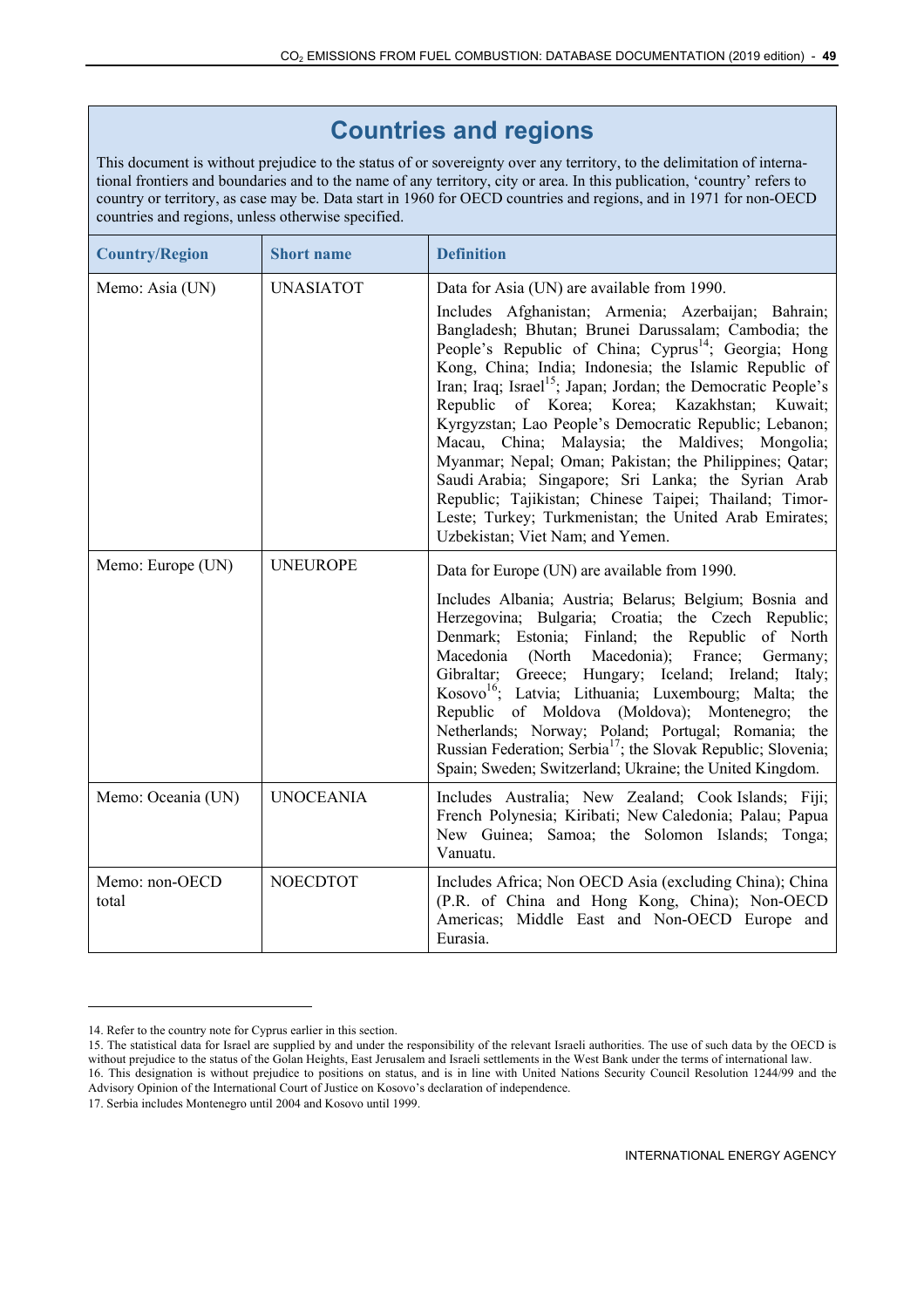This document is without prejudice to the status of or sovereignty over any territory, to the delimitation of international frontiers and boundaries and to the name of any territory, city or area. In this publication, 'country' refers to country or territory, as case may be. Data start in 1960 for OECD countries and regions, and in 1971 for non-OECD countries and regions, unless otherwise specified.

| <b>Country/Region</b> | <b>Short name</b> | <b>Definition</b>                                                                                                                                                                                                                                                                                                                                                            |
|-----------------------|-------------------|------------------------------------------------------------------------------------------------------------------------------------------------------------------------------------------------------------------------------------------------------------------------------------------------------------------------------------------------------------------------------|
| Memo: IEA Total       | <b>IEATOT</b>     | Includes Australia; Austria; Belgium; Canada; the<br>Czech Republic; Denmark; Estonia; Finland; France;<br>Germany; Greece; Hungary; Ireland; Italy; Japan; Korea;<br>Luxembourg; Mexico <sup>18</sup> ; the Netherlands; New Zealand;<br>Norway; Poland; Portugal; the Slovak Republic; Spain;<br>Sweden; Switzerland; Turkey; the United Kingdom and the<br>United States. |
|                       |                   | Estonia is included starting in 1990. Prior to 1990, data for<br>Estonia are included in Former Soviet Union.                                                                                                                                                                                                                                                                |

INTERNATIONAL ENERGY AGENCY

<sup>18.</sup> Mexico became the 30th IEA Member country in February 2018. Accordingly, starting with the 2018 preliminary edition, Mexico now appears in the list of IEA Members and is included in the IEA zone aggregate for the entire time series.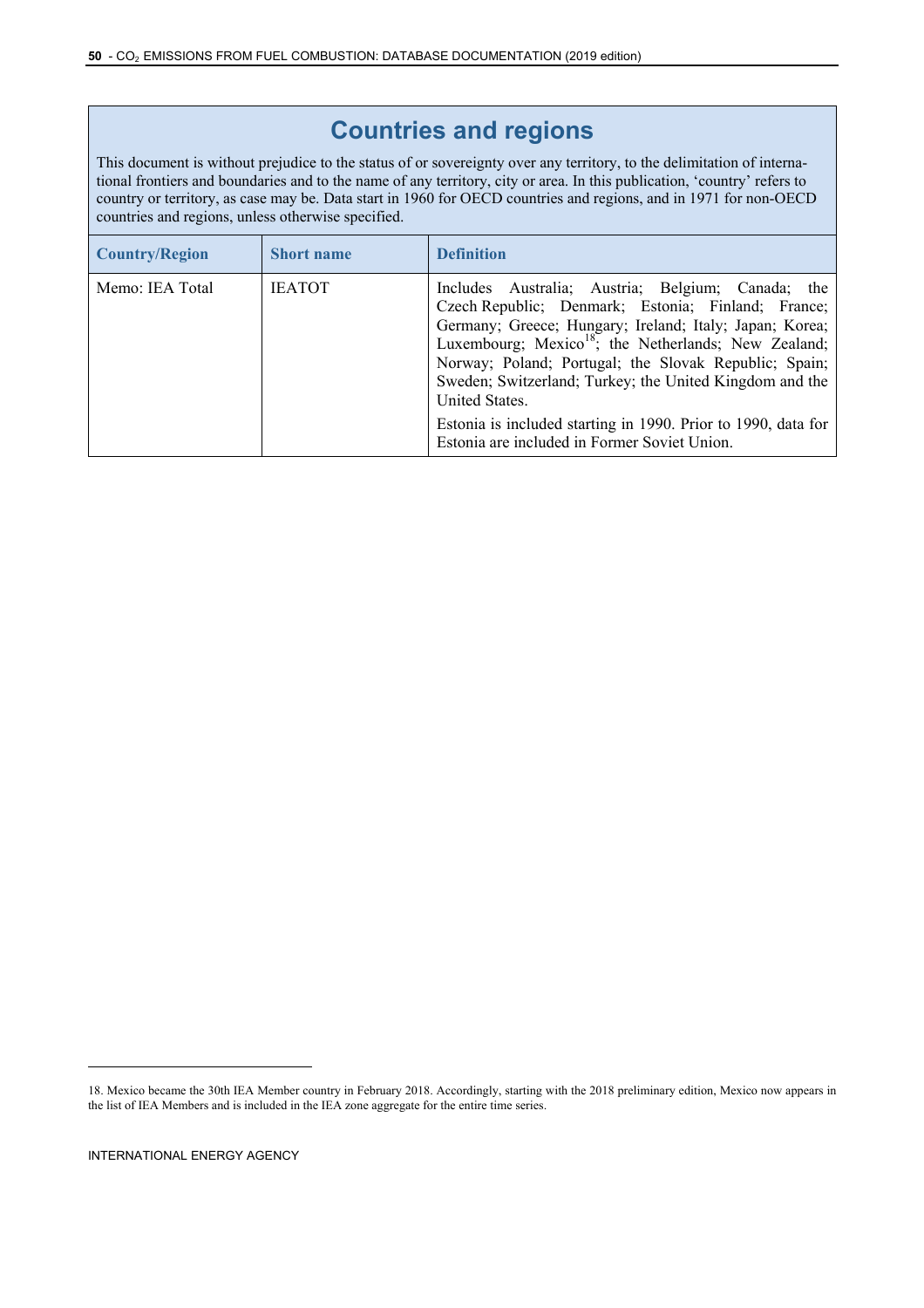This document is without prejudice to the status of or sovereignty over any territory, to the delimitation of international frontiers and boundaries and to the name of any territory, city or area. In this publication, 'country' refers to country or territory, as case may be. Data start in 1960 for OECD countries and regions, and in 1971 for non-OECD countries and regions, unless otherwise specified.

| <b>Country/Region</b>                               | <b>Short name</b> | <b>Definition</b>                                                                                                                                                                                                                                                                                                                                                                                                                                                                                                                                                                                                                                                                                                                                                                                                  |
|-----------------------------------------------------|-------------------|--------------------------------------------------------------------------------------------------------------------------------------------------------------------------------------------------------------------------------------------------------------------------------------------------------------------------------------------------------------------------------------------------------------------------------------------------------------------------------------------------------------------------------------------------------------------------------------------------------------------------------------------------------------------------------------------------------------------------------------------------------------------------------------------------------------------|
| Memo: IEA and<br>Accession/Association<br>countries | <b>IEAFAMILY</b>  | Includes: IEA member countries: Australia, Austria, Bel-<br>gium, Canada, the Czech Republic, Denmark, Estonia, Fin-<br>land, France, Germany, Greece, Hungary, Ireland, Italy,<br>Japan, Korea, Luxembourg, Mexico, the Netherlands,<br>Norway, Poland, Portugal,<br>New Zealand,<br>the<br>$Slo-$<br>vak Republic, Spain, Sweden, Switzerland, Turkey, the<br>United Kingdom and the United States; Accession coun-<br>tries: Chile; Association countries: Brazil; the People's Re-<br>public of China; India; Indonesia; Morocco; Singapore;<br>South Africa; Thailand.<br>Mexico became the International Energy Agency's 30th<br>member country on 17 February 2018. Accordingly,<br>starting with the 2018 edition, Mexico appears in the list of<br>IEA Members and is included in the IEA zone aggregates |
|                                                     |                   | for data starting in 1971 and for the entire time series.<br>South Africa became an IEA Association country in No-<br>vember 2018. Accordingly, South Africa is now included<br>in the IEA and Accession/Association countries regional<br>aggregate for data starting in 1971 and for the entire time<br>series.                                                                                                                                                                                                                                                                                                                                                                                                                                                                                                  |
|                                                     |                   | At the time of the preparation of this publication Lithuania<br>was not yet formally an IEA Accession country and<br>therefore has not been included in the relevant aggregate.                                                                                                                                                                                                                                                                                                                                                                                                                                                                                                                                                                                                                                    |
| Memo:<br>European Union - 28                        | <b>EU28</b>       | Includes Austria, Belgium, Bulgaria, Croatia, Cyprus <sup>19</sup> , the<br>Czech Republic, Denmark, Estonia, Finland, France,<br>Germany, Greece, Hungary,<br>Ireland,<br>Italy,<br>Latvia.<br>Lithuania, Luxembourg, Malta, the Netherlands, Poland,<br>Portugal, Romania, the Slovak Republic, Slovenia, Spain,<br>Sweden and the United Kingdom.<br>Please note that in the interest of having comparable data,                                                                                                                                                                                                                                                                                                                                                                                                |
|                                                     |                   | all of these countries are included since 1990 despite<br>different entry dates into the European Union.                                                                                                                                                                                                                                                                                                                                                                                                                                                                                                                                                                                                                                                                                                           |
| Memo:<br>Former Yugoslavia                          | <b>MYUGO</b>      | Includes Former Yugoslavia (if no detail); Bosnia and<br>Herzegovina; Croatia; the Republic of North Macedonia<br>(North Macedonia); Kosovo; Montenegro; Slovenia and<br>Serbia                                                                                                                                                                                                                                                                                                                                                                                                                                                                                                                                                                                                                                    |
| Memo:<br>Former Soviet Union                        | MFSU15            | Includes the Former Soviet Union with all 15 countries for<br>all years.                                                                                                                                                                                                                                                                                                                                                                                                                                                                                                                                                                                                                                                                                                                                           |

19. Refer to the country note for Cyprus earlier in this section.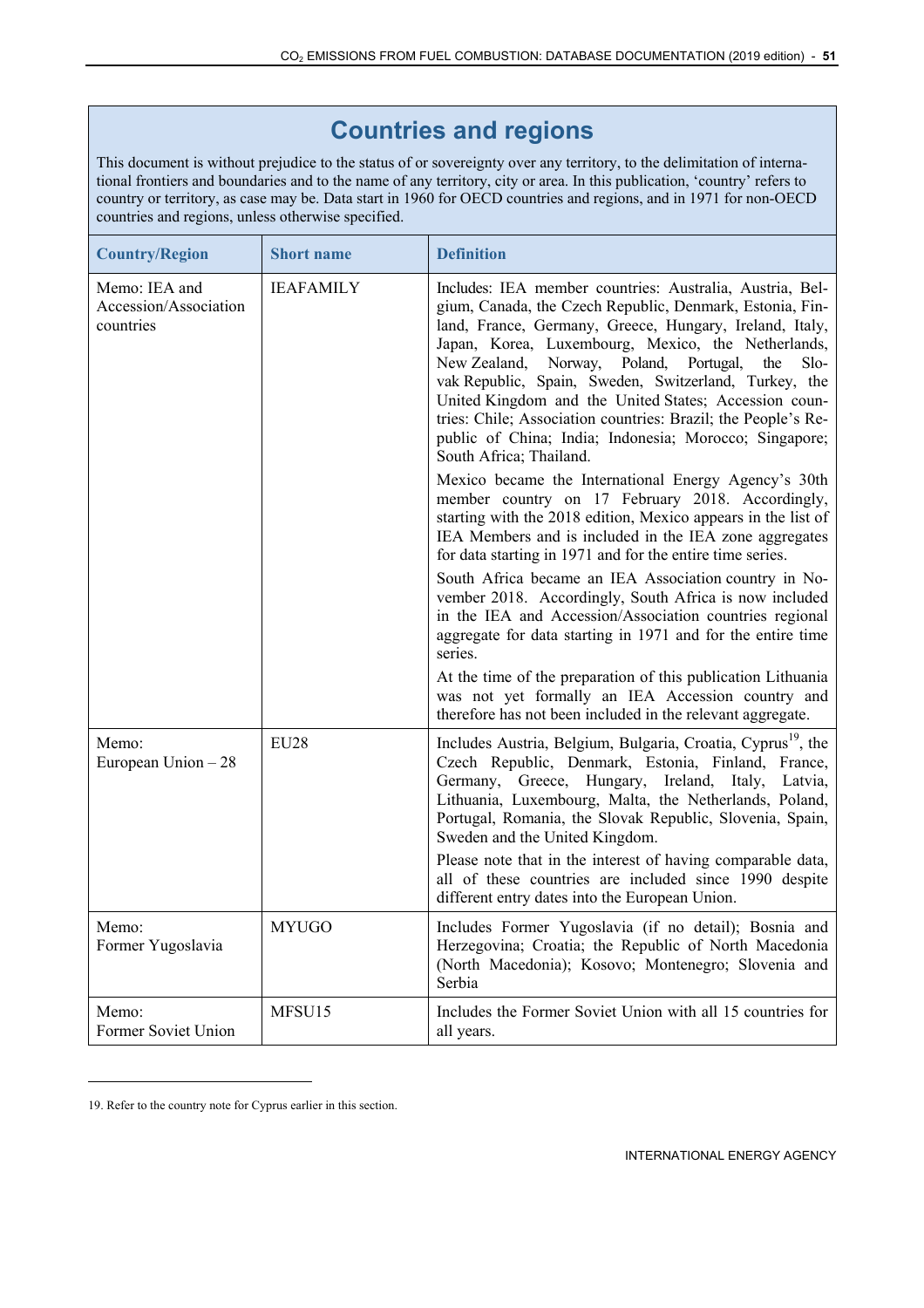This document is without prejudice to the status of or sovereignty over any territory, to the delimitation of international frontiers and boundaries and to the name of any territory, city or area. In this publication, 'country' refers to country or territory, as case may be. Data start in 1960 for OECD countries and regions, and in 1971 for non-OECD countries and regions, unless otherwise specified.

| <b>Country/Region</b> | <b>Short name</b> | <b>Definition</b>                                                                                                                                                                                                                                                                                                                                                                                                                                                                                                                                                                                                                                                                                                                                                                                                                                                                                                                                                                                                                                                                                                                                                                                                                                                                                                                                                                                                                                                                    |
|-----------------------|-------------------|--------------------------------------------------------------------------------------------------------------------------------------------------------------------------------------------------------------------------------------------------------------------------------------------------------------------------------------------------------------------------------------------------------------------------------------------------------------------------------------------------------------------------------------------------------------------------------------------------------------------------------------------------------------------------------------------------------------------------------------------------------------------------------------------------------------------------------------------------------------------------------------------------------------------------------------------------------------------------------------------------------------------------------------------------------------------------------------------------------------------------------------------------------------------------------------------------------------------------------------------------------------------------------------------------------------------------------------------------------------------------------------------------------------------------------------------------------------------------------------|
| Memo: OPEC            | <b>OPEC</b>       | Includes Algeria; Angola; Ecuador; Equatorial Guinea<br>(starting with 1981 data); Gabon; the Islamic Republic of<br>Iran; Iraq; Kuwait; Libya; Nigeria; Qatar; Saudi Arabia; the<br>United Arab Emirates; the Bolivarian Republic of<br>Venezuela (Venezuela). <sup>20</sup>                                                                                                                                                                                                                                                                                                                                                                                                                                                                                                                                                                                                                                                                                                                                                                                                                                                                                                                                                                                                                                                                                                                                                                                                        |
| Memo: G7              | MG7               | Includes<br>Canada, France,<br>Germany,<br>Italy,<br>Japan,<br>the United Kingdom and the United States.                                                                                                                                                                                                                                                                                                                                                                                                                                                                                                                                                                                                                                                                                                                                                                                                                                                                                                                                                                                                                                                                                                                                                                                                                                                                                                                                                                             |
| Memo: G8              | MG8               | Includes Canada, France, Germany, Italy, Japan, Russian<br>Federation, the United Kingdom and the United States.                                                                                                                                                                                                                                                                                                                                                                                                                                                                                                                                                                                                                                                                                                                                                                                                                                                                                                                                                                                                                                                                                                                                                                                                                                                                                                                                                                     |
| Memo: G20             | MG20              | Includes Argentina, Australia, Brazil, Canada, China (includ-<br>ing Hong Kong, China), India, Indonesia, Japan, Korea,<br>Mexico, Russian Federation, Saudi Arabia, South Africa,<br>Turkey, the United States and the European Union $-28$ .                                                                                                                                                                                                                                                                                                                                                                                                                                                                                                                                                                                                                                                                                                                                                                                                                                                                                                                                                                                                                                                                                                                                                                                                                                       |
| Memo: Annex I Parties | <b>ANNEX1</b>     | Includes Australia, Austria, Belarus, Belgium, Bulgaria,<br>Cyprus <sup>21</sup> , the Czech Republic <sup>22,23</sup> ,<br>Canada,<br>Croatia,<br>Denmark, Estonia, Finland, France, Germany, Greece,<br>Hungary,<br>Iceland,<br>Ireland,<br>Japan,<br>Italy,<br>Latvia,<br>in this publication) <sup>24</sup> ,<br>Liechtenstein (not<br>available<br>Lithuania, Luxembourg, Malta, Monaco (included with<br>France), the Netherlands, New Zealand, Norway, Poland,<br>Portugal, Romania, the Russian Federation, the Slovak<br>Republic <sup>25</sup> , Slovenia, Spain, Sweden, Switzerland, Turkey,<br>Ukraine, the United Kingdom and the United States. <sup>26</sup><br>The countries that are listed above are included in<br>Annex I of the United Nations Framework Convention on<br>Climate Change as amended on 11 December 1997 by the $12^{th}$<br>Plenary meeting of the Third Conference of the Parties in<br>Decision 4/CP.3. This includes the countries that were<br>members of the OECD at the time of the signing of the<br>Convention, the EEC, and fourteen countries in Central and<br>Eastern Europe and the Former Soviet Union that were<br>undergoing the process of transition to market economies.<br>During subsequent sessions, the Conference of the Parties<br>agreed to amend Annex I to the Convention to include Malta<br>(Decision 3/CP.15, effective from 26 October 2010) and<br>Cyprus (Decision 10/CP.17, effective from 9 January 2013). |

20. Data for Congo, that joined OPEC in June 2018, are not included in the OPEC aggregate in this edition.

 $\overline{a}$ 

23. Czechoslovakia was in the original list of Annex I countries.

<sup>21.</sup> Refer to the country note for Cyprus earlier in this section.

<sup>22.</sup> Czechia in official UN documents.

<sup>24.</sup> Oil data for Liechtenstein are included under Switzerland.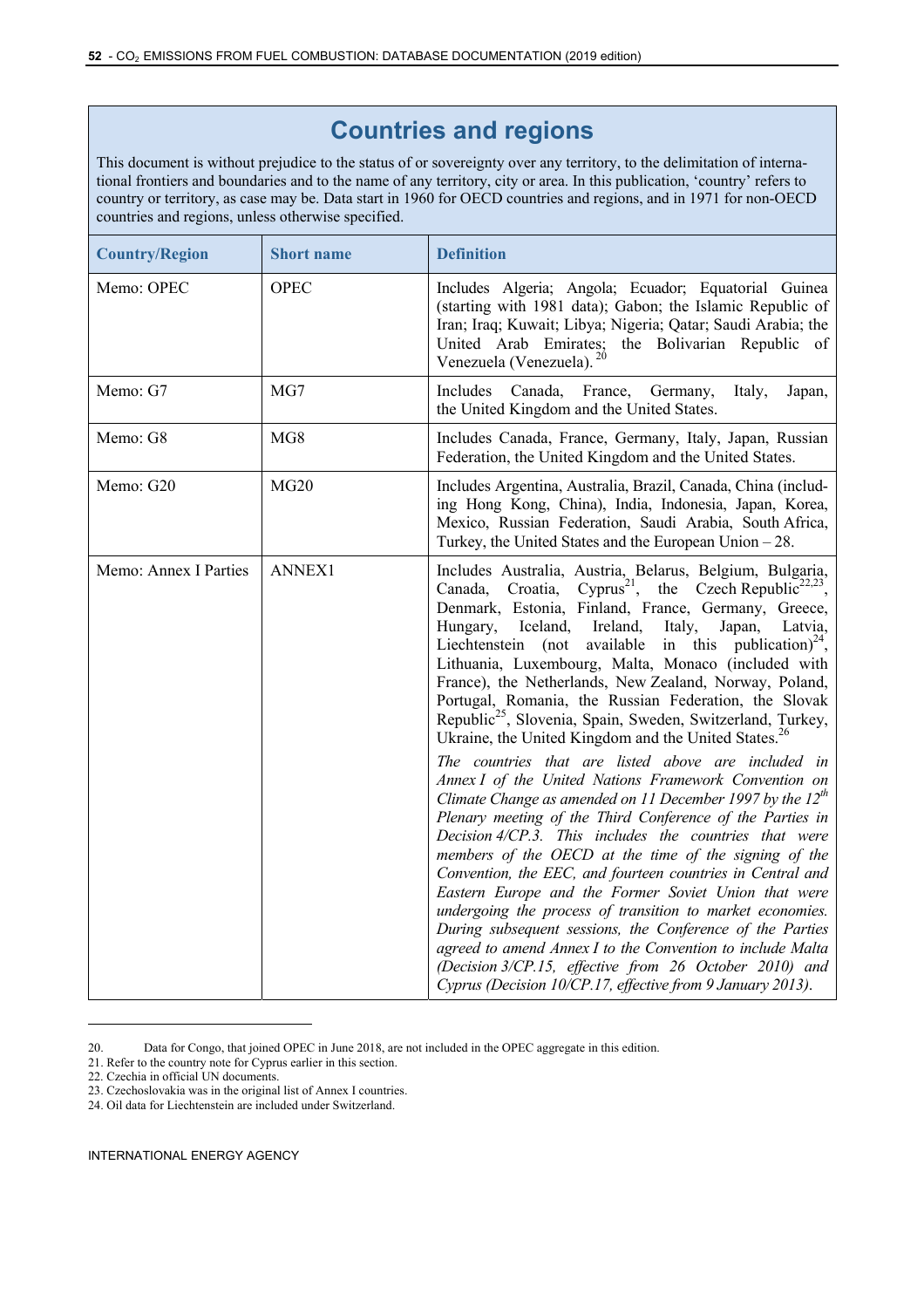This document is without prejudice to the status of or sovereignty over any territory, to the delimitation of international frontiers and boundaries and to the name of any territory, city or area. In this publication, 'country' refers to country or territory, as case may be. Data start in 1960 for OECD countries and regions, and in 1971 for non-OECD countries and regions, unless otherwise specified.

| <b>Country/Region</b>                       | <b>Short name</b> | <b>Definition</b>                                                                                                                                                                                                                                                                                                                           |
|---------------------------------------------|-------------------|---------------------------------------------------------------------------------------------------------------------------------------------------------------------------------------------------------------------------------------------------------------------------------------------------------------------------------------------|
| Memo: Annex II<br>Parties                   | <b>ANNEX2</b>     | Includes Australia, Austria, Belgium, Canada, Denmark,<br>Finland, France <sup>27</sup> , Germany, Greece, Iceland, Ireland, Italy,<br>Japan, Luxembourg, the Netherlands, New Zealand,<br>Norway, Portugal, Spain, Sweden, Switzerland <sup>28</sup> , the<br>United Kingdom and the United States.                                        |
|                                             |                   | According to Decision 26/CP.7 in document FCCC/CP/<br>2001/13/ Add.4, Turkey has been deleted from the list of<br>Annex II countries to the Convention. This amendment<br>entered into force on 28 June 2002.                                                                                                                               |
| Memo: Annex II North<br>America             | <b>ANNEX2NA</b>   | Includes Canada and the United States.                                                                                                                                                                                                                                                                                                      |
| Memo: Annex II<br>Europe                    | <b>ANNEX2EU</b>   | Includes Austria, Belgium, Denmark, Finland, France,<br>Germany, Greece, Iceland, Ireland, Italy, Luxembourg,<br>the Netherlands, Norway, Portugal, Spain,<br>Sweden.<br>Switzerland and the United Kingdom.                                                                                                                                |
| Memo: Annex II Asia<br>Oceania              | ANNEX2AO          | Includes Australia, Japan and New Zealand.                                                                                                                                                                                                                                                                                                  |
| Memo: Annex I<br>Economies in<br>Transition | <b>ANNEX1EIT</b>  | Annex I: Economies in Transition (EITs) are those<br>countries in Annex I that are undergoing the process of<br>transition to a market economy. This includes Belarus,<br>Bulgaria, Croatia, the Czech Republic, Estonia, Hungary,<br>Latvia, Lithuania, Poland, Romania, Russian Federation,<br>the Slovak Republic, Slovenia and Ukraine. |
| Memo: Non-Annex I<br>Parties                | NONANNEX1         |                                                                                                                                                                                                                                                                                                                                             |

25. Slovakia in official UN documents.

- 26. The European Union is also an Annex I Party in its own right. The EU was assigned an overall reduction target under the Kyoto Protocol, which by agreement, was used to determine the individual targets of the fifteen states that were EU members in 1997 when the Kyoto Protocol was adopted.
- 27. In IEA data, France also includes Monaco, which is not in the list of Annex II Parties.
- 28. In IEA data, Switzerland includes Oil data for Liechtenstein, which is not in the list of Annex II Parties.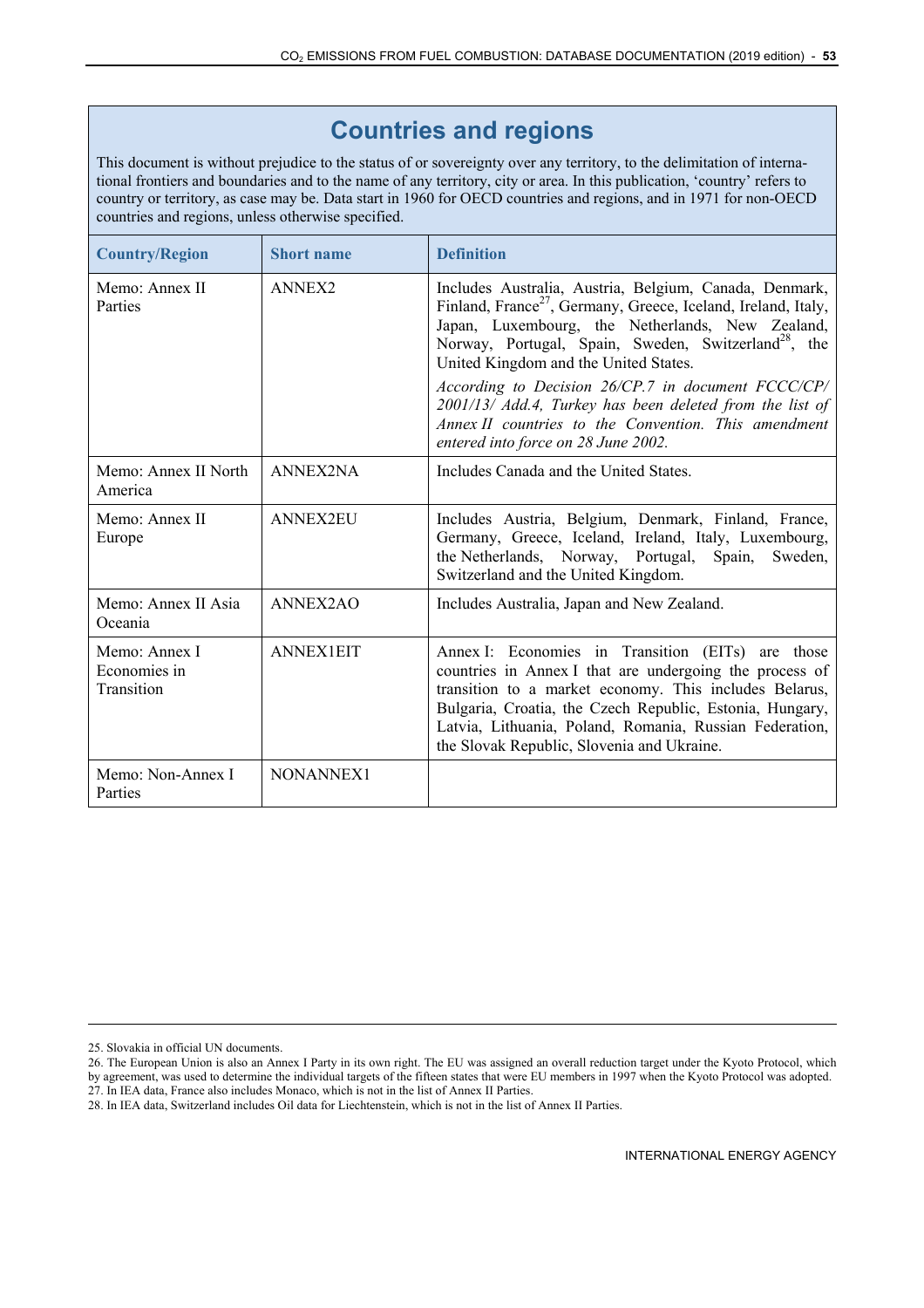This document is without prejudice to the status of or sovereignty over any territory, to the delimitation of international frontiers and boundaries and to the name of any territory, city or area. In this publication, 'country' refers to country or territory, as case may be. Data start in 1960 for OECD countries and regions, and in 1971 for non-OECD countries and regions, unless otherwise specified.

| <b>Country/Region</b>          | <b>Short name</b> | <b>Definition</b>                                                                                                                                                                                                                                                                                                                                                                                                                                                                                                                                                                                                                                                                                                                                                     |
|--------------------------------|-------------------|-----------------------------------------------------------------------------------------------------------------------------------------------------------------------------------------------------------------------------------------------------------------------------------------------------------------------------------------------------------------------------------------------------------------------------------------------------------------------------------------------------------------------------------------------------------------------------------------------------------------------------------------------------------------------------------------------------------------------------------------------------------------------|
| Memo: Annex B Kyoto<br>Parties | <b>ANNEXB</b>     | Includes Australia, Austria, Belgium, Belarus, Bulgaria,<br>Croatia, Cyprus <sup>29</sup> , the Czech Republic, Denmark, Estonia,<br>Finland, France, Germany, Greece, Hungary, Iceland,<br>Ireland, Italy, Kazakhstan, Latvia, Liechtenstein (not<br>available in this publication), Lithuania, Luxembourg,<br>Malta, Monaco (included with France), the Netherlands,<br>Norway, Poland, Portugal, Romania, the Slovak Republic,<br>Slovenia, Spain, Sweden, Switzerland, Ukraine and the United Kingdom. <sup>30</sup>                                                                                                                                                                                                                                              |
|                                |                   | Refers to countries with emission targets under the second<br>commitment period (CP) of the Kyoto Protocol<br>(2013-2020) as per the Doha Amendment. This differs from<br>the list of countries with targets under the first CP<br>(2008-2012). Please note that the Doha Amendment has<br>not yet entered into force. Membership of Annex B in the<br>second CP of the Kyoto Protocol differs from that in<br>Annex I. In particular, Annex B excludes, or does not<br>contain targets for Canada, Japan, New Zealand, the<br>Russian Federation, Turkey and the United States (all<br>Annex I member states), but includes Kazakhstan (a non-<br>Annex I Party under the Convention, but an Annex I Party<br>under the Kyoto Protocol (as per decision $9/CMP.8$ ). |

Please note that the following countries have not been considered:

- **Non-OECD Europe and Eurasia**: Andorra; Faroe Islands (after 1990); Liechtenstein (except for oil data); Svalbard; Jan Mayen Islands;
- **Africa:** British Indian Ocean Territory; French Southern and Antarctic Lands; Mayotte; Saint Helena; Western Sahara;
- **Non-OECD Americas**: Bouvet Island; Saint Barthélemy; Greenland (after 1990); Saint Martin (French Part); South Georgia and the South Sandwich Islands;
- Antarctica:

 $\overline{a}$ 

 **Non-OECD Asia (excluding China):** American Samoa; Cocos (Keeling) Islands; Christmas Island; Heard Island and McDonald Islands; Marshall Islands; Micronesia (Federated States of); Nauru; Niue; Norfolk Island; Northern Mariana Islands; Pitcairn; Tokelau; Tuvalu; United States Minor Outlying Islands; Wallis and Futuna Islands.

<sup>29.</sup> Refer to the country note for Cyprus earlier in this section.

<sup>30.</sup> The European Union is also an Annex I Party in its own right. The EU was assigned an overall reduction target under the Kyoto Protocol, which by agreement, was used to determine the individual targets of the fifteen states that were EU members in 1997 when the Kyoto Protocol was adopted.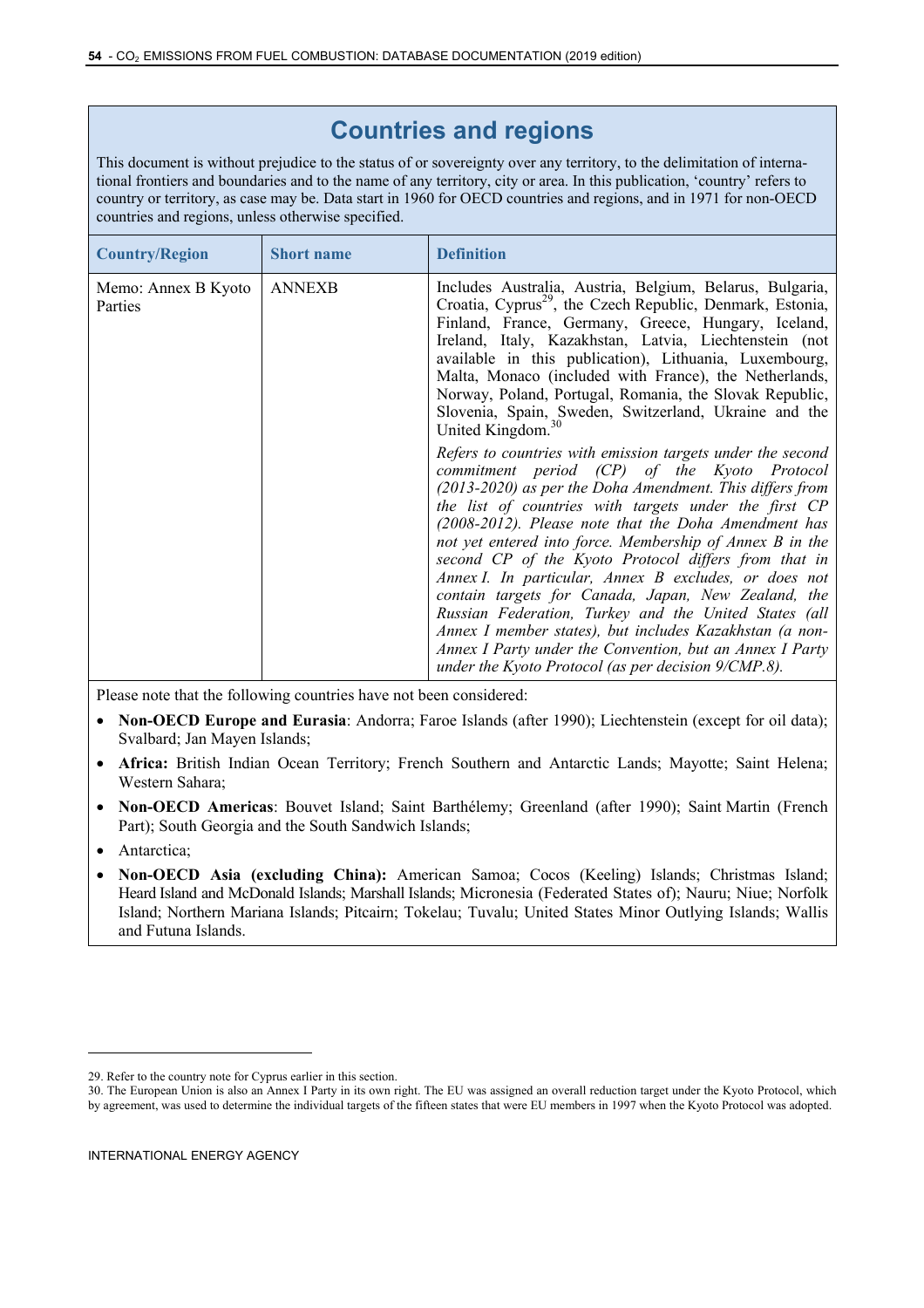# **5. UNDERSTANDING THE IEA CO2 EMISSIONS ESTIMATES**

### **The importance of estimating emissions**

The ultimate objective of the UNFCCC (the Convention) is the stabilisation of GHG concentrations in the atmosphere at a level that would prevent dangerous anthropogenic interference with the climate system. The Convention also calls for all Parties to commit themselves to the following objectives:

- to develop, update periodically, publish and make available to the Conference of the Parties (COP) their national inventories of anthropogenic emissions by sources and removals by sinks, of all greenhouse gases not controlled by the Montreal Protocol.
- to use comparable methodologies for inventories of GHG emissions and removals, to be agreed upon by the COP.

As a response to the objectives of the UNFCCC, the IEA Secretariat, together with the IPCC, the OECD and numerous international experts, has helped to develop and refine an internationally-agreed methodology for the calculation and reporting of national GHG emissions from fuel combustion. This methodology was published in 1995 in the *IPCC Guidelines for National Greenhouse Gas Inventories*. After the initial dissemination of the methodology, revisions were added to several chapters, and published as the *Revised 1996 IPCC Guidelines for National Greenhouse Gas Inventories* (*1996 GLs*). In April 2006, the IPCC approved the 2006 Guidelines at the 25<sup>th</sup> session of the IPCC in Mauritius. Until 2015, most Parties, as well as the IEA, still calculated their inventories using the *1996 GLs*. In December 2011 in Durban, Parties adopted Decision 15/CP.17 to update their reporting tables so as to implement the *2006 GLs*. The new reporting tables have been mandatory since 15 April 2015.

### **The IEA estimates of**  CO<sub>2</sub> emissions from **fuel combustion**

Energy is at the core of the greenhouse gas estimation. It is estimated that for Annex I Parties energy accounts for  $82\%$ <sup>31</sup> of total GHG emissions, while for the world the share is around three quarters, although shares vary greatly by country. Within energy,  $CO<sub>2</sub>$ from fuel combustion accounts for the largest fraction, 92% for Annex I countries, once again varying depending on the economic structure of the country.

Given its extensive work in global energy data collection and compilation, the IEA is able to produce comparable estimates of  $CO<sub>2</sub>$  emissions from fuel combustion across countries and region, providing a reference database for countries with more and less advanced national systems.

The estimates of  $CO<sub>2</sub>$  emissions from fuel combustion presented in this publication are calculated using the IEA energy data $32$  and the default methods and emission factors from the *2006 IPCC Guidelines for National Greenhouse Gas Inventories* (*2006 GLs*) 33.

<sup>31.</sup> Based on data reported to the UNFCCC for 2012, excluding landuse, land-use change and forestry (LULUCF).

<sup>32.</sup> Published in *World Energy Statistics* and *World Energy Balances*, IEA, Paris, 2019.

<sup>33.</sup> See: http://www.ipcc-nggip.iges.or.jp/public/2006gl/vol2.html.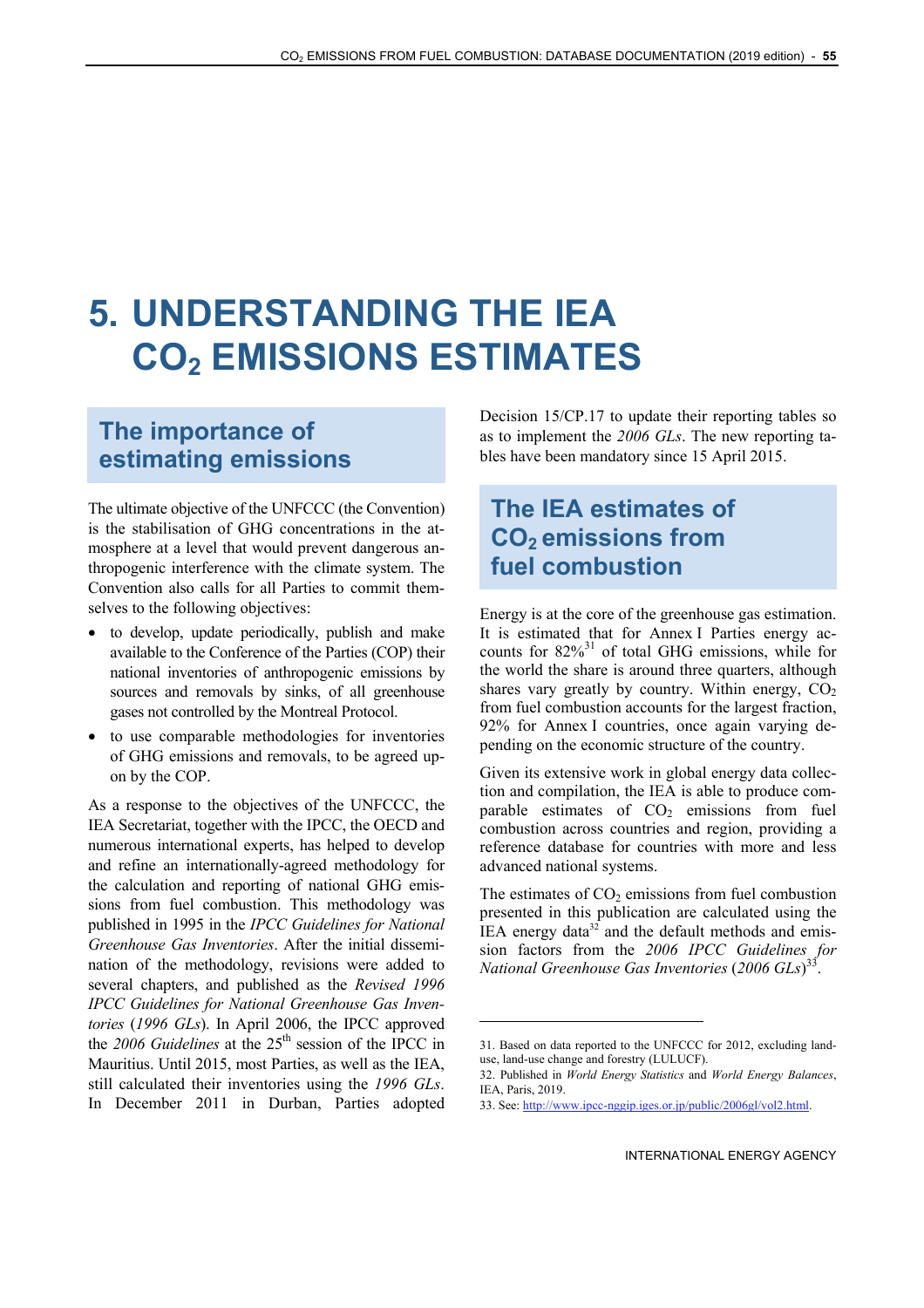Prior to the 2015 edition of this publication, the IEA used methods and emission factors of the *Revised 1996 IPCC Guidelines,* in line with UNFCCC recommendations for the reporting under the Kyoto Protocol. The IEA implementation of the *2006 GLs* in this edition follows the decision of UNFCCC Parties to update their reporting tables and to implement the *2006 GLs* starting on 15 April 2015.

The implications of changes in methods and emissions factors on the IEA emissions estimates for this edition are discussed in the section *IEA estimates: Changes under the 2006 IPCC Guidelines*.

Data in this publication and its corresponding database may have been revised with respect to previous editions also because the IEA reviews its energy databases each year. In the light of new assessments, revisions may be made to the energy data time series for any individual country.

### **CO2 emissions from fuel combustion: key concepts**

The IEA uses the simplest (Tier 1) methodology to estimate  $CO<sub>2</sub>$  emissions from fuel combustion based on the *2006 GLs*. The computation follows the concept of conservation of carbon, from the fuel combusted into  $CO<sub>2</sub>$ . While for the complete methodology the reader should refer to the full IPCC documents, a basic description follows.

Generally, the Tier 1 estimation of  $CO<sub>2</sub>$  emissions from fuel combustion for a given fuel can be summarised as follows:

**CO2 emissions from fuel combustion CO2 = Fuel consumption \* Emission factor**

where:

**Fuel consumption** = amount of fuel combusted: **Emission factor** = default emission factor

Emissions are then summed across all fuels and all sectors of consumption to obtain national totals. A more detailed explanation of the step by step calculation is presented in the section *IEA estimates: Changes under the 2006 IPCC Guidelines*.

### **IEA estimates vs. UNFCCC submissions**

Based on the IEA globally collected energy data, the IEA estimates of  $CO<sub>2</sub>$  emissions from fuel combustion are a global database obtained following harmonised definitions and comparable methodologies across countries. They do not represent an official source for national submissions, as national administrations should use the best available country-specific information to complete their emissions reporting.

The IEA  $CO<sub>2</sub>$  estimates can be compared with those reported by countries to the UNFCCC Secretariat to highlight possible problems in methods, input data or emission factors. Still, care should be used in interpreting the results of any comparison since the IEA estimates may differ from a country's official submission for many reasons.

For most Annex II countries, the two calculations are expected to be within 5-10%, depending on the coverage of the fuel combustion sector in the national inventory. For some EIT and non-Annex I countries, differences may be larger. If the underlying energy data are different, more work is needed on the collecting and reporting of energy statistics.

In case of systematic biases in the energy data or emission factors, emission trends will usually be more reliable than the absolute emission levels. By comparing trends in the IEA estimates with trends in emissions as reported to the UNFCCC, it should be possible to identify definition problems or methodological differences.

Some of the reasons for these differences are:

#### **The IEA uses a Tier 1 method to compute emissions estimates.**

For the calculation of  $CO<sub>2</sub>$  emissions from fuel combustion, the IEA uses a Tier 1 method. Countries may be using a more sophisticated Tier 2 or Tier 3 method that takes into account more detailed country-specific information available (*e.g.* on different technologies or processes).

#### **Energy activity data based on IEA energy balances may differ from those used for the UNFCCC calculations.**

Countries often have several "official" data sources such as a Ministry, a Central Bureau of Statistics, a nationalised electricity company, etc. Data can also be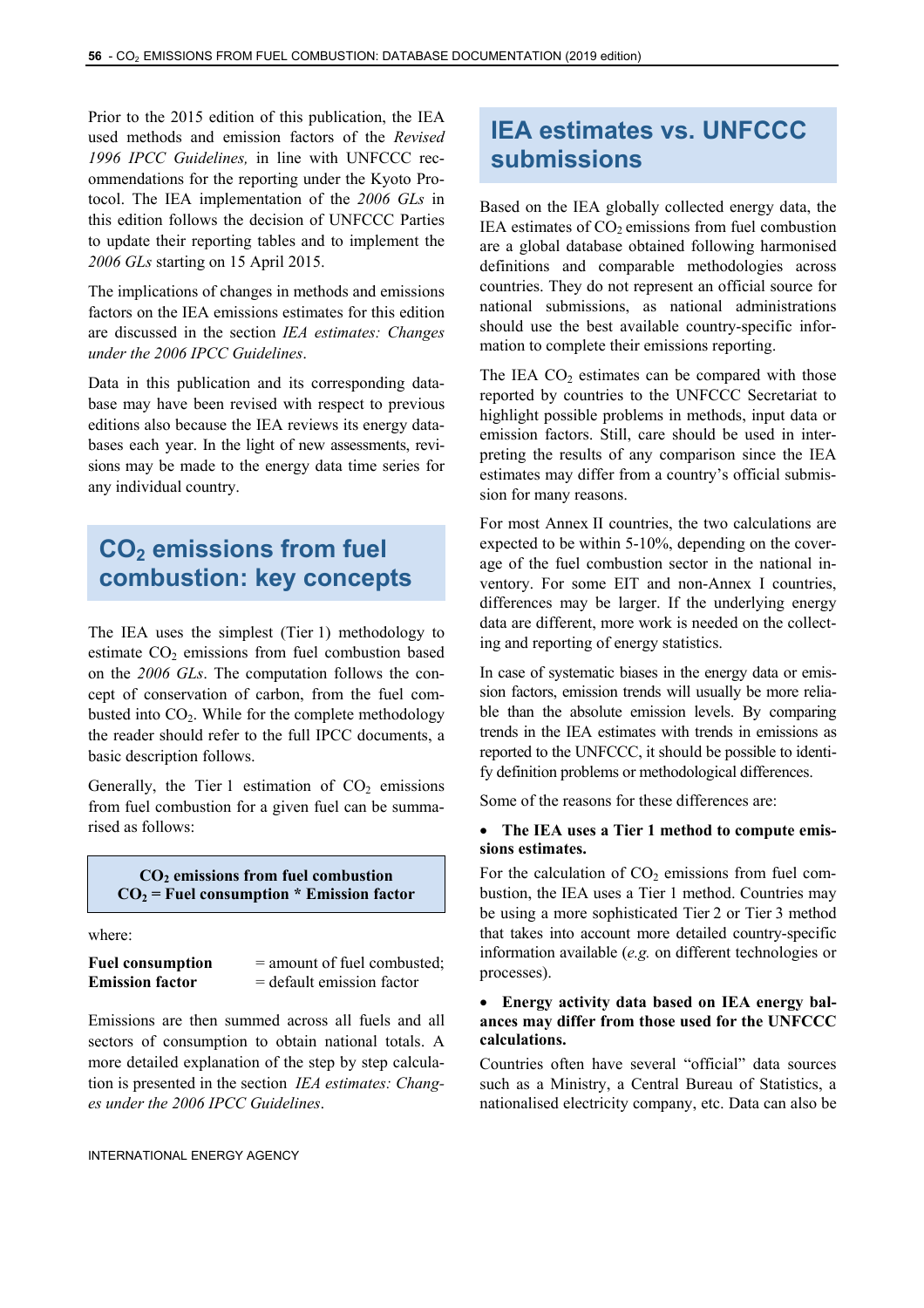collected from the energy suppliers, the energy consumers or customs statistics. The IEA Secretariat tries to collect the most accurate data, but does not necessarily have access to the complete data set that may be available to national experts calculating emission inventories for the UNFCCC. In addition to different sources, the methodology used by the national bodies providing the data to the IEA and to the UNFCCC may differ. For example, general surveys, specific surveys, questionnaires, estimations, combined methods and classifications of data used in national statistics and in their subsequent reclassification according to international standards may result in different series.

#### **The IEA uses average net calorific values for oil products.**

To transform fuel consumption data from physical units to energy units, the IEA uses an average net calorific value (NCV) for each secondary oil product. These NCVs are region-specific and constant over time. Country-specific NCVs that can vary over time are used for NGL, refinery feedstocks and additives. Crude oil NCVs are further split into production, imports, exports and average. Different coal types have specific NCVs for production, imports, exports, inputs to main activity power plants and coal used in coke ovens, blast furnaces and industry, and can vary over time for each country.

Country experts may have more detailed data on calorific values available when calculating the energy content of the fuels. This in turn could produce different values than those of the IEA.

#### **The IEA uses average carbon content values.**

The IEA uses the default carbon content values given in the *2006 GLs*. Country experts may have better information available, allowing them to use countryspecific values.

#### **The IEA cannot allocate emissions from autoproducers into the end-use sectors.**

The *2006 GLs* recommend that emissions from autoproduction should be included with emissions from other fuel use by end-consumers. At the same time, the emissions from the autoproduction of electricity and heat should be excluded from the energy transformation source category to avoid double counting. The IEA is not able to allocate the fuel use from autoproducers between industry and *other*. Therefore, this publication shows a category called "Unallocated autoproducers". However, this should not affect the total emissions for a country.

#### **Military emissions may be treated differently.**

According to the *2006 GLs*, military emissions should be reported in Source/Sink Category 1 A 5, *Non-Specified*. Previously, the IEA questionnaires requested that warships be included in international marine bunkers and that the military use of aviation fuels be included in domestic air. All other military use should have been reported in *non-specified other*.

At the IEA/Eurostat/UNECE Energy Statistics Working Group meeting (Paris, November 2004), participants decided to harmonise the definitions used to collect energy data on the joint IEA/Eurostat/UNECE questionnaires with those used by the IPCC to report GHG inventories. As a result, starting in the 2006 edition of this publication, all military consumption should be reported in *non-specified other*. Sea-going versus coastal is no longer a criterion for splitting international and domestic navigation.

However, it is not clear whether countries are reporting on the new basis, and if they are, whether they will be able to revise their historical data. The IEA has found that in practice most countries consider information on military consumption as confidential and therefore either combine it with other information or do not include it at all.

#### The IEA estimates include all CO<sub>2</sub> emissions **from fuel combustion. Countries may have included parts of these emissions in the IPCC category industrial processes and product use.**

Although emissions totals would not differ, the allocation to the various sub-totals of a national inventory could. National GHG inventories submitted to the UNFCCC divide emissions according to source categories. Two of these IPCC Source/Sink Categories are energy, and industrial processes and product use. Care must be taken not to double count emissions from fuel combustion that occur within certain industrial processes (*e.g.* iron and steel). The IEA estimates in this publication include all the  $CO<sub>2</sub>$  emissions from fuel combustion, while countries are asked to report some of them within the industrial processes and product use category under the *2006 GLs*. See a more detailed discussion in the section *IEA Estimates: Changes under the 2006 IPCC Guidelines*.

#### **The units may be different.**

The  $2006$  GLs ask that  $CO<sub>2</sub>$  emissions be reported in Gg of  $CO_2$  (1 Gg = 1 kilotonne). A million tonnes of  $CO<sub>2</sub>$  is equal to 1 000 Gg of  $CO<sub>2</sub>$ , so to compare the numbers in this publication with national inventories expressed in Gg, the IEA emissions must be multiplied by 1 000.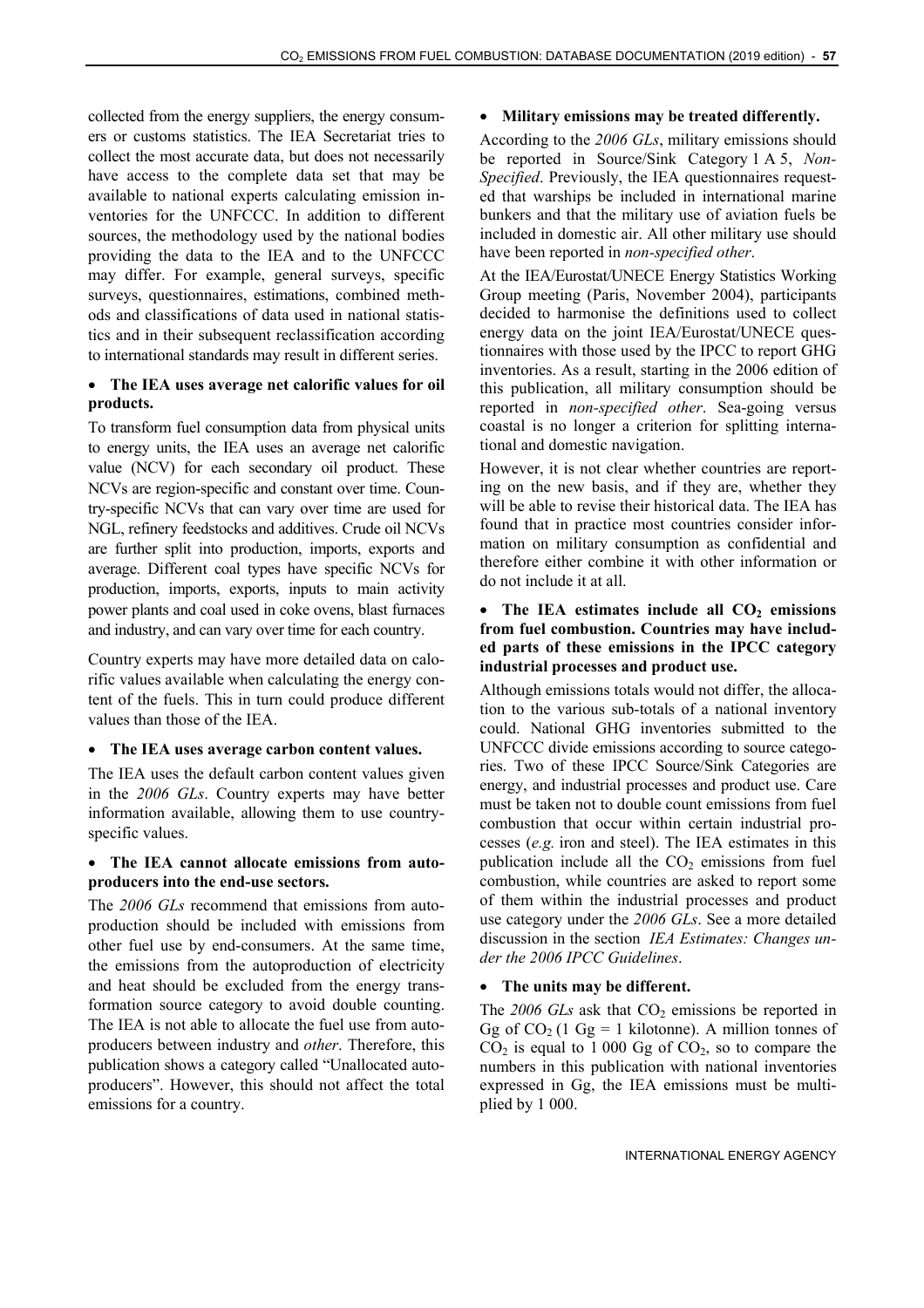### **Macroeconomic drivers of CO2 emissions trends**

Tables and graphs for drivers refer to the decomposition of  $CO<sub>2</sub>$  emissions into four driving factors (Kaya identity) $^{34}$ , which is generally presented in the form:

> **Kaya identity C = P (G/P) (E/G) (C/E)**

where:

 $C = CO<sub>2</sub>$  emissions;

 $P =$  population;

 $G = GDP;$ 

 $E =$  primary energy consumption.

The identity expresses, for a given time,  $CO<sub>2</sub>$  emissions as the product of population, per capita economic output (G/P), energy intensity of the economy (E/G) and carbon intensity of the energy mix (C/E). Because of possible non-linear interactions between terms, the sum of the percentage changes of the four factors, e.g.  $(P_v-P_x)/P_x$ , will not generally add up to the percentage change of  $CO_2$  emissions  $(C_v-C_x)/C_x$ . However, relative changes of  $CO<sub>2</sub>$  emissions in time can be obtained from relative changes of the four factors as follows:

#### **Kaya identity: relative changes in time**   $C_v/C_x = P_v/P_x$  (G/P)<sub>y</sub>/(G/P)<sub>x</sub> (C/E)<sub>y</sub>/(C/E)<sub>x</sub>

where x and y represent for example two different years.

In this publication, the Kaya decomposition is presented as:

$$
CO2 emissions and driversCO2 = P (GDP/P) (TPES/GDP) (CO2/TPES)
$$

where:

 $CO<sub>2</sub> = CO<sub>2</sub>$  emissions;  $P = population;$  $GDP<sup>35</sup>/P = GDP/population;$ **TPES/GDP**<sup>35</sup> = Total Primary Energy Supply per GDP;  $CO<sub>2</sub>/TPES = CO<sub>2</sub>$  emissions per unit TPES.

Indices of all terms  $(1990 = 100)$  unless otherwise specified) are shown for each country and regional aggregate in Part II of the full publication, both in the Summary tables and in the individual country/region pages (Table 1, Key indicators, and Figure 6,  $CO<sub>2</sub>$ emissions and drivers). Note that in its index form, CO<sub>2</sub>/TPES corresponds to the Energy Sector Carbon Intensity Index  $(ESCII)^{36}$ .

The Kaya identity can be used to discuss the primary driving forces of  $CO<sub>2</sub>$  emissions. For example, it shows that, globally, increases in population and GDP per capita have been driving upwards trends in  $CO<sub>2</sub>$  emissions, more than offsetting the reduction in energy intensity. In fact, the carbon intensity of the energy mix is almost unchanged, due to the continued dominance of fossil fuels - particularly coal - in the energy mix, and to the slow uptake of low-carbon technologies.

However, it should be noted that there are important caveats in the use of the Kaya identity. Most important, the four terms on the right-hand side of equation should be considered neither as fundamental driving forces in themselves, nor as generally independent from each other.

 $\overline{a}$ 

INTERNATIONAL ENERGY AGENCY

<sup>34.</sup> Yamaji, K., Matsuhashi, R., Nagata, Y. Kaya, Y., *An integrated*  system for CO<sub>2</sub>/Energy/GNP analysis: case studies on economic *measures for CO<sub>2</sub> reduction in Japan*. Workshop on CO<sub>2</sub> reduction and removal: measures for the next century, March 19, 1991, International Institute for Applied Systems Analysis, Laxenburg, Austria.

<sup>35.</sup> GDP based on purchasing power parities (PPP).

<sup>36.</sup> See the IEA publication *Tracking Clean Energy Progress 2015*.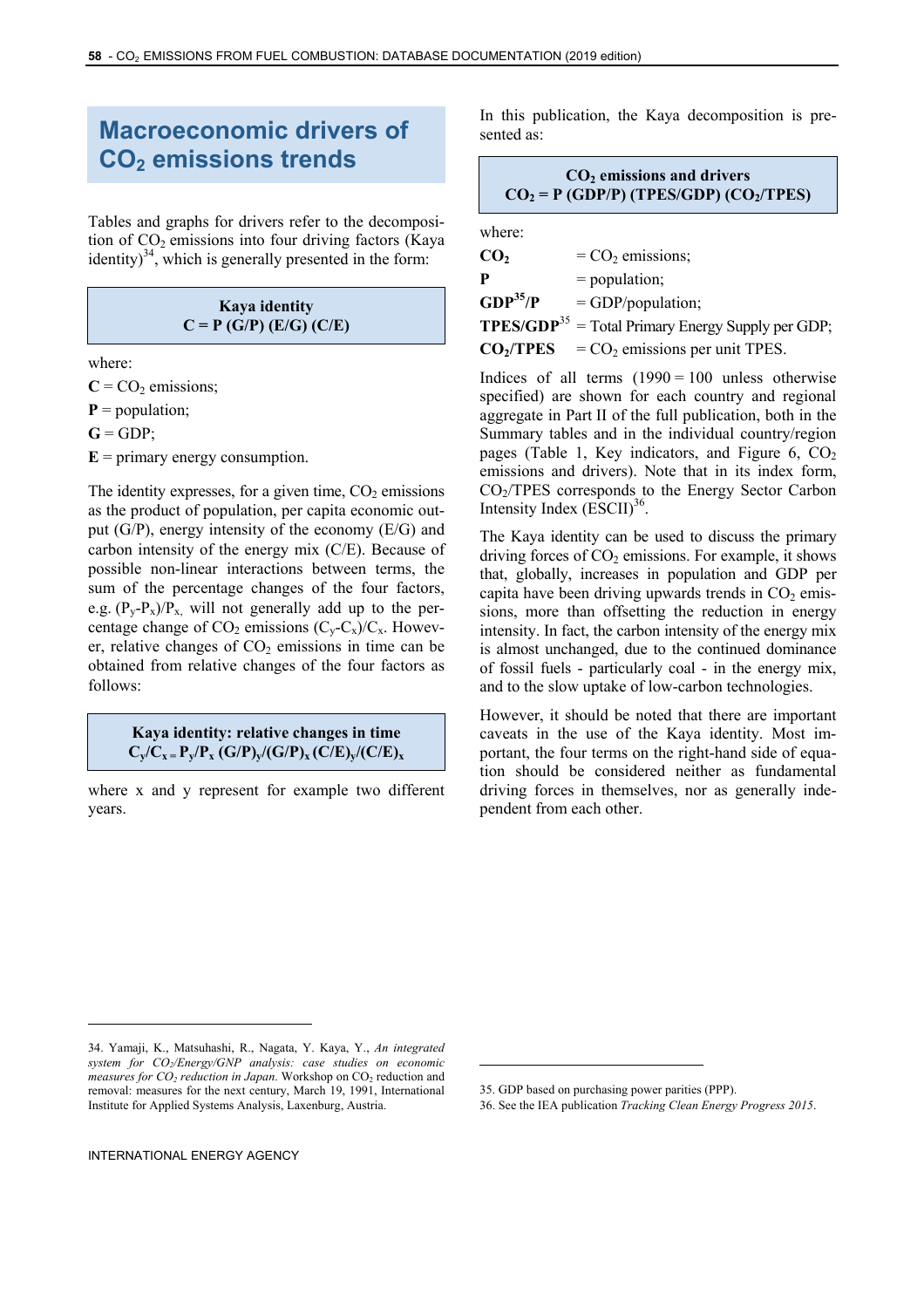### **Drivers of electricity generation emissions trends**

In this edition, new graphs present the change in  $CO<sub>2</sub>$ emissions from electricity generation over time decomposed into the respective changes of four driving factors $37$ :

#### CO<sub>2</sub> emissions from electricity generation **C = (C/E) (E/ELF) (ELF/EL) (EL)**

where:

- $C = CO<sub>2</sub>$  emissions;
- $\mathbf{E}$  = fossil fuel inputs to thermal generation;
- $ELF =$  electricity output from fossil fuels;
- $EL = total electricity output;$

This can be rewritten as:

#### **CO2 emissions from electricity generation C = (CF) (EI) (EFS) (EL)**

where:

 $\overline{a}$ 

- $C = CO<sub>2</sub>$  emissions;
- $CF =$  carbon intensity of the fossil fuel mix;
- $EI$  = the reciprocal of fossil fuel based
- electricity generation efficiency;
- **EFS** = share of electricity from fossil fuels;
- $EL = total$  electricity output.

This decomposition expresses, for a given time,  $CO<sub>2</sub>$ emissions from electricity generation as the product of the carbon intensity of the fossil fuel mix (CF), the reciprocal of fossil fuel based thermal electricity generation efficiency (1/EF), the share of electricity from fossil fuels (EFS) and total electricity output (EL).

However, due to non-linear interactions between terms, if a simple decomposition is used, the sum of the percentage changes of the four factors, e.g.  $(CF_v - CF_x)/CF_x$  may not perfectly match the percentage change of total  $CO_2$  emissions  $(C_v-C_x)/C_x$ . To avoid this, a more complex decomposition method is required. In this case, the logarithmic mean divisia (LMDI) method proposed by Ang  $(2004)^{38}$  has been used.

Using this method, the change in total  $CO<sub>2</sub>$  emissions from electricity generation  $(\Delta C_{TOT})$  between year *t* and a base year *0*, can be computed as the sum of the changes in each of the individual factors as follows:

#### $\Delta C_{\text{TOT}} = \Delta C_{\text{CF}} + \Delta C_{\text{EI}} + \Delta C_{\text{EFS}} + \Delta C_{\text{EL}}$

where:

 $\overline{a}$ 

$$
\Delta C_{CF} = L(CF^t, CF^0)ln\left(\frac{CF^t}{CF^0}\right)
$$
\n
$$
\Delta C_{EI} = L(EI^t, EI^0)ln\left(\frac{EI^t}{EI^0}\right)
$$
\n
$$
\Delta C_{EFS} = L(EFS^t, EFS^0)ln\left(\frac{EFS^t}{EFS^0}\right)
$$
\n
$$
\Delta C_{EL} = L(EL^t, EL^0)ln\left(\frac{EL^t}{EL^0}\right)
$$
\nand:

 $L(x, y) = (y - x) / (ln y - ln x)$ 

This decomposition can be useful when analysing the trends in  $CO<sub>2</sub>$  emissions from electricity generation. For instance, it shows that globally, since 1990, the main driver of increased  $CO<sub>2</sub>$  emissions from electricity generation has been increased electricity output, with improvements in the overall thermal efficiency, and the  $CO<sub>2</sub>$  intensity of the electricity generation mix being offset by an increase in the share of electricity derived from fossil fuel sources.

However, as is the case with the Kaya decomposition, it should be noted that the four terms on the righthand side of equation should be considered neither as fundamental driving forces in themselves, nor as generally independent from each other. For instance, substituting coal with gas as a source of electricity generation would affect both the  $CO<sub>2</sub>$  intensity of the electricity generation mix and the thermal efficiency of generation.

<sup>37.</sup> M. Zhang, X. Liu, W. Wang, M. Zhou. *Decomposition analysis of CO2 emissions from electricity generation in China.* Energy Policy, 52 (2013), pp. 159–165.

<sup>38.</sup> B. W. Ang, Decomposition analysis for policymaking in energy: which is the preferred method?, Energy Policy, 32 (9) (2004), pp. 1131–1139.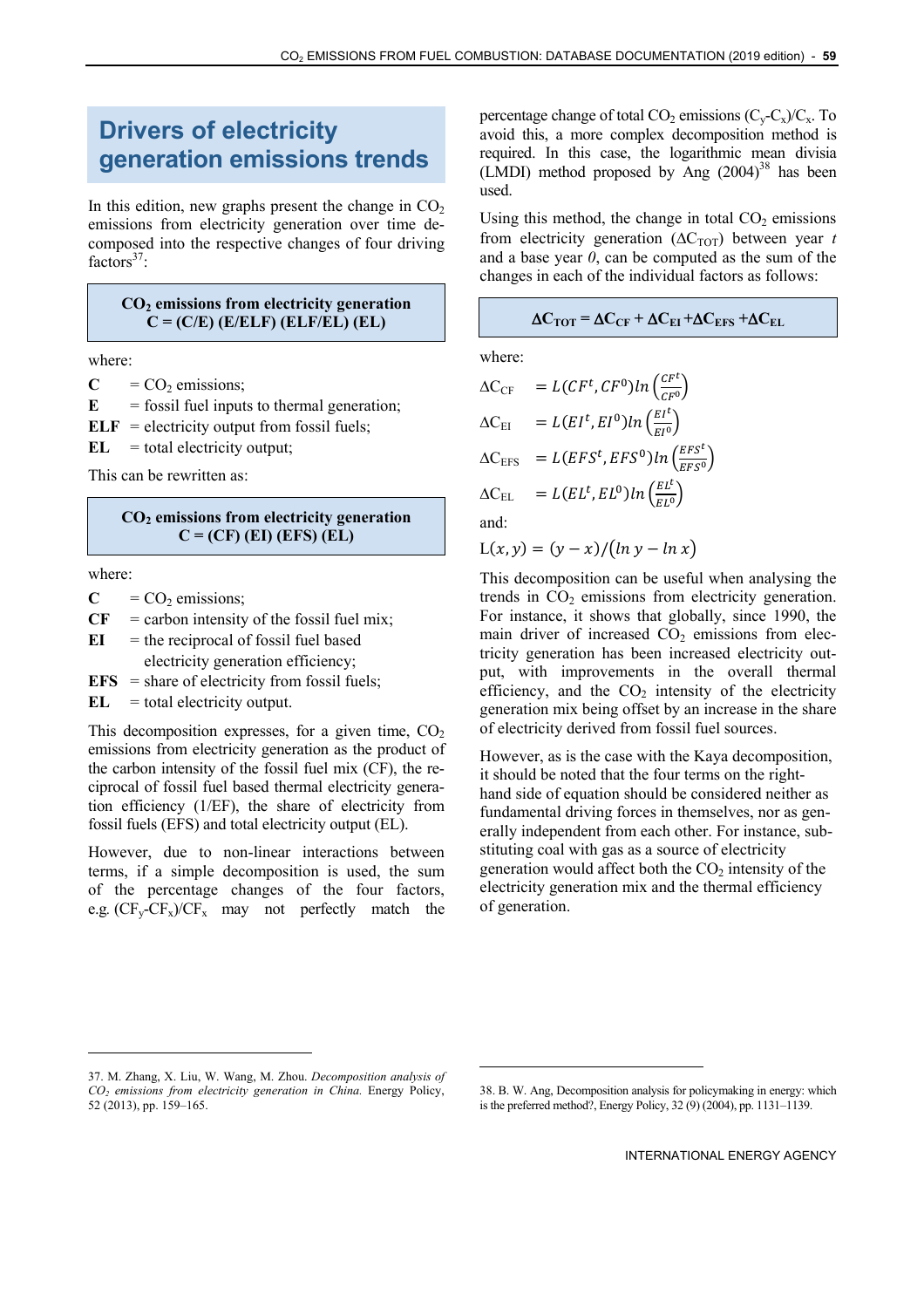# **6. IEA ESTIMATES: CHANGES UNDER THE 2006 IPCC GUIDELINES**

### **The 2006 IPCC Guidelines methodology: key concepts**

This section briefly presents the Tier 1 methodology to estimate  $CO<sub>2</sub>$  emissions from fuel combustion based on the *2006 GLs,* outlining the main differences with the *1996 GLs* - used for previous editions of this publication. The focus is on the key points relevant to the IEA estimation. For the complete methodology, the reader should refer to the full IPCC documents.

Generally, the Tier 1 estimation of  $CO<sub>2</sub>$  emissions from fuel combustion for a given fuel can be summarised as follows:

> **CO2 emissions from fuel combustion**   $CO<sub>2</sub> = AD * NCV * CC * COF$

where:

 $\overline{a}$ 

- $CO<sub>2</sub> = CO<sub>2</sub>$  emissions from fuel combustion;
- $AD =$ Activity data;
- $NCV = Net$  calorific value:
- $CC = Carbon content$ :
- **COF** = Carbon oxidation factor.

Emissions are then summed over all fuels.

While the basic concept of the calculation - the conservation of carbon - is unchanged, the *2006 GLs* differ from the 1996 *GLs* in the:

- default **net calorific values** by product;
- default **carbon content** by product;
- default carbon oxidation factors;
- treatment of fuels used for **non-energy** purposes;
- **allocation** of fuel combustion emissions across the Energy and IPPU categories.

### **2006 Guidelines: overview of changes**

This section describes the key methodological changes 2006 GLs for a Tier 1 estimation of CO<sub>2</sub> emissions from fuel combustion, with a short assessment of their impact on results.

#### **Net calorific values**

Net calorific values (NCVs) are used to convert the activity data for all the different fuels from "physical" units (e.g*.* tonnes) to "energy" units (e.g. Joules).

In the *1996 GLs*, country-specific net calorific values were given for primary oil (crude oil and NGL), for primary coal and for a few secondary coal products. These NCVs were based on the average 1990 values of the 1993 edition of the *IEA Energy Balances*.

In the *2006 GLs*, those country-specific NCVs were removed, and one default is provided for each fuel (with upper and lower limits, as done for the carbon content). Large differences were therefore observed for products whose quality varies a lot from country to country, such as primary oil and coal products. Replacing country-specific values with one default value would significantly affect emissions calculations if the default values were used.

<sup>39.</sup> Both the *1996 GLs* and the *2006 GLs* are available from the IPCC Greenhouse Gas Inventories Programme (*www.ipcc-nggip.iges.or.jp* ).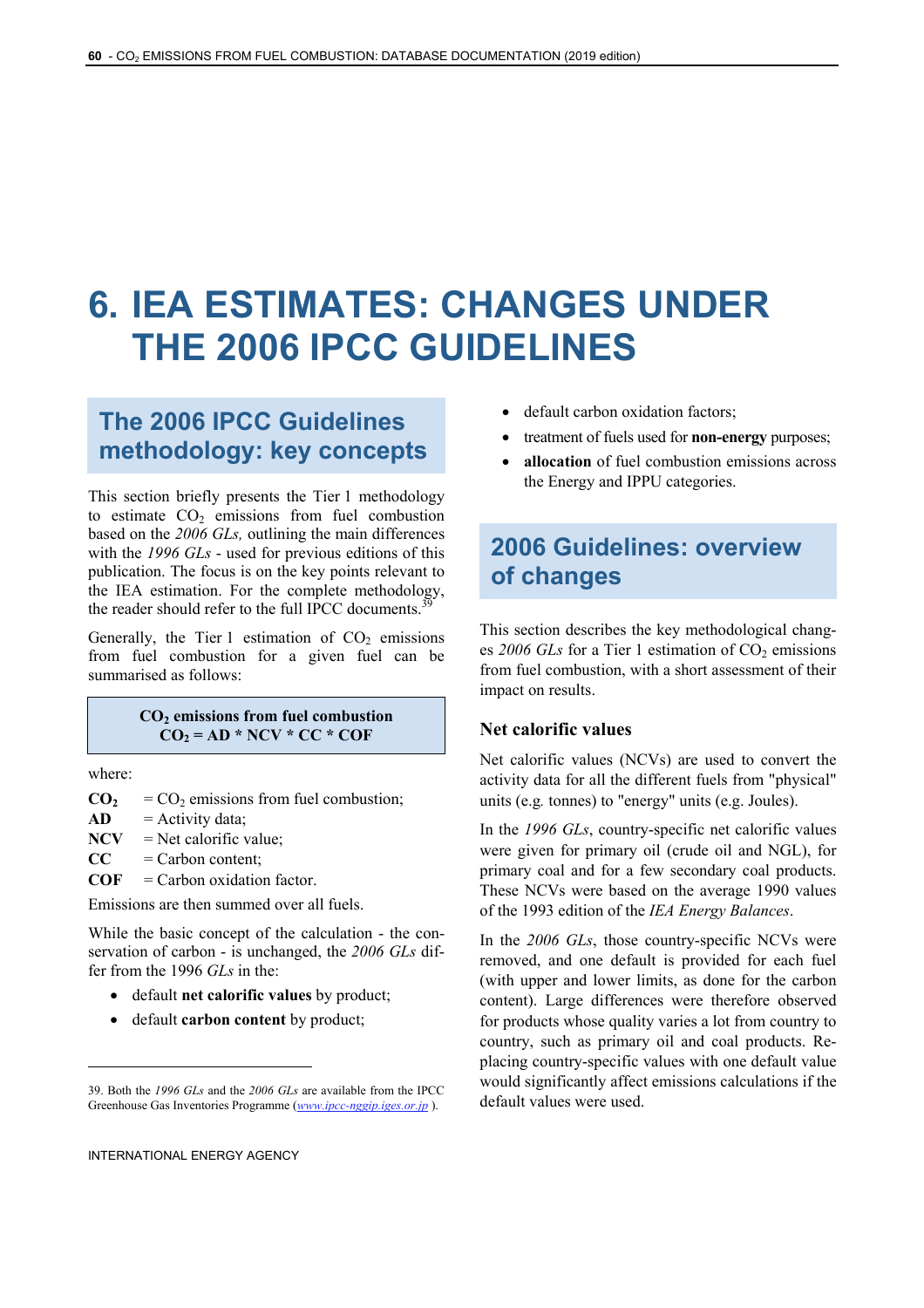The IEA  $CO<sub>2</sub>$  emissions from fuel combustion estimates are based on the IEA energy balances, computed using time-varying country-specific NCVs. Therefore, they are not affected by changes to the default net calorific values of the *2006 GLs*.

#### **Carbon content**

Carbon content is the quantity of carbon per unit of energy of a given fuel. Some of the fuel-specific default values for carbon content, called "carbon emission factors" in the *1996 GLs*, were revised in the *2006 GLs*. In addition, values were added for some fuels not directly mentioned in the *1996 GLs*.

As the carbon content may vary considerably for some fuels, the *2006 GLs* introduced ranges of values, *i.e.* providing for each fuel a default value with lower and upper limits. The IEA  $CO<sub>2</sub>$  emissions are calculated using the IPCC default values.

A summary of the default carbon content values in the two set of guidelines is shown in Table 1. Relative changes between the 200*6 GLs* and the 199*6 GLs* range between  $-13.7\%$  (refinery gas) and  $+7.3\%$ (blast furnace gas), although for many fuels the variation is minimal, or zero. Such systematic changes are reflected in Tier  $1 \text{ CO}_2$  emissions estimates.

#### **Carbon oxidation factors**

A small fraction of the carbon contained in fuels entering the combustion process (typically less than 1-2%) is not oxidised. Under the *1996 GLs,* this amount was subtracted from emissions in the calculations by multiplying the calculated carbon content of a fuel by a "fraction of carbon oxidised". The fraction of carbon oxidised had a value of less than 1.0, which had the effect of reducing the emissions estimate. However, in most instances, emissions inventory compilers had no "real" information as to whether this correction was actually applicable.

Therefore, in the *2006 GLs*, it was decided that all carbon is assumed to be emitted by default, unless more specific information is available. Therefore, under the *2006 GLs*, the default carbon oxidation factor is equal to 1 for all fuels.

A summary of the default carbon oxidation factors in the two set of guidelines is shown in Table 2. Relative changes from the *1996 GLs* and the *2006 GLs* are  $+0.5\%$  for natural gas;  $+1\%$  for oil, oil products and peat; and +2% for coal. Such changes are reflected in systematic increases in Tier  $1 \text{ CO}_2$  emissions estimates.

#### **Table 1. Comparison of default carbon content values\***

Kilogrammes / gigajoule

| <b>Fuel Type</b>                          | 1996<br><b>Guidelines</b> | 2006<br>Guidelines** | <b>Percent</b><br><b>Change</b> |
|-------------------------------------------|---------------------------|----------------------|---------------------------------|
|                                           |                           |                      |                                 |
| Anthracite                                | 26.8                      | 26.8                 | 0.0%                            |
| Coking Coal                               | 25.8                      | 25.8                 | 0.0%                            |
| Other Bituminous Coal                     | 25.8                      | 25.8                 | 0.0%                            |
| Sub-Bituminous Coal                       | 26.2                      | 26.2                 | 0.0%                            |
| Lignite                                   | 27.6                      | 27.6                 | 0.0%                            |
| Patent Fuel                               | 25.8                      | 26.6                 | $+3.1%$                         |
| Coke oven coke                            | 29.5                      | 29.2                 | $-1.0%$                         |
| Gas Coke                                  | 29.5                      | 29.2                 | $-1.0%$                         |
| Coal Tar                                  | .,                        | 22.0                 | X                               |
| BKB                                       | 25.8                      | 26.6                 | $+3.1%$                         |
| Gas Works Gas                             | $\ddot{\phantom{a}}$      | 12.1                 | X                               |
| Coke Oven Gas                             | 13.0                      | 12.1                 | $-6.9%$                         |
| <b>Blast Furnace Gas</b>                  | 66.0                      | 70.8                 | $+7.3%$                         |
| Other recovered gases                     | u,                        | 49.6                 | X                               |
| Peat                                      | 28.9                      | 28.9                 | 0.0%                            |
| Oil shale                                 | 29.1                      | 29.1                 | 0.0%                            |
| <b>Natural Gas</b>                        | 15.3                      | 15.3                 | $0.0\%$                         |
| Crude Oil                                 | 20.0                      | 20.0                 | 0.0%                            |
| Natural Gas Liquids                       | 17.2                      | 17.5                 | $+1.7%$                         |
| Refinery Feedstocks                       | $\overline{20.0}$         | 20.0                 | 0.0%                            |
| Orimulsion                                | 22.0                      | 21.0                 | $-4.5%$                         |
| <b>Refinery Gas</b>                       | 18.2                      | 15.7                 | $-13.7%$                        |
| Ethane                                    | 16.8                      | 16.8                 | 0.0%                            |
| Liquefied petroleum gases<br>(LPG)        | 17.2                      | 17.2                 | 0.0%                            |
| Motor Gasoline excl. biofuels             |                           | 18.9                 | 0.0%                            |
| <b>Aviation Gasoline</b>                  | 18.9                      | 19.1                 | $+1.1%$                         |
| Gasoline type jet fuel                    |                           | 19.1                 | $+1.1%$                         |
| Kerosene type jet fuel excl. bio          | 19.5                      | 19.5                 | 0.0%                            |
| Other Kerosene                            | 19.6                      | 19.6                 | 0.0%                            |
| Gas/Diesel Oil excl. biofuels             | 20.2                      | 20.2                 | 0.0%                            |
| Fuel Oil                                  | 21.1                      | 21.1                 | 0.0%                            |
| Naphtha                                   | 20.0                      | 20.0                 | 0.0%                            |
| Lubricants                                | 20.0                      | 20.0                 | 0.0%                            |
| <b>Bitumen</b>                            | 22.0                      | 22.0                 | 0.0%                            |
| Petroleum Coke                            | 27.5                      | 26.6                 | $-3.3%$                         |
| Non-specified oil products                |                           |                      |                                 |
| Other hydrocarbons                        |                           | 20.0                 | 0.0%                            |
| White Spirit & SBP                        | 20.0                      | 20.0                 | 0.0%                            |
| Paraffin Waxes                            |                           | 20.0                 | 0.0%                            |
| <b>Industrial Waste</b>                   |                           | 39.0                 | X                               |
| <b>Municipal Waste</b><br>(non-renewable) | Ω.                        | 25.0                 | x                               |

\* "Carbon content" was referred to as the "carbon emission factor" in the *1996 GLs*.

\*\* The *2006 GLs* also give the lower and upper limits of the 95 percent confidence intervals, assuming lognormal distributions.

**Table 2. Comparison of default carbon oxidation factors\*** 

| <b>Fuel Type</b>     | 1996<br><b>Guidelines</b> | 2006<br>Guidelines** | <b>Percent</b><br><b>Change</b> |
|----------------------|---------------------------|----------------------|---------------------------------|
| Coal                 | 0.980                     | 1.00                 | $+2.0%$                         |
| Oil and oil products | 0.990                     | 1.00                 | $+1.0%$                         |
| Natural gas          | 0.995                     | 1.00                 | $+0.5%$                         |
| Peat **              | 0.990                     | 1.00                 | $+1.0%$                         |

\* "Carbon oxidation factor" was referred to as "fraction of carbon oxidised" in the *1996 GLs*.

\*\* The *1996 GLs* specified a carbon oxidation factor for peat used for electricity generation only.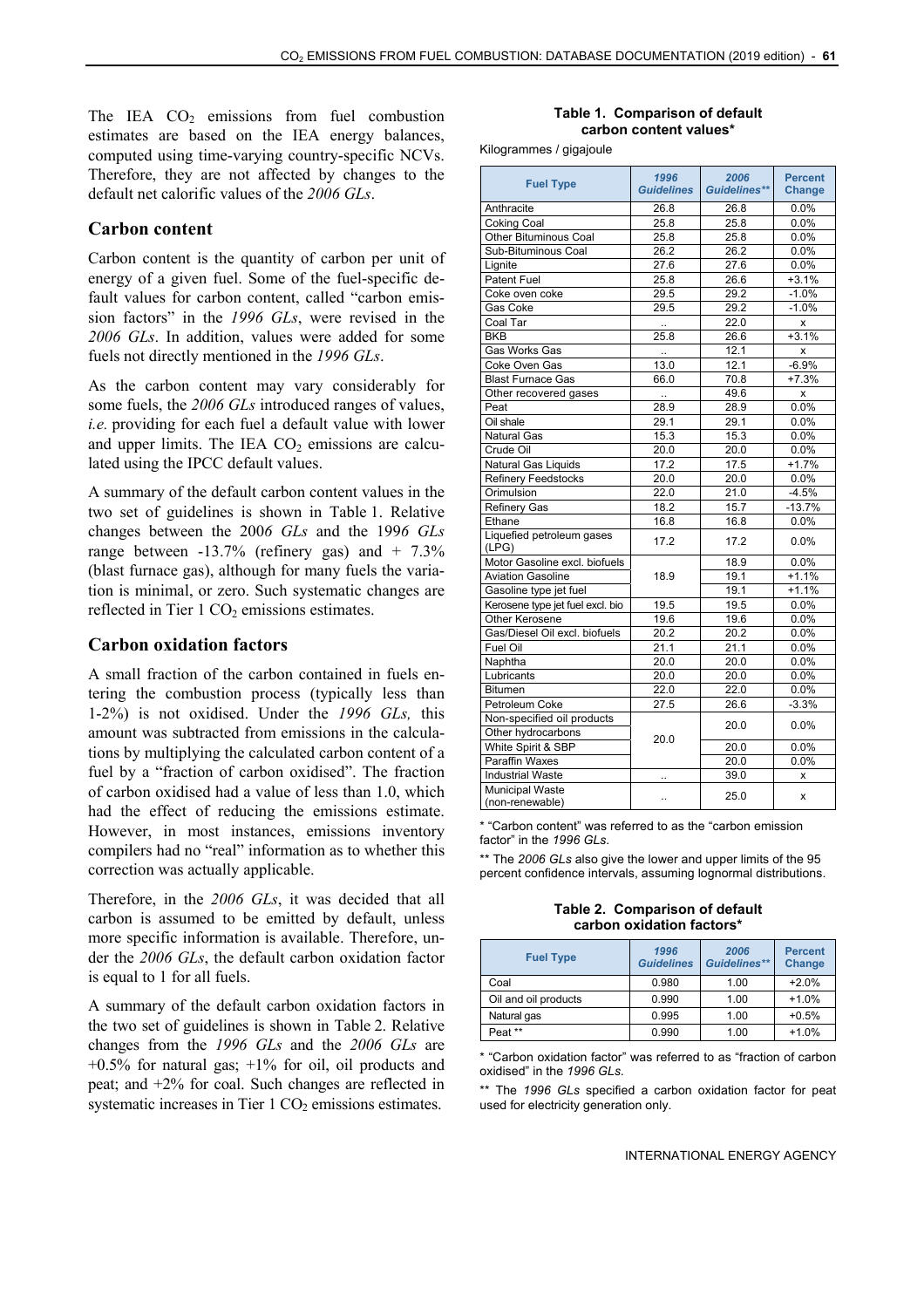#### **Treatment of fuels used for non-energy purposes**

Many hydrocarbons are used for non-energy purposes *e.g.* petrochemical feedstocks, lubricants, solvents, and bitumen. In some of these cases, the carbon in the fuel is quickly oxidised to  $CO<sub>2</sub>$ , in other cases, it is stored (or sequestered) in the product, sometimes for as long as centuries.

In the *1996 IPCC GLs*, Tier 1 Sectoral Approach emissions included emissions from fuels used for nonenergy purposes. The share of carbon assumed to be stored (not emitted) was estimated based on default "fractions of carbon stored" (shown for reference in Table 3).

**Table 3. Fraction of Carbon Stored in the** *1996 GLs*

| <b>Fuel Type</b>                         | <b>1996 Guidelines</b> |
|------------------------------------------|------------------------|
| Naphtha*                                 | 0.8                    |
| Lubricants                               | 0.5                    |
| <b>Bitumen</b>                           | 1.0                    |
| Coal Oils and Tars (from coking<br>coal) | 0.75                   |
| Natural Gas*                             | 0.33                   |
| Gas/Diesel Oil*                          | 0.5                    |
| LPG*                                     | 0.8                    |
| Ethane*                                  | 0.8                    |
| Other fuels for non-energy use           | To be specified        |

\* When used as feedstocks.

Note: this table is included only for reference.  $CO<sub>2</sub>$  emissions from fuel combustion in this publication do not include emissions from non-energy use of fuels.

In the *2006 GLs,* all deliveries for non-energy purposes are excluded. Numerically, excluding all nonenergy use of fuel from energy sector emissions calculations is equivalent to applying a fraction of carbon stored equal to 1 to all quantities delivered for nonenergy purposes.

In the case of a complete greenhouse gas inventory covering all IPCC Source/Sink categories, any emissions associated with non-energy use of fuels would be accounted in another Source/Sink category. However, as this publication only deals with  $CO<sub>2</sub>$  emissions from fuel combustion, emissions associated with non-energy use of fuels are no longer included in the IEA  $CO<sub>2</sub>$  emissions estimates.

Within the IEA estimates, the effect of this change is mainly noticeable for countries whose petrochemical sectors are large in comparison to the size of their economies, *e.g.* the Netherlands.

#### **Allocation of fuel combustion emissions across the Energy and the IPPU sectors**

To avoid possible double counting, the *2006 GLs* state that combustion emissions from fuels obtained directly or indirectly from the feedstock for an Industrial Processes and Product Use (IPPU) process will be allocated to the source category in which the process occurs, unless the derived fuels are transferred for combustion in another source category.

In the case of a complete inventory, this reallocation would not affect total emissions. Still, the effect on individual source categories could be quite significant, especially in countries with large IPPU sectors (*e.g.* the iron and steel, and non-ferrous metals industries).

To provide continuity with previous editions of this publication and to fully account for fuel combustion emissions, the IEA  $CO<sub>2</sub>$  emissions from fuel combustion include all emissions from fuel combustion, irrespective of the category of reporting (Energy or IPPU) under the *2006 GLs.*

To ensure comparability with submissions from Parties, an additional online database provides a summary of  $CO<sub>2</sub>$  emissions calculated according to the IPCC Reference and Sectoral Approaches, and a breakdown of the fuel combustion emissions which would be reallocated to IPPU under the *2006 GLs*. 40

### **Assessing the overall impact of methodological changes on IEA estimates**

Table 4 shows a comparison of IEA estimates of total  $CO<sub>2</sub>$  emissions from fuel combustion for the 2014 data (from the 2016 edition). Emissions are calculated using: i) the *1996 GLs* Sectoral Approach, methodology as in previous publications, and ii) the  $2006 \text{ } GLs<sup>41</sup>$  which correspond to the data published in this edition.

<sup>40.</sup> Note that the data available to the IEA do not allow assessing whether fuels derived from IPPU processes are transferred for combustion in another source category.

<sup>41.</sup> Including the emissions which may be reallocated from Energy to IPPU under the *2006 GLs*.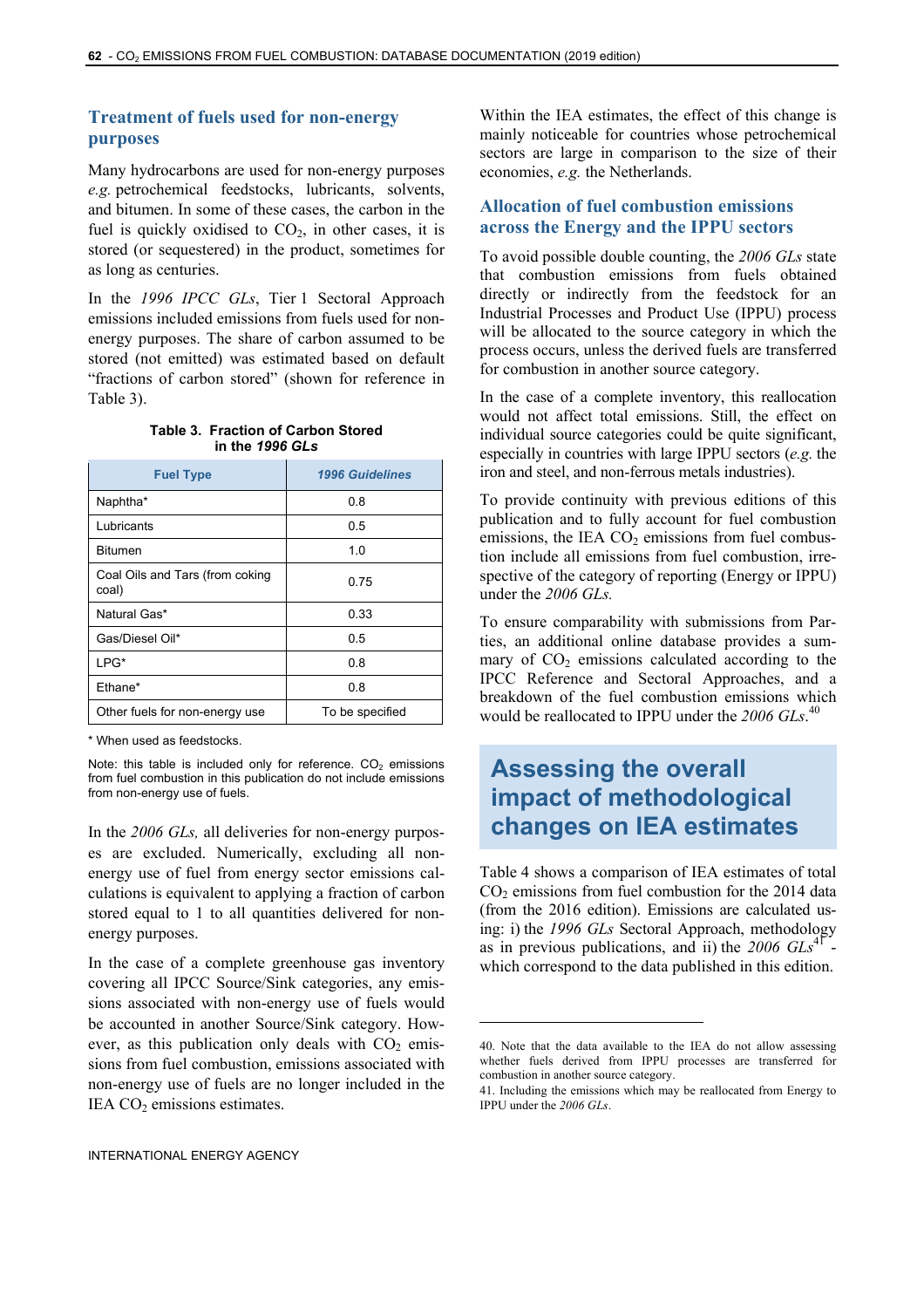The overall impact of the change in methodology on the IEA estimates of  $CO<sub>2</sub>$  emissions from fuel combustion varies from country to country, mainly depending on the underlying fuel mix and on the relative importance of non-energy use of fuels in the total.

Most countries show a decrease in  $CO<sub>2</sub>$  emissions levels under the new methodology, as the reductions due to the removal of non-energy use emissions are generally larger than the systematic increase due to changes in the oxidation factor.

For the year 2014, reductions of 1% or greater are observed for sixty-five countries, with thirteen showing a decrease of 5% or more. The largest relative decreases are observed in countries with high non-energy use of fuels (mainly oil products and natural gas) relative to their total energy consumption: Trinidad and Tobago (-39%), Gibraltar (-17%), Lithuania (-14%), and Singapore (-13%), the Netherlands, Belarus and Brunei Darussalam (all 11%). As emissions from non-energy use of fuels are not included in

energy sector emissions under the 2006 GLs, emissions previously attributed to non-energy use of oil products and natural gas are no longer included in IEA  $CO<sub>2</sub>$  emissions from fuel combustion estimates for these countries. One country, Curaçao presented a large increase (27%) in 2014. This was due to the inclusion of emissions from reported energy use of bitumen, which had been excluded (considered carbon stored / non-energy use) under the 1996 GLs.

Within the IEA databases, these changes will also be reflected in all indicators derived from  $CO<sub>2</sub>$  emissions totals  $(e.g. CO<sub>2</sub>/TPES, CO<sub>2</sub>/GDP)$ . Impacts on trends should be visible when the relative weight of the nonenergy use of fuels changes in time.

However, as mentioned, most of the methodological changes would not have significant impact in the case of a complete inventory covering all IPCC source/sink categories; in particular, the reallocation of emissions between categories would not affect total emissions estimates, nor the overall trends.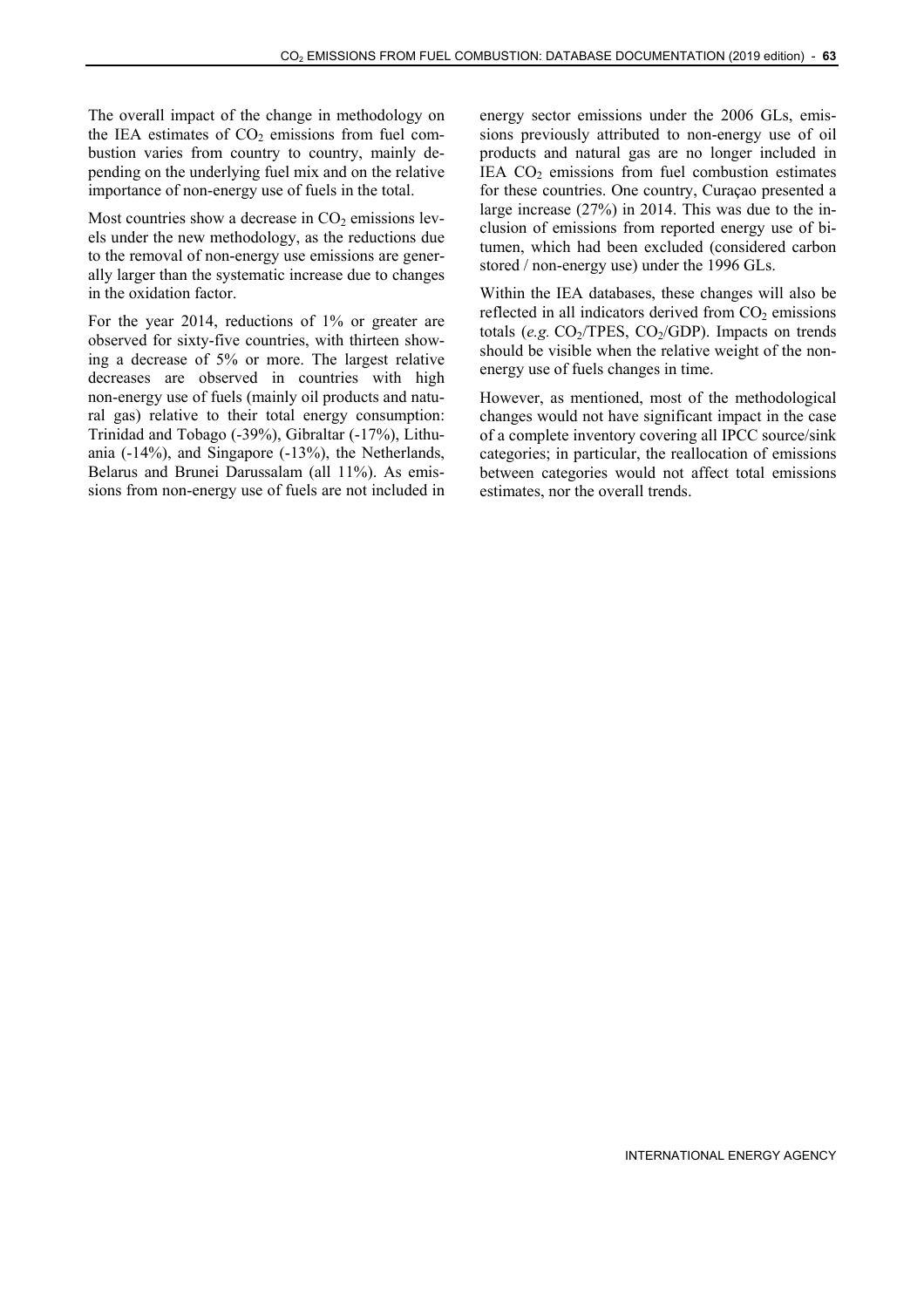| MtCO <sub>2</sub>                         |                                                         |                                                                  |                                 |                                 |                                                                          |                                                           |                          |
|-------------------------------------------|---------------------------------------------------------|------------------------------------------------------------------|---------------------------------|---------------------------------|--------------------------------------------------------------------------|-----------------------------------------------------------|--------------------------|
| <b>Country</b>                            | <b>1996 GLs</b><br>CO <sub>2</sub> Sectoral<br>Approach | <b>2006 GLs</b><br>$CO2$ Fuel<br><b>Combustion</b> <sup>40</sup> | <b>Percent</b><br><b>Change</b> | <b>Country</b>                  | <b>1996 GLs</b><br>CO <sub>2</sub><br><b>Sectoral</b><br><b>Approach</b> | <b>2006 GLs</b><br>$CO2$ Fuel<br>Combustion <sup>40</sup> | <b>Percent</b><br>Change |
| World                                     | 32903.3                                                 | 32381.0                                                          | $-1.6%$                         | Non-OECD Europe and<br>Eurasia  |                                                                          |                                                           |                          |
|                                           |                                                         |                                                                  |                                 | Albania                         | 4.3                                                                      | 4.1                                                       | $-4.7%$                  |
| <b>Annex I Parties</b>                    | 12852.2                                                 | 12628.4                                                          | $-2%$                           | Armenia                         | 5.2                                                                      | 5.2                                                       | 0.0%                     |
| <b>Non-annex I Parties</b>                | 18932.1                                                 | 18622.2                                                          | -2%                             | Azerbaijan                      | 31.3                                                                     | 30.8                                                      | $-1.6%$                  |
|                                           |                                                         |                                                                  |                                 | <b>Belarus</b>                  | 64.3                                                                     | 57.4                                                      | $-10.7%$                 |
| <b>OECD</b>                               |                                                         |                                                                  |                                 | Bosnia and Herzegovina          | 21.2                                                                     | 21.6                                                      | 1.9%                     |
| Australia                                 | 375.2                                                   | 373.8<br>60.8                                                    | $-0.4%$<br>0.0%                 | Albania                         | 42.2                                                                     | 42.1                                                      | $-0.2%$                  |
| Austria                                   | 60.8<br>95.0                                            | 87.4                                                             | $-8.0%$                         | Croatia<br>Cyprus <sup>42</sup> | 15.8<br>5.7                                                              | 15.1<br>5.8                                               | $-4.4%$<br>1.8%          |
| Belgium<br>Canada                         | 574.6                                                   | 554.8                                                            | $-3.4%$                         | Georgia                         | 8.0                                                                      | 7.7                                                       | $-3.8%$                  |
| Chile                                     | 76.4                                                    | 75.8                                                             | $-0.8%$                         | Gibraltar                       | 0.6                                                                      | 0.5                                                       | $-16.7%$                 |
| Czech Republic                            | 98.4                                                    | 96.6                                                             | $-1.8%$                         | Kazakhstan                      | 220.3                                                                    | 223.7                                                     | 1.5%                     |
| Denmark                                   | 34.7                                                    | 34.5                                                             | $-0.6%$                         | Kosovo                          | 7.3                                                                      | 7.4                                                       | 1.4%                     |
| Estonia                                   | 17.5                                                    | 17.5                                                             | 0.0%                            | Kyrgyzstan                      | 8.3                                                                      | 8.4                                                       | 1.2%                     |
| Finland                                   | 46.4                                                    | 45.3                                                             | $-2.4%$                         | Latvia                          | 6.7                                                                      | 6.7                                                       | 0.0%                     |
| France                                    | 295.8                                                   | 285.7                                                            | $-3.4%$                         | Lithuania                       | 12.0                                                                     | 10.3                                                      | $-14.2%$                 |
| Germany                                   | 734.6                                                   | 723.3                                                            | $-1.5%$                         | <b>FYR of Macedonia</b>         | 7.3                                                                      | 7.4                                                       | 1.4%                     |
| Greece                                    | 66.4                                                    | 65.9                                                             | $-0.8%$                         | Malta                           | 2.3                                                                      | 2.3                                                       | 0.0%                     |
| Hungary                                   | 41.3                                                    | 40.3                                                             | $-2.4%$                         | Republic of Moldova             | 7.2                                                                      | 7.2                                                       | 0.0%                     |
| Iceland                                   | 2.0                                                     | 2.0                                                              | 0.0%                            | Montenegro                      | 2.2                                                                      | 2.2                                                       | 0.0%                     |
| Ireland                                   | 33.7                                                    | 33.9                                                             | 0.6%                            | Romania                         | 69.0                                                                     | 68.2                                                      | $-1.2%$                  |
| Israel                                    | 66.3                                                    | 64.7                                                             | $-2.4%$                         | <b>Russian Federation</b>       | 1525.3                                                                   | 1467.6                                                    | $-3.8%$                  |
| Italy                                     | 325.7                                                   | 319.7                                                            | $-1.8%$                         | Serbia                          | 37.9                                                                     | 38.1                                                      | 0.5%                     |
| Japan                                     | 1193.3                                                  | 1188.6                                                           | $-0.4%$                         | Tajikistan                      | 4.6                                                                      | 4.7                                                       | 2.2%                     |
| Korea                                     | 589.5                                                   | 567.8                                                            | $-3.7%$                         | Turkmenistan                    | 66.6                                                                     | 67.0                                                      | 0.6%                     |
| Luxembourg                                | 9.2                                                     | 9.2                                                              | 0.0%                            | Ukraine                         | 239.6                                                                    | 236.5                                                     | $-1.3%$                  |
| Mexico                                    | 432.1                                                   | 430.9                                                            | $-0.3%$                         | Uzbekistan                      | 101.0                                                                    | 97.9                                                      | $-3.1%$                  |
| Netherlands                               | 166.6                                                   | 148.3                                                            | $-11.0%$                        |                                 |                                                                          |                                                           |                          |
| New Zealand                               | 33.2                                                    | 31.2                                                             | $-6.0%$                         | Non-OECD Europe and             |                                                                          |                                                           |                          |
| Norway                                    | 36.9                                                    | 35.3                                                             | $-4.3%$                         | Eurasia                         | 2516.4                                                                   | 2446.1                                                    | $-2.8%$                  |
| Poland                                    | 281.3                                                   | 279.0                                                            | $-0.8%$                         |                                 |                                                                          |                                                           |                          |
| Portugal                                  | 43.2                                                    | 42.8                                                             | $-0.9%$                         |                                 |                                                                          |                                                           |                          |
| Slovak Republic                           | 29.9                                                    | 29.3                                                             | $-2.0%$                         |                                 |                                                                          |                                                           |                          |
| Slovenia                                  | 12.6                                                    | 12.8                                                             | 1.6%                            |                                 |                                                                          |                                                           |                          |
| Spain                                     | 234.8                                                   | 232.0                                                            | $-1.2%$                         |                                 |                                                                          |                                                           |                          |
| Sweden                                    | 38.7                                                    | 37.4                                                             | $-3.4%$                         |                                 |                                                                          |                                                           |                          |
| Switzerland                               | 37.7                                                    | 37.7                                                             | 0.0%                            |                                 |                                                                          |                                                           |                          |
| Turkey                                    | 304.8                                                   | 307.1                                                            | 0.8%                            |                                 |                                                                          |                                                           |                          |
| United Kingdom                            | 409.0                                                   | 407.8                                                            | $-0.3%$                         |                                 |                                                                          |                                                           |                          |
| <b>United States</b><br><b>OECD Total</b> | 5235.9<br>12033.5                                       | 5176.2<br>11855.6                                                | $-1.1%$<br>$-1.5%$              |                                 |                                                                          |                                                           |                          |

### Table 4. Comparison of IEA CO<sub>2</sub> emissions estimates for non-OECD Countries (2014 data, 2016 edition)

42. Please refer to the section *Geographical coverage and country notes*.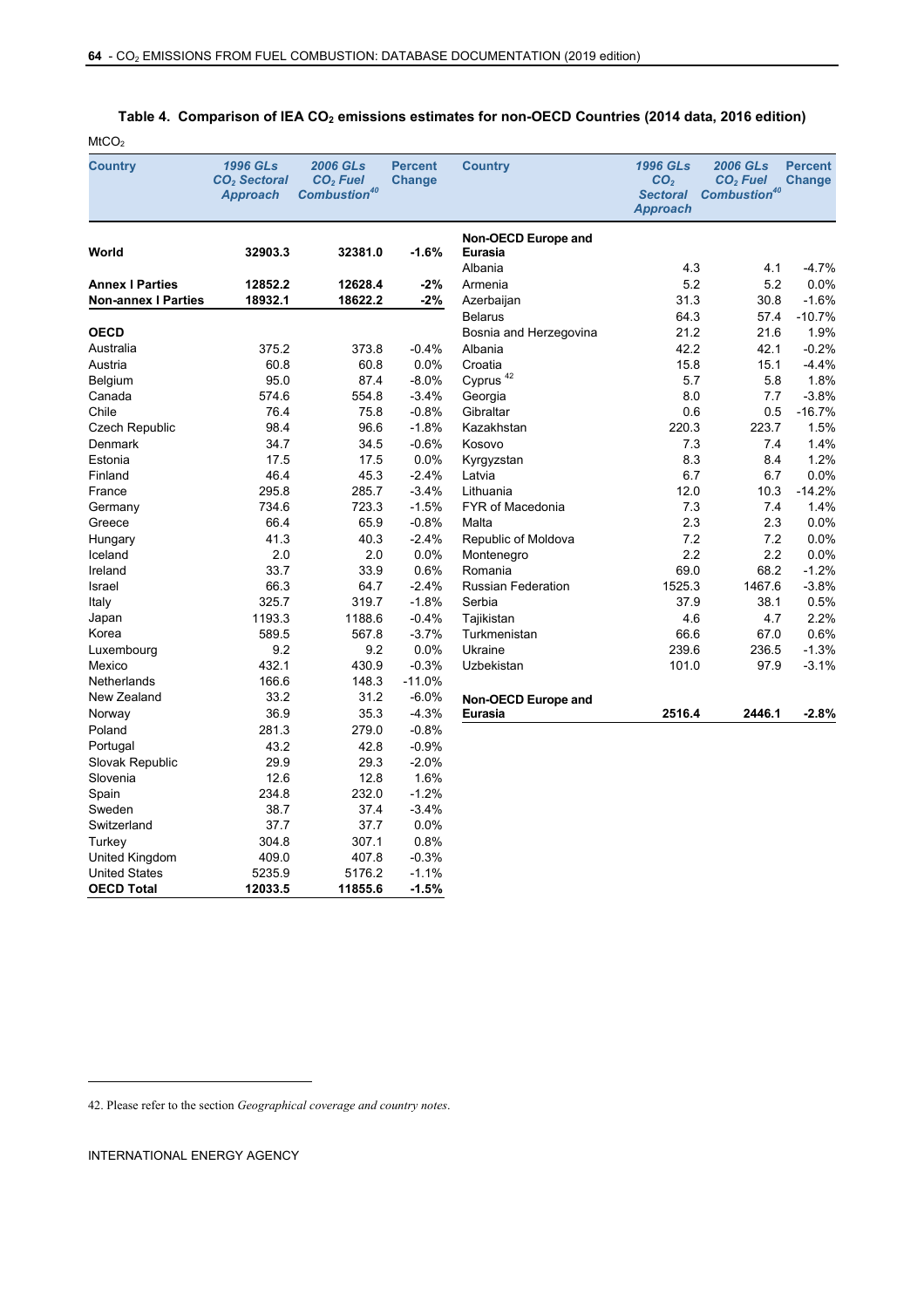| <b>Country</b>             | 1996 GLs<br>CO <sub>2</sub> Sectoral | <b>2006 GLs</b><br>$CO2$ Fuel<br>Approach Combustion <sup>40</sup> | <b>Percent</b><br>Change | <b>Country</b>              | <b>1996 GLs</b><br>CO <sub>2</sub> Sectoral | <b>2006 GLs</b><br>$CO2$ Fuel<br>Approach Combustion <sup>40</sup> | <b>Percent</b><br>Change |
|----------------------------|--------------------------------------|--------------------------------------------------------------------|--------------------------|-----------------------------|---------------------------------------------|--------------------------------------------------------------------|--------------------------|
| Africa                     |                                      |                                                                    |                          | China                       |                                             |                                                                    |                          |
|                            |                                      |                                                                    |                          | People's Republic of        |                                             |                                                                    |                          |
| Algeria                    | 126.4                                | 122.9                                                              | $-2.8%$                  | China                       | 9199.1                                      | 9087.0                                                             | $-1.2%$                  |
| Angola<br>Benin            | 19.5<br>5.7                          | 19.3<br>5.7                                                        | $-1.0%$<br>0.0%          | Hong Kong (China)           | 47.3<br>9246.4                              | 47.9<br>9134.9                                                     | 1.3%<br>$-1.2%$          |
| Botswana                   | 6.8                                  | 6.9                                                                | 1.5%                     | China (incl. Hong Kong)     |                                             |                                                                    |                          |
| Cameroon                   | 6.0                                  | 6.0                                                                | 0.0%                     | <b>Non-OECD Americas</b>    |                                             |                                                                    |                          |
| Congo                      | 2.7                                  | 2.6                                                                | $-3.7%$                  | Argentina                   | 195.3                                       | 192.4                                                              | $-1.5%$                  |
| Cote d'Ivoire              | 4.6                                  | 4.7                                                                | 2.2%                     | <b>Bolivia</b>              | 18.2                                        | 18.3                                                               | 0.5%                     |
| Dem. Rep. of Congo         | 9.3                                  | 9.4                                                                | 1.1%                     | Brazil                      | 492.6                                       | 476.0                                                              | $-3.4%$                  |
| Egypt                      | 181.1                                | 173.3                                                              | $-4.3%$                  | Colombia                    | 73.0                                        | 72.5                                                               | $-0.7%$                  |
| Eritrea                    | 0.6                                  | 0.6                                                                | 0.0%                     | Costa Rica                  | 7.1                                         | 7.2                                                                | 1.4%                     |
| Ethiopia                   | 9.2                                  | 9.1                                                                | $-1.1%$                  | Cuba                        | 29.6                                        | 29.4                                                               | $-0.7%$                  |
| Gabon                      | 3.5                                  | 3.5                                                                | 0.0%                     | Curaçao                     | 3.7                                         | 4.7                                                                | 27.0%                    |
| Ghana                      | 13.3                                 | 13.1                                                               | $-1.5%$                  | Dominican Republic          | 19.5                                        | 19.3                                                               | $-1.0%$                  |
| Kenya                      | 12.3                                 | 12.4                                                               | 0.8%                     | Ecuador                     | 38.7                                        | 38.7                                                               | 0.0%                     |
| Libya                      | 48.1                                 | 47.9                                                               | $-0.4%$                  | El Salvador                 | 5.9                                         | 5.9                                                                | 0.0%                     |
| Mauritius                  | 3.9                                  | 4.0                                                                | 2.6%                     | Guatemala                   | 16.1                                        | 16.1                                                               | 0.0%                     |
| Morocco                    | 53.0                                 | 53.1                                                               | 0.2%                     | Haiti                       | 2.7                                         | 2.8                                                                | 3.7%                     |
| Mozambique                 | 3.8                                  | 3.9                                                                | 2.6%                     | Honduras                    | 8.7                                         | 8.7                                                                | $0.0\%$                  |
| Namibia                    | 3.6                                  | 3.6                                                                | 0.0%                     | Jamaica                     | 7.1                                         | 7.2                                                                | 1.4%                     |
| Niger                      | 2.0                                  | 2.0                                                                | 0.0%                     | Nicaragua                   | 4.5                                         | 4.5                                                                | 0.0%                     |
| Nigeria                    | 61.9                                 | 60.2                                                               | $-2.7%$                  | Panama                      | 10.6                                        | 10.6                                                               | 0.0%                     |
| Senegal                    | 6.4                                  | 6.3                                                                | $-1.6%$                  | Paraguay                    | 5.2                                         | 5.2                                                                | 0.0%                     |
| South Africa               | 442.3                                | 437.4                                                              | $-1.1%$                  | Peru                        | 48.4                                        | 47.8                                                               | $-1.2%$                  |
| South Sudan                | 13.9                                 | 13.3                                                               | $-4.3%$                  | Suriname                    | 2.0                                         | 2.0                                                                | 0.0%                     |
| Sudan                      | 1.5                                  | 1.5                                                                | 0.0%                     | Trinidad and Tobago         | 38.0                                        | 23.2                                                               | $-38.9%$                 |
| United Rep. of<br>Tanzania | 10.4                                 | 10.4                                                               | 0.0%                     | Uruguay                     | 6.5                                         | 6.3                                                                | $-3.1%$                  |
| Togo                       | 1.7                                  | 1.7                                                                | 0.0%                     | Venezuela                   | 155.5                                       | 155.0                                                              | $-0.3%$                  |
|                            |                                      |                                                                    |                          | Other non-OECD              |                                             |                                                                    |                          |
| Tunisia                    | 25.0                                 | 25.0                                                               | 0.0%                     | Americas                    | 19.9                                        | 20.1                                                               | 1.0%                     |
| Zambia                     | 3.3                                  | 3.2                                                                | $-3.0%$                  | <b>Non-OECD Americas</b>    | 1209.0                                      | 1173.9                                                             | $-2.9%$                  |
| Zimbabwe                   | 11.4                                 | 11.5                                                               | 0.9%                     |                             |                                             |                                                                    |                          |
| <b>Other Africa</b>        | 32.3                                 | 31.0                                                               | $-4.0%$                  | <b>Middle East</b>          |                                             |                                                                    |                          |
| Africa                     | 1125.6                               | 1105.3                                                             | $-1.8%$                  | <b>Bahrain</b>              | 31.8                                        | 29.7                                                               | $-6.6%$                  |
|                            |                                      |                                                                    |                          | Islamic Republic of Iran    | 576.1                                       | 556.1                                                              | $-3.5%$                  |
| Asia (excl. China)         |                                      |                                                                    |                          | Iraq                        | 140.2                                       | 141.0                                                              | 0.6%                     |
| Bangladesh                 | 63.9                                 | 62.3                                                               | $-2.5%$                  | Jordan                      | 23.9                                        | 24.1                                                               | 0.8%                     |
| Brunei Darussalam          | 7.5                                  | 6.7                                                                | $-10.7%$                 | Kuwait                      | 88.4                                        | 86.1                                                               | $-2.6%$                  |
| Cambodia                   | 6.0                                  | 6.1                                                                | 1.7%                     | Lebanon                     | 22.1                                        | 22.4                                                               | 1.4%                     |
| DPR of Korea               | 37.0                                 | 37.8                                                               | 2.2%                     | Oman                        | 63.1                                        | 59.9                                                               | $-5.1%$                  |
| India                      | 2038.9                               | 2019.7                                                             | $-0.9%$                  | Qatar                       | 82.7                                        | 77.6                                                               | $-6.2%$                  |
| Indonesia                  | 442.3                                | 436.5                                                              | $-1.3%$                  | Saudi Arabia                | 521.4                                       | 506.6                                                              | $-2.8%$                  |
| Malaysia                   | 227.5                                | 220.5                                                              | $-3.1%$                  | Syrian Arab Republic        | 28.1                                        | 27.6                                                               | $-1.8%$                  |
| Mongolia                   | 17.8                                 | 18.2                                                               | 2.2%                     | <b>United Arab Emirates</b> | 175.8                                       | 175.4                                                              | $-0.2%$                  |
| Myanmar                    | 19.6                                 | 19.6                                                               | 0.0%                     | Yemen                       | 21.1                                        | 21.3                                                               | 0.9%                     |
| Nepal                      | 5.8                                  | 5.9                                                                | 1.7%                     | <b>Middle East</b>          | 1774.7                                      | 1727.8                                                             | $-2.6%$                  |
| Pakistan                   | 141.0                                | 137.4                                                              | $-2.6%$                  |                             |                                             |                                                                    |                          |
| Philippines                | 94.5                                 | 95.7                                                               | 1.3%                     |                             |                                             |                                                                    |                          |
| Singapore                  | 50.9                                 | 45.3                                                               | $-11.0%$                 |                             |                                             |                                                                    |                          |
| Sri Lanka                  | 16.5                                 | 16.7                                                               | 1.2%                     |                             |                                             |                                                                    |                          |
| Chinese Taipei             | 260.9                                | 249.7                                                              | $-4.3%$                  |                             |                                             |                                                                    |                          |
| Thailand                   | 263.1                                | 243.5                                                              | $-7.4%$                  |                             |                                             |                                                                    |                          |
| Viet Nam                   | 143.7                                | 143.3                                                              | $-0.3%$                  |                             |                                             |                                                                    |                          |
| Other Asia                 | 41.7                                 | 42.1<br>3807.0                                                     | 1.0%<br>$-1.9%$          |                             |                                             |                                                                    |                          |
| Asia (excl. China)         | 3878.8                               |                                                                    |                          |                             |                                             |                                                                    |                          |

Table 4. Comparison of IEA CO<sub>2</sub> emissions estimates for Non-OECD Countries (2014 data, 2016 edition)  $MtCO<sub>2</sub>$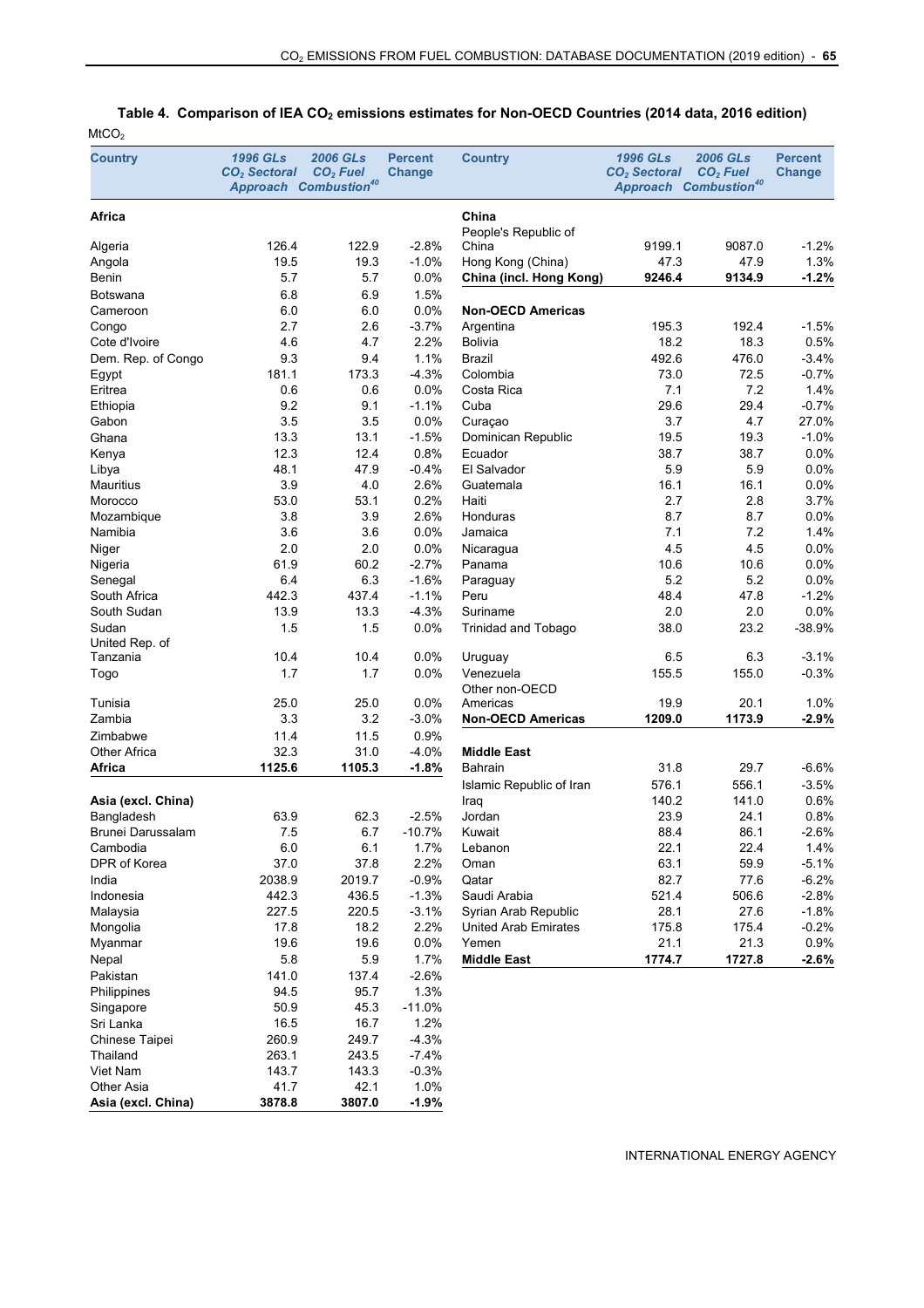# **7. GHG EMISSIONS: SOURCES AND METHODS**

CO2 emissions from fuel combustion represent the majority of anthropogenic GHG emissions. However, comprehensive analysis of emission trends considers other sources of  $CO<sub>2</sub>$  as well as other gases, knowing that data on gases and sources other than  $CO<sub>2</sub>$  from fuel combustion are much more uncertain. Countryspecific estimates of  $CO<sub>2</sub>$  from biomass burning and F-gas emissions are particularly difficult to ascertain.

To complement work regarding the emissions of  $CO<sub>2</sub>$  from fuel combustion, the IEA also included EDGAR data on other  $CO_2$  sources and on five other greenhouse gases; methane (CH<sub>4</sub>), nitrous oxide (N<sub>2</sub>O) and the fluorinated gases (or "F-gases") HFCs, PFCs and  $SF<sub>6</sub>$ , all gases addressed by the Kyoto Protocol.

The information for GHG emissions (with the exception of  $CO<sub>2</sub>$  emissions from fuel combustion) has been provided by Monica Crippa and Diego Guizzardi from the Joint Research Centre (JRC) of the European Commission and Jos G.J. Olivier from the PBL Netherlands Environmental Assessment Agency, using the EDGAR database (version 4.3.2 FT2016 for CO<sub>2</sub>, version 5.0 for CH<sub>4</sub> and N<sub>2</sub>O emissions and 4.2FT2010 for the F-gases) developed jointly by JRC and PBL.

In this edition, the global warming potentials (GWP-100) for the non- $CO<sub>2</sub>$  gases are taken from the IPCC Fourth Assessment Report and no longer from the second. The data in this dataset may differ from previous editions also due to changes in the methodology used for the accounting of large-scale biomass burning (including mainly savannah fires). Therefore, no complete estimates of the land use, land use change and forestry sector emissions are currently provided by the EDGAR database.

Please note that the GHG emissions totals presented here will differ from those shown in countries' official national inventory submissions to the UNFCCC, primarily due to differences in coverage for the category *Other*. Differences may also occur due to differences in allocation, methodologies and underlying data sources for activities and emission factors, as specified in Part III. Details on possible differences between IEA and UNFCCC  $CO_2$  emissions from fuel combustion estimates can be found in Part I.

The information or GHG emissions (with the exception of  $CO<sub>2</sub>$  emissions from fossil fuel combustion) has been provided by Monica Crippa, Diego Guizzardi and Jos G.J. Olivier based on the EDGAR version 4.3.2\_FT2016 for CO2, version 4.4 for CH4 and N2O emissions and 4.2FT2010 for the Fgases. JRC and PBL are responsible for these datasets.

### **General note on EDGAR**

The *Emission Database for Global Atmospheric Research* (*EDGAR4)* has been developed jointly by the European Commission's Joint Research Centre (JRC) and the PBL Netherlands Environmental Assessment Agency and is hosted at *edgar.jrc.ec.europa.eu*. EDGAR v4.3.2 is providing global anthropogenic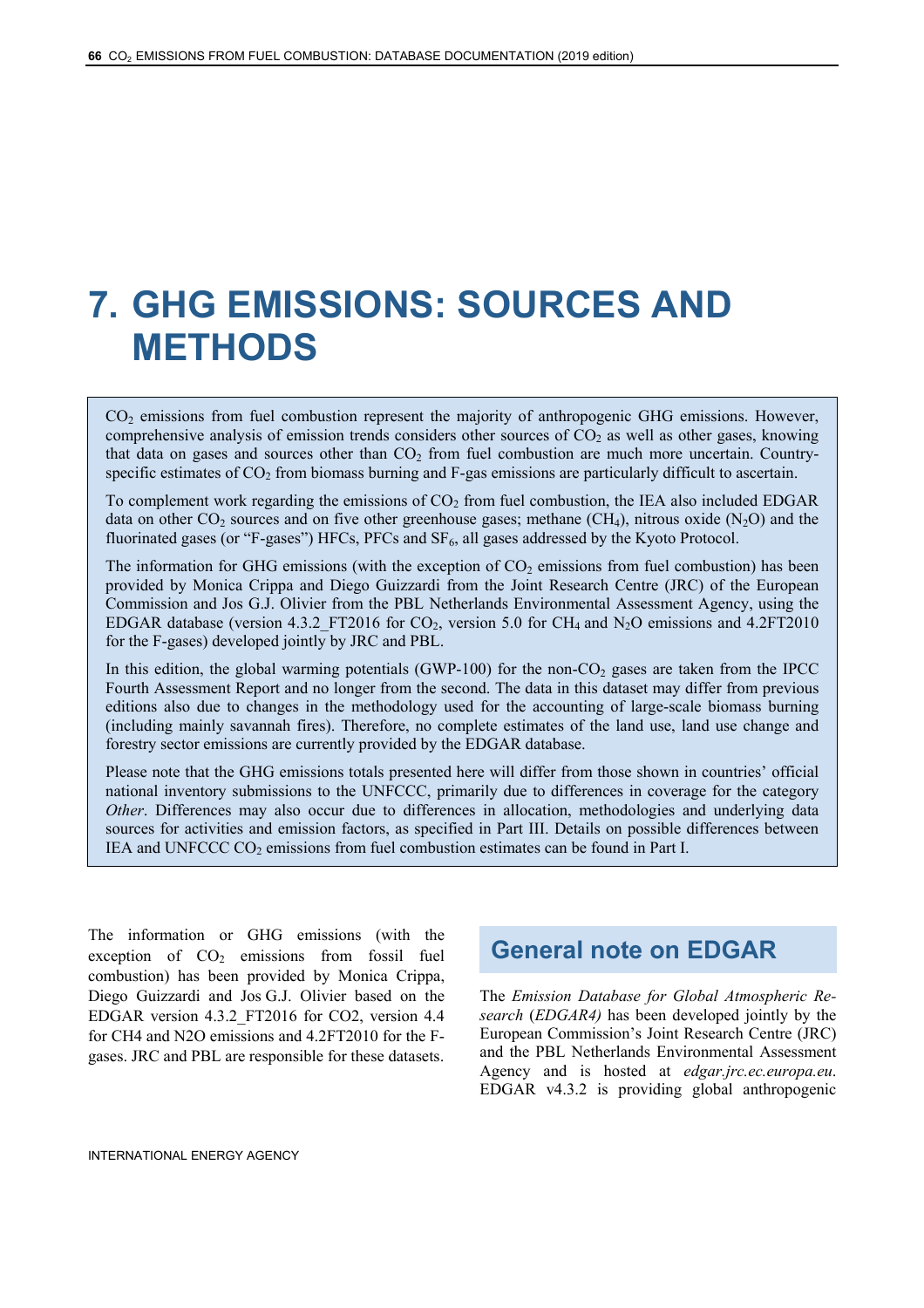emissions of greenhouse gases  $CO<sub>2</sub>$ ,  $CH<sub>4</sub>$ , N<sub>2</sub>O, HFCs, PFCs and  $SF_6$  and of precursor gases and air pollutants CO,  $NO_x$ , NMVOC,  $SO_2$  and the aerosols  $PM_{10}$ , PM<sub>2.5</sub>, BC, OC, per source category, both at country level as well as on a  $0.1 \times 0.1^{\circ}$  grid online to its large community of users. EDGAR data are used for policy applications and scientific studies such as atmospheric modelling and were used for the *Fifth Assessment Report* of the *Intergovernmental Panel on Climate Change* (IPCC, 2014) (Working Group III).

Activity data were mostly taken from international statistics (checked for completeness and consistency and where required gap filled) and greenhouse gas emission factors were selected mostly from the *2006 IPCC Guidelines for National Greenhouse Gas Inventories* (IPCC, 2006) to ensure a consistent approach across countries and complete and consistent time series. It is stressed that the uncertainty in the resulting dataset at national level may be substantial, especially for methane and nitrous oxide, and even more so for the F-gases (see Box 2 for more details). However, this dataset provides a sound basis for comparability with national emissions reports and other studies since the methods used are either IPCC methodologies or comparable to them (see below), global totals are obtained in a transparent way and comply with budgets used in atmospheric studies, and the data were based on international information sources. For recent estimates of the GHG emissions, reports of Annex I countries to the *UN Convention on Climate Change* (UNFCCC) and the recent and significant impact of *Clean Development Mechanism* projects in developing countries to reduce  $CH_4$ , N<sub>2</sub>O and HFC-23 emissions were taken into account. This applies to sources such as coal mines and landfills (CH4 recovery), nitric acid and adipic acid production  $(N_2O)$  and the production of HCFC-22 (HFC-23).

The EDGAR v4.3.2 dataset covers 1970-2012 timeseries for all sector-specific and country-specific totals of greenhouse gases. Thereto new activity data statistics (with updated and revised time series) were uploaded for energy-related emissions using IEA (2017), for agriculture related activities till 2015 using the latest FAO statistics (FAOSTAT, 2018) and emission factors revised where appropriate. Although this dataset has been constructed with great care, JRC and PBL do not accept any liability from use of the data provided in this report including any inaccuracies or omissions in the data provided. For details on uncertainty and caveats identified in the dataset, as well as more detailed source category estimates, we refer to Janssens-Maenhout et al. (2017a) and the EDGAR v4.3.2 website at http://edgar.jrc. ec.europa.eu/overview.php?v=432&SECURE=123.

Note that estimates for other more recent years than

2012 are also made publicly available through this website. Most recent trends for  $CO<sub>2</sub>$  emissions through 2016 are discussed in Olivier et al. (2017) and Janssens-Maenhout et al. (2017b).

#### **Box 1: Uncertainty in greenhouse gas emissions.**

When considering comparative shares and trends in greenhouse-gas emissions, data on gases and sources other than  $CO<sub>2</sub>$  from fuel combustion are much more uncertain. Country-specific estimates of  $CO<sub>2</sub>$  from biomass burning and F-gas emissions are particularly difficult to ascertain. The uncertainty in these emissions is caused by the limited accuracy of international activity data used and in particular of emission factors selected for calculating emissions on a country level (Olivier, 2002; Olivier *et al.,* 2005). For a detailed evaluation of emission uncertainties using international statistics and IPCC and other emission factors we refer to the *2006 IPCC Guidelines* (2006), and for comparisons between countries and datasets to Olivier et al (2005, 2010, 2015). For global total anthropogenic  $CO<sub>2</sub>$  emissions the calculated uncertainty in the total ranges from about ‐ 10% to +10%, including large-scale biomass burning. For global emissions of  $CH_4$ , N<sub>2</sub>O and the F-gases uncertainty estimates of 25%, 30% and 20%, respectively, were assumed based on default uncertainty estimates for the 2006 IPCC methodologies (IPCC, 2006), which correspond with emissions estimates inferred from atmospheric concentration measurements (UNEP, 2012).

When considering emission shares and trends of countries one should note that:

 $CO<sub>2</sub>$ : Fossil fuel combustion, which is often the largest source of  $CO<sub>2</sub>$  in a country, is estimated to have an uncertainty of about 5% (95% confidence interval) for OECD countries. However, for many non-OECD countries the uncertainty is estimated at about 10%. This is often regarded as the most accurate source of GHG emissions.

CH4: Uncertainties are particularly large for methane emissions from fugitive sources (coal mining and from oil and gas production and transmission) and from landfills and wastewater.

 $N_2O$ : Uncertainties of most  $N_2O$  sources are very large, e.g*.* the uncertainty for agricultural sources may sometimes exceed 100%.

F-gases: Uncertainties in annual emissions of most sources of F-gases are very large, e.g*.* at a country level they may well exceed 100%. Therefore, the figures provided for individual countries should be considered solely as order-of-magnitude estimates.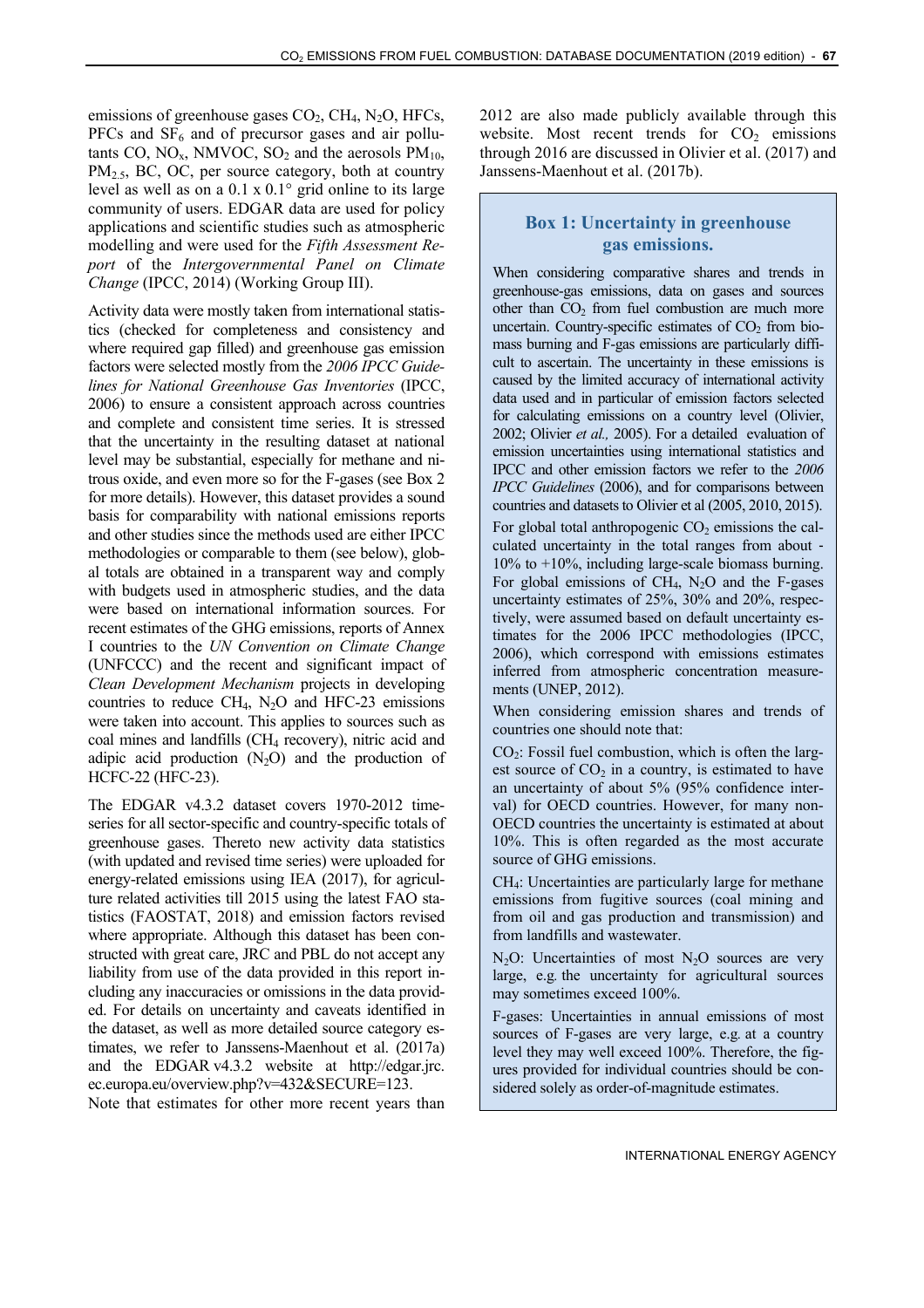### **Source definitions**

The source definitions for *Fuel combustion* refer to the categories and codes used in the 2006 IPCC guidelines, Chapter 8 of Vol. 1: *General guidance and reporting* (IPCC, 2006). For other categories and codes the definitions refer to the Revised 1996 IPCC guidelines, Chapter 1 of Vol. 1: *Reporting instructions* (IPCC, 1996).

Note that the IPCC guidelines are sometimes ambiguous in where to report emissions from particular sources e.g when reporting to the UNFCCC, countries may opt to report  $CO<sub>2</sub>$  emissions from integrated steel plants (including coke ovens and blast furnaces), wholly under IPCC Source/Sink Category 1A, or also under 1B1 and 2C.

#### **For carbon dioxide:**

*Fuel combustion* refers to fossil fuel combustion only. Emissions have been estimated by the IEA using the methodology as described in the section *IEA estimates: Changes under the 2006 IPCC Guidelines* in Part I. (2006 IPCC Source/Sink Category 1A)

*Fugitive* refers mainly to flaring of associated gas in oil and gas production (in some cases including indirect  $CO<sub>2</sub>$  from methane venting) (IPCC Source/Sink Category 1B).

*Industrial Processes* refer to production of cement, lime, soda ash, carbides, ammonia, methanol, ethylene and other chemicals, metals and to the use of soda ash, limestone and dolomite, and non-energy use of lubricants and waxes. Emissions exclude *Fuel combustion* emissions. (IPCC Source/Sink Category 2).

*Other*  $CO<sub>2</sub>$  emissions refer to direct emissions from solvent use (IPCC Source/Sink Category 3), from application of urea and agricultural lime (IPCC Source/ Sink Category 4) and from fossil fuel fires (coal fires & the Kuwait oil fires) (IPCC Source/Sink Category 7). It does not include the significant amount of large scale biomass burning emissions, as these are part of the land use, land-use change and forestry sector, for which a different methodology and use of satellite is required.

#### **For methane:**

*Energy* comprises production, handling, transmission and combustion of fossil fuels and biofuels (IPCC Source/Sink Categories 1A and 1B).

*Agriculture* comprises enteric fermentation, rice production, manure management, agricultural waste burning (non-energy, on-site) and savannah burning (IPCC Source/Sink Category 4).

*Waste* comprises landfills, wastewater treatment, wastewater disposal and waste incineration (nonenergy) (IPCC Source/Sink Category 6).

*Other* includes industrial process emissions e.g. methanol production, and forest and peat fires and other vegetation fires (IPCC Source/Sink Categories 2 and 5).

#### **For nitrous oxide:**

*Energy* comprises combustion of fossil fuels and biofuels (IPCC Source/Sink Categories 1A and 1B).

*Agriculture* comprises fertiliser use (synthetic and manure), animal waste (manure) management, agricultural waste burning (non-energy, on-site) and savannah burning (IPCC Source/Sink Category 4).

*Industrial Processes* comprise non-combustion emissions from manufacturing of adipic acid, nitric acid, caprolactam and glyoxal (IPCC Source/Sink Category 2).

*Other* includes  $N_2O$  usage, forest and peat fires (including post-burn decay emissions from remaining biomass) and other vegetation fires, human sewage discharge and waste incineration (non-energy) and indirect  $N_2O$  from atmospheric deposition of  $NO_x$  and NH3 from non-agricultural sources (IPCC Source/Sink Categories 3, 5, 6 and 7).

#### **For fluorinated gases:**

*HFC emissions* comprise by-product emissions of HFC-23 from HCFC-22 manufacture and the use of HFCs (IPCC Source/Sink Categories 2E and 2F).

*PFC emissions* comprise by-product emissions of CF4 and  $C_2F_6$  from primary aluminium production and the use of PFCs, in particular for the manufacture of semiconductors, flat panel displays and photovoltaic cells) (IPCC Source/Sink Categories 2C, 2E and 2F). *SF6 emissions* stem from various sources of  $SF<sub>6</sub>$  use (mainly manufacturing of Gas Insulated Switchgear (GIS) used in the electricity distribution networks) (IPCC Source/Sink Categories 2C and 2F) and from  $SF<sub>6</sub>$  production (Category 2E).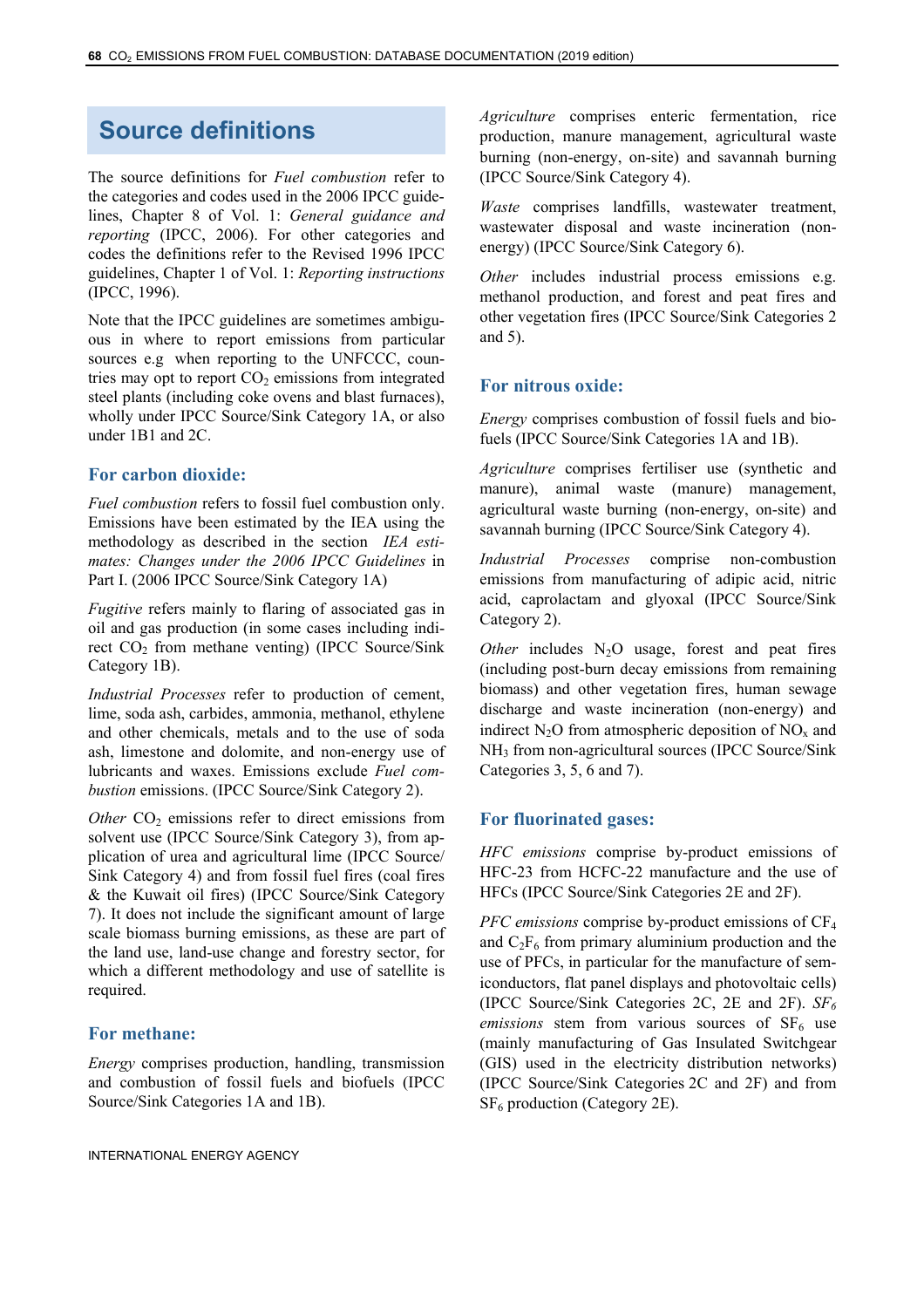### **Data sources and methodology for EDGAR v4.3.2 FT2016 and EDGAR v4.2FT2010**

The **EDGAR v4.2FT2010** has been available online since October 2013<sup>43</sup> and **EDGAR v4.3.2 FT2016** since July  $2017^{44}$ . For greenhouse gases, the default emission factors from the *2006 IPCC Guidelines*  (IPCC, 2006) were used, except for  $CH_4$  and  $N_2O$ from road transport where technology-specific factors were used from the EMEP-EEA emission inventory guidebook (EEA, 2009).

The **EDGAR v4.3.2** FT2016 dataset covers the entire period 1970-2016 and is largely based on IEA(2014) energy statistics and FAOSTAT (2018) agriculture statistics. The EDGAR v4.3.2\_FT2016 dataset was used in this publication as data input for the  $CO<sub>2</sub>$ emissions for *Fugitives* and *Industrial Processes,* the  $CH<sub>4</sub>$  emissions and the N<sub>2</sub>O emissions. Updated activity data using the latest FAO statistics for agriculture  $(FAOSTAT, 2018)$  were included to estimate  $CH<sub>4</sub>$  and N2O emissions from agriculture. The emissions of the F-gases are taken from the EDGAR v4.2FT2010 dataset. The methods, data sources and emission factors used for this new dataset are documented in Janssens-Maenhout et al. (2017a,b). For the documentation of the EDGAR v4.2FT2010 dataset we refer to a previous publication of this report (part III) in 2015.

### **References**

 $\overline{a}$ 

EEA (2009). *EMEP-EEA emission inventory guidebook – 2009*, European Environment Agency. Internet: www.eea.europa.eu/publications*.* 

FAOSTAT: Statistics Division of the Food Agricultural Organisation (FAO), 2018. http://www.fao.org/statistics/en/

IEA (2012, 2014). *Energy Statistics of OECD and Non-OECD Countries*. On-line data service. Internet: *data.iea.org.* 

*World Energy Statistics (2017 edition)", IEA 2017. On-line data service: http://data.iea.org/payment/products/118-worldenergy-statistics-2018-edition.aspx* 

IPCC (1996). *Revised 1996 IPCC Guidelines for National Greenhouse Gas Inventories* IPCC/OECD/ IEA, Paris.

IPCC (2006). *2006 IPCC Guidelines for National Greenhouse Gas Inventories*. Eggleston, S., Buendia, L., Miwa, K., Ngara, T., Tanabe, K. (eds.). IPCC-TSU NGGIP, IGES, Japan. Internet: www.ipcc-nggip.iges. or.jp/public/2006gl/index.html.

IPCC, 2007: Climate Change 2007: Synthesis Report. Contribution of Working Groups I, II and III to the Fourth Assessment Report of the Intergovernmental Panel on Climate Change [Core Writing Team, Pachauri, R.K and Reisinger, A. (eds.)]. IPCC, Geneva, Switzerland, 104 pp

IPCC (2014). Climate Change 2014: Mitigation. Contribution of Working Group III to the *Fifth Assessment Report of the Intergovernmental Panel on Climate Change* [ Edenhofer, O., R. Pichs-Madruga, Y. Sokona, E. Farahani, S. Kadner, K. Seyboth, A. Adler, I. Baum, S. Brunner, P. Eickemeier, B. Kriemann, J. Savolainen, S. Schlömer, C. von Stechow, T. Zwickel and J.C. Minx (eds.)], Cambridge

University Press, Cambridge, United Kingdom and New York, NY. Internet: www.ipcc.ch/report/ar5/wg3/.

Janssens-Maenhout, G., Crippa, M., Guizzardi, D., Muntean, M., Schaaf, E., Dentener, F., Bergamaschi, P., Pagliari, V., Olivier, J.G.J., Peters, J.A.H.W., van Aardenne, J.A., Monni, S., Doering, U., Petrescu, A.M.R. (2017a). EDGARv4.3.2 Global Atlas of the three major Greenhouse Gas Emissions for the period 1970-2012, Earth Syst. Sci. Data Discuss., https://doi.org/10.5194/essd-2017-79, in review, 2017a

G. Janssens-Maenhout, G., M. Crippa, D. Guizzardi, M. Muntean, E. Schaaf,, J.G.J. Olivier, J.A.H.W. Peters, K.M. Schure, (2017b). CO2 and GHG emissions of all world countries, Joint Research Centre Report, European Union, Luxembourg, 2017b, PUBSY No. 107877

JRC/PBL (2013). EDGAR version 4.2FT2010. Joint Research Centre/PBL Netherlands Environmental Assessment Agency. Internet:

http://edgar.jrc.ec.europa.eu/overview.php?v=42FT2010

<sup>43.</sup> See http://edgar.jrc.ec.europa.eu/overview.php?v=42FT2010

<sup>44.</sup> See http://edgar.jrc.ec.europa.eu/overview.php?v=432&SECURE=123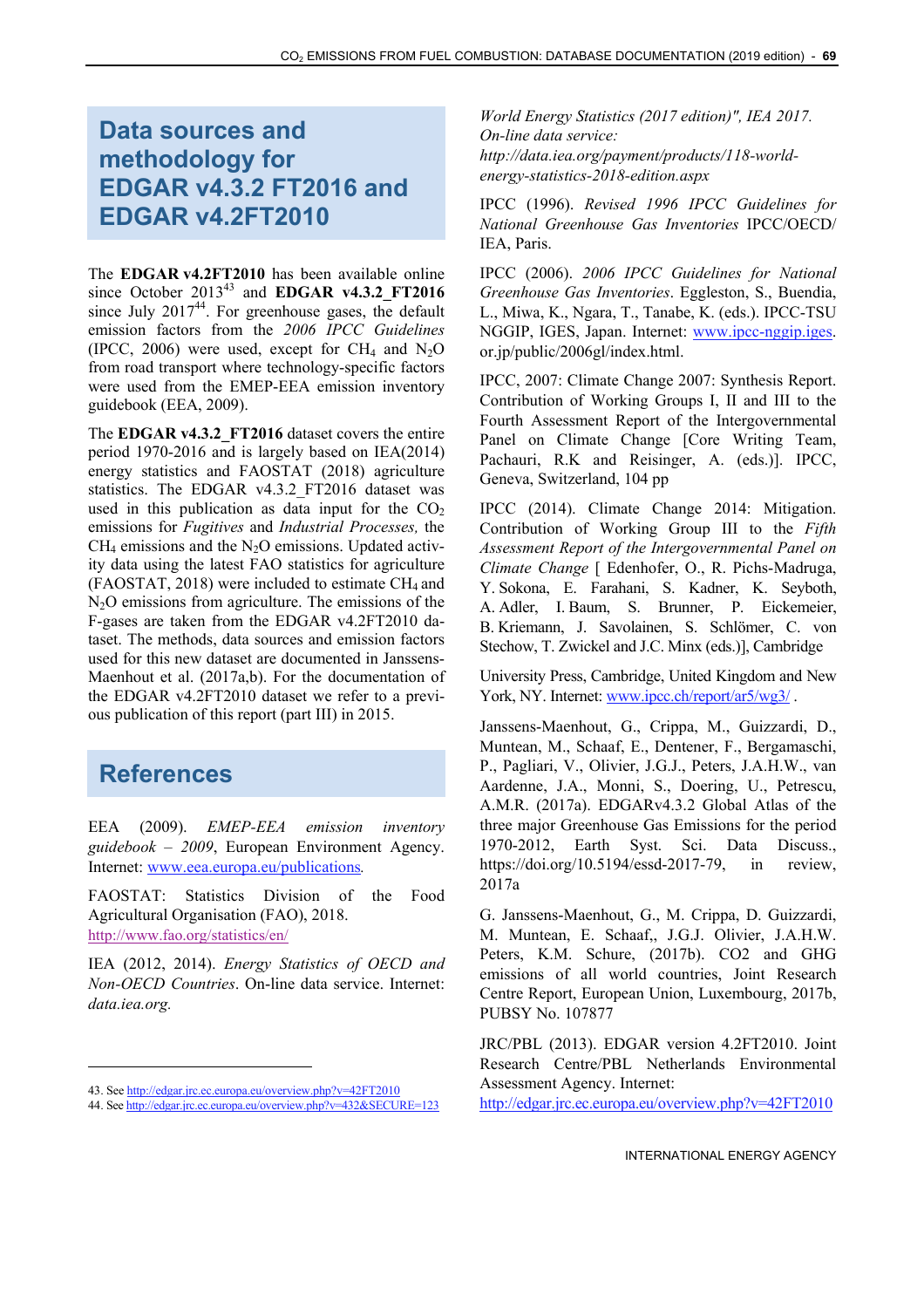JRC/PBL (2017). EDGAR version 4.3.2. Joint Research Centre/PBL Netherlands Environmental Assessment Agency, Internet: http://edgar.jrc.ec.europa.eu/overview.php?v=432&S ECURE=123

Olivier, J.G.J. (2002). On the Quality of Global Emission Inventories, Approaches, Methodologies, Input Data and Uncertainties, Thesis Utrecht University, Utrecht, ISBN 90 393 3103 0. Internet: www.library.uu.nl/digiarchief/dip/diss/2002-1025- 131210/inhoud.htm.

Olivier, J.G.J., J.A. Van Aardenne, F. Dentener, V. Pagliari, L.N. Ganzeveld and J.A.H.W. Peters (2005). Recent trends in global greenhouse gas emissions: regional trends 1970-2000 and spatial distribution of key sources in 2000. *Environm. Sc.,* 2 (2-3), 81-99. DOI: 10.1080/15693430500400345.

Olivier, J.G.J., J.A. van Aardenne, S. Monni, U.M. Döring, J.A.H.W. Peters and G. Janssens-Maenhout (2010). Application of the IPCC uncertainty methods to EDGAR 4.1 global greenhouse gas inventories. In: "3rd International Workshop on Uncertainty in Greenhouse Gas Inventories, 22–24 September, 2010". Proceedings. Lviv Polytechnic National University, Lviv, Ukraine. ISBN: 978-966-8460-81-4, p. 219-226. Internet: http://bit.ly/1FHB0Wt .

Olivier, J.G.J., G. Janssens-Maenhout, M. Muntean and J.A.H.W. Peters (2016). *Trends in global CO2 emissions*. 2016 report.

Olivier, J.G.J., Schure, K.M., Peters, J.A.H.W. (2017) Trends in global CO2 and total GHG emissions, 2017 report, PBL No. 2983, 2017 forthcoming.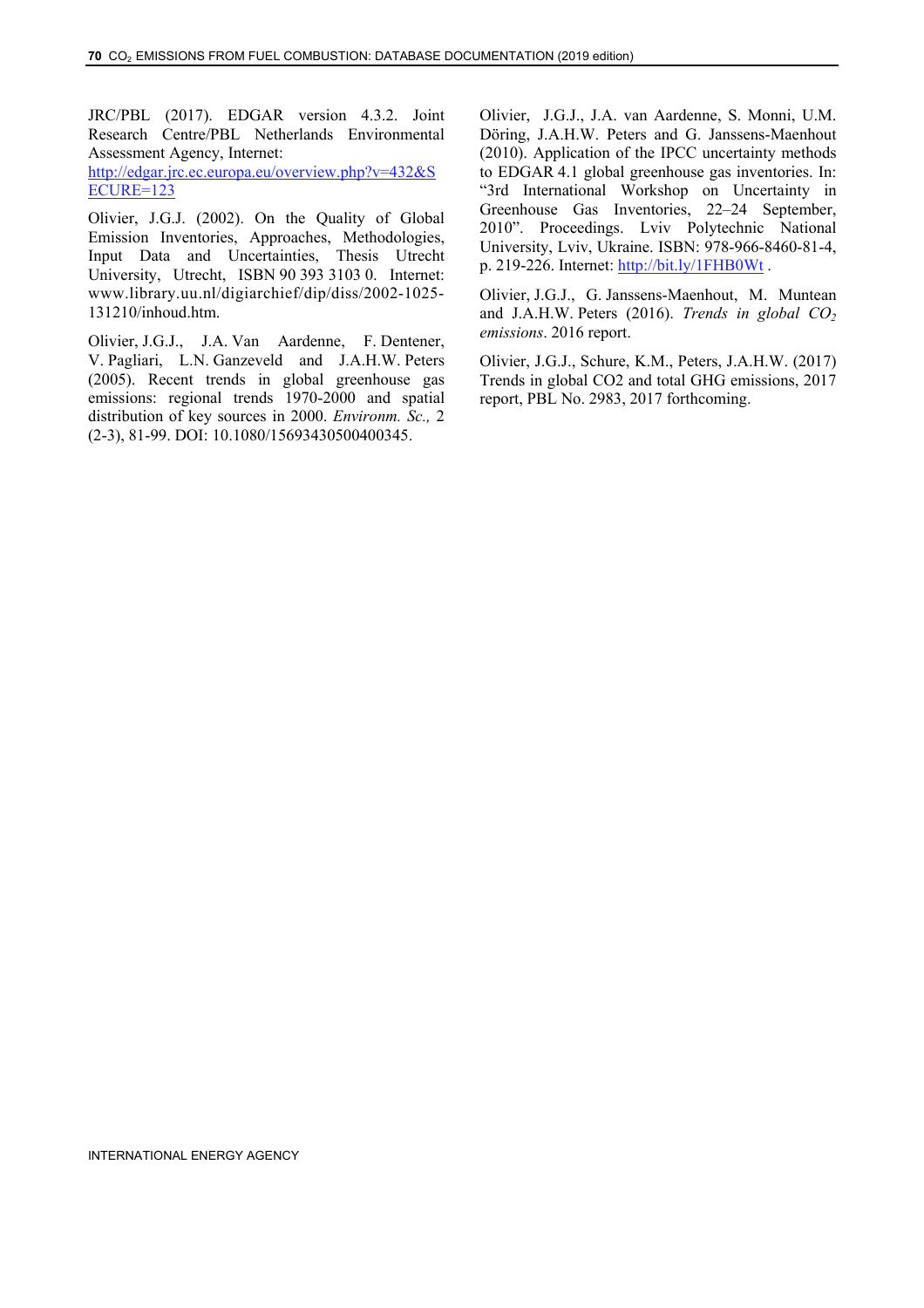# **8. UNITS AND CONVERSIONS**

#### **General conversion factors for energy**

| To:                                        | TJ                   | Gcal                   | <b>Mtoe</b>            | <b>MBtu</b>         | <b>GWh</b>           |
|--------------------------------------------|----------------------|------------------------|------------------------|---------------------|----------------------|
| From:                                      | multiply by:         |                        |                        |                     |                      |
| terajoule (TJ)                             |                      | $2.388x10^2$           | 2.388x10 <sup>-5</sup> | $9.478x10^2$        | $2.778\times10^{-1}$ |
| gigacalorie (Gcal)                         | $4.187\times10^{-3}$ |                        | $1.000 \times 10^{-7}$ | 3.968               | $1.163x10^{-3}$      |
| million tonnes of oil<br>equivalent (Mtoe) | $4.187\times10^{4}$  | $1.000 \times 10^{7}$  |                        | $3.968\times10^{7}$ | $1.163x10^{4}$       |
| million British thermal units<br>(MBtu)    | $1.055x10^{-3}$      | $2.520 \times 10^{-1}$ | $2.520\times10^{-8}$   |                     | $2.931x10^{-4}$      |
| gigawatt hour (GWh)                        | 3.600                | $8.598x10^2$           | 8.598x10 <sup>-5</sup> | $3.412x10^3$        |                      |

### **Conversion factors for mass**

| To:             | kg              |                        | It                     | st              | lb             |
|-----------------|-----------------|------------------------|------------------------|-----------------|----------------|
| From:           | multiply by:    |                        |                        |                 |                |
| kilogramme (kg) |                 | $1.000x10^{-3}$        | $9.842\times10^{-4}$   | $1.102x10^{-3}$ | 2.205          |
| tonne (t)       | $1.000x10^{3}$  |                        | $9.842 \times 10^{-7}$ | 1.102           | $2.205x10^{3}$ |
| long ton (It)   | $1.016x10^{3}$  | 1.016                  |                        | 1.120           | $2.240x10^3$   |
| short ton (st)  | $9.072x10^2$    | $9.072 \times 10^{-1}$ | $8.929x10^{-1}$        |                 | $2.000x10^{3}$ |
| pound (lb)      | $4.536x10^{-1}$ | $4.536x10^{-4}$        | $4.464\times10^{-4}$   | $5.000x10^{-4}$ |                |

### **Conversion factors for volume**

|                        | To: | gal U.S.              | gal U.K.               | bbl             | ft <sup>3</sup>         |                         | m <sup>3</sup>         |
|------------------------|-----|-----------------------|------------------------|-----------------|-------------------------|-------------------------|------------------------|
| From:                  |     | multiply by:          |                        |                 |                         |                         |                        |
| U.S. gallon (gal U.S.) |     |                       | $8.327 \times 10^{-1}$ | $2.381x10^{-2}$ | $1.337x10^{-1}$         | 3.785                   | $3.785x10^{-3}$        |
| U.K. gallon (gal U.K.) |     | 1.201                 |                        | $2.859x10^{-2}$ | $1.605x10^{-1}$         | 4.546                   | $4.546x10^{-3}$        |
| barrel (bbl)           |     | $4.200 \times 10^{1}$ | 3.497x10               |                 | 5.615                   | $1.590x10^{2}$          | $1.590x10^{-1}$        |
| cubic foot $(ft^3)$    |     | 7.481                 | 6.229                  | $1.781x10^{-1}$ |                         | $2.832x10$ <sup>1</sup> | $2.832 \times 10^{-2}$ |
| litre (I)              |     | $2.642x10^{-1}$       | $2.200 \times 10^{-1}$ | $6.290x10^{-3}$ | $3.531 \times 10^{-2}$  |                         | $1.000 \times 10^{-3}$ |
| cubic metre $(m^3)$    |     | $2.642x10^{2}$        | $2.200x10^2$           | 6.290           | $3.531x10$ <sup>1</sup> | $1.000x10^{3}$          |                        |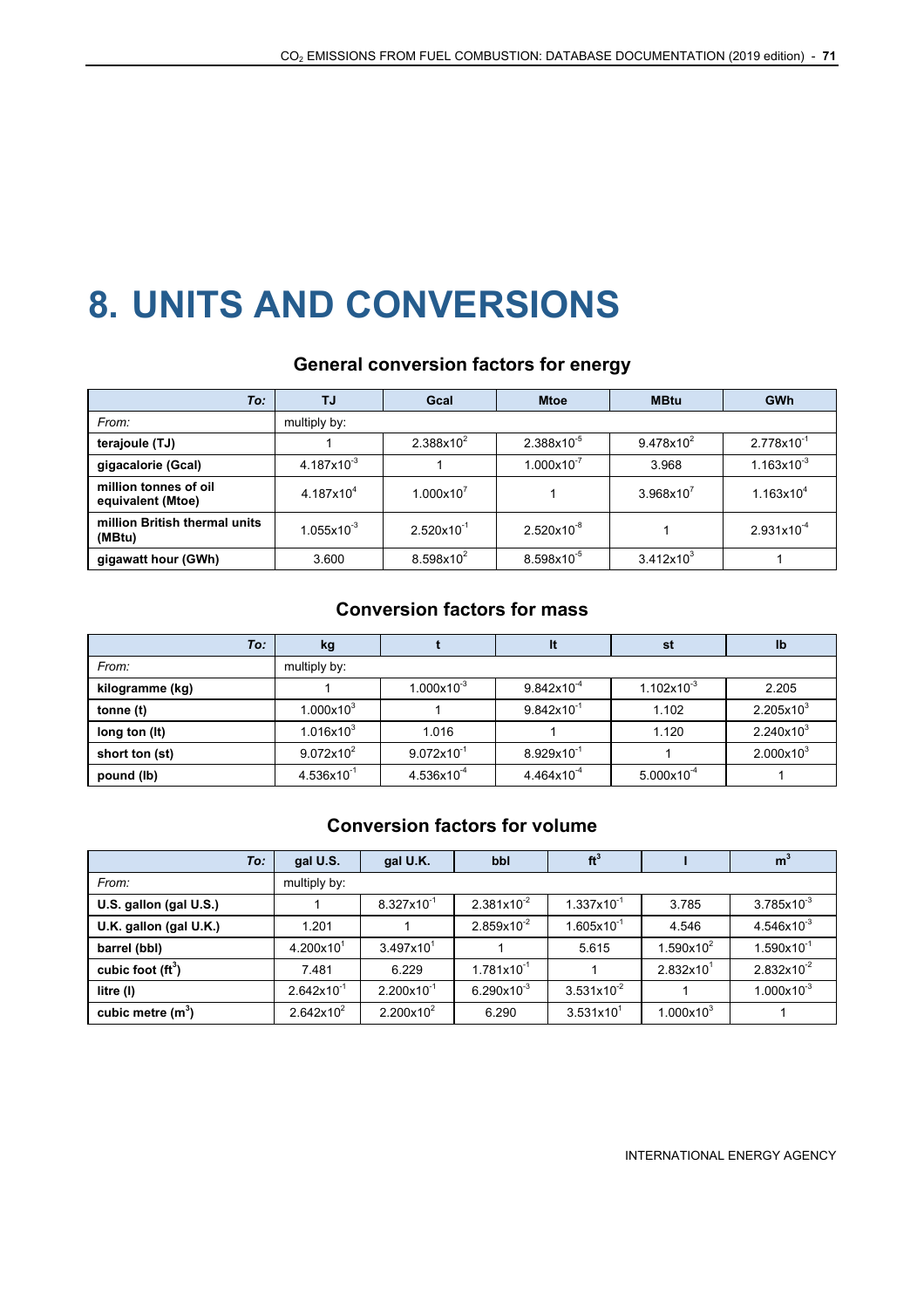| 10 <sup>1</sup> | deca (da)  | $10^{-1}$  | deci (d)      |
|-----------------|------------|------------|---------------|
| 10 <sup>2</sup> | hecto (h)  | $10^{-2}$  | centi (c)     |
| $10^{3}$        | kilo (k)   | $10^{-3}$  | milli $(m)$   |
| $10^{6}$        | mega (M)   | $10^{-6}$  | micro $(\mu)$ |
| 10 <sup>9</sup> | giga (G)   | $10^{-9}$  | nano(n)       |
| $10^{12}$       | tera $(T)$ | $10^{-12}$ | pico (p)      |
| $10^{15}$       | peta (P)   | $10^{-15}$ | femto (f)     |
| $10^{18}$       | exa(E)     | $10^{-18}$ | atto $(a)$    |

**Decimal prefixes** 

### **Tonne of CO<sub>2</sub>**

The *2006 GLs* and the UNFCCC *Reporting Guidelines on Annual Inventories* both ask that  $CO<sub>2</sub>$  emissions and removals be reported in Gg (gigagrammes) of  $CO<sub>2</sub>$ . A million tonnes of  $CO<sub>2</sub>$  is equal to 1 000 Gg of CO2, so to compare the numbers in this publication with national inventories expressed in Gg, multiply the IEA emissions by 1 000.

Other organisations may present  $CO<sub>2</sub>$  emissions in tonnes of carbon instead of tonnes of  $CO<sub>2</sub>$ . To convert from tonnes of carbon, multiply by 44/12, which is the molecular weight ratio of  $CO<sub>2</sub>$  to C.